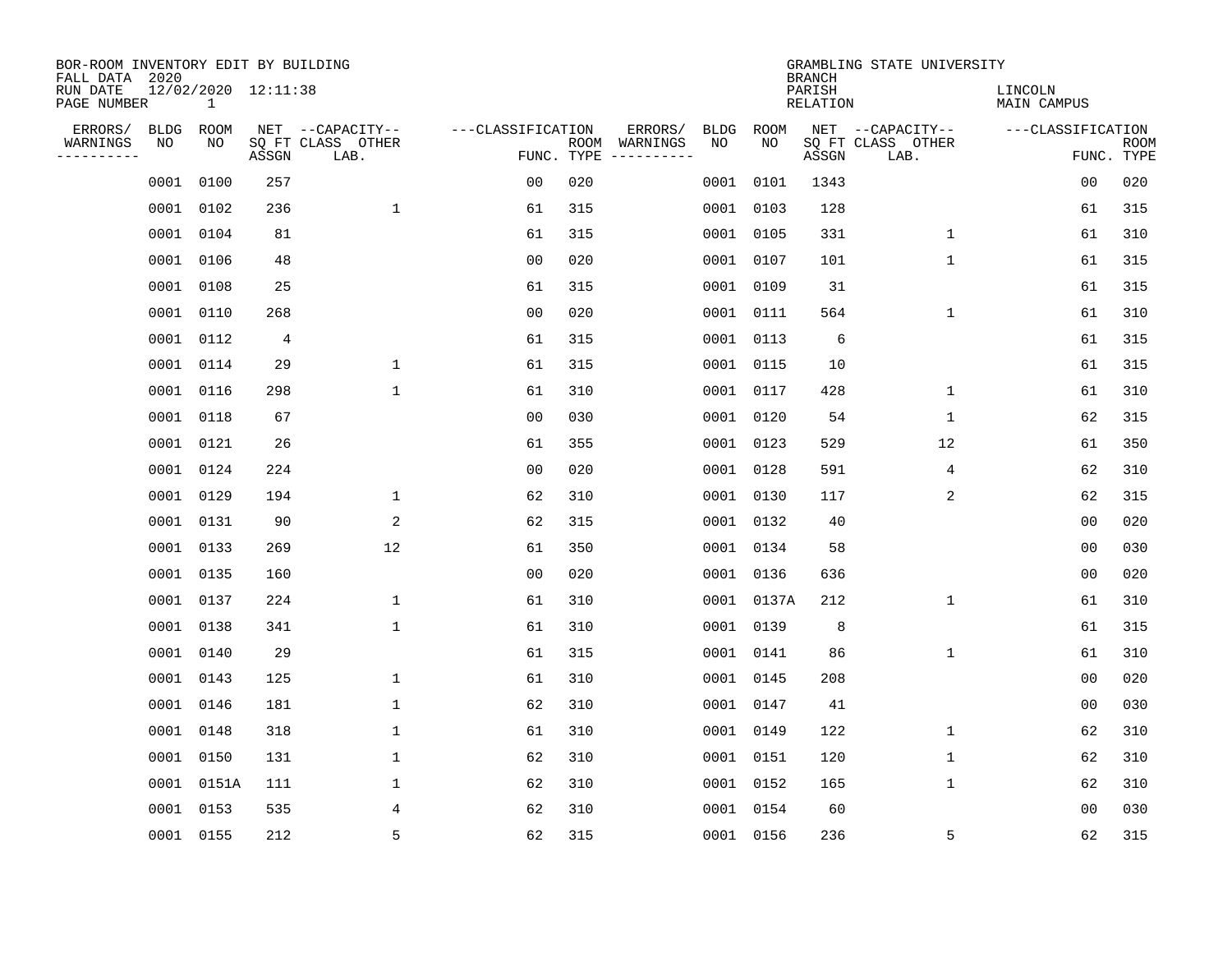| BOR-ROOM INVENTORY EDIT BY BUILDING<br>FALL DATA 2020 |             |                                       |       |                           |                   |                    |                         |             |            | <b>BRANCH</b>             | GRAMBLING STATE UNIVERSITY |                        |                           |
|-------------------------------------------------------|-------------|---------------------------------------|-------|---------------------------|-------------------|--------------------|-------------------------|-------------|------------|---------------------------|----------------------------|------------------------|---------------------------|
| RUN DATE<br>PAGE NUMBER                               |             | 12/02/2020 12:11:38<br>$\overline{2}$ |       |                           |                   |                    |                         |             |            | PARISH<br><b>RELATION</b> |                            | LINCOLN<br>MAIN CAMPUS |                           |
| ERRORS/                                               | <b>BLDG</b> | ROOM                                  |       | NET --CAPACITY--          | ---CLASSIFICATION |                    | ERRORS/                 | <b>BLDG</b> | ROOM       |                           | NET --CAPACITY--           | ---CLASSIFICATION      |                           |
| WARNINGS<br>----------                                | NO          | NO                                    | ASSGN | SQ FT CLASS OTHER<br>LAB. |                   | ROOM<br>FUNC. TYPE | WARNINGS<br>----------- | NO          | NO         | ASSGN                     | SQ FT CLASS OTHER<br>LAB.  |                        | <b>ROOM</b><br>FUNC. TYPE |
|                                                       | 0001        | 0157                                  | 247   | 2                         | 62                | 310                |                         |             | 0001 0157A | 37                        |                            | 00                     | 020                       |
|                                                       | 0001        | 0158                                  | 144   | 1                         | 62                | 310                |                         |             | 0001 0159  | 43                        |                            | 00                     | 010                       |
|                                                       | 0001        | 0160                                  | 222   |                           | 0 <sub>0</sub>    | 020                |                         |             | 0001 0161  | 174                       | 1                          | 62                     | 310                       |
|                                                       | 0001        | 0162                                  | 90    | $\mathbf{1}$              | 62                | 310                |                         |             | 0001 0163  | 58                        |                            | 0 <sub>0</sub>         | 030                       |
|                                                       | 0001        | 0164                                  | 36    |                           | 62                | 315                |                         |             | 0001 0165  | 8                         |                            | 62                     | 315                       |
|                                                       |             | 0001 0166                             | 132   | 2                         | 62                | 310                |                         |             | 0001 0167  | 36                        |                            | 62                     | 315                       |
|                                                       | 0001        | 0168                                  | 182   | $\mathbf{1}$              | 62                | 310                |                         |             | 0001 0169  | 18                        |                            | 62                     | 315                       |
|                                                       |             | 0001 0169A                            | 13    |                           | 62                | 315                |                         |             | 0001 0170  | 181                       | 2                          | 62                     | 310                       |
|                                                       | 0001        | 0172                                  | 38    |                           | 62                | 315                |                         |             | 0001 0173  | 41                        |                            | 62                     | 315                       |
|                                                       |             | 0001 0174                             | 590   | 7                         | 62                | 310                |                         |             | 0001 0175  | 93                        | 1                          | 62                     | 310                       |
|                                                       | 0001        | 0176                                  | 93    | 1                         | 62                | 310                |                         |             | 0001 0177  | 311                       | 2                          | 62                     | 310                       |
|                                                       |             | 0001 0178                             | 112   | 1                         | 62                | 310                |                         |             | 0001 0179  | 67                        |                            | 62                     | 315                       |
|                                                       | 0001        | 0180                                  | 448   |                           | 0 <sub>0</sub>    | 020                |                         |             | 0001 0201  | 1241                      |                            | 0 <sub>0</sub>         | 020                       |
|                                                       | 0001        | 0202                                  | 163   |                           | 0 <sub>0</sub>    | 020                |                         |             | 0001 0203  | 160                       |                            | 0 <sub>0</sub>         | 020                       |
|                                                       | 0001        | 0205                                  | 156   | 1                         | 62                | 310                |                         |             | 0001 0205A | 5                         |                            | 62                     | 315                       |
|                                                       | 0001        | 0206                                  | 360   | 1                         | 62                | 310                |                         |             | 0001 0206A | $7\phantom{.0}$           |                            | 62                     | 315                       |
|                                                       | 0001        | 0207                                  | 224   | 5                         | 62                | 315                |                         |             | 0001 0207A | 25                        |                            | 0 <sub>0</sub>         | 020                       |
|                                                       | 0001        | 0208                                  | 180   | 5                         | 62                | 315                |                         |             | 0001 0208A | 28                        |                            | 0 <sub>0</sub>         | 020                       |
|                                                       | 0001        | 0209                                  | 42    |                           | 0 <sub>0</sub>    | 010                |                         |             | 0001 0210  | 252                       | 2                          | 54                     | 310                       |
|                                                       | 0001        | 0210A                                 | 5     |                           | 54                | 315                |                         |             | 0001 0211  | 143                       | $\mathbf 1$                | 54                     | 310                       |
|                                                       | 0001        | 0212                                  | 130   | 1                         | 54                | 310                |                         |             | 0001 0213  | 70                        |                            | 0 <sub>0</sub>         | 030                       |
|                                                       | 0001        | 0214                                  | 192   | $\mathbf 1$               | 54                | 310                |                         |             | 0001 0214A | 11                        |                            | 54                     | 315                       |
|                                                       | 0001        | 0215                                  | 233   | 1                         | 54                | 310                |                         |             | 0001 0216  | 348                       | 4                          | 54                     | 315                       |
|                                                       | 0001        | 0216A                                 | 71    | $\mathbf 1$               | 54                | 310                |                         |             | 0001 0216B | 87                        | $\mathbf 1$                | 54                     | 310                       |
|                                                       | 0001        | 0216C                                 | 92    | 1                         | 54                | 310                |                         |             | 0001 0216D | 87                        | $\mathbf{1}$               | 54                     | 310                       |
|                                                       |             | 0001 0216E                            | 64    | 1                         | 54                | 310                |                         |             | 0001 0216F | 122                       | 1                          | 54                     | 315                       |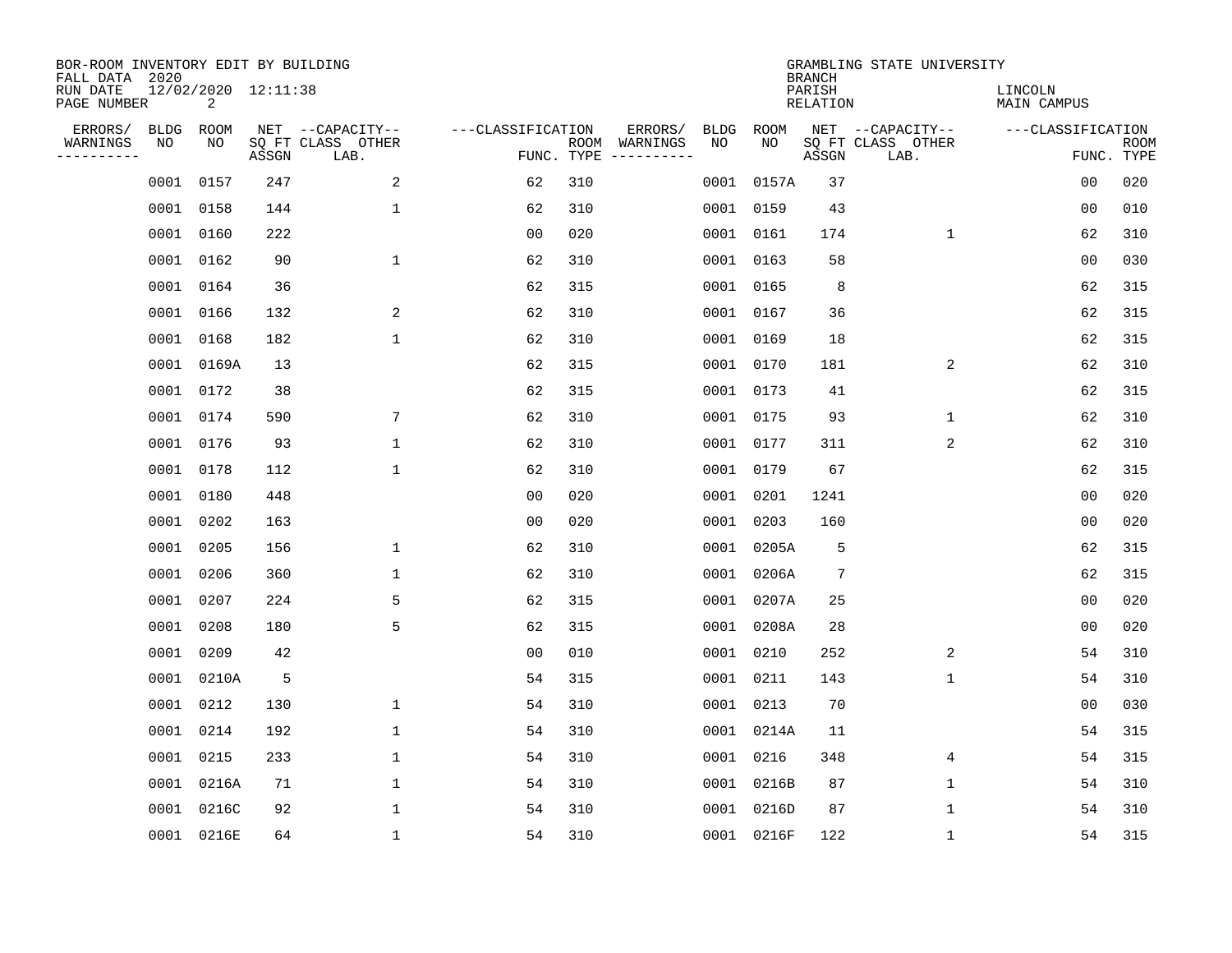| BOR-ROOM INVENTORY EDIT BY BUILDING<br>FALL DATA 2020 |            |                          |                 |                                               |                   |                    |                                    |                   |            | <b>BRANCH</b>      | GRAMBLING STATE UNIVERSITY                    |                        |                           |
|-------------------------------------------------------|------------|--------------------------|-----------------|-----------------------------------------------|-------------------|--------------------|------------------------------------|-------------------|------------|--------------------|-----------------------------------------------|------------------------|---------------------------|
| RUN DATE<br>PAGE NUMBER                               |            | 12/02/2020 12:11:38<br>3 |                 |                                               |                   |                    |                                    |                   |            | PARISH<br>RELATION |                                               | LINCOLN<br>MAIN CAMPUS |                           |
| ERRORS/<br>WARNINGS<br>---------                      | BLDG<br>NO | ROOM<br>NO               | ASSGN           | NET --CAPACITY--<br>SQ FT CLASS OTHER<br>LAB. | ---CLASSIFICATION | ROOM<br>FUNC. TYPE | ERRORS/<br>WARNINGS<br>----------- | <b>BLDG</b><br>NO | ROOM<br>NO | ASSGN              | NET --CAPACITY--<br>SQ FT CLASS OTHER<br>LAB. | ---CLASSIFICATION      | <b>ROOM</b><br>FUNC. TYPE |
|                                                       | 0001       | 0216G                    | 29              | $\mathbf{1}$                                  | 54                | 315                |                                    |                   | 0001 0217  | 30                 |                                               | 0 <sub>0</sub>         | 020                       |
|                                                       | 0001       | 0218                     | 203             | $\mathbf 1$                                   | 62                | 310                |                                    |                   | 0001 0219  | 173                | $\mathbf{1}$                                  | 62                     | 310                       |
|                                                       |            | 0001 0219A               | 61              |                                               | 00                | 030                |                                    |                   | 0001 0220  | 48                 |                                               | 62                     | 315                       |
|                                                       | 0001 0221  |                          | 289             | $\mathbf{1}$                                  | 62                | 310                |                                    |                   | 0001 0222  | 450                |                                               | 0 <sub>0</sub>         | 020                       |
|                                                       | 0001       | 0223                     | 123             | $\mathbf{1}$                                  | 62                | 310                |                                    |                   | 0001 0224  | 156                | $\mathbf 1$                                   | 62                     | 310                       |
|                                                       | 0001 0225  |                          | 242             | $\mathbf 1$                                   | 62                | 310                |                                    |                   | 0001 0226  | 206                | $\mathbf 1$                                   | 62                     | 310                       |
|                                                       |            | 0001 0226A               | 49              |                                               | 00                | 030                |                                    |                   | 0001 0227  | 110                | 2                                             | 62                     | 315                       |
|                                                       | 0001 0228  |                          | 66              | 2                                             | 62                | 315                |                                    |                   | 0001 0229  | 55                 |                                               | 0 <sub>0</sub>         | 020                       |
|                                                       | 0001       | 0230                     | 276             | 2                                             | 62                | 310                |                                    |                   | 0001 0231  | 98                 | $\mathbf 1$                                   | 62                     | 310                       |
|                                                       | 0001 0232  |                          | 52              |                                               | 62                | 315                |                                    |                   | 0001 0233  | 144                | $\mathbf 1$                                   | 62                     | 310                       |
|                                                       | 0001 0234  |                          | 175             | $\mathbf{1}$                                  | 62                | 310                |                                    |                   | 0001 0235  | 78                 |                                               | 0 <sub>0</sub>         | 030                       |
|                                                       | 0001 0236  |                          | 13              |                                               | 63                | 315                |                                    |                   | 0001 0236A | 13                 |                                               | 63                     | 315                       |
|                                                       | 0001       | 0237                     | 213             | $\mathbf 1$                                   | 21                | 310                |                                    |                   | 0001 0238  | 17                 |                                               | 21                     | 315                       |
|                                                       | 0001       | 0239                     | 400             | $\mathbf{1}$                                  | 21                | 315                |                                    |                   | 0001 0239A | $7\phantom{.0}$    |                                               | 21                     | 315                       |
|                                                       | 0001       | 0240                     | 150             | $\mathbf{1}$                                  | 21                | 310                |                                    |                   | 0001 0241  | 370                | 1                                             | 62                     | 310                       |
|                                                       | 0001       | 0243                     | $7\phantom{.0}$ |                                               | 62                | 315                |                                    |                   | 0001 0244  | 26                 | 1                                             | 62                     | 315                       |
|                                                       | 0001       | 0245                     | $7\phantom{.0}$ |                                               | 62                | 315                |                                    |                   | 0001 0246  | 185                | 1                                             | 62                     | 310                       |
|                                                       | 0001       | 0247                     | 159             | $\mathbf 1$                                   | 62                | 310                |                                    |                   | 0001 0248  | 189                | 1                                             | 62                     | 310                       |
|                                                       | 0001       | 0249                     | 75              |                                               | 0 <sub>0</sub>    | 030                |                                    |                   | 0001 0250  | 188                | 1                                             | 62                     | 310                       |
|                                                       | 0001       | 0251                     | 163             | 1                                             | 62                | 310                |                                    |                   | 0001 0252  | 357                | 3                                             | 51                     | 315                       |
|                                                       | 0001       | 0252A                    | 209             | 1                                             | 51                | 315                |                                    |                   | 0001 0253  | 209                |                                               | 0 <sub>0</sub>         | 020                       |
|                                                       | 0001       | 0254                     | 110             | $\mathbf 1$                                   | 51                | 310                |                                    |                   | 0001 0255  | 357                | $\mathbf 1$                                   | 51                     | 310                       |
|                                                       | 0001       | 0256                     | 84              |                                               | 51                | 315                |                                    |                   | 0001 0257  | 68                 | 1                                             | 51                     | 310                       |
|                                                       | 0001       | 0258                     | 11              |                                               | 51                | 315                |                                    |                   | 0001 0259  | 9                  |                                               | 51                     | 315                       |
|                                                       | 0001       | 0260                     | 1046            | 4                                             | 51                | 310                |                                    |                   | 0001 0261  | 44                 | 1                                             | 51                     | 310                       |
|                                                       | 0001 0262  |                          | 153             | $\mathbf{1}$                                  | 51                | 315                |                                    |                   | 0001 0263  | 160                | 1                                             | 51                     | 310                       |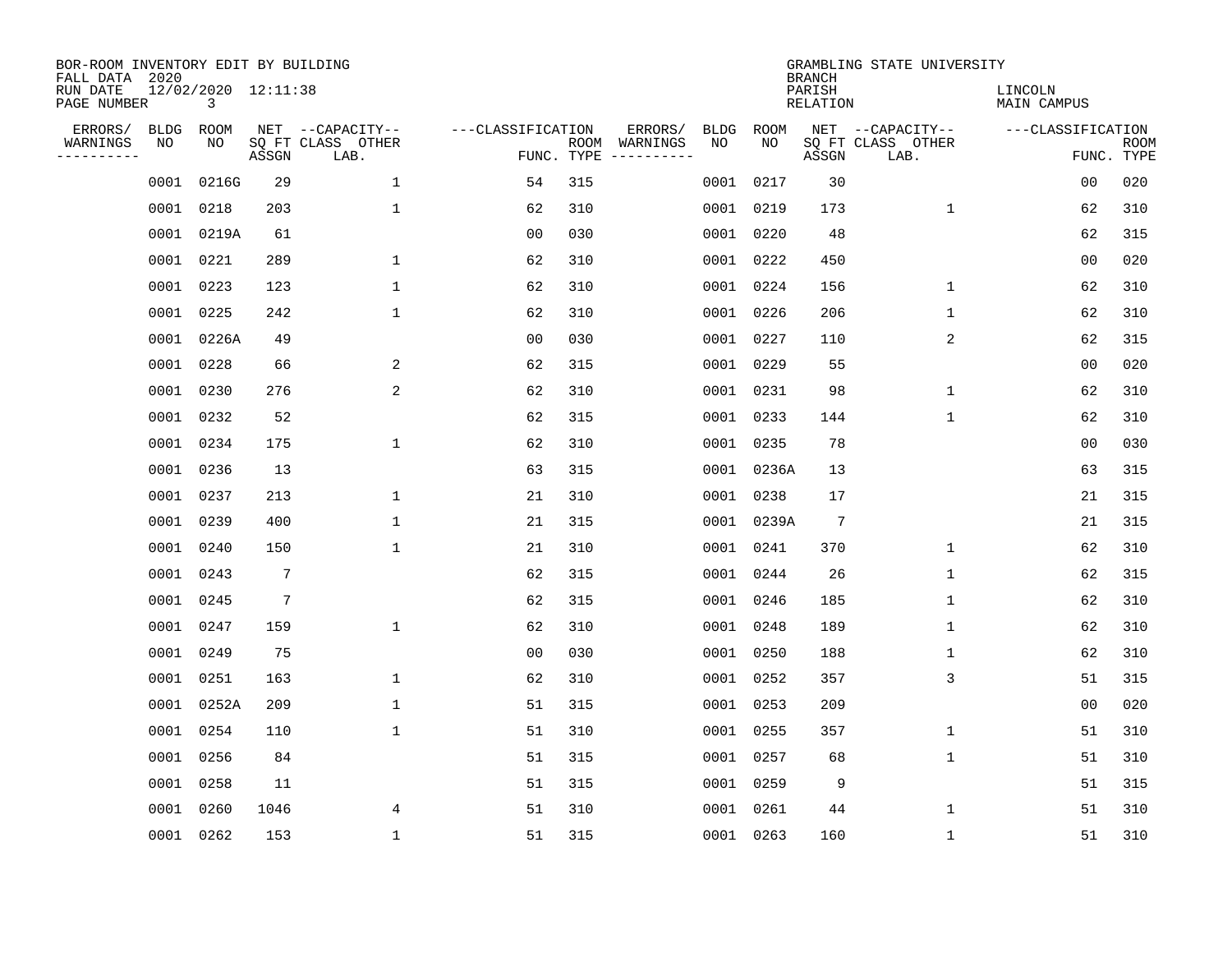| BOR-ROOM INVENTORY EDIT BY BUILDING<br>FALL DATA 2020 |      |                          |       |                           |                   |     |                                      |           |           | <b>BRANCH</b>                                    | GRAMBLING STATE UNIVERSITY                                                                                                                          |                        |                           |
|-------------------------------------------------------|------|--------------------------|-------|---------------------------|-------------------|-----|--------------------------------------|-----------|-----------|--------------------------------------------------|-----------------------------------------------------------------------------------------------------------------------------------------------------|------------------------|---------------------------|
| RUN DATE<br>PAGE NUMBER                               |      | 12/02/2020 12:11:38<br>4 |       |                           |                   |     |                                      |           |           | PARISH<br>RELATION                               |                                                                                                                                                     | LINCOLN<br>MAIN CAMPUS |                           |
| ERRORS/                                               |      | BLDG ROOM                |       | NET --CAPACITY--          | ---CLASSIFICATION |     | ERRORS/                              | BLDG ROOM |           |                                                  | NET --CAPACITY-- ---CLASSIFICATION                                                                                                                  |                        |                           |
| WARNINGS<br>----------                                | NO   | NO                       | ASSGN | SQ FT CLASS OTHER<br>LAB. |                   |     | ROOM WARNINGS<br>FUNC. TYPE $------$ | NO        | NO.       | ASSGN                                            | SQ FT CLASS OTHER<br>LAB.                                                                                                                           |                        | <b>ROOM</b><br>FUNC. TYPE |
|                                                       |      | 0001 0263A               | 3     |                           | 51                | 315 |                                      |           | 0001 0264 | 12                                               |                                                                                                                                                     | 51                     | 315                       |
|                                                       |      | 0001 0265                | 27    |                           | 51                | 315 |                                      |           | 0001 0266 | 18                                               |                                                                                                                                                     | 51                     | 315                       |
|                                                       |      | 0001 0267                | 294   | $\mathbf{1}$              | 51                | 310 |                                      |           |           | TOTAL NUMBER CLASSROOMS<br>TOTAL NUMBER LABS 210 | TOTAL ASSIGNABLE & UNASSIGNABLE SOFT:<br>TOTAL NET ASSIGN SQ. FT. IN ROOM FILE<br>TOTAL NUMBER COMPUTER CLASSROOMS<br>TOTAL NUMBER SPECIAL LABS 220 | 27,086<br>20,132       |                           |
|                                                       |      | 0002 0001                | 168   | $\mathbf{1}$              | 64                | 310 |                                      | 0002 0002 |           | 33                                               |                                                                                                                                                     | 0 <sub>0</sub>         | 030                       |
|                                                       | 0002 | 0003                     | 136   | $\mathbf{1}$              | 64                | 310 |                                      |           | 0002 0004 | 94                                               |                                                                                                                                                     | 64                     | 315                       |
|                                                       | 0002 | 0005                     | 136   | $\mathbf{1}$              | 64                | 310 |                                      | 0002      | 0006      | 50                                               | $\mathbf{1}$                                                                                                                                        | 64                     | 315                       |
|                                                       | 0002 | 0007                     | 121   | $\mathbf 1$               | 64                | 310 |                                      | 0002 0008 |           | 25                                               | $\mathbf{1}$                                                                                                                                        | 64                     | 315                       |
|                                                       | 0002 | 0009                     | 176   |                           | 64                | 350 |                                      | 0002 0010 |           | 99                                               | $\mathbf{1}$                                                                                                                                        | 64                     | 310                       |
|                                                       | 0002 | 0011                     | 226   | $\mathbf 1$               | 64                | 310 |                                      |           | 0002 0012 | 8                                                |                                                                                                                                                     | 64                     | 315                       |
|                                                       | 0002 | 0013                     | 121   | $\mathbf{1}$              | 64                | 310 |                                      | 0002      | 0014      | 190                                              | $\mathbf{1}$                                                                                                                                        | 64                     | 310                       |
|                                                       |      | 0002 0015                | 40    |                           | 64                | 315 |                                      | 0002      | 0016      | 218                                              |                                                                                                                                                     | 0 <sub>0</sub>         | 020                       |
|                                                       |      | 0002 0100                | 7878  | 100                       | 64                | 520 |                                      | 0002 0101 |           | 1545                                             | 40                                                                                                                                                  | 64                     | 525                       |
|                                                       |      | 0002 0104                | 124   |                           | 64                | 525 |                                      | 0002      | 0105      | 38                                               |                                                                                                                                                     | 64                     | 525                       |
|                                                       |      | 0002 0106                | 30    |                           | 64                | 525 |                                      |           | 0002 0107 | 126                                              | $\mathbf{1}$                                                                                                                                        | 64                     | 310                       |
|                                                       |      | 0002 0111                | 76    |                           | 64                | 525 |                                      |           | 0002 0112 | 76                                               |                                                                                                                                                     | 64                     | 525                       |
|                                                       |      | 0002 0113                | 1386  |                           | 64                | 520 |                                      |           | 0002 0114 | 78                                               |                                                                                                                                                     | 64                     | 525                       |
|                                                       |      | 0002 0115                | 78    |                           | 64                | 525 |                                      |           |           | TOTAL NUMBER CLASSROOMS<br>TOTAL NUMBER LABS 210 | TOTAL ASSIGNABLE & UNASSIGNABLE SQFT:<br>TOTAL NET ASSIGN SQ. FT. IN ROOM FILE<br>TOTAL NUMBER COMPUTER CLASSROOMS<br>TOTAL NUMBER SPECIAL LABS 220 | 13,276<br>13,025       |                           |
|                                                       |      | 0003 0101                | 190   | $\mathbf 1$               | 54                | 310 |                                      |           | 0003 0102 | 163                                              | $\mathbf{1}$                                                                                                                                        | 54                     | 310                       |
|                                                       | 0003 | 0103                     | 273   | $\mathbf{1}$              | 54                | 310 |                                      |           | 0003 0105 | 209                                              | $\mathbf{1}$                                                                                                                                        | 54                     | 310                       |
|                                                       |      | 0003 0107                | 434   | $\mathbf{1}$              | 54                | 310 |                                      | 0003 0108 |           | 111                                              | $\mathbf{1}$                                                                                                                                        | 54                     | 310                       |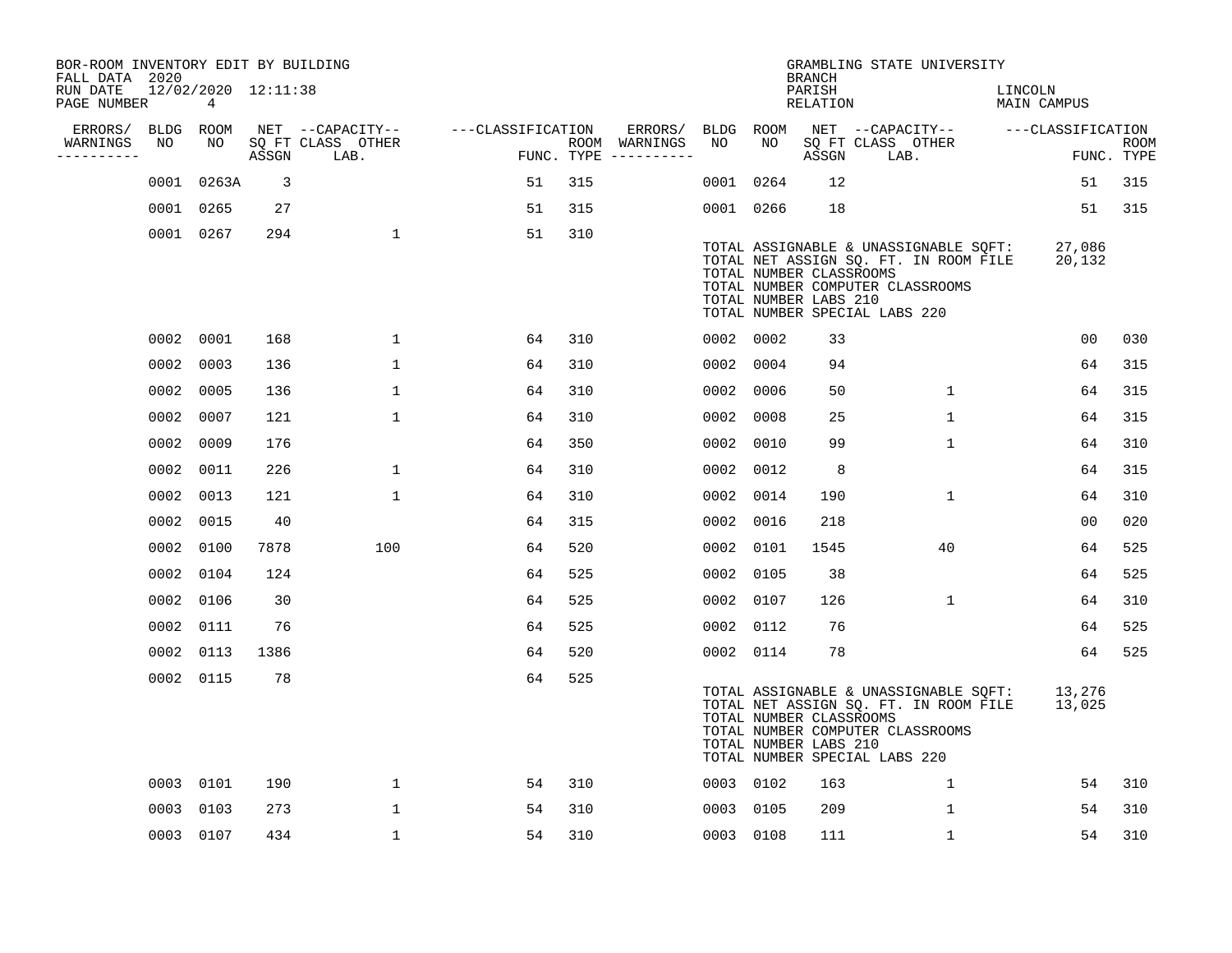| BOR-ROOM INVENTORY EDIT BY BUILDING<br>FALL DATA 2020 |             |           |                     |                           |                   |            |               |      |           | <b>BRANCH</b>                                           | GRAMBLING STATE UNIVERSITY                                                                                                                               |                        |                           |
|-------------------------------------------------------|-------------|-----------|---------------------|---------------------------|-------------------|------------|---------------|------|-----------|---------------------------------------------------------|----------------------------------------------------------------------------------------------------------------------------------------------------------|------------------------|---------------------------|
| RUN DATE<br>PAGE NUMBER                               |             | 5         | 12/02/2020 12:11:38 |                           |                   |            |               |      |           | PARISH<br>RELATION                                      |                                                                                                                                                          | LINCOLN<br>MAIN CAMPUS |                           |
| ERRORS/                                               | <b>BLDG</b> | ROOM      |                     | NET --CAPACITY--          | ---CLASSIFICATION |            | ERRORS/       | BLDG | ROOM      |                                                         | NET --CAPACITY--                                                                                                                                         | ---CLASSIFICATION      |                           |
| WARNINGS<br>----------                                | NO          | NO        | ASSGN               | SQ FT CLASS OTHER<br>LAB. |                   | FUNC. TYPE | ROOM WARNINGS | NO   | NO.       | ASSGN                                                   | SQ FT CLASS OTHER<br>LAB.                                                                                                                                |                        | <b>ROOM</b><br>FUNC. TYPE |
|                                                       | 0003        | 0109      | 90                  | $\mathbf{1}$              | 54                | 315        |               | 0003 | 0110      | $7\phantom{.0}$                                         | $\mathbf{1}$                                                                                                                                             | 00                     | 030                       |
|                                                       | 0003        | 0111      | 40                  | 1                         | 00                | 030        |               | 0003 | 0112      | 201                                                     | 3                                                                                                                                                        | 54                     | 315                       |
|                                                       | 0003        | 0113      | 105                 | 3                         | 54                | 315        |               | 0003 | 0114      | 249                                                     | $\mathbf 1$                                                                                                                                              | 0 <sub>0</sub>         | 020                       |
|                                                       | 0003        | 0115      | 43                  | $\mathbf 1$               | 0 <sub>0</sub>    | 030        |               | 0003 | 0116      | 133                                                     | $\mathbf 1$                                                                                                                                              | 54                     | 310                       |
|                                                       | 0003        | 0117      | 539                 | $\mathbf 1$               | 54                | 350        |               | 0003 | 0118      | 1769                                                    | $\mathbf{1}$                                                                                                                                             | 54                     | 315                       |
|                                                       | 0003        | 0119      | 423                 | 1                         | 54                | 315        |               |      | 0003 0120 | 133                                                     | $\mathbf{1}$                                                                                                                                             | 54                     | 310                       |
|                                                       | 0003        | 0121      | 134                 | $\mathbf 1$               | 54                | 310        |               |      | 0003 0122 | 134                                                     | $\mathbf 1$                                                                                                                                              | 54                     | 310                       |
|                                                       | 0003        | 0123      | 130                 | $\mathbf 1$               | 54                | 310        |               | 0003 | 0124      | 133                                                     | $\mathbf{1}$                                                                                                                                             | 54                     | 310                       |
|                                                       | 0003        | 0125      | 318                 | $\mathbf 1$               | 0 <sub>0</sub>    | 020        |               | 0003 | 0126      | 202                                                     | $\mathbf{1}$                                                                                                                                             | 54                     | 310                       |
|                                                       | 0003        | 0127      | 165                 | $\mathbf 1$               | 0 <sub>0</sub>    | 020        |               | 0003 | 0128      | 155                                                     | $\mathbf 1$                                                                                                                                              | 54                     | 310                       |
|                                                       | 0003        | 0129      | 150                 | 1                         | 54                | 310        |               | 0003 | 0130      | 155                                                     | 1                                                                                                                                                        | 54                     | 310                       |
|                                                       | 0003        | 0131      | 157                 | $\mathbf 1$               | 54                | 310        |               |      | 0003 0132 | 152                                                     | $\mathbf 1$                                                                                                                                              | 54                     | 310                       |
|                                                       | 0003        | 0133      | 144                 | $\mathbf 1$               | 54                | 310        |               | 0003 | 0134      | 87                                                      | $\mathbf 1$                                                                                                                                              | 0 <sub>0</sub>         | 020                       |
|                                                       | 0003        | 0135      | 80                  | $\mathbf 1$               | 0 <sub>0</sub>    | 020        |               |      | 0003 0136 | 125                                                     | $\mathbf 1$                                                                                                                                              | 54                     | 310                       |
|                                                       | 0003        | 0137      | 129                 | 1                         | 54                | 310        |               | 0003 | 0138      | 305                                                     | 1                                                                                                                                                        | 54                     | 310                       |
|                                                       | 0003        | 0139      | 90                  | $\mathbf 1$               | 0 <sub>0</sub>    | 020        |               |      | 0003 0140 | 196                                                     | $\mathbf 1$                                                                                                                                              | 00                     | 020                       |
|                                                       | 0003        | 0141      | 108                 | $\mathbf 1$               | 54                | 310        |               |      | 0003 0142 | 108                                                     | $\mathbf 1$                                                                                                                                              | 54                     | 310                       |
|                                                       | 0003        | 0143      | 108                 | $\mathbf{1}$              | 54                | 310        |               |      | 0003 0144 | 107<br>TOTAL NUMBER CLASSROOMS<br>TOTAL NUMBER LABS 210 | 1<br>TOTAL ASSIGNABLE & UNASSIGNABLE SQFT:<br>TOTAL NET ASSIGN SQ. FT. IN ROOM FILE<br>TOTAL NUMBER COMPUTER CLASSROOMS<br>TOTAL NUMBER SPECIAL LABS 220 | 54<br>8,684<br>7,409   | 310                       |
|                                                       | 0006        | 0001      | 588                 | 35                        | 11                | 520        |               | 0006 | 0002      | 588                                                     | 35                                                                                                                                                       | 11                     | 520                       |
|                                                       | 0006        | 0003      | 577                 | 35                        | 11                | 520        |               | 0006 | 0101      | 1048                                                    |                                                                                                                                                          | 00                     | 020                       |
|                                                       | 0006        | 0102      | 90                  |                           | 91                | 525        |               | 0006 | 0103      | 75                                                      |                                                                                                                                                          | 91                     | 525                       |
|                                                       | 0006        | 0104      | 6                   |                           | 91                | 525        |               | 0006 | 0105      | 176                                                     |                                                                                                                                                          | 0 <sub>0</sub>         | 020                       |
|                                                       |             | 0006 0106 | 176                 |                           | 0 <sub>0</sub>    | 020        |               |      | 0006 0107 | 78                                                      |                                                                                                                                                          | 0 <sub>0</sub>         | 020                       |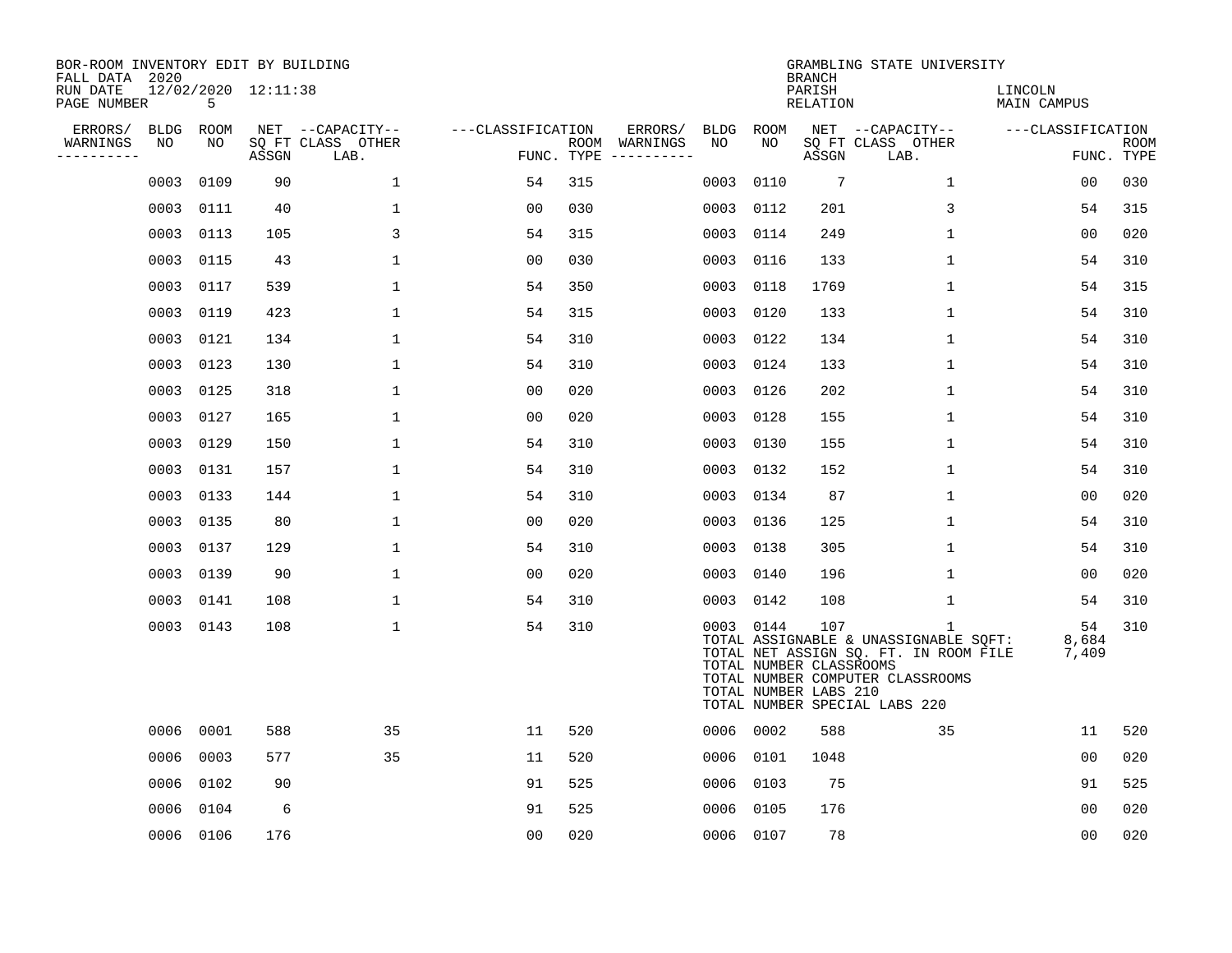| BOR-ROOM INVENTORY EDIT BY BUILDING       |      |           |                     |                           |                   |     |                                      |      |             |                                     | GRAMBLING STATE UNIVERSITY            |                               |                           |
|-------------------------------------------|------|-----------|---------------------|---------------------------|-------------------|-----|--------------------------------------|------|-------------|-------------------------------------|---------------------------------------|-------------------------------|---------------------------|
| FALL DATA 2020<br>RUN DATE<br>PAGE NUMBER |      | 6         | 12/02/2020 12:11:38 |                           |                   |     |                                      |      |             | <b>BRANCH</b><br>PARISH<br>RELATION |                                       | LINCOLN<br><b>MAIN CAMPUS</b> |                           |
| ERRORS/                                   | BLDG | ROOM      |                     | NET --CAPACITY--          | ---CLASSIFICATION |     | ERRORS/                              | BLDG | <b>ROOM</b> |                                     | NET --CAPACITY--                      | ---CLASSIFICATION             |                           |
| WARNINGS<br>----------                    | NO   | NO        | ASSGN               | SQ FT CLASS OTHER<br>LAB. |                   |     | ROOM WARNINGS<br>FUNC. TYPE $------$ | NO.  | NO.         | ASSGN                               | SQ FT CLASS OTHER<br>LAB.             |                               | <b>ROOM</b><br>FUNC. TYPE |
|                                           | 0006 | 0108      | 78                  |                           | 0 <sub>0</sub>    | 020 |                                      | 0006 | 0109        | 248                                 | 2                                     | 91                            | 525                       |
|                                           | 0006 | 0111      | 97                  |                           | 0 <sub>0</sub>    | 010 |                                      | 0006 | 0112        | 204                                 | 2                                     | 91                            | 525                       |
|                                           | 0006 | 0113      | 265                 |                           | 00                | 020 |                                      | 0006 | 0114        | 265                                 |                                       | 00                            | 020                       |
|                                           | 0006 | 0115      | 630                 |                           | 00                | 020 |                                      | 0006 | 0116        | 630                                 |                                       | 0 <sub>0</sub>                | 020                       |
|                                           | 0006 | 0117      | 265                 |                           | 0 <sub>0</sub>    | 020 |                                      | 0006 | 0118        | 265                                 |                                       | 0 <sub>0</sub>                | 020                       |
|                                           | 0006 | 0119      | 336                 | 7                         | 91                | 220 |                                      | 0006 | 0120        | 91                                  | 9                                     | 91                            | 525                       |
|                                           | 0006 | 0121      | 154                 | 4                         | 91                | 525 |                                      | 0006 | 0122        | 73                                  |                                       | 91                            | 525                       |
|                                           | 0006 | 0123      | 440                 |                           | 91                | 525 |                                      | 0006 | 0124        | 375                                 |                                       | 91                            | 350                       |
|                                           | 0006 | 0125      | 104                 |                           | 0 <sub>0</sub>    | 020 |                                      |      | 0006 0126   | 196                                 | $\mathbf{1}$                          | 91                            | 310                       |
|                                           | 0006 | 0127      | 120                 | $\mathbf 1$               | 91                | 310 |                                      | 0006 | 0128        | 120                                 | $\mathbf 1$                           | 91                            | 310                       |
|                                           | 0006 | 0129      | 255                 | $\mathbf 1$               | 91                | 310 |                                      |      | 0006 0130   | 255                                 |                                       | 91                            | 315                       |
|                                           | 0006 | 0131      | 185                 | $\mathbf{1}$              | 91                | 310 |                                      | 0006 | 0132        | 104                                 | 1                                     | 91                            | 310                       |
|                                           | 0006 | 0133      | 160                 |                           | 0 <sub>0</sub>    | 020 |                                      |      | 0006 0134   | 50                                  |                                       | 00                            | 020                       |
|                                           | 0006 | 0135      | 230                 | $\mathbf 1$               | 91                | 310 |                                      | 0006 | 0136        | 81                                  |                                       | 91                            | 315                       |
|                                           | 0006 | 0137      | 485                 |                           | 91                | 525 |                                      | 0006 | 0138        | 63                                  |                                       | 91                            | 525                       |
|                                           | 0006 | 0139      | 116                 |                           | 91                | 525 |                                      | 0006 | 0140        | 84                                  |                                       | 11                            | 525                       |
|                                           | 0006 | 0141      | 84                  |                           | 91                | 525 |                                      | 0006 | 0142        | 70                                  |                                       | 91                            | 525                       |
|                                           | 0006 | 0143      | 296                 |                           | 91                | 525 |                                      |      | 0006 0144   | 32                                  |                                       | 91                            | 525                       |
|                                           | 0006 | 0145      | 160                 |                           | 0 <sub>0</sub>    | 020 |                                      | 0006 | 0146        | 295                                 | $\mathbf 1$                           | 91                            | 310                       |
|                                           | 0006 | 0147      | 588                 | 45                        | 11                | 110 |                                      |      | 0006 0148   | 231                                 |                                       | 91                            | 525                       |
|                                           | 0006 | 0149      | 90                  |                           | 91                | 525 |                                      |      | 0006 0150   | 95                                  |                                       | 91                            | 525                       |
|                                           | 0006 | 0151      | 20                  |                           | 91                | 525 |                                      |      | 0006 0152   | 30                                  |                                       | 00                            | 020                       |
|                                           | 0006 | 0153      | 575                 |                           | 91                | 525 |                                      | 0006 | 0154        | 131                                 | 3                                     | 91                            | 525                       |
|                                           | 0006 | 0155      | 47                  |                           | 91                | 525 |                                      |      | 0006 0156   | 81                                  |                                       | 91                            | 525                       |
|                                           |      | 0006 0157 | 581                 | 45                        | 11                | 110 |                                      |      |             |                                     | TOTAL ASSIGNABLE & UNASSIGNABLE SQFT: | 13,832                        |                           |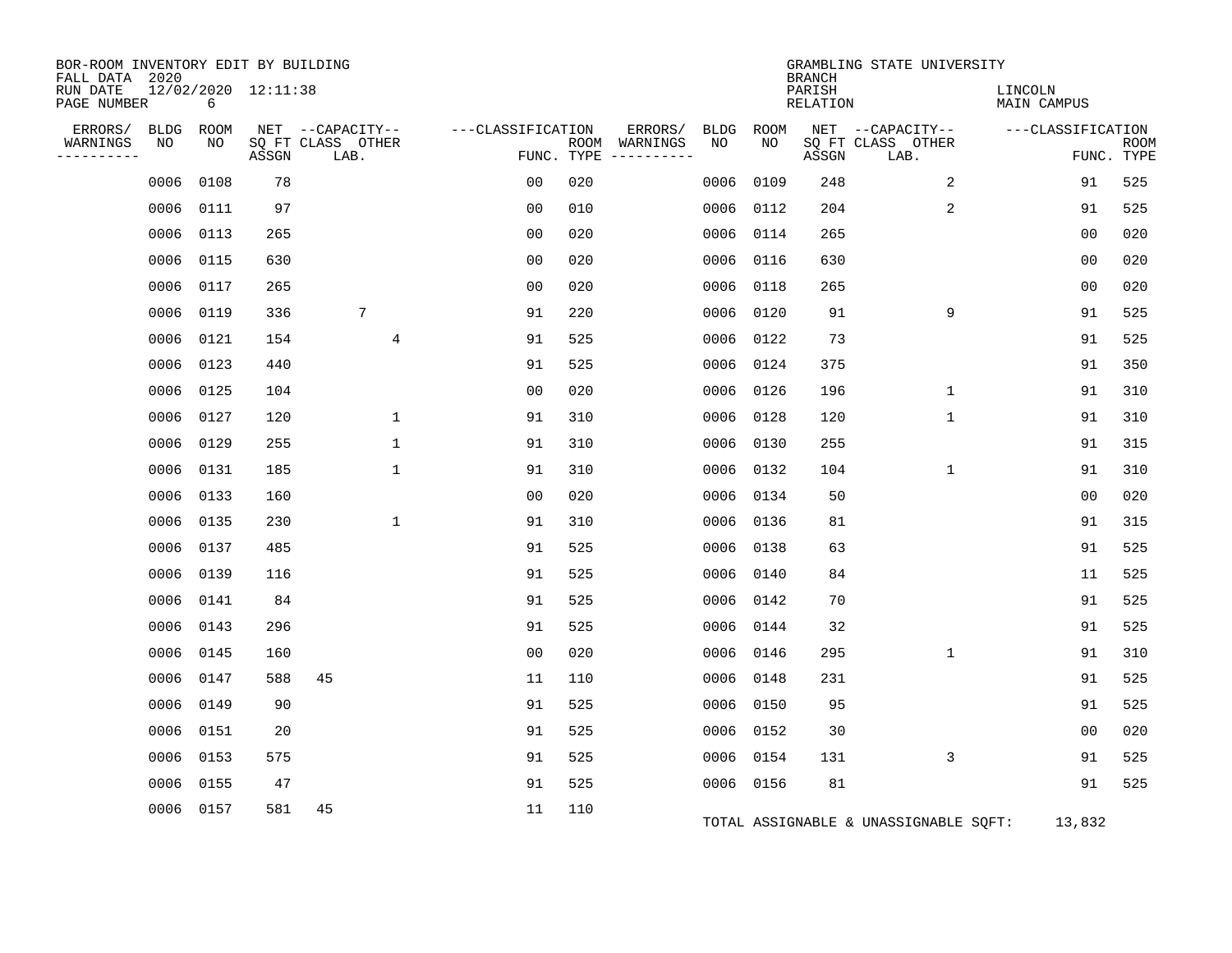| BOR-ROOM INVENTORY EDIT BY BUILDING<br>FALL DATA 2020<br>RUN DATE<br>PAGE NUMBER |                 | $7\overline{ }$ | 12/02/2020 12:11:38 |                                               |                   |     |                                                           |           |       | <b>BRANCH</b><br>PARISH<br>RELATION              |                               | GRAMBLING STATE UNIVERSITY       | LINCOLN<br>MAIN CAMPUS                |                 |             |
|----------------------------------------------------------------------------------|-----------------|-----------------|---------------------|-----------------------------------------------|-------------------|-----|-----------------------------------------------------------|-----------|-------|--------------------------------------------------|-------------------------------|----------------------------------|---------------------------------------|-----------------|-------------|
| ERRORS/<br>WARNINGS<br>. _ _ _ _ _ _ _ _ _                                       | BLDG ROOM<br>NO | NO              | ASSGN               | NET --CAPACITY--<br>SQ FT CLASS OTHER<br>LAB. | ---CLASSIFICATION |     | ERRORS/ BLDG ROOM<br>ROOM WARNINGS<br>FUNC. TYPE $------$ | NO        | NO    | ASSGN                                            | SQ FT CLASS OTHER<br>LAB.     | NET --CAPACITY--                 | ---CLASSIFICATION                     | FUNC. TYPE      | <b>ROOM</b> |
|                                                                                  |                 |                 |                     |                                               |                   |     |                                                           |           |       | TOTAL NUMBER CLASSROOMS<br>TOTAL NUMBER LABS 210 | TOTAL NUMBER SPECIAL LABS 220 | TOTAL NUMBER COMPUTER CLASSROOMS | TOTAL NET ASSIGN SQ. FT. IN ROOM FILE | 9,355<br>2<br>1 |             |
|                                                                                  | 0007 0100       |                 | 458                 |                                               | 57                | 880 |                                                           | 0007 0101 |       | 109                                              |                               | 2                                |                                       | 57              | 315         |
|                                                                                  | 0007            | 0102            | 117                 | 2                                             | 57                | 315 |                                                           | 0007 0103 |       | 714                                              |                               |                                  |                                       | 0 <sub>0</sub>  | 020         |
|                                                                                  | 0007            | 0104            | 55                  |                                               | 57                | 870 |                                                           | 0007 0105 |       | 83                                               |                               |                                  |                                       | 57              | 850         |
|                                                                                  | 0007            | 0106            | 51                  |                                               | 57                | 850 |                                                           | 0007      | 0108  | 37                                               |                               |                                  |                                       | 0 <sub>0</sub>  | 020         |
|                                                                                  | 0007            | 0109            | 127                 | $\mathbf 1$                                   | 57                | 310 |                                                           | 0007      | 0109A | 17                                               |                               |                                  |                                       | 57              | 315         |
|                                                                                  | 0007            | 0110            | 39                  |                                               | 57                | 315 |                                                           | 0007      | 0111  | 125                                              |                               | $\mathbf{1}$                     |                                       | 57              | 310         |
|                                                                                  | 0007            | 0112            | 43                  |                                               | 0 <sub>0</sub>    | 020 |                                                           | 0007      | 0113  | 183                                              |                               | $\mathbf{1}$                     |                                       | 57              | 310         |
|                                                                                  | 0007            | 0114            | 24                  |                                               | 57                | 315 |                                                           | 0007 0115 |       | 22                                               |                               |                                  |                                       | 57              | 315         |
|                                                                                  | 0007            | 0116            | 76                  |                                               | 57                | 315 |                                                           | 0007      | 0117  | 125                                              |                               |                                  |                                       | 00              | 030         |
|                                                                                  | 0007            | 0118            | 17                  |                                               | 0 <sub>0</sub>    | 010 |                                                           | 0007 0119 |       | 73                                               |                               |                                  |                                       | 0 <sub>0</sub>  | 020         |
|                                                                                  | 0007            | 0120            | 74                  | $\mathbf{1}$                                  | 57                | 315 |                                                           | 0007      | 0121  | 117                                              |                               | $\mathbf{1}$                     |                                       | 57              | 310         |
|                                                                                  | 0007            | 0122            | 117                 | $\mathbf 1$                                   | 57                | 310 |                                                           | 0007 0123 |       | 117                                              |                               | $\mathbf{1}$                     |                                       | 57              | 310         |
|                                                                                  | 0007            | 0124            | 905                 |                                               | 57                | 860 |                                                           | 0007 0125 |       | 23                                               |                               |                                  |                                       | 57              | 860         |
|                                                                                  | 0007            | 0126            | 32                  |                                               | 57                | 870 |                                                           | 0007 0127 |       | 120                                              |                               | 2                                |                                       | 57              | 315         |
|                                                                                  | 0007            | 0128            | 27                  |                                               | 0 <sub>0</sub>    | 010 |                                                           | 0007 0129 |       | 197                                              |                               |                                  |                                       | 57              | 315         |
|                                                                                  | 0007            | 0130            | 127                 |                                               | 0 <sub>0</sub>    | 010 |                                                           | 0007 0131 |       | 111                                              |                               | $\overline{2}$                   |                                       | 57              | 810         |
|                                                                                  | 0007            | 0132            | 19                  | $\mathbf{1}$                                  | 57                | 820 |                                                           | 0007      | 0133  | 28                                               |                               | $\mathbf{1}$                     |                                       | 57              | 820         |
|                                                                                  | 0007            | 0134            | 113                 | 2                                             | 57                | 810 |                                                           | 0007 0135 |       | 19                                               |                               | $\mathbf{1}$                     |                                       | 57              | 820         |
|                                                                                  | 0007            | 0136            | 108                 |                                               | 57                | 830 |                                                           | 0007 0137 |       | 121                                              |                               | $\mathbf{1}$                     |                                       | 57              | 310         |
|                                                                                  | 0007            | 0138            | 27                  |                                               | 57                | 895 |                                                           | 0007 0139 |       | 979                                              |                               | $\mathbf{1}$                     |                                       | 57              | 310         |
|                                                                                  | 0007            | 0140            | 118                 | 2                                             | 57                | 315 |                                                           | 0007      | 0141  | 51                                               |                               |                                  |                                       | 57              | 895         |
|                                                                                  | 0007            | 0142            | 18                  |                                               | 57                | 860 |                                                           | 0007 0143 |       | 14                                               |                               |                                  |                                       | 0 <sub>0</sub>  | 010         |
|                                                                                  | 0007 0144       |                 | 62                  |                                               | 0 <sub>0</sub>    | 020 |                                                           | 0007 0145 |       | 197                                              |                               | $\mathbf{1}$                     |                                       | 57              | 310         |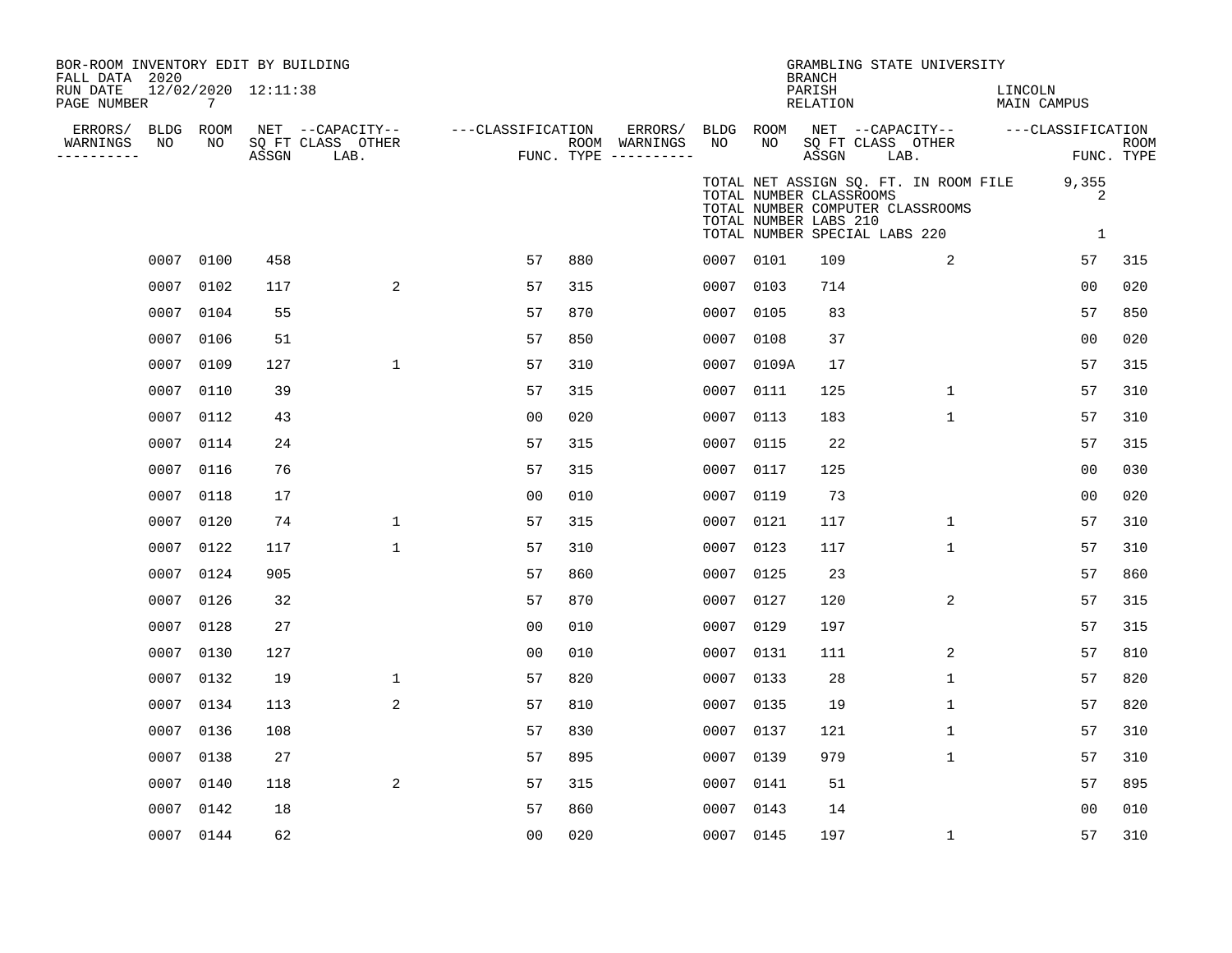| BOR-ROOM INVENTORY EDIT BY BUILDING<br>FALL DATA 2020 |      |           |                     |                           |                   |     |                                      |      |            | <b>BRANCH</b>                                          | GRAMBLING STATE UNIVERSITY                                                                                                                          |                        |                           |
|-------------------------------------------------------|------|-----------|---------------------|---------------------------|-------------------|-----|--------------------------------------|------|------------|--------------------------------------------------------|-----------------------------------------------------------------------------------------------------------------------------------------------------|------------------------|---------------------------|
| RUN DATE<br>PAGE NUMBER                               |      | 8         | 12/02/2020 12:11:38 |                           |                   |     |                                      |      |            | PARISH<br>RELATION                                     |                                                                                                                                                     | LINCOLN<br>MAIN CAMPUS |                           |
| ERRORS/                                               |      | BLDG ROOM |                     | NET --CAPACITY--          | ---CLASSIFICATION |     | ERRORS/                              | BLDG | ROOM       |                                                        | NET --CAPACITY-- ---CLASSIFICATION                                                                                                                  |                        |                           |
| WARNINGS<br>----------                                | NO   | NO.       | ASSGN               | SQ FT CLASS OTHER<br>LAB. |                   |     | ROOM WARNINGS<br>FUNC. TYPE $------$ | NO   | NO         | ASSGN                                                  | SQ FT CLASS OTHER<br>LAB.                                                                                                                           |                        | <b>ROOM</b><br>FUNC. TYPE |
|                                                       | 0007 | 0146      | 129                 | $\mathbf 1$               | 57                | 310 |                                      | 0007 | 0147       | 137                                                    |                                                                                                                                                     | 57                     | 315                       |
|                                                       | 0007 | 0148      | 102                 | $\mathbf{1}$              | 57                | 310 |                                      |      | 0007 0148A | 8                                                      |                                                                                                                                                     | 57                     | 315                       |
|                                                       |      | 0007 0149 | 50                  |                           | 57                | 315 |                                      |      |            | TOTAL NUMBER CLASSROOMS<br>TOTAL NUMBER LABS 210       | TOTAL ASSIGNABLE & UNASSIGNABLE SQFT:<br>TOTAL NET ASSIGN SQ. FT. IN ROOM FILE<br>TOTAL NUMBER COMPUTER CLASSROOMS<br>TOTAL NUMBER SPECIAL LABS 220 | 6,762<br>5,523         |                           |
|                                                       |      | 0008 0101 | 116                 |                           | 0 <sub>0</sub>    | 020 |                                      |      | 0008 0102  | 315                                                    |                                                                                                                                                     | 93                     | 650                       |
|                                                       |      | 0008 0103 | 42                  | 1                         | 93                | 655 |                                      |      | 0008 0104  | 770                                                    |                                                                                                                                                     | 0 <sub>0</sub>         | 020                       |
|                                                       |      | 0008 0105 | 391                 | $\overline{4}$            | 93                | 310 |                                      | 0008 | 0106       | 137                                                    | $\mathbf{1}$                                                                                                                                        | 93                     | 310                       |
|                                                       |      | 0008 0107 | 14                  |                           | 93                | 315 |                                      |      | 0008 0108  | 204                                                    | $\mathbf{1}$                                                                                                                                        | 93                     | 310                       |
|                                                       |      | 0008 0109 | 210                 | $\mathbf{1}$              | 93                | 310 |                                      | 0008 | 0110       | 210                                                    | 2                                                                                                                                                   | 93                     | 310                       |
|                                                       |      | 0008 0111 | 210                 | 2                         | 93                | 310 |                                      | 0008 | 0112       | 207                                                    | $\mathbf{1}$                                                                                                                                        | 93                     | 310                       |
|                                                       |      | 0008 0113 | 207                 | $\mathbf 1$               | 93                | 310 |                                      | 0008 | 0114       | 207                                                    |                                                                                                                                                     | 93                     | 315                       |
|                                                       |      | 0008 0115 | 207                 | 2                         | 93                | 310 |                                      |      | 0008 0116  | 194                                                    | 4                                                                                                                                                   | 93                     | 315                       |
|                                                       | 0008 | 0117      | 125                 | $\mathbf{1}$              | 93                | 315 |                                      | 0008 | 0118       | 156                                                    |                                                                                                                                                     | 0 <sub>0</sub>         | 030                       |
|                                                       |      | 0008 0119 | 23                  |                           | 0 <sub>0</sub>    | 010 |                                      |      | 0008 0120  | 34                                                     |                                                                                                                                                     | 0 <sub>0</sub>         | 020                       |
|                                                       | 0008 | 0121      | 73                  |                           | 93                | 315 |                                      | 0008 | 0122       | 90                                                     |                                                                                                                                                     | 93                     | 315                       |
|                                                       |      | 0008 0123 | 107                 | $\mathbf 1$               | 93                | 310 |                                      |      | 0008 0123A | 127                                                    | $\mathbf 1$                                                                                                                                         | 93                     | 310                       |
|                                                       |      | 0008 0124 | 225                 | $\mathbf{1}$              | 93                | 310 |                                      | 0008 | 0125       | 300                                                    | $\mathbf 1$                                                                                                                                         | 93                     | 310                       |
|                                                       |      | 0008 0126 | 128                 |                           | 0 <sub>0</sub>    | 020 |                                      |      | 0008 0127  | 421                                                    |                                                                                                                                                     | 93                     | 350                       |
|                                                       |      | 0008 0128 | 372                 | $\mathbf 1$               | 93                | 310 |                                      |      | 0008 0129  | 43<br>TOTAL NUMBER CLASSROOMS<br>TOTAL NUMBER LABS 210 | TOTAL ASSIGNABLE & UNASSIGNABLE SQFT:<br>TOTAL NET ASSIGN SQ. FT. IN ROOM FILE<br>TOTAL NUMBER COMPUTER CLASSROOMS<br>TOTAL NUMBER SPECIAL LABS 220 | 93<br>5,865<br>4,638   | 315                       |
|                                                       |      | 0010 0100 | 347                 |                           | 63                | 315 |                                      |      | 0010 0101  | 175                                                    | 1                                                                                                                                                   | 63                     | 310                       |
|                                                       |      | 0010 0102 | 12                  |                           | 63                | 315 |                                      |      | 0010 0103  | 138                                                    | 1                                                                                                                                                   | 63                     | 310                       |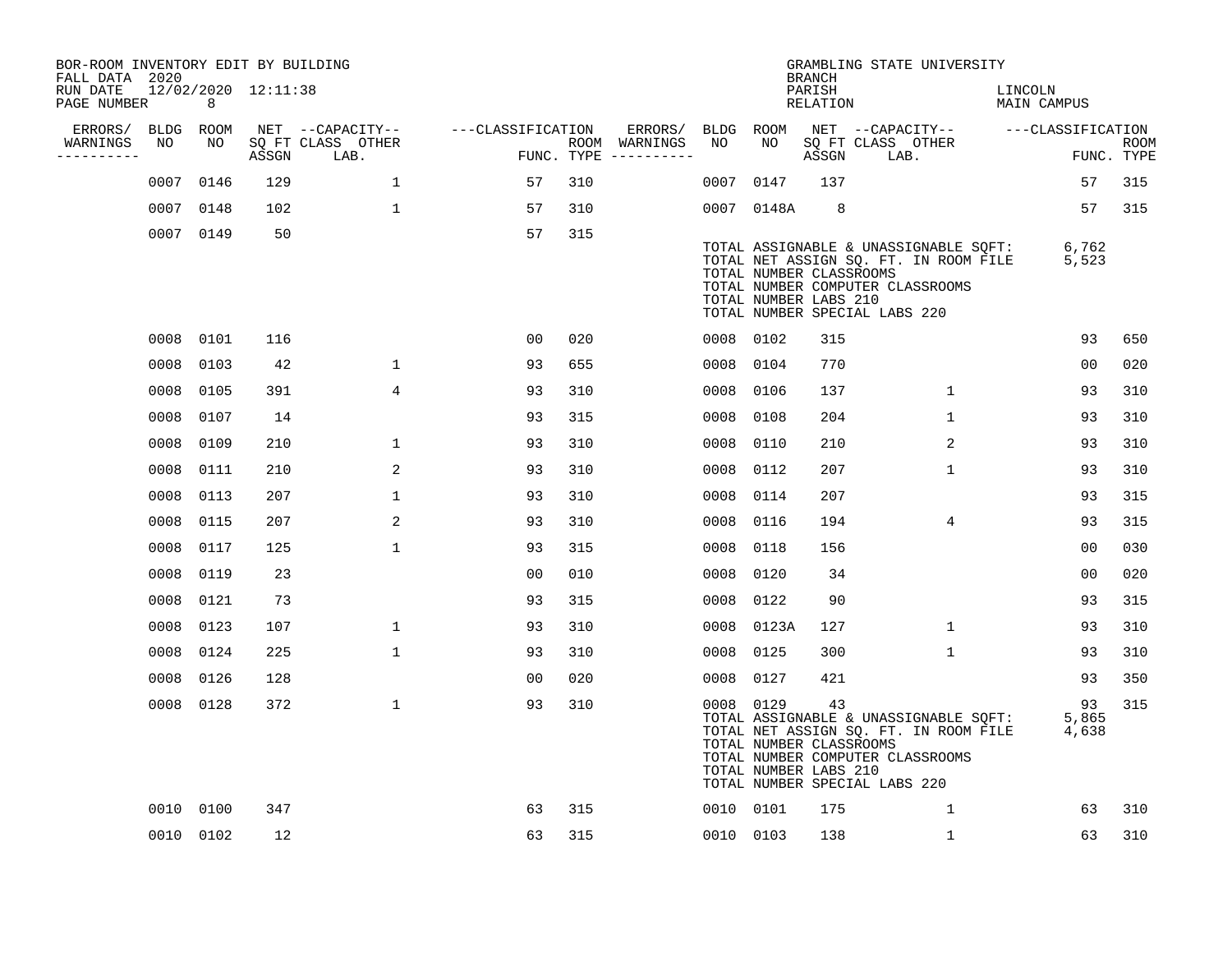| BOR-ROOM INVENTORY EDIT BY BUILDING<br>FALL DATA 2020 |             |                          |       |                           |                   |            |                              |             |                                                               | <b>BRANCH</b>      | GRAMBLING STATE UNIVERSITY                                                                                                                          |                        |                           |
|-------------------------------------------------------|-------------|--------------------------|-------|---------------------------|-------------------|------------|------------------------------|-------------|---------------------------------------------------------------|--------------------|-----------------------------------------------------------------------------------------------------------------------------------------------------|------------------------|---------------------------|
| RUN DATE<br>PAGE NUMBER                               |             | 12/02/2020 12:11:38<br>9 |       |                           |                   |            |                              |             |                                                               | PARISH<br>RELATION |                                                                                                                                                     | LINCOLN<br>MAIN CAMPUS |                           |
| ERRORS/                                               | <b>BLDG</b> | ROOM                     |       | NET --CAPACITY--          | ---CLASSIFICATION |            | ERRORS/                      | <b>BLDG</b> | ROOM                                                          |                    | NET --CAPACITY--                                                                                                                                    | ---CLASSIFICATION      |                           |
| WARNINGS<br>----------                                | NO          | NO                       | ASSGN | SQ FT CLASS OTHER<br>LAB. |                   | FUNC. TYPE | ROOM WARNINGS<br>----------- | NO          | NO.                                                           | ASSGN              | SQ FT CLASS OTHER<br>LAB.                                                                                                                           |                        | <b>ROOM</b><br>FUNC. TYPE |
|                                                       | 0010        | 0103A                    | 17    |                           | 63                | 315        |                              | 0010        | 0104                                                          | 79                 |                                                                                                                                                     | 63                     | 315                       |
|                                                       | 0010        | 0105                     | 172   | $\mathbf{1}$              | 63                | 310        |                              | 0010        | 0106                                                          | 52                 | $\mathbf{1}$                                                                                                                                        | 63                     | 315                       |
|                                                       | 0010        | 0107                     | 137   |                           | 63                | 315        |                              | 0010        | 0107A                                                         | 25                 | 1                                                                                                                                                   | 63                     | 315                       |
|                                                       | 0010        | 0108                     | 116   |                           | 63                | 315        |                              | 0010        | 0108A                                                         | 25                 | $\mathbf 1$                                                                                                                                         | 63                     | 315                       |
|                                                       | 0010        | 0109                     | 53    |                           | 63                | 315        |                              | 0010        | 0110                                                          | 187                | $\mathbf 1$                                                                                                                                         | 63                     | 310                       |
|                                                       | 0010        | 0111                     | 82    |                           | 63                | 315        |                              | 0010        | 0112                                                          | 123                | $\mathbf 1$                                                                                                                                         | 63                     | 310                       |
|                                                       | 0010        | 0113                     | 410   |                           | 0 <sub>0</sub>    | 020        |                              | 0010        | 0114                                                          | 139                | $\mathbf{1}$                                                                                                                                        | 63                     | 315                       |
|                                                       | 0010        | 0115                     | 186   |                           | 0 <sub>0</sub>    | 020        |                              | 0010        | 0200                                                          | 175                | $\mathbf 1$                                                                                                                                         | 63                     | 310                       |
|                                                       | 0010        | 0200A                    | 12    |                           | 63                | 315        |                              | 0010        | 0201                                                          | 175                | $\mathbf 1$                                                                                                                                         | 63                     | 310                       |
|                                                       | 0010        | 0201A                    | 12    |                           | 63                | 315        |                              | 0010        | 0202                                                          | 138                | $\mathbf 1$                                                                                                                                         | 63                     | 310                       |
|                                                       | 0010        | 0202A                    | 17    |                           | 63                | 315        |                              | 0010        | 0203                                                          | 138                | $\mathbf 1$                                                                                                                                         | 63                     | 310                       |
|                                                       | 0010        | 0204                     | 79    |                           | 63                | 315        |                              | 0010        | 0205                                                          | 79                 | $\mathbf{1}$                                                                                                                                        | 63                     | 315                       |
|                                                       | 0010        | 0206                     | 306   | 1                         | 63                | 310        |                              | 0010        | 0206A                                                         | 12                 |                                                                                                                                                     | 63                     | 315                       |
|                                                       | 0010        | 0207                     | 55    |                           | 63                | 315        |                              | 0010        | 0208                                                          | 50                 |                                                                                                                                                     | 63                     | 315                       |
|                                                       | 0010        | 0209                     | 52    |                           | 63                | 315        |                              | 0010        | 0210                                                          | 446                |                                                                                                                                                     | 0 <sub>0</sub>         | 020                       |
|                                                       | 0010        | 0211                     | 46    | $\mathbf{1}$              | 63                | 315        |                              | 0010        | 0212                                                          | 32                 |                                                                                                                                                     | 00                     | 020                       |
|                                                       | 0010        | 0213                     | 138   | $\mathbf{1}$              | 63                | 310        |                              | 0010        | 0213A                                                         | 17                 |                                                                                                                                                     | 63                     | 315                       |
|                                                       | 0010        | 0214                     | 186   |                           | 0 <sub>0</sub>    | 020        |                              | 0010        | 0215                                                          | 175                | 1                                                                                                                                                   | 63                     | 310                       |
|                                                       |             | 0010 0215A               | 12    |                           | 63                | 315        |                              |             | 0010 0216<br>TOTAL NUMBER CLASSROOMS<br>TOTAL NUMBER LABS 210 | 109                | TOTAL ASSIGNABLE & UNASSIGNABLE SQFT:<br>TOTAL NET ASSIGN SQ. FT. IN ROOM FILE<br>TOTAL NUMBER COMPUTER CLASSROOMS<br>TOTAL NUMBER SPECIAL LABS 220 | 00<br>4,936<br>3,567   | 020                       |
|                                                       |             | 0011 0001                | 350   |                           | 00                | 020        |                              |             | 0011 0002                                                     | 176                | $\mathbf{1}$                                                                                                                                        | 93                     | 310                       |
|                                                       | 0011        | 0003                     | 129   |                           | 93                | 650        |                              |             | 0011 0004                                                     | 15                 |                                                                                                                                                     | 93                     | 315                       |
|                                                       | 0011        | 0005                     | 20    |                           | 93                | 315        |                              | 0011 0006   |                                                               | 20                 |                                                                                                                                                     | 93                     | 315                       |
|                                                       |             | 0011 0007                | 20    | $\mathbf{1}$              | 93                | 315        |                              | 0011 0008   |                                                               | 189                | $\mathbf{1}$                                                                                                                                        | 93                     | 310                       |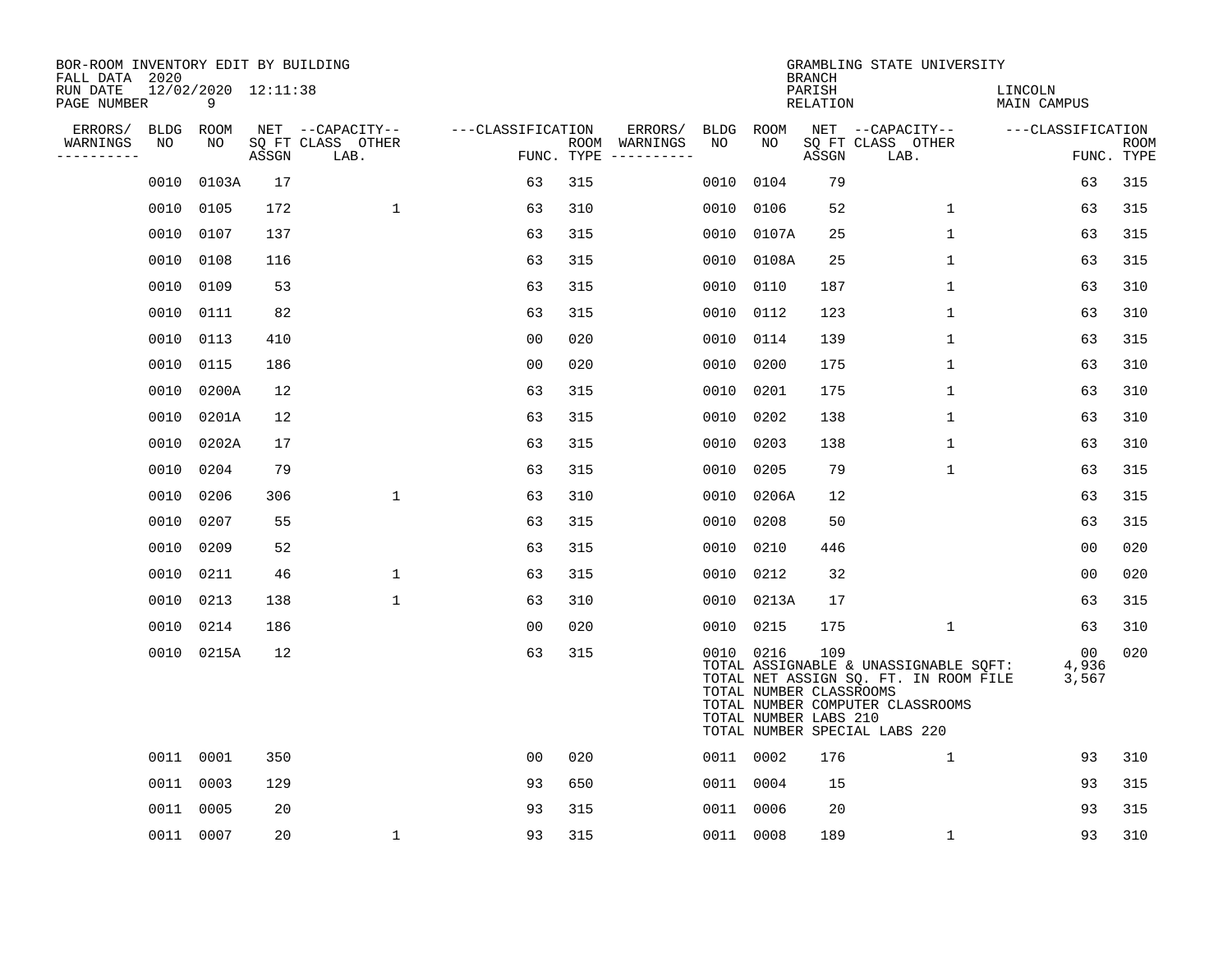| BOR-ROOM INVENTORY EDIT BY BUILDING<br>FALL DATA 2020 |    |           |                |                                   |                                    |     |                                      |           |           | BRANCH                                           | GRAMBLING STATE UNIVERSITY                                                                                                                                      |                        |                    |
|-------------------------------------------------------|----|-----------|----------------|-----------------------------------|------------------------------------|-----|--------------------------------------|-----------|-----------|--------------------------------------------------|-----------------------------------------------------------------------------------------------------------------------------------------------------------------|------------------------|--------------------|
| RUN DATE 12/02/2020 12:11:38<br>PAGE NUMBER           |    | 10        |                |                                   |                                    |     |                                      |           |           | PARISH<br>RELATION                               |                                                                                                                                                                 | LINCOLN<br>MAIN CAMPUS |                    |
| ERRORS/ BLDG ROOM                                     |    |           |                |                                   | NET --CAPACITY-- ---CLASSIFICATION |     | ERRORS/ BLDG ROOM                    |           |           |                                                  |                                                                                                                                                                 |                        |                    |
| WARNINGS<br>----------                                | NO | NO        |                | SQ FT CLASS OTHER<br>ASSGN LAB.   | <b>EXECUTE:</b>                    |     | ROOM WARNINGS<br>FUNC. TYPE $------$ | NO        | NO        | ASSGN                                            | LAB.                                                                                                                                                            |                        | ROOM<br>FUNC. TYPE |
|                                                       |    | 0011 0009 | 237            |                                   | 93                                 | 350 |                                      |           | 0011 0010 | 25                                               |                                                                                                                                                                 | 93                     | 355                |
|                                                       |    | 0011 0011 | 25             |                                   | 93                                 | 315 |                                      | 0011 0012 |           | 100                                              |                                                                                                                                                                 | 93                     | 315                |
|                                                       |    | 0011 0013 | 118            | 1                                 | 93                                 | 310 |                                      |           | 0011 0014 | 14                                               |                                                                                                                                                                 | 93                     | 315                |
|                                                       |    | 0011 0015 | 86             | $\mathbf 1$                       | 93                                 | 310 |                                      |           | 0011 0016 | 23                                               | $\mathbf{1}$                                                                                                                                                    | 93                     | 315                |
|                                                       |    | 0011 0017 | 23             | $\mathbf{1}$                      | 93                                 | 315 |                                      |           | 0011 0018 | 130                                              | $\mathbf{1}$                                                                                                                                                    | 93                     | 310                |
|                                                       |    | 0011 0019 | 132            | $\mathbf{1}$                      | 93                                 | 310 |                                      |           |           | TOTAL NUMBER CLASSROOMS<br>TOTAL NUMBER LABS 210 | TOTAL ASSIGNABLE & UNASSIGNABLE SQFT: 1,832<br>TOTAL NET ASSIGN SQ. FT. IN ROOM FILE 1,482<br>TOTAL NUMBER COMPUTER CLASSROOMS<br>TOTAL NUMBER SPECIAL LABS 220 |                        |                    |
|                                                       |    |           |                | 0012 0101 2436<br>$4\overline{ }$ | 63                                 | 310 |                                      |           |           | TOTAL NUMBER CLASSROOMS<br>TOTAL NUMBER LABS 210 | TOTAL ASSIGNABLE & UNASSIGNABLE SQFT: 2,436<br>TOTAL NET ASSIGN SQ. FT. IN ROOM FILE 2,436<br>TOTAL NUMBER COMPUTER CLASSROOMS<br>TOTAL NUMBER SPECIAL LABS 220 |                        |                    |
|                                                       |    | 0013 0001 | 807            |                                   | 82                                 | 082 |                                      |           |           | TOTAL NUMBER CLASSROOMS<br>TOTAL NUMBER LABS 210 | TOTAL ASSIGNABLE & UNASSIGNABLE SQFT:<br>TOTAL NET ASSIGN SQ. FT. IN ROOM FILE<br>TOTAL NUMBER COMPUTER CLASSROOMS<br>TOTAL NUMBER SPECIAL LABS 220             | 807<br>807             |                    |
|                                                       |    |           | 0014 0001 1302 |                                   | 82                                 | 082 |                                      |           |           | TOTAL NUMBER CLASSROOMS<br>TOTAL NUMBER LABS 210 | TOTAL ASSIGNABLE & UNASSIGNABLE SQFT:<br>TOTAL NET ASSIGN SQ. FT. IN ROOM FILE<br>TOTAL NUMBER COMPUTER CLASSROOMS<br>TOTAL NUMBER SPECIAL LABS 220             | 1,302<br>1,302         |                    |
|                                                       |    |           |                | 0022 0101 7534 62                 | 93                                 | 910 |                                      |           |           | TOTAL NUMBER CLASSROOMS<br>TOTAL NUMBER LABS 210 | TOTAL ASSIGNABLE & UNASSIGNABLE SQFT: 7,534<br>TOTAL NET ASSIGN SQ. FT. IN ROOM FILE 7,534<br>TOTAL NUMBER COMPUTER CLASSROOMS<br>TOTAL NUMBER SPECIAL LABS 220 |                        |                    |
|                                                       |    | 0029 0101 | 2163           |                                   | 41                                 | 440 |                                      |           | 0029 0103 | 148                                              |                                                                                                                                                                 |                        | 41 440             |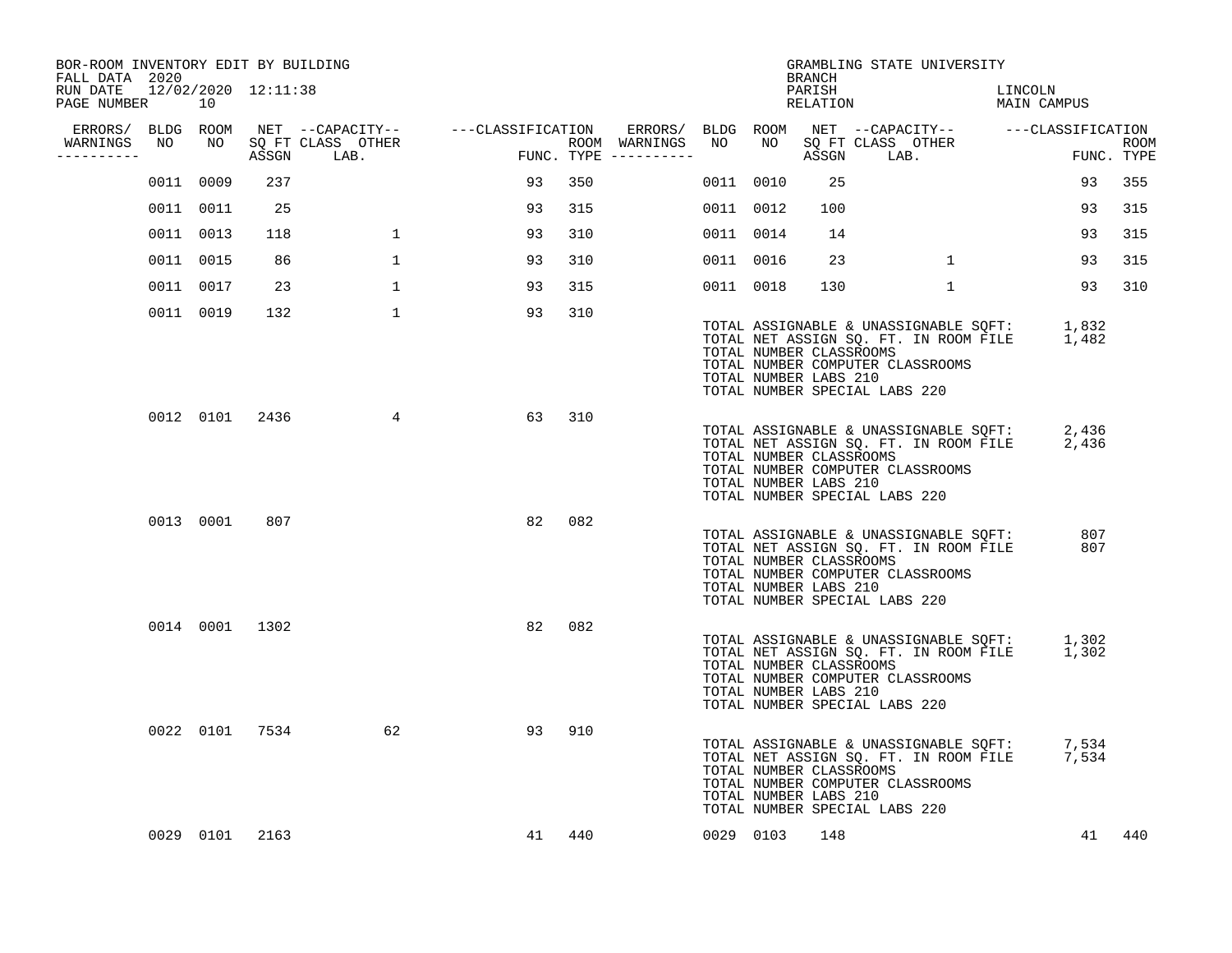| BOR-ROOM INVENTORY EDIT BY BUILDING<br>FALL DATA 2020 |                   |            |                     |                                               |                                 |     |                          |            |             | <b>BRANCH</b>      | GRAMBLING STATE UNIVERSITY                    |                               |                           |
|-------------------------------------------------------|-------------------|------------|---------------------|-----------------------------------------------|---------------------------------|-----|--------------------------|------------|-------------|--------------------|-----------------------------------------------|-------------------------------|---------------------------|
| RUN DATE<br>PAGE NUMBER                               |                   | 11         | 12/02/2020 12:11:38 |                                               |                                 |     |                          |            |             | PARISH<br>RELATION |                                               | LINCOLN<br><b>MAIN CAMPUS</b> |                           |
| ERRORS/<br>WARNINGS<br>. <u>.</u>                     | <b>BLDG</b><br>NO | ROOM<br>NO | ASSGN               | NET --CAPACITY--<br>SQ FT CLASS OTHER<br>LAB. | ---CLASSIFICATION<br>FUNC. TYPE |     | ERRORS/<br>ROOM WARNINGS | BLDG<br>NO | ROOM<br>NO. | ASSGN              | NET --CAPACITY--<br>SQ FT CLASS OTHER<br>LAB. | ---CLASSIFICATION             | <b>ROOM</b><br>FUNC. TYPE |
|                                                       | 0029              | 0105       | 150                 | $\mathbf{1}$                                  | 41                              | 310 |                          | 0029       | 0106        | 168                | $\mathbf{1}$                                  | 41                            | 310                       |
|                                                       | 0029              | 0107       | 93                  |                                               | 41                              | 440 |                          | 0029       | 0108        | 339                |                                               | 00                            | 020                       |
|                                                       | 0029              | 0109       | 82                  |                                               | 41                              | 440 |                          | 0029       | 0110        | 171                |                                               | 41                            | 440                       |
|                                                       | 0029              | 0111       | 203                 |                                               | 41                              | 440 |                          | 0029       | 0112        | 2064               | 206                                           | 41                            | 430                       |
|                                                       | 0029              | 0113       | 3745                | 374                                           | 41                              | 430 |                          | 0029       | 0114        | 186                | 1                                             | 41                            | 310                       |
|                                                       | 0029              | 0115       | 235                 |                                               | 41                              | 350 |                          | 0029       | 0116        | 176                |                                               | 41                            | 350                       |
|                                                       | 0029              | 0119       | 133                 | $\mathbf 1$                                   | 41                              | 310 |                          | 0029       | 0119A       | 122                |                                               | 41                            | 440                       |
|                                                       | 0029              | 0123       | 51                  |                                               | 0 <sub>0</sub>                  | 020 |                          | 0029       | 0125        | 203                |                                               | 0 <sub>0</sub>                | 030                       |
|                                                       | 0029              | 0127       | 328                 |                                               | 0 <sub>0</sub>                  | 020 |                          | 0029       | 0128        | 342                |                                               | 41                            | 725                       |
|                                                       | 0029              | 0129       | 303                 |                                               | 0 <sub>0</sub>                  | 020 |                          | 0029       | 0133        | 1223               | 4                                             | 41                            | 310                       |
|                                                       | 0029              | 0134       | 1850                | $\mathbf{1}$                                  | 41                              | 310 |                          | 0029       | 0135        | 186                | $\mathbf 1$                                   | 41                            | 310                       |
|                                                       | 0029              | 0136       | 98                  |                                               | 0 <sub>0</sub>                  | 020 |                          | 0029       | 0138        | 155                |                                               | 41                            | 315                       |
|                                                       | 0029              | 0139       | 96                  |                                               | 0 <sub>0</sub>                  | 010 |                          | 0029       | 0140        | 262                |                                               | 41                            | 350                       |
|                                                       | 0029              | 0141       | 543                 | 40                                            | 41                              | 410 |                          | 0029       | 0142        | 143                |                                               | 00                            | 020                       |
|                                                       | 0029              | 0143       | 139                 | $\mathbf{1}$                                  | 41                              | 310 |                          | 0029       | 0144        | 1392               | 139                                           | 41                            | 430                       |
|                                                       | 0029              | 0146       | 167                 |                                               | 41                              | 355 |                          | 0029       | 0147        | 78                 |                                               | 41                            | 355                       |
|                                                       | 0029              | 0148       | 180                 |                                               | 0 <sub>0</sub>                  | 020 |                          | 0029       | 0153        | 2939               | 294                                           | 41                            | 430                       |
|                                                       | 0029              | 0154       | 359                 |                                               | 41                              | 650 |                          | 0029       | 0155        | 325                |                                               | 41                            | 440                       |
|                                                       | 0029              | 0156       | 1349                |                                               | 0 <sub>0</sub>                  | 020 |                          | 0029       | 0160        | 182                |                                               | 41                            | 440                       |
|                                                       | 0029              | 0161       | 32                  |                                               | 0 <sub>0</sub>                  | 030 |                          | 0029       | 0162        | 300                | $\mathbf 1$                                   | 41                            | 310                       |
|                                                       | 0029              | 0163       | 168                 | $\mathbf 1$                                   | 41                              | 310 |                          | 0029       | 0164        | 196                | 1                                             | 41                            | 310                       |
|                                                       | 0029              | 0165       | 168                 |                                               | 41                              | 650 |                          | 0029       | 0166        | 132                |                                               | 00                            | 030                       |
|                                                       | 0029              | 0167       | 916                 |                                               | 41                              | 440 |                          | 0029       | 0174        | 280                |                                               | 41                            | 350                       |
|                                                       | 0029              | 0175       | 16                  |                                               | 41                              | 355 |                          | 0029       | 0176        | 16                 |                                               | 41                            | 355                       |
|                                                       | 0029              | 0177       | 18                  |                                               | 41                              | 355 |                          | 0029       | 0178        | 288                |                                               | 41                            | 290                       |
|                                                       | 0029 0179         |            | 341                 | 23                                            | 41                              | 140 |                          | 0029       | 0180        | 16                 |                                               | 41                            | 455                       |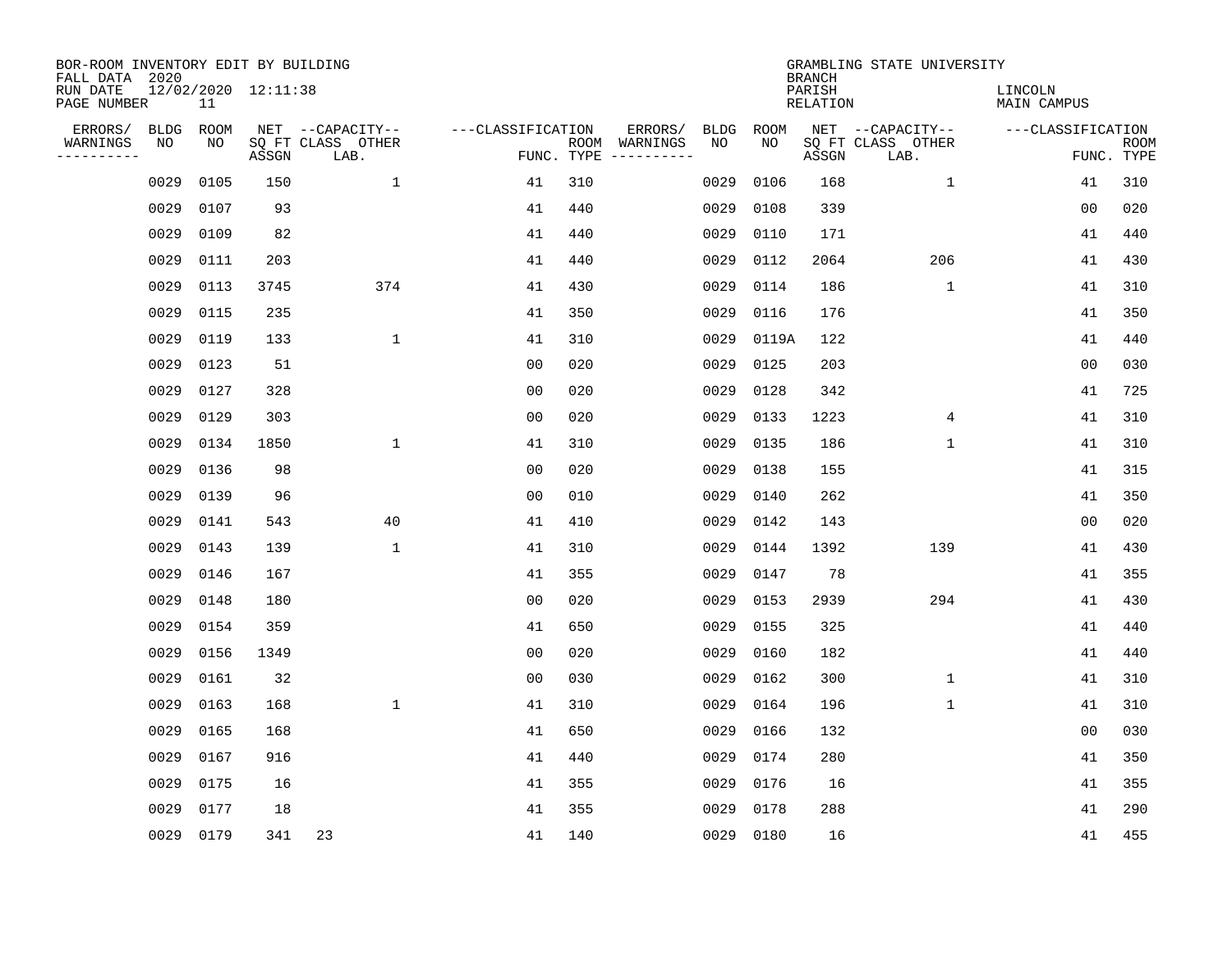| BOR-ROOM INVENTORY EDIT BY BUILDING<br>FALL DATA 2020 |             |      |                     |                           |              |                   |                    |                         |             |       | <b>BRANCH</b>             | GRAMBLING STATE UNIVERSITY |              |                               |                           |
|-------------------------------------------------------|-------------|------|---------------------|---------------------------|--------------|-------------------|--------------------|-------------------------|-------------|-------|---------------------------|----------------------------|--------------|-------------------------------|---------------------------|
| RUN DATE<br>PAGE NUMBER                               |             | 12   | 12/02/2020 12:11:38 |                           |              |                   |                    |                         |             |       | PARISH<br><b>RELATION</b> |                            |              | LINCOLN<br><b>MAIN CAMPUS</b> |                           |
| ERRORS/                                               | <b>BLDG</b> | ROOM |                     | NET --CAPACITY--          |              | ---CLASSIFICATION |                    | ERRORS/                 | <b>BLDG</b> | ROOM  |                           | NET --CAPACITY--           |              | ---CLASSIFICATION             |                           |
| WARNINGS<br>----------                                | NO          | NO   | ASSGN               | SQ FT CLASS OTHER<br>LAB. |              |                   | ROOM<br>FUNC. TYPE | WARNINGS<br>----------- | NO          | NO    | ASSGN                     | SQ FT CLASS OTHER<br>LAB.  |              |                               | <b>ROOM</b><br>FUNC. TYPE |
|                                                       | 0029        | 0181 | 336                 |                           |              | 41                | 440                |                         | 0029        | 0182  | 192                       |                            | $\mathbf{1}$ | 41                            | 310                       |
|                                                       | 0029        | 0183 | 400                 |                           |              | 41                | 315                |                         | 0029        | 0184  | 240                       |                            | 1            | 41                            | 310                       |
|                                                       | 0029        | 0186 | 80                  | 5                         |              | 41                | 110                |                         | 0029        | 0187  | 80                        | 5                          |              | 41                            | 110                       |
|                                                       | 0029        | 0188 | 80                  | 5                         |              | 41                | 110                |                         | 0029        | 0189  | 80                        | 5                          |              | 41                            | 110                       |
|                                                       | 0029        | 0190 | 80                  | 5                         |              | 41                | 110                |                         | 0029        | 0201  | 6242                      | 624                        |              | 41                            | 430                       |
|                                                       | 0029        | 0203 | 160                 |                           | $\mathbf{1}$ | 41                | 310                |                         | 0029        | 0204  | 156                       |                            | 16           | 41                            | 410                       |
|                                                       | 0029        | 0205 | 272                 |                           | 20           | 41                | 410                |                         | 0029        | 0206  | 2917                      | 292                        |              | 41                            | 430                       |
|                                                       | 0029        | 0208 | 722                 |                           |              | 0 <sub>0</sub>    | 020                |                         | 0029        | 0209  | 204                       |                            | 20           | 41                            | 410                       |
|                                                       | 0029        | 0211 | 249                 |                           |              | 41                | 355                |                         | 0029        | 0212  | 348                       |                            | 35           | 41                            | 410                       |
|                                                       | 0029        | 0213 | 198                 |                           | 1            | 41                | 310                |                         | 0029        | 0216  | 325                       |                            | 1            | 41                            | 310                       |
|                                                       | 0029        | 0218 | 131                 |                           |              | 41                | 355                |                         | 0029        | 0220  | 67                        |                            |              | 41                            | 655                       |
|                                                       | 0029        | 0222 | 1054                |                           |              | 41                | 650                |                         | 0029        | 0223  | 224                       |                            |              | 41                            | 655                       |
|                                                       | 0029        | 0226 | 127                 |                           |              | 41                | 655                |                         | 0029        | 0228  | 51                        |                            |              | 0 <sub>0</sub>                | 020                       |
|                                                       | 0029        | 0229 | 186                 |                           |              | 0 <sub>0</sub>    | 010                |                         | 0029        | 0230  | 51                        |                            |              | 0 <sub>0</sub>                | 020                       |
|                                                       | 0029        | 0232 | 496                 |                           |              | 41                | 440                |                         | 0029        | 0233  | 483                       |                            |              | 41                            | 440                       |
|                                                       | 0029        | 0235 | 259                 |                           | 26           | 41                | 410                |                         | 0029        | 0236  | 161                       |                            | 16           | 41                            | 410                       |
|                                                       | 0029        | 0237 | 171                 |                           | $\mathbf{1}$ | 41                | 310                |                         | 0029        | 0239  | 6523                      | 652                        |              | 41                            | 430                       |
|                                                       | 0029        | 0240 | 172                 |                           |              | 00                | 030                |                         | 0029        | 0241  | 467                       |                            |              | 41                            | 440                       |
|                                                       | 0029        | 0250 | 168                 |                           |              | 41                | 650                |                         | 0029        | 0251  | 45                        |                            |              | 41                            | 655                       |
|                                                       | 0029        | 0254 | 180                 |                           | $\mathbf 1$  | 41                | 310                |                         | 0029        | 0255  | 32                        |                            |              | 0 <sub>0</sub>                | 030                       |
|                                                       | 0029        | 0256 | 1532                |                           |              | 41                | 440                |                         | 0029        | 0257  | 168                       |                            | 1            | 11                            | 310                       |
|                                                       | 0029        | 0258 | 108                 |                           |              | 41                | 440                |                         | 0029        | 0259  | 48                        |                            |              | 41                            | 315                       |
|                                                       | 0029        | 0260 | 1232                | 82                        |              | 41                | 110                |                         | 0029        | 0260A | 96                        |                            |              | 0 <sub>0</sub>                | 030                       |
|                                                       | 0029        | 0268 | 480                 | 32                        |              | 41                | 110                |                         | 0029        | 0269  | 192                       |                            | $\mathbf 1$  | 41                            | 310                       |
|                                                       | 0029        | 0270 | 140                 |                           | 1            | 41                | 310                |                         | 0029        | 0271  | 120                       | 8                          |              | 41                            | 110                       |
|                                                       | 0029        | 0272 | 120                 | 8                         |              | 41                | 110                |                         | 0029        | 0273  | 168                       |                            | 1            | 41                            | 310                       |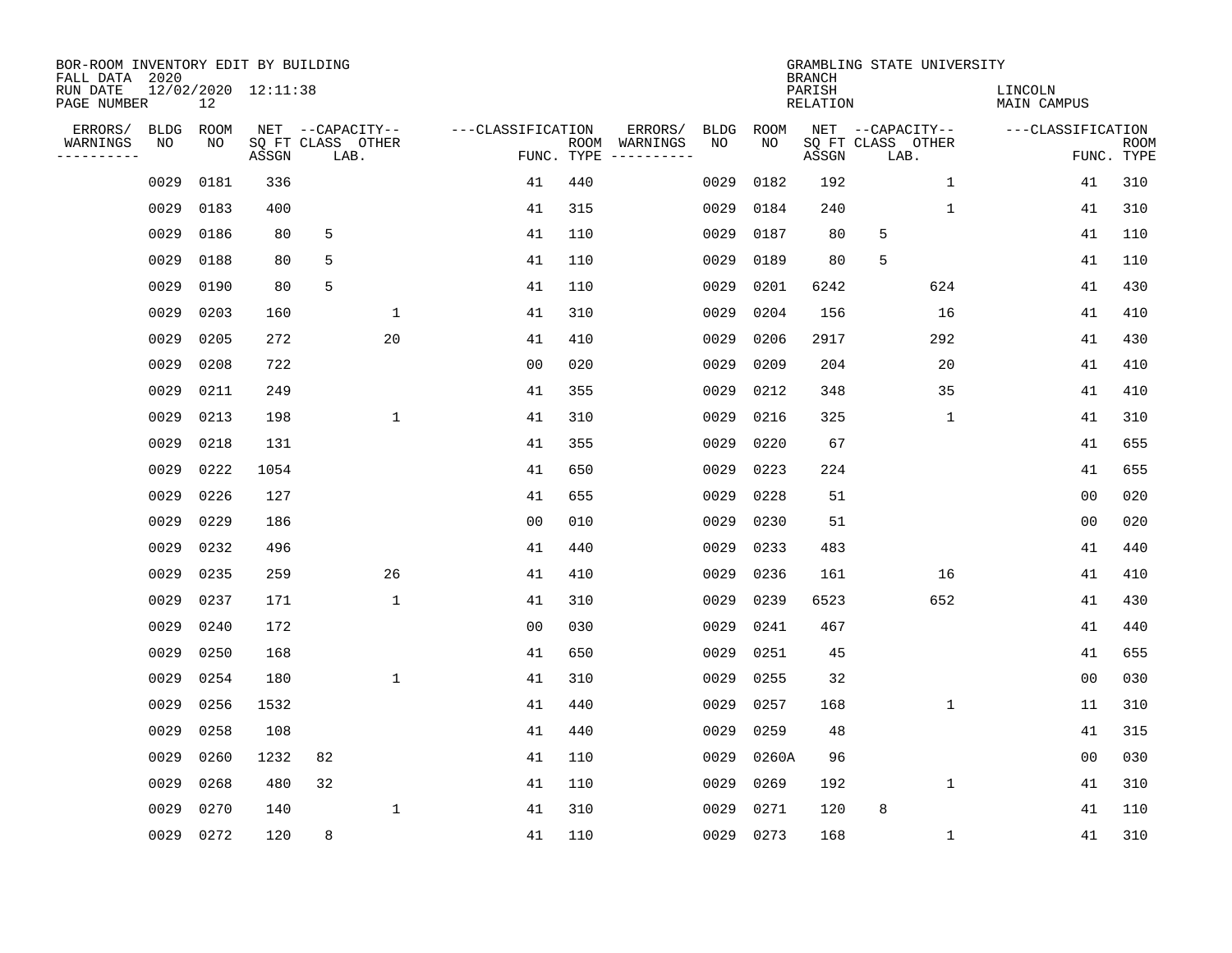| BOR-ROOM INVENTORY EDIT BY BUILDING<br>FALL DATA 2020 |             |                           |       |                           |                   |            |                              |           |                                                  | <b>BRANCH</b>      |                               | GRAMBLING STATE UNIVERSITY                                                                                         |         |                                       |                           |
|-------------------------------------------------------|-------------|---------------------------|-------|---------------------------|-------------------|------------|------------------------------|-----------|--------------------------------------------------|--------------------|-------------------------------|--------------------------------------------------------------------------------------------------------------------|---------|---------------------------------------|---------------------------|
| RUN DATE<br>PAGE NUMBER                               |             | 12/02/2020 12:11:38<br>13 |       |                           |                   |            |                              |           |                                                  | PARISH<br>RELATION |                               |                                                                                                                    | LINCOLN | <b>MAIN CAMPUS</b>                    |                           |
| ERRORS/                                               | <b>BLDG</b> | ROOM                      |       | NET --CAPACITY--          | ---CLASSIFICATION |            | ERRORS/                      | BLDG ROOM |                                                  |                    |                               | NET --CAPACITY--                                                                                                   |         | ---CLASSIFICATION                     |                           |
| WARNINGS<br>---------                                 | ΝO          | NO                        | ASSGN | SQ FT CLASS OTHER<br>LAB. |                   | FUNC. TYPE | ROOM WARNINGS<br>----------- | NO        | NO                                               | ASSGN              | SQ FT CLASS OTHER<br>LAB.     |                                                                                                                    |         |                                       | <b>ROOM</b><br>FUNC. TYPE |
|                                                       |             | 0029 0274                 | 360   |                           | 41                | 440        |                              |           | TOTAL NUMBER CLASSROOMS<br>TOTAL NUMBER LABS 210 |                    | TOTAL NUMBER SPECIAL LABS 220 | TOTAL ASSIGNABLE & UNASSIGNABLE SQFT:<br>TOTAL NET ASSIGN SQ. FT. IN ROOM FILE<br>TOTAL NUMBER COMPUTER CLASSROOMS |         | 55,131<br>50,567<br>9<br>$\mathbf{1}$ |                           |
|                                                       | 0030        | 0001                      | 952   |                           | 00                | 020        |                              | 0030 0002 |                                                  | 3587               |                               |                                                                                                                    |         | 0 <sub>0</sub>                        | 020                       |
|                                                       | 0030        | 0003                      | 183   |                           | 15                | 650        |                              | 0030      | 0003A                                            | 39                 |                               |                                                                                                                    |         | 0 <sub>0</sub>                        | 030                       |
|                                                       | 0030        | 0004                      | 176   | $\mathbf{1}$              | 15                | 310        |                              | 0030      | 0004A                                            | 39                 |                               |                                                                                                                    |         | 00                                    | 030                       |
|                                                       | 0030        | 0005                      | 138   | 1                         | 15                | 310        |                              | 0030      | 0005A                                            | 27                 |                               |                                                                                                                    |         | 15                                    | 315                       |
|                                                       | 0030        | 0005B                     | 29    |                           | 15                | 315        |                              | 0030      | 0006                                             | 162                |                               | 1                                                                                                                  |         | 15                                    | 310                       |
|                                                       | 0030        | 0007                      | 260   | 1                         | 15                | 310        |                              | 0030      | 0007A                                            | 34                 |                               |                                                                                                                    |         | 0 <sub>0</sub>                        | 020                       |
|                                                       | 0030        | 0007B                     | 21    | $\mathbf{1}$              | 15                | 315        |                              | 0030      | 0008                                             | 81                 |                               |                                                                                                                    |         | 15                                    | 315                       |
|                                                       | 0030        | 0008A                     | 24    |                           | 0 <sub>0</sub>    | 010        |                              | 0030      | 0009                                             | 198                |                               | $\mathbf{1}$                                                                                                       |         | 15                                    | 310                       |
|                                                       | 0030        | 0010                      | 272   |                           | 15                | 650        |                              | 0030      | 0010A                                            | 65                 |                               | $\mathbf{1}$                                                                                                       |         | 15                                    | 315                       |
|                                                       | 0030        | 0010B                     | 43    | $\mathbf{1}$              | 15                | 315        |                              | 0030      | 0010C                                            | 8                  |                               |                                                                                                                    |         | 15                                    | 315                       |
|                                                       | 0030        | 0011                      | 783   | 37                        | 15                | 550        |                              | 0030      | 0012                                             | 803                |                               | 22                                                                                                                 |         | 15                                    | 550                       |
|                                                       | 0030        | 0013                      | 783   | 29                        | 15                | 550        |                              | 0030      | 0014                                             | 803                |                               |                                                                                                                    |         | 15                                    | 550                       |
|                                                       | 0030        | 0015                      | 222   | 20                        | 15                | 550        |                              | 0030      | 0016                                             | 225                |                               | 20                                                                                                                 |         | 15                                    | 550                       |
|                                                       | 0030        | 0017                      | 888   |                           | 15                | 550        |                              | 0030      | 0018                                             | 806                |                               |                                                                                                                    |         | 15                                    | 550                       |
|                                                       | 0030        | 0019                      | 1522  |                           | 15                | 550        |                              | 0030      | 0020                                             | 225                |                               | 4                                                                                                                  |         | 0 <sub>0</sub>                        | 030                       |
|                                                       | 0030        | 0021                      | 211   | 4                         | 15                | 250        |                              | 0030      | 0022                                             | 65                 |                               |                                                                                                                    |         | 00                                    | 010                       |
|                                                       | 0030        | 0023                      | 1463  | 29                        | 15                | 250        |                              | 0030      | 0023A                                            | 43                 |                               |                                                                                                                    |         | 15                                    | 555                       |
|                                                       | 0030        | 0024                      | 247   | 4                         | 0 <sub>0</sub>    | 030        |                              | 0030      | 0025                                             | 1080               |                               |                                                                                                                    |         | 15                                    | 550                       |
|                                                       | 0030        | 0026                      | 1543  |                           | 15                | 550        |                              | 0030      | 0026A                                            | 71                 |                               |                                                                                                                    |         | 15                                    | 555                       |
|                                                       | 0030        | 0027                      | 53    |                           | 15                | 555        |                              | 0030      | 0028                                             | 1071               |                               |                                                                                                                    |         | 15                                    | 550                       |
|                                                       | 0030        | 0029                      | 549   |                           | 15                | 550        |                              | 0030      | 0030                                             | 97                 |                               |                                                                                                                    |         | 15                                    | 555                       |
|                                                       |             | 0030 0031                 | 135   | $\mathbf 1$               | 15                | 310        |                              | 0030 0032 |                                                  | 178                |                               |                                                                                                                    |         | 0 <sub>0</sub>                        | 030                       |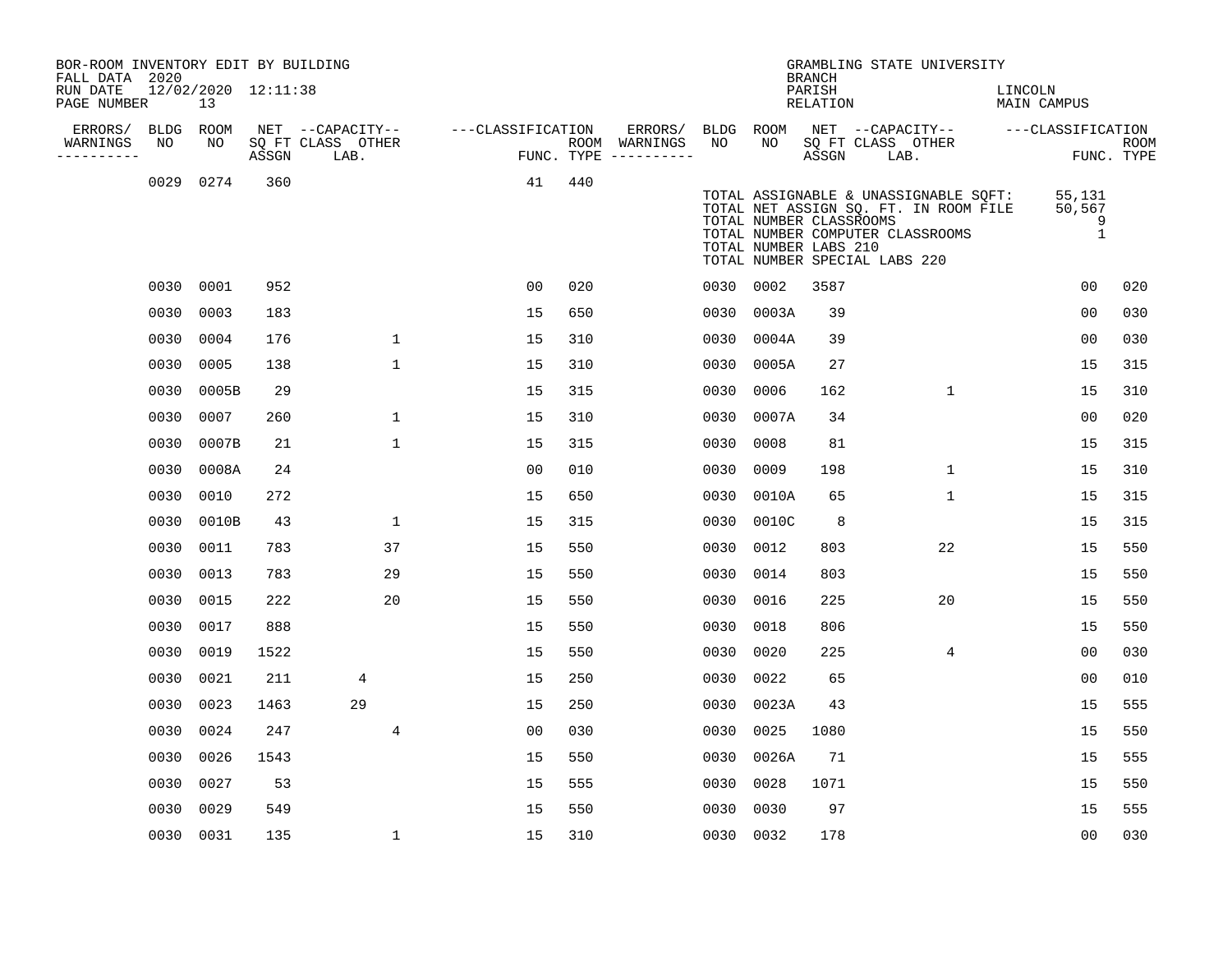| BOR-ROOM INVENTORY EDIT BY BUILDING<br>FALL DATA 2020 |      |                           |       |                           |                  |                   |     |                                      |      |                                                                | <b>BRANCH</b>      | GRAMBLING STATE UNIVERSITY                                                                                                                                |              |                        |                             |                           |
|-------------------------------------------------------|------|---------------------------|-------|---------------------------|------------------|-------------------|-----|--------------------------------------|------|----------------------------------------------------------------|--------------------|-----------------------------------------------------------------------------------------------------------------------------------------------------------|--------------|------------------------|-----------------------------|---------------------------|
| RUN DATE<br>PAGE NUMBER                               |      | 12/02/2020 12:11:38<br>14 |       |                           |                  |                   |     |                                      |      |                                                                | PARISH<br>RELATION |                                                                                                                                                           |              | LINCOLN<br>MAIN CAMPUS |                             |                           |
| ERRORS/                                               |      | BLDG ROOM                 |       |                           | NET --CAPACITY-- | ---CLASSIFICATION |     | ERRORS/                              |      | BLDG ROOM                                                      |                    | NET --CAPACITY-- ---CLASSIFICATION                                                                                                                        |              |                        |                             |                           |
| WARNINGS<br>-----------                               | NO   | NO                        | ASSGN | SQ FT CLASS OTHER<br>LAB. |                  |                   |     | ROOM WARNINGS<br>FUNC. TYPE $------$ | NO   | NO                                                             | ASSGN              | SQ FT CLASS OTHER<br>LAB.                                                                                                                                 |              |                        |                             | <b>ROOM</b><br>FUNC. TYPE |
|                                                       | 0030 | 0100                      | 682   | 44                        |                  | 11                | 110 |                                      | 0030 | 0107                                                           | 779                | 52                                                                                                                                                        |              |                        | 11                          | 110                       |
|                                                       | 0030 | 0108                      | 682   |                           | 44               | 81                | 081 |                                      | 0030 | 0109                                                           | 682                |                                                                                                                                                           |              |                        | 81                          | 081                       |
|                                                       | 0030 | 0110                      | 682   | 44                        |                  | 11                | 110 |                                      |      | 0030 0131                                                      | 660                | 44                                                                                                                                                        |              |                        | 11                          | 110                       |
|                                                       |      | 0030 0166                 | 682   |                           |                  | 81                | 081 |                                      |      | 0030 B0114<br>TOTAL NUMBER CLASSROOMS<br>TOTAL NUMBER LABS 210 | 660                | 44<br>TOTAL ASSIGNABLE & UNASSIGNABLE SQFT:<br>TOTAL NET ASSIGN SQ. FT. IN ROOM FILE<br>TOTAL NUMBER COMPUTER CLASSROOMS<br>TOTAL NUMBER SPECIAL LABS 220 |              |                        | 11<br>25,713<br>20,323<br>5 | 110                       |
|                                                       |      | 0031 0001                 | 926   |                           |                  | 15                | 555 |                                      |      | 0031 0002                                                      | 211                |                                                                                                                                                           |              |                        | 15                          | 555                       |
|                                                       | 0031 | 0100                      | 8520  |                           |                  | 15                | 520 |                                      |      | 0031 0101                                                      | 437                |                                                                                                                                                           |              |                        | 0 <sub>0</sub>              | 020                       |
|                                                       |      | 0031 0102                 | 111   |                           |                  | 0 <sub>0</sub>    | 020 |                                      |      | 0031 0103                                                      | 623                |                                                                                                                                                           |              |                        | 15                          | 525                       |
|                                                       |      | 0031 0104                 | 689   |                           |                  | 15                | 525 |                                      |      | 0031 0105                                                      | 95                 |                                                                                                                                                           |              |                        | 0 <sub>0</sub>              | 020                       |
|                                                       |      | 0031 0106                 | 200   |                           |                  | 15                | 525 |                                      |      | 0031 0107                                                      | 1422               |                                                                                                                                                           |              |                        | 15                          | 550                       |
|                                                       |      | 0031 0108                 | 77    |                           | $\mathbf 1$      | 15                | 310 |                                      |      | 0031 0109                                                      | 160                |                                                                                                                                                           |              |                        | 15                          | 315                       |
|                                                       |      | 0031 0110                 | 38    |                           |                  | 00                | 030 |                                      |      | 0031 0111                                                      | 111                |                                                                                                                                                           |              |                        | 0 <sub>0</sub>              | 020                       |
|                                                       |      | 0031 0112                 | 635   |                           |                  | 15                | 525 |                                      |      | TOTAL NUMBER CLASSROOMS<br>TOTAL NUMBER LABS 210               |                    | TOTAL ASSIGNABLE & UNASSIGNABLE SQFT:<br>TOTAL NET ASSIGN SQ. FT. IN ROOM FILE<br>TOTAL NUMBER COMPUTER CLASSROOMS<br>TOTAL NUMBER SPECIAL LABS 220       |              |                        | 14,255<br>13,463            |                           |
|                                                       | 0032 | 0001                      | 2885  |                           |                  | 0 <sub>0</sub>    | 020 |                                      |      | 0032 0002                                                      | 356                |                                                                                                                                                           |              |                        | 15                          | 555                       |
|                                                       | 0032 | 0002A                     | 26    |                           | $\mathbf{1}$     | 15                | 315 |                                      | 0032 | 0003                                                           | 98                 |                                                                                                                                                           | $\mathbf{1}$ |                        | 15                          | 310                       |
|                                                       | 0032 | 0003A                     | 160   |                           | $\mathbf{1}$     | 15                | 310 |                                      | 0032 | 0003B                                                          | 37                 |                                                                                                                                                           | $\mathbf 1$  |                        | 15                          | 315                       |
|                                                       | 0032 | 0003C                     | 42    |                           |                  | 15                | 555 |                                      | 0032 | 0004                                                           | 27                 |                                                                                                                                                           |              |                        | 00                          | 010                       |
|                                                       | 0032 | 0005                      | 624   |                           | 30               | 15                | 550 |                                      | 0032 | 0006                                                           | 623                |                                                                                                                                                           | 30           |                        | 15                          | 550                       |
|                                                       | 0032 | 0007                      | 624   |                           | 30               | 15                | 550 |                                      | 0032 | 0008                                                           | 620                |                                                                                                                                                           | 30           |                        | 15                          | 550                       |
|                                                       | 0032 | 0009                      | 624   |                           | 30               | 15                | 550 |                                      | 0032 | 0010                                                           | 618                |                                                                                                                                                           | 28           |                        | 15                          | 550                       |
|                                                       |      | 0032 0011                 | 210   |                           | 2                | 0 <sub>0</sub>    | 030 |                                      |      | 0032 0012                                                      | 623                |                                                                                                                                                           | 30           |                        | 15                          | 550                       |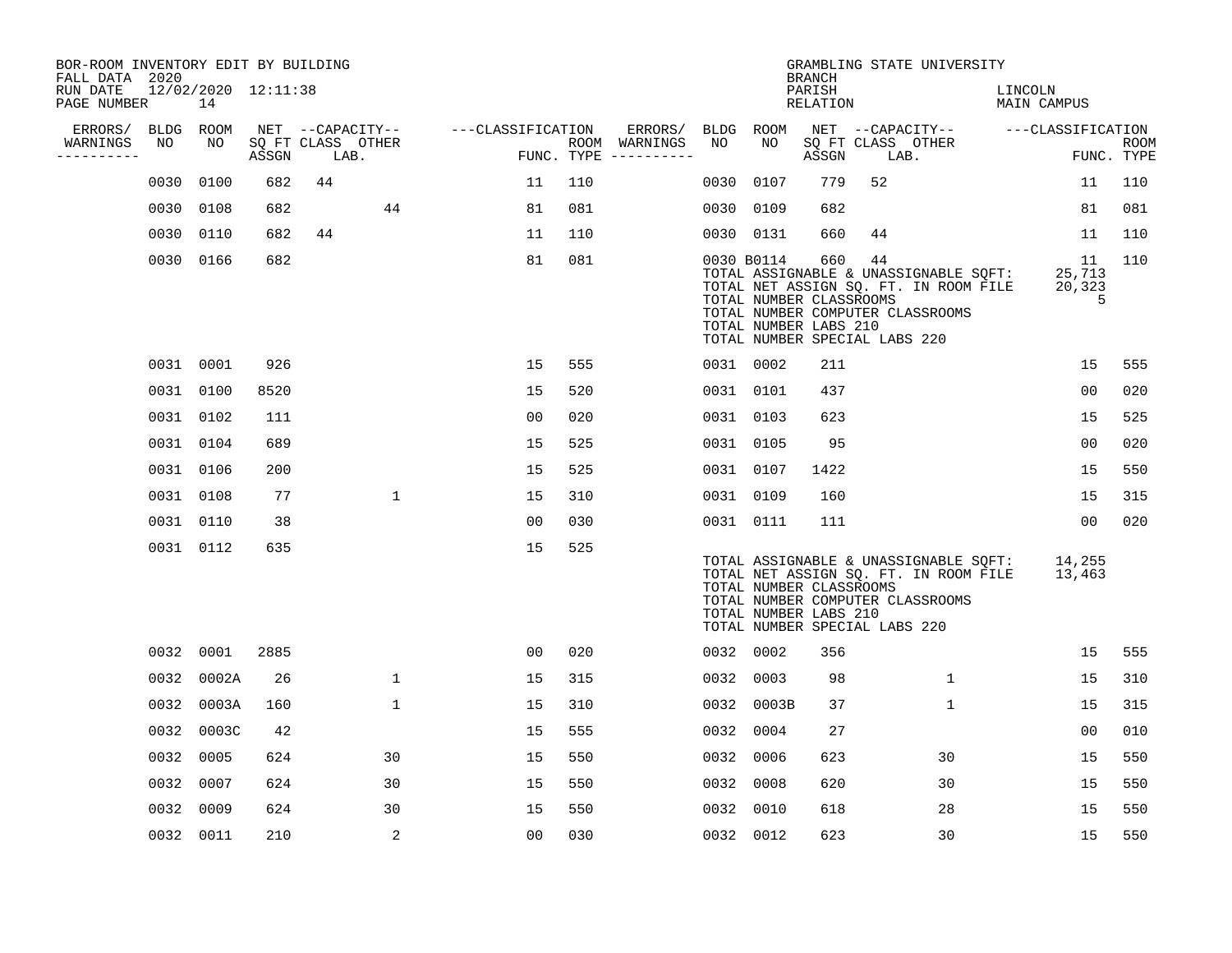| BOR-ROOM INVENTORY EDIT BY BUILDING<br>FALL DATA 2020 |             |           |                     |                           |                   |            |                              |           |           | <b>BRANCH</b>                                          | GRAMBLING STATE UNIVERSITY                                                                                                                          |                               |                           |
|-------------------------------------------------------|-------------|-----------|---------------------|---------------------------|-------------------|------------|------------------------------|-----------|-----------|--------------------------------------------------------|-----------------------------------------------------------------------------------------------------------------------------------------------------|-------------------------------|---------------------------|
| RUN DATE<br>PAGE NUMBER                               |             | 15        | 12/02/2020 12:11:38 |                           |                   |            |                              |           |           | PARISH<br><b>RELATION</b>                              |                                                                                                                                                     | LINCOLN<br><b>MAIN CAMPUS</b> |                           |
| ERRORS/                                               | <b>BLDG</b> | ROOM      |                     | NET --CAPACITY--          | ---CLASSIFICATION |            | ERRORS/                      | BLDG      | ROOM      |                                                        | NET --CAPACITY--                                                                                                                                    | ---CLASSIFICATION             |                           |
| WARNINGS<br>----------                                | NO          | NO        | ASSGN               | SQ FT CLASS OTHER<br>LAB. |                   | FUNC. TYPE | ROOM WARNINGS<br>----------- | NO        | NO        | ASSGN                                                  | SQ FT CLASS OTHER<br>LAB.                                                                                                                           |                               | <b>ROOM</b><br>FUNC. TYPE |
|                                                       | 0032        | 0013      | 57                  | 1                         | 15                | 555        |                              | 0032      | 0015      | 48                                                     | $\mathbf{1}$                                                                                                                                        | 15                            | 555                       |
|                                                       | 0032        | 0016      | 893                 | 54                        | 15                | 550        |                              | 0032      | 0017      | 226                                                    | 2                                                                                                                                                   | 00                            | 030                       |
|                                                       | 0032        | 0019      | 1339                | 70                        | 15                | 550        |                              | 0032 0021 |           | 624                                                    | 30                                                                                                                                                  | 15                            | 550                       |
|                                                       | 0032        | 0023      | 349                 |                           | 15                | 555        |                              | 0032 0025 |           | 75<br>TOTAL NUMBER CLASSROOMS<br>TOTAL NUMBER LABS 210 | TOTAL ASSIGNABLE & UNASSIGNABLE SQFT:<br>TOTAL NET ASSIGN SQ. FT. IN ROOM FILE<br>TOTAL NUMBER COMPUTER CLASSROOMS<br>TOTAL NUMBER SPECIAL LABS 220 | 00<br>11,808<br>8,385         | 030                       |
|                                                       | 0033        | 0001      | 660                 | 13                        | 11                | 250        |                              |           | 0033 0002 | 211                                                    |                                                                                                                                                     | 0 <sub>0</sub>                | 020                       |
|                                                       | 0033        | 0003      | 187                 |                           | 0 <sub>0</sub>    | 020        |                              | 0033      | 0004      | 286                                                    |                                                                                                                                                     | 0 <sub>0</sub>                | 020                       |
|                                                       | 0033        | 0005      | 395                 | 1                         | 11                | 315        |                              | 0033      | 0006      | 660                                                    | 22                                                                                                                                                  | 11                            | 220                       |
|                                                       | 0033        | 0007      | 660                 |                           | 11                | 315        |                              | 0033      | 0008      | 304                                                    |                                                                                                                                                     | 00                            | 020                       |
|                                                       | 0033        | 0009      | 304                 |                           | 0 <sub>0</sub>    | 020        |                              | 0033      | 0010      | 301                                                    |                                                                                                                                                     | 0 <sub>0</sub>                | 020                       |
|                                                       | 0033        | 0011      | 187                 |                           | 0 <sub>0</sub>    | 020        |                              | 0033      | 0012      | 44                                                     |                                                                                                                                                     | 11                            | 315                       |
|                                                       | 0033        | 0013      | 42                  | 1                         | 11                | 315        |                              | 0033      | 0014      | 18                                                     |                                                                                                                                                     | 11                            | 315                       |
|                                                       | 0033        | 0015      | 42                  | 1                         | 11                | 315        |                              | 0033      | 0016      | 18                                                     |                                                                                                                                                     | 11                            | 315                       |
|                                                       | 0033        | 0017      | 245                 | 4                         | 0 <sub>0</sub>    | 030        |                              | 0033      | 0018      | 45                                                     |                                                                                                                                                     | 00                            | 010                       |
|                                                       | 0033        | 0019      | 12                  |                           | 11                | 315        |                              | 0033      | 0020      | 288                                                    | 4                                                                                                                                                   | 0 <sub>0</sub>                | 030                       |
|                                                       | 0033        | 0021      | 73                  |                           | 0 <sub>0</sub>    | 030        |                              | 0033      | 0022      | 143                                                    | $\mathbf 1$                                                                                                                                         | 11                            | 310                       |
|                                                       | 0033        | 0023      | 219                 | $\mathbf{1}$              | 11                | 310        |                              | 0033      | 0024      | 18                                                     | $\mathbf 1$                                                                                                                                         | 11                            | 315                       |
|                                                       | 0033        | 0025      | 96                  | 1                         | 11                | 310        |                              | 0033      | 0026      | 44                                                     |                                                                                                                                                     | 11                            | 315                       |
|                                                       | 0033        | 0027      | 162                 | $\mathbf 1$               | 11                | 310        |                              | 0033      | 0028      | 37                                                     | 1                                                                                                                                                   | 11                            | 315                       |
|                                                       | 0033        | 0029      | 33                  |                           | 11                | 315        |                              | 0033      | 0030      | 1518                                                   |                                                                                                                                                     | 0 <sub>0</sub>                | 020                       |
|                                                       | 0033        | 0101      | 96                  | $\mathbf 1$               | 11                | 310        |                              | 0033      | 0102      | 48                                                     |                                                                                                                                                     | 11                            | 315                       |
|                                                       | 0033        | 0103      | 168                 | $\mathbf{1}$              | 11                | 310        |                              | 0033      | 0105      | 154                                                    |                                                                                                                                                     | 00                            | 020                       |
|                                                       | 0033        | 0107      | 231                 | $\mathbf 1$               | 11                | 310        |                              | 0033 0108 |           | 36                                                     |                                                                                                                                                     | 11                            | 315                       |
|                                                       |             | 0033 0109 | 682                 | 44                        | 11                | 110        |                              | 0033 0110 |           | 48                                                     |                                                                                                                                                     | 0 <sub>0</sub>                | 020                       |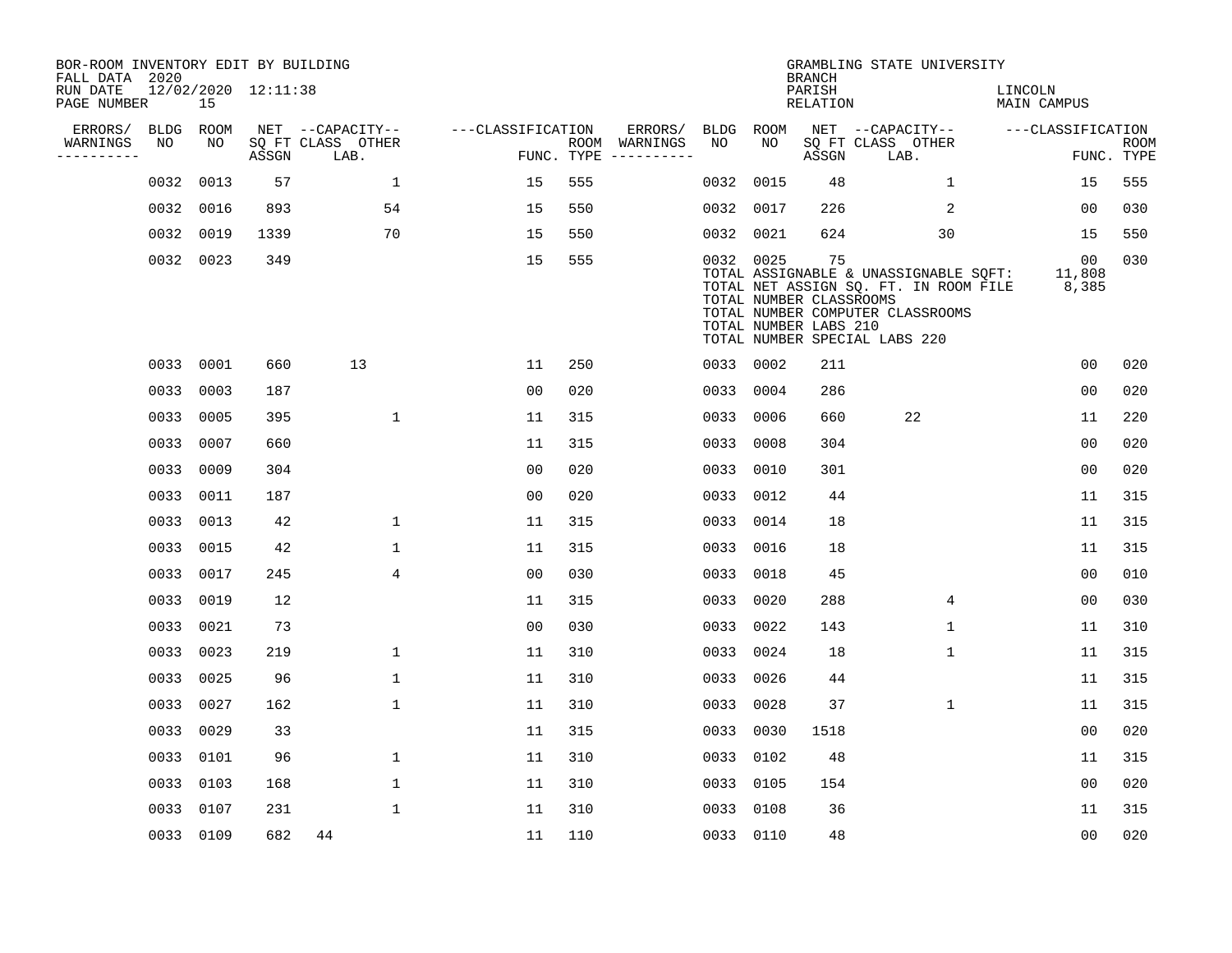| BOR-ROOM INVENTORY EDIT BY BUILDING<br>FALL DATA 2020 |             |                           |       |                           |                   |            |                              |             |                                                  | <b>BRANCH</b>             | GRAMBLING STATE UNIVERSITY                                                                                                                          |                                       |                           |
|-------------------------------------------------------|-------------|---------------------------|-------|---------------------------|-------------------|------------|------------------------------|-------------|--------------------------------------------------|---------------------------|-----------------------------------------------------------------------------------------------------------------------------------------------------|---------------------------------------|---------------------------|
| RUN DATE<br>PAGE NUMBER                               |             | 12/02/2020 12:11:38<br>16 |       |                           |                   |            |                              |             |                                                  | PARISH<br><b>RELATION</b> |                                                                                                                                                     | LINCOLN<br><b>MAIN CAMPUS</b>         |                           |
| ERRORS/                                               | <b>BLDG</b> | ROOM                      |       | NET --CAPACITY--          | ---CLASSIFICATION |            | ERRORS/                      | <b>BLDG</b> | ROOM                                             |                           | NET --CAPACITY--                                                                                                                                    | ---CLASSIFICATION                     |                           |
| WARNINGS<br>----------                                | NO          | NO                        | ASSGN | SQ FT CLASS OTHER<br>LAB. |                   | FUNC. TYPE | ROOM WARNINGS<br>----------- | NO          | NO                                               | ASSGN                     | SQ FT CLASS OTHER<br>LAB.                                                                                                                           |                                       | <b>ROOM</b><br>FUNC. TYPE |
|                                                       | 0033        | 0110A                     | 256   | $\mathbf{1}$              | 11                | 310        |                              | 0033        | 0110B                                            | 286                       | 1                                                                                                                                                   | 11                                    | 310                       |
|                                                       | 0033        | 0115                      | 176   |                           | 11                | 315        |                              | 0033        | 0117                                             | 198                       | $\mathbf 1$                                                                                                                                         | 11                                    | 310                       |
|                                                       | 0033        | 0119                      | 198   | $\mathbf 1$               | 12                | 310        |                              | 0033        | 0119A                                            | 3                         |                                                                                                                                                     | 0 <sub>0</sub>                        | 030                       |
|                                                       | 0033        | 0119B                     | 50    |                           | 0 <sub>0</sub>    | 030        |                              |             | 0033 0124                                        | 176                       |                                                                                                                                                     | 11                                    | 315                       |
|                                                       | 0033        | 0125                      | 242   |                           | 11                | 350        |                              |             | 0033 0127                                        | 314                       | $\mathbf{1}$                                                                                                                                        | 11                                    | 310                       |
|                                                       | 0033        | 0127A                     | 96    |                           | 0 <sub>0</sub>    | 020        |                              |             | 0033 0127B                                       | 140                       |                                                                                                                                                     | 11                                    | 350                       |
|                                                       | 0033        | 0127C                     | 70    | $\mathbf 1$               | 11                | 310        |                              | 0033        | 0129                                             | 225                       | $\mathbf{1}$                                                                                                                                        | 11                                    | 310                       |
|                                                       | 0033        | 0131                      | 660   | 44                        | 11                | 110        |                              |             | 0033 0131A                                       | 48                        |                                                                                                                                                     | 0 <sub>0</sub>                        | 030                       |
|                                                       | 0033        | 0137                      | 176   |                           | 0 <sub>0</sub>    | 020        |                              | 0033        | 0140                                             | 88                        | $\mathbf 1$                                                                                                                                         | 11                                    | 310                       |
|                                                       | 0033        | 0141                      | 96    | $\mathbf{1}$              | 11                | 310        |                              |             | 0033 0142                                        | 80                        | $\mathbf{1}$                                                                                                                                        | 11                                    | 310                       |
|                                                       | 0033        | 0143                      | 88    | $\mathbf{1}$              | 11                | 310        |                              | 0033        | 0144                                             | 9                         |                                                                                                                                                     | 11                                    | 315                       |
|                                                       | 0033        | 0144A                     | 72    |                           | 0 <sub>0</sub>    | 030        |                              | 0033        | 0148                                             | 462                       | 31                                                                                                                                                  | 11                                    | 110                       |
|                                                       | 0033        | 0151                      | 42    | 1                         | 11                | 310        |                              | 0033        | 0153                                             | 198                       | 1                                                                                                                                                   | 11                                    | 310                       |
|                                                       | 0033        | 0154                      | 176   |                           | 00                | 020        |                              |             | 0033 0155                                        | 90                        | 1                                                                                                                                                   | 11                                    | 310                       |
|                                                       | 0033        | 0156                      | 108   | 1                         | 11                | 310        |                              | 0033        | 0157                                             | 80                        | 1                                                                                                                                                   | 11                                    | 310                       |
|                                                       | 0033        | 0158                      | 80    | $\mathbf 1$               | 11                | 310        |                              |             | 0033 0158A                                       | 24                        |                                                                                                                                                     | 00                                    | 030                       |
|                                                       | 0033        | 0160                      | 100   | $\mathbf 1$               | 11                | 310        |                              | 0033        | 0161                                             | 140                       | $\mathbf 1$                                                                                                                                         | 11                                    | 310                       |
|                                                       | 0033        | 0162                      | 144   | $\mathbf 1$               | 11                | 310        |                              |             | 0033 0163                                        | 96                        | $\mathbf 1$                                                                                                                                         | 11                                    | 310                       |
|                                                       | 0033        | 0164                      | 48    |                           | 11                | 315        |                              |             | 0033 0165                                        | 154                       |                                                                                                                                                     | 11                                    | 315                       |
|                                                       | 0033        | 0166                      | 682   | 44                        | 11                | 110        |                              |             | 0033 0166A                                       | 36                        |                                                                                                                                                     | 0 <sub>0</sub>                        | 020                       |
|                                                       | 0033        | 0166B                     | 36    |                           | 0 <sub>0</sub>    | 030        |                              |             | TOTAL NUMBER CLASSROOMS<br>TOTAL NUMBER LABS 210 |                           | TOTAL ASSIGNABLE & UNASSIGNABLE SQFT:<br>TOTAL NET ASSIGN SQ. FT. IN ROOM FILE<br>TOTAL NUMBER COMPUTER CLASSROOMS<br>TOTAL NUMBER SPECIAL LABS 220 | 15,158<br>10,290<br>4<br>$\mathbf{1}$ |                           |
|                                                       | 0034        | 0100                      | 275   | 30                        | 15                | 550        |                              |             | 0034 0101                                        | 33                        | 1                                                                                                                                                   | 15                                    | 555                       |
|                                                       |             | 0034 0102                 | 442   | $\mathbf{1}$              | 15                | 310        |                              |             | 0034 0103                                        | 357                       | 1                                                                                                                                                   | 15                                    | 310                       |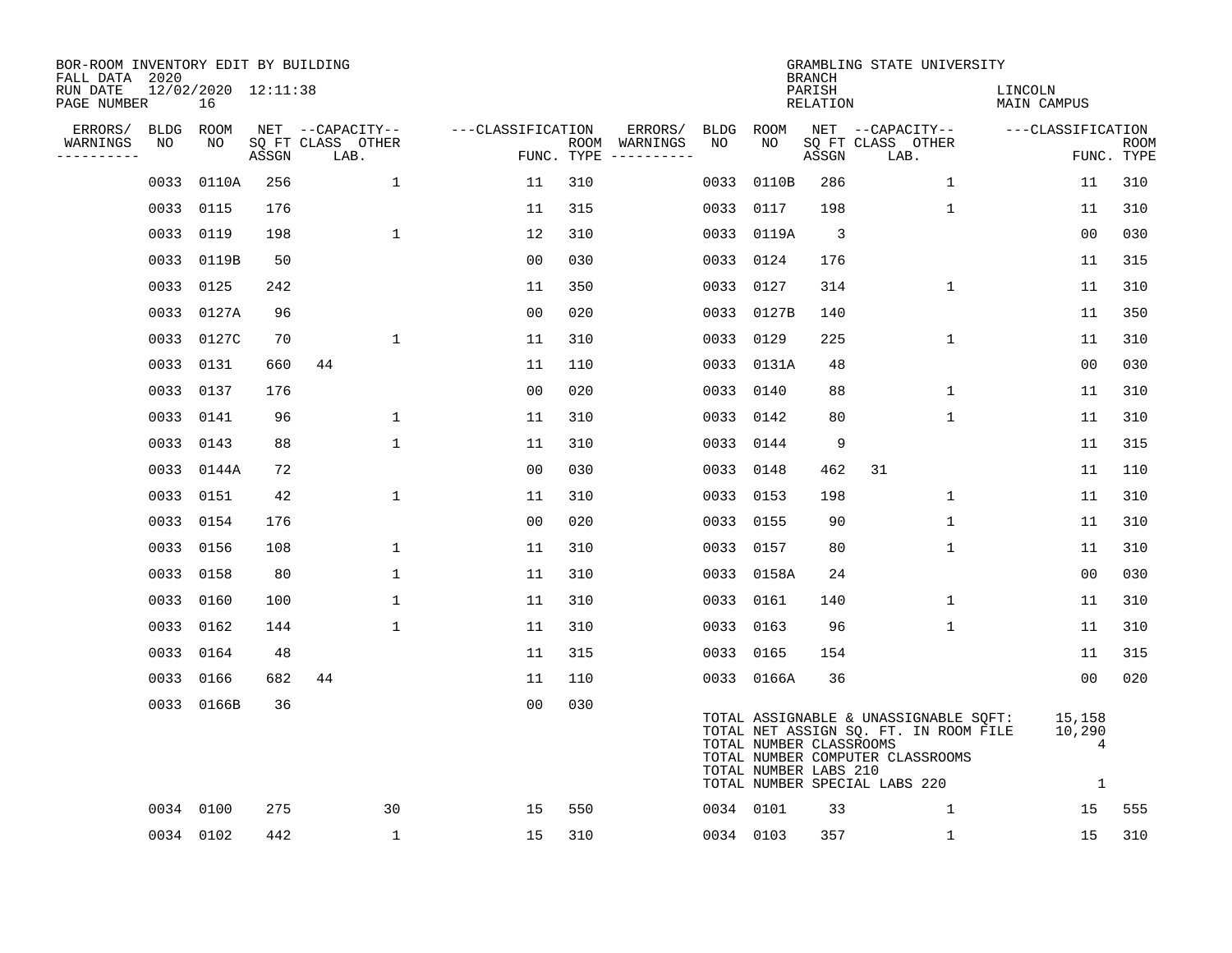| BOR-ROOM INVENTORY EDIT BY BUILDING<br>FALL DATA 2020 |                           |       |                           |                   |     |                                      |           |                                                                                                | <b>BRANCH</b>      |    | GRAMBLING STATE UNIVERSITY                                                                                         |         |                                        |                           |
|-------------------------------------------------------|---------------------------|-------|---------------------------|-------------------|-----|--------------------------------------|-----------|------------------------------------------------------------------------------------------------|--------------------|----|--------------------------------------------------------------------------------------------------------------------|---------|----------------------------------------|---------------------------|
| RUN DATE<br>PAGE NUMBER                               | 12/02/2020 12:11:38<br>17 |       |                           |                   |     |                                      |           |                                                                                                | PARISH<br>RELATION |    |                                                                                                                    | LINCOLN | MAIN CAMPUS                            |                           |
| ERRORS/                                               | BLDG ROOM                 |       | NET --CAPACITY--          | ---CLASSIFICATION |     | ERRORS/ BLDG ROOM                    |           |                                                                                                |                    |    |                                                                                                                    |         | NET --CAPACITY-- ---CLASSIFICATION     |                           |
| WARNINGS<br>NO<br>----------                          | NO                        | ASSGN | SQ FT CLASS OTHER<br>LAB. |                   |     | ROOM WARNINGS<br>FUNC. TYPE $------$ | NO        | NO                                                                                             | ASSGN              |    | SQ FT CLASS OTHER<br>LAB.                                                                                          |         |                                        | <b>ROOM</b><br>FUNC. TYPE |
|                                                       | 0034 0104                 | 442   | $\mathbf{1}$              | 15                | 310 |                                      |           | 0034 0105                                                                                      | 520                |    |                                                                                                                    |         | 15                                     | 555                       |
|                                                       | 0034 0105A                | 369   |                           | 15                | 555 |                                      |           | 0034 0106                                                                                      | 42                 |    |                                                                                                                    |         | 15                                     | 555                       |
|                                                       | 0034 0107                 | 56    |                           | 15                | 555 |                                      |           | 0034 0108                                                                                      | 40                 |    |                                                                                                                    |         | 15                                     | 555                       |
|                                                       | 0034 0109                 | 36    |                           | 00                | 020 |                                      |           | 0034 0110                                                                                      | 50                 |    | $\mathbf{1}$                                                                                                       |         | 15                                     | 555                       |
|                                                       | 0034 0111                 | 30    | $\mathbf{1}$              | 15                | 555 |                                      |           | 0034 0112                                                                                      | 103                |    |                                                                                                                    |         | 15                                     | 555                       |
|                                                       | 0034 0113                 | 449   |                           | 15                | 555 |                                      |           | 0034 0114<br>TOTAL NUMBER CLASSROOMS<br>TOTAL NUMBER LABS 210<br>TOTAL NUMBER SPECIAL LABS 220 | 77                 |    | TOTAL ASSIGNABLE & UNASSIGNABLE SQFT:<br>TOTAL NET ASSIGN SQ. FT. IN ROOM FILE<br>TOTAL NUMBER COMPUTER CLASSROOMS |         | 00<br>3,321<br>3,208                   | 030                       |
|                                                       | 0035 0100                 | 5388  |                           | 91                | 760 |                                      |           | TOTAL NUMBER CLASSROOMS<br>TOTAL NUMBER LABS 210<br>TOTAL NUMBER SPECIAL LABS 220              |                    |    | TOTAL ASSIGNABLE & UNASSIGNABLE SQFT:<br>TOTAL NET ASSIGN SQ. FT. IN ROOM FILE<br>TOTAL NUMBER COMPUTER CLASSROOMS |         | 5,388<br>5,388                         |                           |
|                                                       | 0037 0101                 | 293   | 2                         | 63                | 310 |                                      |           | 0037 0102                                                                                      | 333                | 24 |                                                                                                                    |         | 11                                     | 110                       |
|                                                       | 0037 0103                 | 28    |                           | 63                | 315 |                                      |           | 0037 0103A                                                                                     | 144                |    | 1                                                                                                                  |         | 11                                     | 310                       |
|                                                       | 0037 0104                 | 82    |                           | 00                | 030 |                                      |           | 0037 0109                                                                                      | 312                |    |                                                                                                                    |         | 63                                     | 720                       |
|                                                       | 0037 0110                 | 1058  |                           | 63                | 720 |                                      |           | 0037 0110B                                                                                     | 168                |    |                                                                                                                    |         | 63                                     | 725                       |
|                                                       | 0037 0111                 | 367   |                           | 63                | 725 |                                      |           | 0037 0112                                                                                      | 922                |    |                                                                                                                    |         | 63                                     | 730                       |
|                                                       | 0037 0113                 | 340   | $\mathbf{1}$              | 11                | 310 |                                      |           | 0037 0117                                                                                      | 1196               |    |                                                                                                                    |         | 11                                     | 515                       |
|                                                       | 0037 0117A                | 120   | $\mathbf{1}$              | 11                | 310 |                                      |           | 0037 0117B                                                                                     | 140                |    |                                                                                                                    |         | 11                                     | 315                       |
|                                                       | 0037 0120                 | 140   |                           | 11                | 515 |                                      | 0037 0122 |                                                                                                | 112                |    | $\mathbf{1}$                                                                                                       |         | 11                                     | 310                       |
|                                                       | 0037 0123                 | 168   | 11                        | 11                | 140 |                                      |           | 0037 0124                                                                                      | 276                |    | $\mathbf{1}$                                                                                                       |         | 11                                     | 310                       |
|                                                       | 0037 0125                 | 192   |                           | 11                | 315 |                                      |           | 0037 0125A                                                                                     | 18                 |    |                                                                                                                    |         | 00                                     | 010                       |
|                                                       | 0037 0126                 | 432   | $\mathbf 1$               | 11                | 310 |                                      |           | 0037 0126A<br>TOTAL NUMBER CLASSROOMS                                                          | 45                 |    | TOTAL ASSIGNABLE & UNASSIGNABLE SOFT:<br>TOTAL NET ASSIGN SQ. FT. IN ROOM FILE                                     |         | 00<br>6,886<br>6,741<br>$\overline{1}$ | 030                       |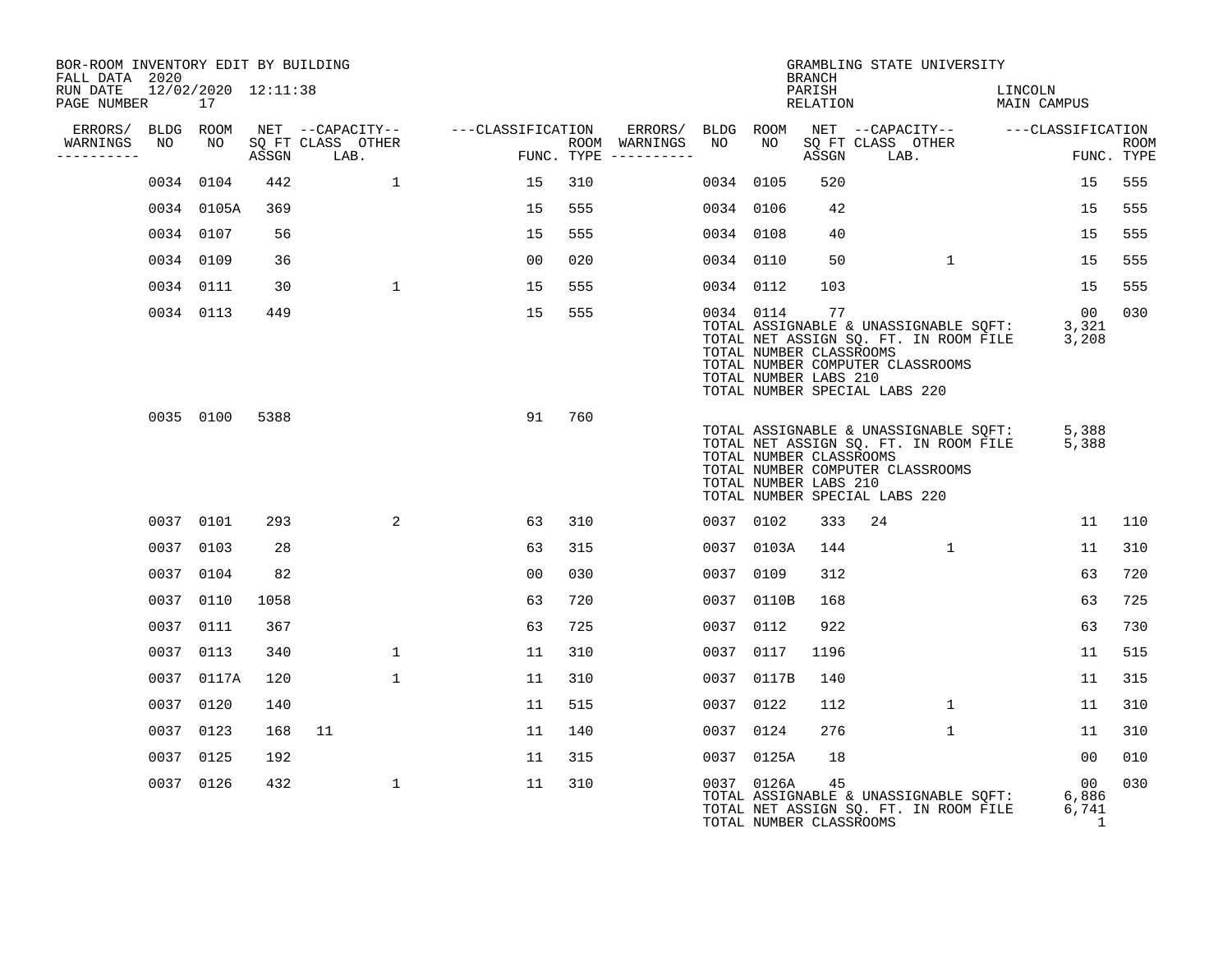| BOR-ROOM INVENTORY EDIT BY BUILDING<br>FALL DATA 2020<br>RUN DATE<br>PAGE NUMBER |      | 12/02/2020 12:11:38<br>18 |       |                                               |              |                   |     |                                                           |      |                                                  | <b>BRANCH</b><br>PARISH<br>RELATION | GRAMBLING STATE UNIVERSITY                                                                                                                          | LINCOLN<br>MAIN CAMPUS |                           |
|----------------------------------------------------------------------------------|------|---------------------------|-------|-----------------------------------------------|--------------|-------------------|-----|-----------------------------------------------------------|------|--------------------------------------------------|-------------------------------------|-----------------------------------------------------------------------------------------------------------------------------------------------------|------------------------|---------------------------|
| ERRORS/<br>WARNINGS<br>----------                                                | NO   | BLDG ROOM<br>NO           | ASSGN | NET --CAPACITY--<br>SQ FT CLASS OTHER<br>LAB. |              | ---CLASSIFICATION |     | ERRORS/ BLDG ROOM<br>ROOM WARNINGS<br>FUNC. TYPE $------$ | NO   | NO                                               | ASSGN                               | NET --CAPACITY--<br>SQ FT CLASS OTHER<br>LAB.                                                                                                       | ---CLASSIFICATION      | <b>ROOM</b><br>FUNC. TYPE |
|                                                                                  |      |                           |       |                                               |              |                   |     |                                                           |      | TOTAL NUMBER LABS 210                            |                                     | TOTAL NUMBER COMPUTER CLASSROOMS<br>TOTAL NUMBER SPECIAL LABS 220                                                                                   | $\mathbf{1}$           |                           |
|                                                                                  | 0038 | 0101                      | 218   |                                               | $\mathbf{1}$ | 63                | 310 |                                                           |      | 0038 0102                                        | 15                                  | $\mathbf{1}$                                                                                                                                        | 63                     | 315                       |
|                                                                                  | 0038 | 0103                      | 218   |                                               | 1            | 63                | 310 |                                                           |      | 0038 0104                                        | 452                                 | $\mathbf 1$                                                                                                                                         | 63                     | 310                       |
|                                                                                  | 0038 | 0104A                     | 637   |                                               | 2            | 63                | 310 |                                                           |      | 0038 0105                                        | 218                                 | 1                                                                                                                                                   | 63                     | 310                       |
|                                                                                  | 0038 | 0106                      | 218   |                                               | $\mathbf 1$  | 63                | 310 |                                                           |      | 0038 0107                                        | 54                                  |                                                                                                                                                     | 63                     | 315                       |
|                                                                                  | 0038 | 0107A                     | 160   |                                               | 2            | 63                | 310 |                                                           |      | 0038 0108                                        | 273                                 |                                                                                                                                                     | 0 <sub>0</sub>         | 020                       |
|                                                                                  | 0038 | 0108A                     | 84    |                                               |              | 63                | 315 |                                                           |      | 0038 0108B                                       | 71                                  |                                                                                                                                                     | 63                     | 315                       |
|                                                                                  | 0038 | 0109                      | 123   |                                               | 2            | 63                | 310 |                                                           | 0038 | 0110                                             | 123                                 | 2                                                                                                                                                   | 63                     | 310                       |
|                                                                                  | 0038 | 0111                      | 1835  |                                               |              | 63                | 730 |                                                           |      | 0038 0112                                        | 1540                                |                                                                                                                                                     | 63                     | 730                       |
|                                                                                  |      | 0038 0113                 | 370   |                                               |              | 63                | 730 |                                                           |      | TOTAL NUMBER CLASSROOMS<br>TOTAL NUMBER LABS 210 |                                     | TOTAL ASSIGNABLE & UNASSIGNABLE SQFT:<br>TOTAL NET ASSIGN SQ. FT. IN ROOM FILE<br>TOTAL NUMBER COMPUTER CLASSROOMS<br>TOTAL NUMBER SPECIAL LABS 220 | 6,609<br>6,336         |                           |
|                                                                                  |      | 0040 0011                 | 408   |                                               |              | 11                | 350 |                                                           |      | 0040 0101                                        | 625                                 | 45                                                                                                                                                  | 11                     | 110                       |
|                                                                                  | 0040 | 0101A                     | 266   |                                               | $\mathbf 1$  | 11                | 310 |                                                           |      | 0040 0101B                                       | 224                                 |                                                                                                                                                     | 11                     | 350                       |
|                                                                                  | 0040 | 0101C                     | 98    |                                               |              | 11                | 315 |                                                           |      | 0040 0101D                                       | 210                                 | $\mathbf 1$                                                                                                                                         | 11                     | 310                       |
|                                                                                  | 0040 | 0101E                     | 36    |                                               | $\mathbf 1$  | 11                | 310 |                                                           | 0040 | 0101F                                            | 140                                 | $\mathbf{1}$                                                                                                                                        | 12                     | 310                       |
|                                                                                  | 0040 | 0101G                     | 120   |                                               | 1            | 11                | 310 |                                                           |      | 0040 0101H                                       | 144                                 | $\mathbf 1$                                                                                                                                         | 11                     | 310                       |
|                                                                                  | 0040 | 0102                      | 650   | 45                                            |              | 11                | 110 |                                                           | 0040 | 0104                                             | 610                                 | 45                                                                                                                                                  | 11                     | 110                       |
|                                                                                  | 0040 | 0105                      | 792   | 24                                            |              | 11                | 210 |                                                           | 0040 | 0106                                             | 2172                                | 30                                                                                                                                                  | 11                     | 210                       |
|                                                                                  | 0040 | 0107                      | 1035  | 21                                            |              | 11                | 210 | 9                                                         | 0040 | 0109                                             | 84                                  | 24                                                                                                                                                  | 11                     | 210                       |
|                                                                                  | 0040 | 0111                      | 245   | 20                                            |              | 11                | 210 |                                                           |      | 0040 0112                                        | 124                                 |                                                                                                                                                     | 11                     | 315                       |
|                                                                                  | 0040 | 0112A                     | 27    |                                               |              | 11                | 620 |                                                           |      | 0040 0113A                                       | 136                                 | $\mathbf 1$                                                                                                                                         | 11                     | 310                       |
|                                                                                  | 0040 | 0113B                     | 184   |                                               | 1            | 11                | 310 |                                                           |      | 0040 0113C                                       | 204                                 | $\mathbf 1$                                                                                                                                         | 11                     | 310                       |
|                                                                                  |      | 0040 0114                 | 1032  | 25                                            |              | 11                | 210 |                                                           |      | 0040 0116                                        | 30                                  |                                                                                                                                                     | 0 <sub>0</sub>         | 030                       |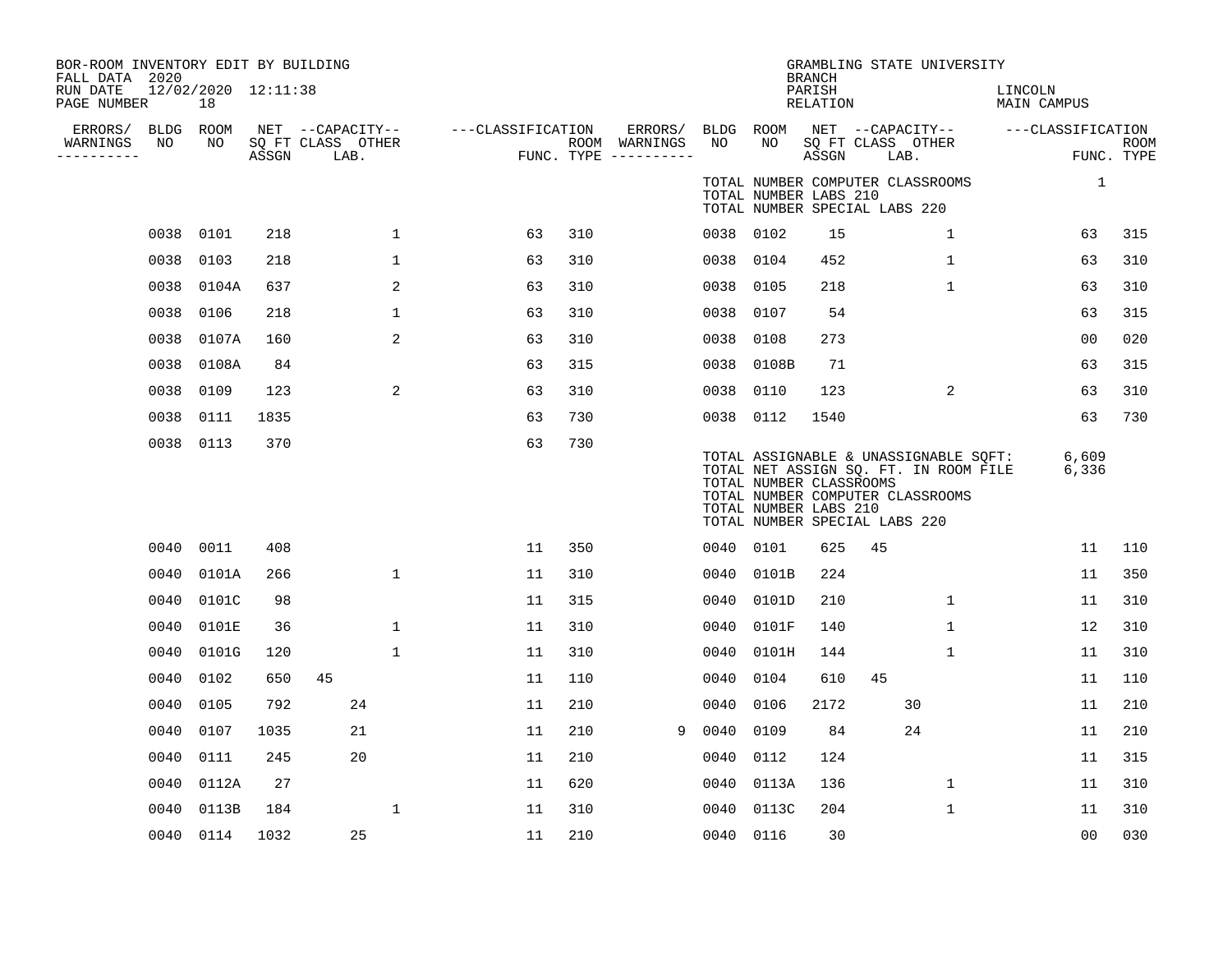| BOR-ROOM INVENTORY EDIT BY BUILDING<br>FALL DATA 2020 |      |                           |       |                           |                   |      |                                      |      |                                                                | <b>BRANCH</b>      | GRAMBLING STATE UNIVERSITY                                                                                                                          |                                                |                           |
|-------------------------------------------------------|------|---------------------------|-------|---------------------------|-------------------|------|--------------------------------------|------|----------------------------------------------------------------|--------------------|-----------------------------------------------------------------------------------------------------------------------------------------------------|------------------------------------------------|---------------------------|
| RUN DATE<br>PAGE NUMBER                               |      | 12/02/2020 12:11:38<br>19 |       |                           |                   |      |                                      |      |                                                                | PARISH<br>RELATION |                                                                                                                                                     | LINCOLN<br><b>MAIN CAMPUS</b>                  |                           |
| ERRORS/                                               |      | BLDG ROOM                 |       | NET --CAPACITY--          | ---CLASSIFICATION |      | ERRORS/                              |      | BLDG ROOM                                                      |                    | NET --CAPACITY--                                                                                                                                    | ---CLASSIFICATION                              |                           |
| WARNINGS<br>----------                                | NO   | NO                        | ASSGN | SQ FT CLASS OTHER<br>LAB. |                   |      | ROOM WARNINGS<br>FUNC. TYPE $------$ | NO   | NO                                                             | ASSGN              | SQ FT CLASS OTHER<br>LAB.                                                                                                                           |                                                | <b>ROOM</b><br>FUNC. TYPE |
|                                                       | 0040 | 0117                      | 281   | 4                         | 00                | 030  |                                      | 0040 | 0118                                                           | 58                 | $\mathbf{1}$                                                                                                                                        | 00                                             | 030                       |
|                                                       | 0040 | 0119                      | 300   | $\overline{4}$            | 00                | 030  |                                      | 0040 | 0120                                                           | 45                 | $\mathbf{1}$                                                                                                                                        | 00                                             | 030                       |
|                                                       |      | 0040 0122                 | 1054  | 25                        | 11                | 210  |                                      |      | 0040 0123A                                                     | 171                | $\mathbf{1}$                                                                                                                                        | 11                                             | 310                       |
|                                                       | 0040 | 0123B                     | 105   | $\mathbf{1}$              | 11                | 310  |                                      | 0040 | 0123C                                                          | 113                | $\mathbf{1}$                                                                                                                                        | 11                                             | 310                       |
|                                                       |      | 0040 0123D                | 252   | $\mathbf{1}$              | 11                | 310  |                                      |      | 0040 0123E                                                     | 252                | $\mathbf{1}$                                                                                                                                        | 11                                             | 310                       |
|                                                       |      | 0040 0124                 | 1447  | 26                        | 11                | 210  |                                      | 0040 | 0125                                                           | 747                | 20                                                                                                                                                  | 11                                             | 210                       |
|                                                       |      | 0040 0127                 | 821   | 25                        | 11                | 210  |                                      | 0040 | 0128                                                           | 799                | 25                                                                                                                                                  | 11                                             | 210                       |
|                                                       | 0040 | 0129                      | 1050  | 28                        | 11                | 210  |                                      | 0040 | 0130                                                           | 1165               | 30                                                                                                                                                  | 11                                             | 210                       |
|                                                       |      | 0040 0131                 | 1050  | 30                        | 11                | 210  |                                      | 0040 | 0132                                                           | 676                | 45                                                                                                                                                  | 11                                             | 210                       |
|                                                       |      | 0040 0133                 | 1992  | 100                       | 11                | 610  |                                      | 0040 | 0133A                                                          | 162                |                                                                                                                                                     | 11                                             | 615                       |
|                                                       |      | 0040 0135                 | 33    | 10                        | 0 <sub>0</sub>    | 010  |                                      | 0040 | 0136                                                           | 237                | 4                                                                                                                                                   | 0 <sub>0</sub>                                 | 030                       |
|                                                       | 0040 | 0137                      | 39    | $\mathbf{1}$              | 0 <sub>0</sub>    | 030  |                                      | 0040 | 0138                                                           | 134                | $\mathbf{1}$                                                                                                                                        | 11                                             | 310                       |
|                                                       |      | 0040 0138A                | 140   | $\mathbf{1}$              | 11                | 310  |                                      |      | 0040 0138B                                                     | 140                | $\mathbf{1}$                                                                                                                                        | 11                                             | 310                       |
|                                                       |      | 0040 0138C                | 240   |                           | 11                | 240  |                                      | 0040 | 0138D                                                          | 60                 |                                                                                                                                                     | 11                                             | 215                       |
|                                                       |      | 0040 0139                 | 2397  | 48                        | 11                | 210  |                                      | 0040 | 0139A                                                          | 160                |                                                                                                                                                     | 11                                             | 215                       |
|                                                       |      | 0040 0139B                | 280   |                           | 11                | 215  |                                      | 0040 | 0139C                                                          | 1202               | 24                                                                                                                                                  | 11                                             | 210                       |
|                                                       |      | 0040 0149                 | 149   |                           | 0 <sub>0</sub>    | 0.30 |                                      |      | 0040 0150                                                      | 289                |                                                                                                                                                     | 0 <sub>0</sub>                                 | 030                       |
|                                                       |      | 0040 0155                 | 73    |                           | 00                | 030  |                                      |      | 0040 B0153                                                     | 3180               | 64                                                                                                                                                  | 11                                             | 210                       |
|                                                       |      | 0040 B0154                | 364   | 7                         | 11                | 210  |                                      |      | 0040 B0155                                                     | 60                 |                                                                                                                                                     | 11                                             | 215                       |
|                                                       |      | 0040 B0156                | 1152  | 23                        | 11                | 210  |                                      |      | 0040 B0178<br>TOTAL NUMBER CLASSROOMS<br>TOTAL NUMBER LABS 210 | 60                 | TOTAL ASSIGNABLE & UNASSIGNABLE SQFT:<br>TOTAL NET ASSIGN SQ. FT. IN ROOM FILE<br>TOTAL NUMBER COMPUTER CLASSROOMS<br>TOTAL NUMBER SPECIAL LABS 220 | 00 <sub>o</sub><br>32,525<br>30,931<br>3<br>20 | 030                       |
|                                                       |      | 0041 0101 58312           |       | 454                       | 93                | 910  |                                      |      | TOTAL NUMBER CLASSROOMS                                        |                    | TOTAL ASSIGNABLE & UNASSIGNABLE SQFT:<br>TOTAL NET ASSIGN SQ. FT. IN ROOM FILE                                                                      | 58,312<br>58,312                               |                           |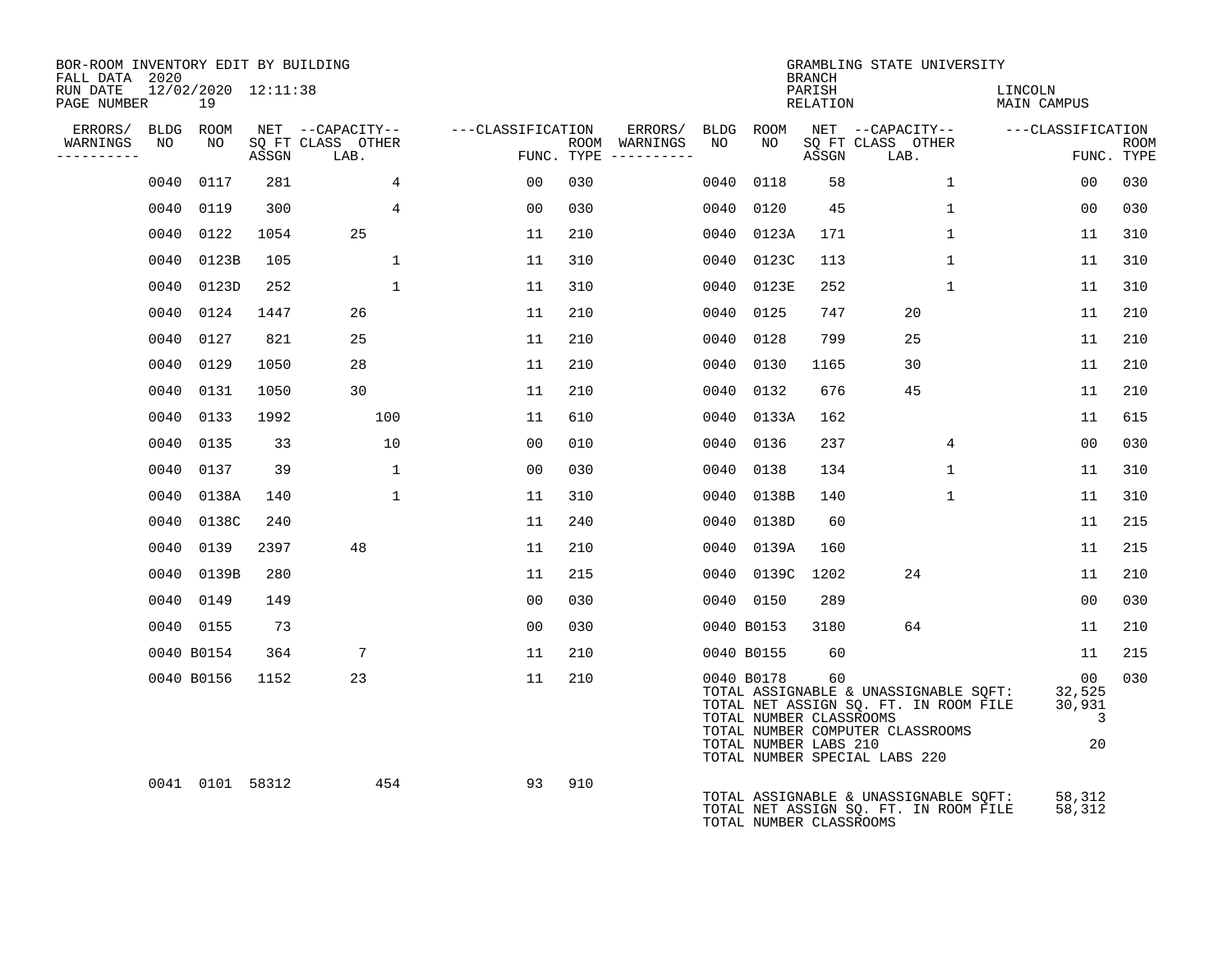| BOR-ROOM INVENTORY EDIT BY BUILDING<br>FALL DATA 2020<br>RUN DATE<br>PAGE NUMBER |            | 12/02/2020 12:11:38<br>20 |       |                                               |                   |     |                                                 |           |                       | <b>BRANCH</b><br>PARISH<br>RELATION | GRAMBLING STATE UNIVERSITY                                        | LINCOLN<br>MAIN CAMPUS |                    |
|----------------------------------------------------------------------------------|------------|---------------------------|-------|-----------------------------------------------|-------------------|-----|-------------------------------------------------|-----------|-----------------------|-------------------------------------|-------------------------------------------------------------------|------------------------|--------------------|
| ERRORS/<br>WARNINGS<br>----------                                                | BLDG<br>NO | ROOM<br>NO.               | ASSGN | NET --CAPACITY--<br>SQ FT CLASS OTHER<br>LAB. | ---CLASSIFICATION |     | ERRORS/<br>ROOM WARNINGS<br>FUNC. TYPE $------$ | NO        | BLDG ROOM<br>NO.      | ASSGN                               | NET --CAPACITY--<br>SQ FT CLASS OTHER<br>LAB.                     | ---CLASSIFICATION      | ROOM<br>FUNC. TYPE |
|                                                                                  |            |                           |       |                                               |                   |     |                                                 |           | TOTAL NUMBER LABS 210 |                                     | TOTAL NUMBER COMPUTER CLASSROOMS<br>TOTAL NUMBER SPECIAL LABS 220 |                        |                    |
|                                                                                  | 0042       | 0001                      | 832   |                                               | 11                | 350 |                                                 |           | 0042 0001A            | 192                                 | $\mathbf{1}$                                                      | 11                     | 310                |
|                                                                                  | 0042       | 0001B                     | 192   | 1                                             | 11                | 310 |                                                 | 0042      | 0003                  | 144                                 | 1                                                                 | 11                     | 310                |
|                                                                                  | 0042       | 0004                      | 120   | 1                                             | 11                | 310 |                                                 | 0042      | 0005                  | 120                                 | 1                                                                 | 12                     | 310                |
|                                                                                  | 0042       | 0006                      | 120   | 1                                             | 11                | 310 |                                                 | 0042      | 0007                  | 108                                 | 1                                                                 | 11                     | 310                |
|                                                                                  | 0042       | 0008                      | 108   | 1                                             | 11                | 310 |                                                 | 0042      | 0009                  | 108                                 | 1                                                                 | 11                     | 310                |
|                                                                                  | 0042       | 0010                      | 90    |                                               | 11                | 315 |                                                 | 0042      | 0012                  | 640                                 | $\mathbf{1}$                                                      | 11                     | 310                |
|                                                                                  | 0042       | 0012A                     | 380   | 1                                             | 11                | 310 |                                                 |           | 0042 0012B            | 80                                  |                                                                   | 11                     | 315                |
|                                                                                  | 0042       | 0013                      | 408   | 1                                             | 11                | 310 |                                                 | 0042      | 0014                  | 168                                 | 1                                                                 | 11                     | 310                |
|                                                                                  | 0042       | 0015                      | 168   | 1                                             | 11                | 310 |                                                 | 0042 0016 |                       | 168                                 | 1                                                                 | 11                     | 310                |
|                                                                                  | 0042       | 0017                      | 168   | 1                                             | 11                | 310 |                                                 | 0042 0018 |                       | 168                                 | $\mathbf{1}$                                                      | 11                     | 310                |
|                                                                                  | 0042       | 0019                      | 168   | $\mathbf{1}$                                  | 11                | 310 |                                                 |           | 0042 0100             | 658                                 |                                                                   | 11                     | 315                |
|                                                                                  | 0042       | 0101                      | 258   | $\mathbf{1}$                                  | 11                | 310 |                                                 |           | 0042 0102             | 264                                 | $\mathbf{1}$                                                      | 11                     | 310                |
|                                                                                  | 0042       | 0103                      | 264   | 1                                             | 11                | 310 |                                                 |           | 0042 0104             | 264                                 | $\mathbf{1}$                                                      | 11                     | 310                |
|                                                                                  | 0042       | 0105                      | 264   | 1                                             | 11                | 310 |                                                 |           | 0042 0106             | 264                                 | $\mathbf 1$                                                       | 11                     | 310                |
|                                                                                  | 0042       | 0107                      | 264   | 1                                             | 11                | 310 |                                                 |           | 0042 0108             | 254                                 | 1                                                                 | 11                     | 310                |
|                                                                                  | 0042       | 0109                      | 254   | $\mathbf 1$                                   | 11                | 310 |                                                 | 0042 0110 |                       | 252                                 | $\mathbf 1$                                                       | 11                     | 310                |
|                                                                                  | 0042       | 0111                      | 399   | $\mathbf 1$                                   | 11                | 310 |                                                 |           | 0042 0111A            | 154                                 |                                                                   | 0 <sub>0</sub>         | 020                |
|                                                                                  | 0042       | 0112                      | 371   | 1                                             | 11                | 310 |                                                 | 0042      | 0113                  | 264                                 | $\mathbf{1}$                                                      | 11                     | 310                |
|                                                                                  | 0042       | 0113A                     | 165   | $\mathbf 1$                                   | 11                | 310 |                                                 |           | 0042 0113B            | 148                                 | $\mathbf{1}$                                                      | 11                     | 310                |
|                                                                                  | 0042       | 0114                      | 264   | $\mathbf{1}$                                  | 11                | 310 |                                                 | 0042      | 0114A                 | 165                                 | $\mathbf{1}$                                                      | 11                     | 310                |
|                                                                                  | 0042       | 0115                      | 751   | 1                                             | 11                | 310 |                                                 |           | 0042 0115A            | 166                                 | 1                                                                 | 11                     | 310                |
|                                                                                  | 0042       | 0115C                     | 20    | $\mathbf 1$                                   | 11                | 315 |                                                 | 0042      | 0115D                 | 12                                  |                                                                   | 00                     | 020                |
|                                                                                  | 0042       | 0115E                     | 261   |                                               | 11                | 350 |                                                 | 0042      | 0116                  | 55                                  |                                                                   | 0 <sub>0</sub>         | 020                |
|                                                                                  |            | 0042 0116A                | 266   | $\mathbf 1$                                   | 11                | 310 |                                                 |           | 0042 0116B            | 228                                 | $\mathbf{1}$                                                      | 11                     | 310                |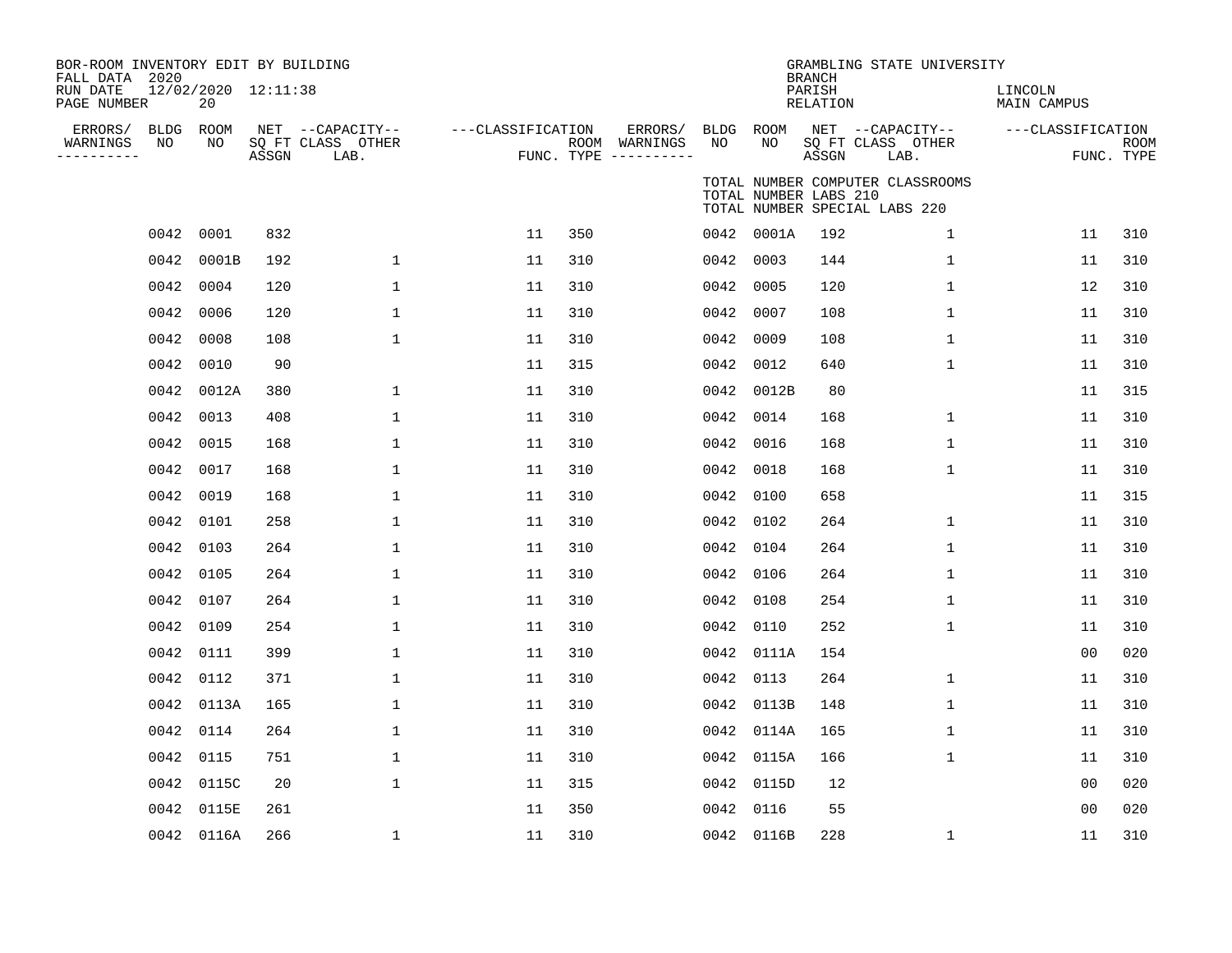| BOR-ROOM INVENTORY EDIT BY BUILDING<br>FALL DATA 2020 |                   |                           |       |                                               |                                 |     |                                                                                                                                        |            |            | <b>BRANCH</b>             | GRAMBLING STATE UNIVERSITY                    |                               |                |                           |
|-------------------------------------------------------|-------------------|---------------------------|-------|-----------------------------------------------|---------------------------------|-----|----------------------------------------------------------------------------------------------------------------------------------------|------------|------------|---------------------------|-----------------------------------------------|-------------------------------|----------------|---------------------------|
| RUN DATE<br>PAGE NUMBER                               |                   | 12/02/2020 12:11:38<br>21 |       |                                               |                                 |     |                                                                                                                                        |            |            | PARISH<br><b>RELATION</b> |                                               | LINCOLN<br><b>MAIN CAMPUS</b> |                |                           |
| ERRORS/<br>WARNINGS<br>---------                      | <b>BLDG</b><br>NO | ROOM<br>NO                | ASSGN | NET --CAPACITY--<br>SQ FT CLASS OTHER<br>LAB. | ---CLASSIFICATION<br>FUNC. TYPE |     | ERRORS/<br>ROOM WARNINGS<br>$\begin{tabular}{ccccccccc} - & - & - & - & - & - & - & - \\ & - & - & - & - & - & - & - \\ \end{tabular}$ | BLDG<br>NO | ROOM<br>NO | ASSGN                     | NET --CAPACITY--<br>SQ FT CLASS OTHER<br>LAB. | ---CLASSIFICATION             |                | <b>ROOM</b><br>FUNC. TYPE |
|                                                       | 0042              | 0116C                     | 290   |                                               | 0 <sub>0</sub>                  | 020 |                                                                                                                                        | 0042       | 0117       | 297                       | $\mathbf{1}$                                  |                               | 11             | 310                       |
|                                                       | 0042              | 0118                      | 311   |                                               | $\mathbf 1$<br>11               | 310 |                                                                                                                                        | 0042       | 0119       | 127                       |                                               |                               | 00             | 020                       |
|                                                       |                   | 0042 0119A                | 89    |                                               | $\mathbf{1}$<br>11              | 310 |                                                                                                                                        | 0042       | 0119B      | 89                        | $\mathbf{1}$                                  |                               | 11             | 310                       |
|                                                       |                   | 0042 0119C                | 88    |                                               | $\mathbf{1}$<br>11              | 310 |                                                                                                                                        | 0042       | 0119E      | 89                        | $\mathbf{1}$                                  |                               | 11             | 310                       |
|                                                       |                   | 0042 0119F                | 80    |                                               | $\mathbf{1}$<br>11              | 310 |                                                                                                                                        | 0042       | 0119G      | 80                        | $\mathbf 1$                                   |                               | 11             | 310                       |
|                                                       |                   | 0042 0119H                | 972   |                                               | $\mathbf 1$<br>11               | 310 |                                                                                                                                        | 0042       | 0119I      | 260                       | 1                                             |                               | 11             | 310                       |
|                                                       | 0042              | 0130                      | 212   |                                               | 0 <sub>0</sub>                  | 020 |                                                                                                                                        | 0042       | 0159       | 4151                      |                                               |                               | 0 <sub>0</sub> | 020                       |
|                                                       | 0042              | 0200                      | 2340  | 200                                           | 11                              | 110 |                                                                                                                                        | 0042       | 0201       | 526                       | 1                                             |                               | 11             | 310                       |
|                                                       | 0042              | 0202                      | 748   | 20                                            | 11                              | 250 |                                                                                                                                        | 0042       | 0203       | 748                       | 20                                            |                               | 11             | 250                       |
|                                                       | 0042              | 0204                      | 725   |                                               | $\mathbf 1$<br>11               | 310 |                                                                                                                                        | 0042       | 0204B      | 154                       |                                               |                               | 0 <sub>0</sub> | 020                       |
|                                                       | 0042              | 0205                      | 725   |                                               | 12<br>46                        | 350 |                                                                                                                                        | 0042       | 0205A      | 48                        |                                               |                               | 11             | 215                       |
|                                                       | 0042              | 0206                      | 165   |                                               | $\mathbf{1}$<br>11              | 310 |                                                                                                                                        | 0042       | 0206A      | 25                        |                                               |                               | 11             | 315                       |
|                                                       | 0042              | 0206B                     | 43    |                                               | $\mathbf{1}$<br>11              | 315 |                                                                                                                                        | 0042       | 0206C      | 176                       | $\mathbf 1$                                   |                               | 11             | 310                       |
|                                                       | 0042              | 0206D                     | 9     |                                               | 11                              | 315 |                                                                                                                                        | 0042       | 0206E      | 165                       | 1                                             |                               | 11             | 310                       |
|                                                       | 0042              | 0207                      | 819   |                                               | 11                              | 680 |                                                                                                                                        | 0042       | 0208       | 819                       | 65                                            |                               | 11             | 110                       |
|                                                       | 0042              | 0209                      | 1165  | 70                                            | 11                              | 110 |                                                                                                                                        | 0042       | 0209A      | 90                        |                                               |                               | 11             | 115                       |
|                                                       | 0042              | 0209B                     | 880   |                                               | 0 <sub>0</sub>                  | 030 |                                                                                                                                        | 0042       | 0210       | 775                       | 60                                            |                               | 11             | 110                       |
|                                                       | 0042              | 0211                      | 775   | 60                                            | 11                              | 110 |                                                                                                                                        | 0042       | 0212       | 2323                      | 200                                           |                               | 11             | 110                       |
|                                                       | 0042              | 0213                      | 725   | 55                                            | 11                              | 110 |                                                                                                                                        | 0042       | 0213A      | 45                        |                                               |                               | 11             | 115                       |
|                                                       | 0042              | 0213B                     | 154   |                                               | 0 <sub>0</sub>                  | 010 |                                                                                                                                        | 0042       | 0214       | 913                       | 60                                            |                               | 11             | 110                       |
|                                                       | 0042              | 0214A                     | 45    |                                               | 11                              | 115 |                                                                                                                                        | 0042       | 0215       | 898                       | 50                                            |                               | 11             | 110                       |
|                                                       | 0042              | 0216                      | 1433  | 25                                            | 11                              | 210 |                                                                                                                                        | 0042       | 0216A      | 35                        |                                               |                               | 11             | 215                       |
|                                                       | 0042              | 0216B                     | 77    |                                               | 11                              | 215 |                                                                                                                                        | 0042       | 0217       | 1386                      | 35                                            |                               | 11             | 220                       |
|                                                       | 0042              | 0218                      | 20    |                                               | 11                              | 215 |                                                                                                                                        | 0042       | 0218C      | 154                       |                                               |                               | 0 <sub>0</sub> | 020                       |
|                                                       | 0042              | 0219                      | 725   | 35                                            | 11                              | 110 |                                                                                                                                        | 0042       | 0220       | 748                       | 20                                            |                               | 11             | 220                       |
|                                                       |                   | 0042 0221                 | 748   | 20                                            | 11                              | 220 |                                                                                                                                        |            | 0042 0222  | 526                       | $\overline{c}$                                |                               | 11             | 310                       |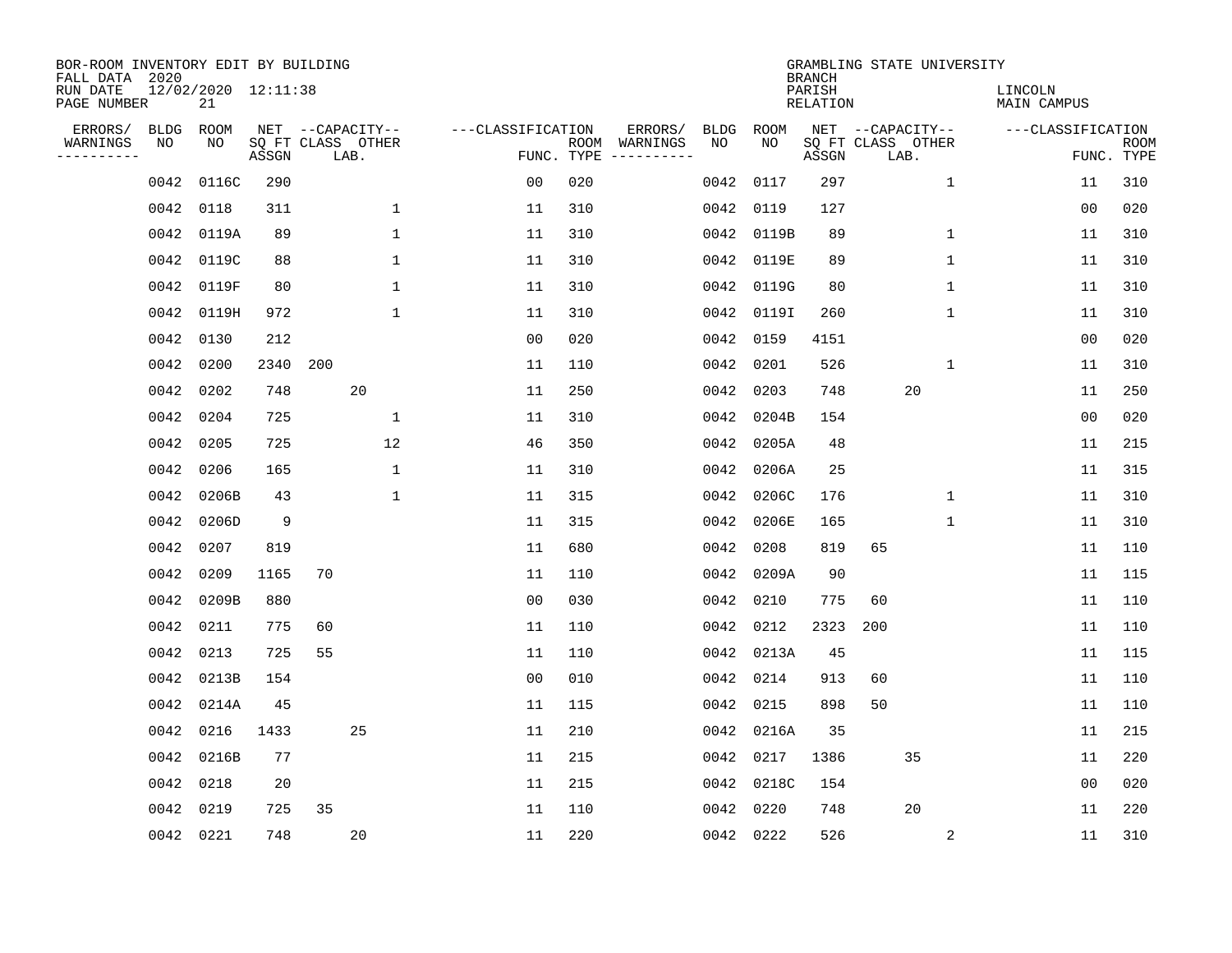| BOR-ROOM INVENTORY EDIT BY BUILDING<br>FALL DATA 2020<br>RUN DATE<br>PAGE NUMBER |                   | 12/02/2020 12:11:38<br>22 |       |                                               |              |                   |                    |                                                                                                                        |                   |            | <b>BRANCH</b><br>PARISH<br><b>RELATION</b> |              | GRAMBLING STATE UNIVERSITY            | LINCOLN<br>MAIN CAMPUS |                           |  |
|----------------------------------------------------------------------------------|-------------------|---------------------------|-------|-----------------------------------------------|--------------|-------------------|--------------------|------------------------------------------------------------------------------------------------------------------------|-------------------|------------|--------------------------------------------|--------------|---------------------------------------|------------------------|---------------------------|--|
| ERRORS/<br>WARNINGS<br>----------                                                | <b>BLDG</b><br>NO | <b>ROOM</b><br>NO.        | ASSGN | NET --CAPACITY--<br>SQ FT CLASS OTHER<br>LAB. |              | ---CLASSIFICATION | ROOM<br>FUNC. TYPE | ERRORS/<br>WARNINGS<br>$\begin{tabular}{cccccc} - & - & - & - & - & - & - \\ & - & - & - & - & - & - \\ \end{tabular}$ | <b>BLDG</b><br>NO | ROOM<br>NO | ASSGN                                      | LAB.         | NET --CAPACITY--<br>SQ FT CLASS OTHER | ---CLASSIFICATION      | <b>ROOM</b><br>FUNC. TYPE |  |
|                                                                                  | 0042              | 0230                      | 4381  |                                               |              | 0 <sub>0</sub>    | 020                | 9                                                                                                                      | 0042              | 0300       | 484                                        | $\mathbf{1}$ |                                       | 11                     | 110                       |  |
|                                                                                  | 0042              | 0301                      | 337   |                                               |              | 11                | 315                |                                                                                                                        | 0042              | 0302       | 1035                                       |              | 21                                    | 11                     | 250                       |  |
|                                                                                  | 0042              | 0303                      | 834   | 36                                            |              | 11                | 110                |                                                                                                                        | 0042              | 0304       | 342                                        |              | 2                                     | 11                     | 310                       |  |
|                                                                                  | 0042              | 0304A                     | 176   |                                               | 1            | 11                | 310                |                                                                                                                        | 0042              | 0305       | 364                                        |              | 2                                     | 11                     | 310                       |  |
|                                                                                  | 0042              | 0306                      | 340   |                                               | 2            | 11                | 310                |                                                                                                                        | 0042              | 0307       | 343                                        | 25           |                                       | 11                     | 110                       |  |
|                                                                                  | 0042              | 0308                      | 356   |                                               | 2            | 11                | 310                |                                                                                                                        | 0042              | 0308A      | 148                                        |              |                                       | 0 <sub>0</sub>         | 020                       |  |
|                                                                                  | 0042              | 0309                      | 260   |                                               | $\mathbf 1$  | 11                | 310                |                                                                                                                        | 0042              | 0309A      | 253                                        |              | $\mathbf 1$                           | 11                     | 310                       |  |
|                                                                                  | 0042              | 0310                      | 392   |                                               | 1            | 11                | 310                |                                                                                                                        |                   | 0042 0310A | 416                                        |              |                                       | 11                     | 650                       |  |
|                                                                                  | 0042              | 0310B                     | 224   |                                               | 1            | 11                | 310                |                                                                                                                        | 0042              | 0310C      | 374                                        |              | $\mathbf 1$                           | 11                     | 310                       |  |
|                                                                                  |                   | 0042 0310D                | 48    |                                               |              | 11                | 315                |                                                                                                                        | 0042              | 0311       | 162                                        |              | $\mathbf 1$                           | 11                     | 310                       |  |
|                                                                                  |                   | 0042 0311A                | 306   |                                               | $\mathbf{1}$ | 11                | 310                |                                                                                                                        |                   | 0042 0311B | 50                                         |              |                                       | 11                     | 315                       |  |
|                                                                                  | 0042              | 0311C                     | 87    |                                               | $\mathbf{1}$ | 11                | 310                |                                                                                                                        | 0042              | 0311D      | 435                                        |              | $\mathbf 1$                           | 11                     | 315                       |  |
|                                                                                  | 0042              | 0311E                     | 363   |                                               |              | 11                | 315                |                                                                                                                        | 0042              | 0312       | 297                                        |              | $\mathbf 1$                           | 11                     | 310                       |  |
|                                                                                  | 0042              | 0313                      | 718   | 60                                            |              | 11                | 250                |                                                                                                                        |                   | 0042 0313A | 96                                         |              |                                       | 11                     | 255                       |  |
|                                                                                  | 0042              | 0313B                     | 880   |                                               |              | 0 <sub>0</sub>    | 030                |                                                                                                                        |                   | 0042 0314  | 575                                        |              | 45                                    | 11                     | 250                       |  |
|                                                                                  | 0042              | 0314A                     | 56    |                                               |              | 11                | 255                |                                                                                                                        | 0042              | 0315       | 354                                        | 35           |                                       | 11                     | 110                       |  |
|                                                                                  | 0042              | 0316                      | 2270  | 100                                           |              | 11                | 110                |                                                                                                                        | 0042              | 0317       | 454                                        |              | 1                                     | 11                     | 310                       |  |
|                                                                                  | 0042              | 0317A                     | 285   |                                               | 1            | 11                | 310                |                                                                                                                        | 0042              | 0317B      | 56                                         |              |                                       | 11                     | 315                       |  |
|                                                                                  | 0042              | 0318                      | 105   |                                               | 1            | 11                | 310                |                                                                                                                        |                   | 0042 0318A | 143                                        |              | 1                                     | 11                     | 310                       |  |
|                                                                                  | 0042              | 0318B                     | 143   |                                               | $\mathbf{1}$ | 11                | 310                |                                                                                                                        |                   | 0042 0318C | 176                                        |              | $\mathbf 1$                           | 11                     | 310                       |  |
|                                                                                  | 0042              | 0318D                     | 48    |                                               |              | 11                | 315                |                                                                                                                        |                   | 0042 0319  | 945                                        |              | 50                                    | 11                     | 250                       |  |
|                                                                                  | 0042              | 0320                      | 1044  | 70                                            |              | 11                | 110                |                                                                                                                        |                   | 0042 0321  | 819                                        | 60           |                                       | 11                     | 110                       |  |
|                                                                                  | 0042              | 0322                      | 835   | 60                                            |              | 11                | 110                |                                                                                                                        |                   | 0042 0323  | 346                                        |              | 1                                     | 11                     | 310                       |  |
|                                                                                  | 0042              | 0324                      | 346   |                                               | $\mathbf 1$  | 11                | 310                |                                                                                                                        |                   | 0042 0325  | 346                                        |              | $\mathbf 1$                           | 11                     | 310                       |  |
|                                                                                  | 0042              | 0326                      | 346   |                                               | 1            | 11                | 310                |                                                                                                                        |                   | 0042 0327  | 410                                        |              | 1                                     | 11                     | 310                       |  |
|                                                                                  |                   | 0042 0327A                | 174   |                                               |              | 00                | 020                |                                                                                                                        |                   | 0042 0328  | 456                                        |              | $\mathbf 1$                           | 11                     | 310                       |  |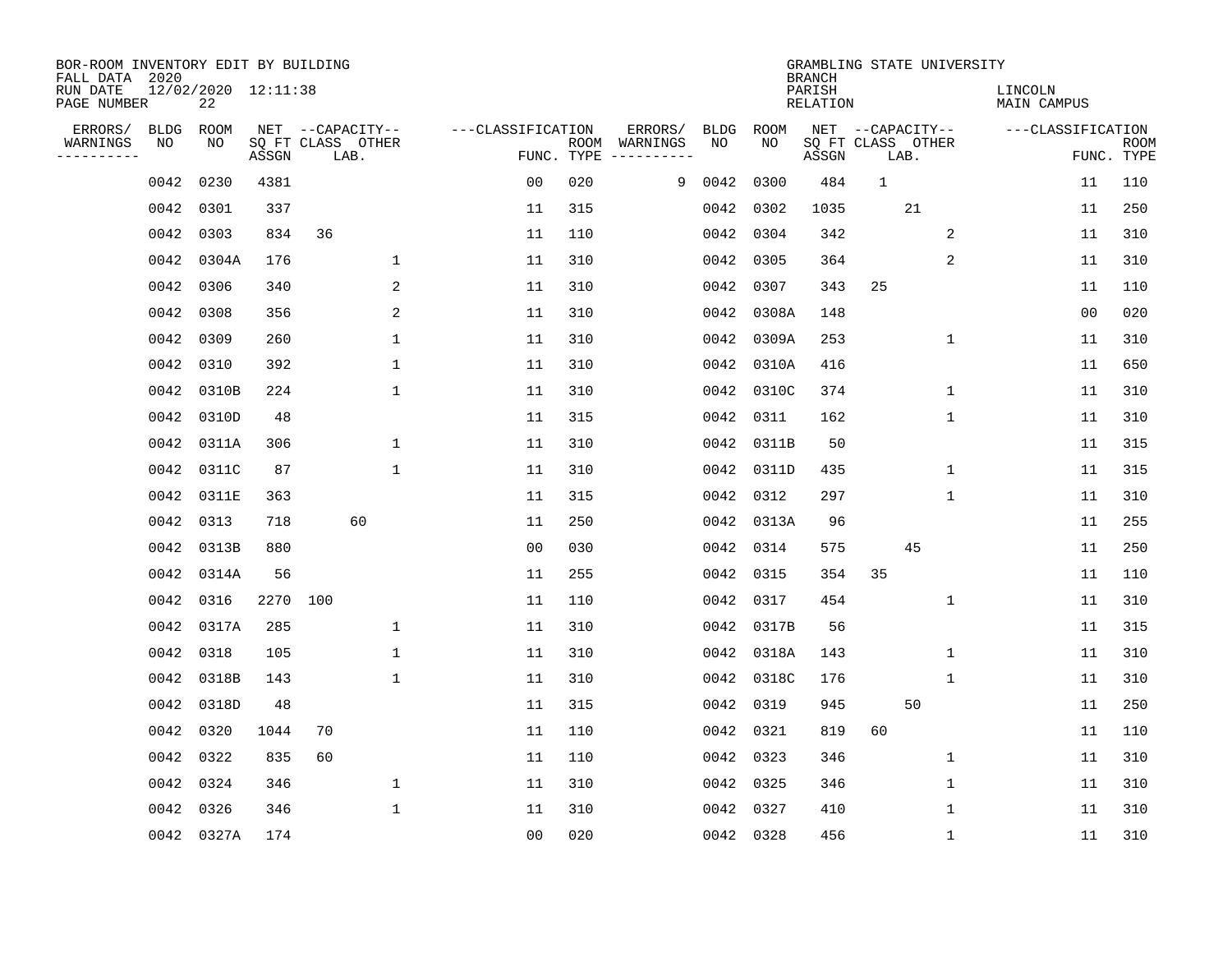| BOR-ROOM INVENTORY EDIT BY BUILDING<br>FALL DATA 2020 |                     |            |       |                           |                   |     |                                      |           |                                                                                                | <b>BRANCH</b>      |    | GRAMBLING STATE UNIVERSITY                                                                                                       |         |                                            |                    |
|-------------------------------------------------------|---------------------|------------|-------|---------------------------|-------------------|-----|--------------------------------------|-----------|------------------------------------------------------------------------------------------------|--------------------|----|----------------------------------------------------------------------------------------------------------------------------------|---------|--------------------------------------------|--------------------|
| RUN DATE<br>PAGE NUMBER                               | 12/02/2020 12:11:38 | 23         |       |                           |                   |     |                                      |           |                                                                                                | PARISH<br>RELATION |    |                                                                                                                                  | LINCOLN | MAIN CAMPUS                                |                    |
| ERRORS/ BLDG ROOM                                     |                     |            |       | NET --CAPACITY--          | ---CLASSIFICATION |     | ERRORS/                              | BLDG ROOM |                                                                                                |                    |    | NET --CAPACITY-- ---CLASSIFICATION                                                                                               |         |                                            |                    |
| WARNINGS<br>----------                                | NO                  | NO         | ASSGN | SQ FT CLASS OTHER<br>LAB. |                   |     | ROOM WARNINGS<br>FUNC. TYPE $------$ | NO        | NO                                                                                             | ASSGN              |    | SQ FT CLASS OTHER<br>LAB.                                                                                                        |         |                                            | ROOM<br>FUNC. TYPE |
|                                                       |                     | 0042 0329  | 346   | $\mathbf{1}$              | 11                | 310 |                                      | 0042 0330 |                                                                                                | 834                | 60 |                                                                                                                                  |         | 11                                         | 110                |
|                                                       |                     | 0042 0331  | 561   | 20                        | 11                | 250 |                                      | 0042 0332 |                                                                                                | 572                |    | 20                                                                                                                               |         | 11                                         | 250                |
|                                                       |                     | 0042 0336  | 4381  |                           | 0 <sub>0</sub>    | 020 |                                      |           | 0042 0359<br>TOTAL NUMBER CLASSROOMS<br>TOTAL NUMBER LABS 210<br>TOTAL NUMBER SPECIAL LABS 220 | 53                 |    | TOTAL ASSIGNABLE & UNASSIGNABLE SQFT: 73,589<br>TOTAL NET ASSIGN SQ. FT. IN ROOM FILE 57,229<br>TOTAL NUMBER COMPUTER CLASSROOMS |         | 00<br>19<br>$\mathbf{1}$<br>$\overline{3}$ | 020                |
|                                                       |                     | 0043 0001  | 66    |                           | 63                | 919 |                                      | 0043 0002 |                                                                                                | 30                 |    |                                                                                                                                  |         | 63                                         | 919                |
|                                                       |                     | 0043 0003  | 36    |                           | 63                | 919 |                                      | 0043 0103 |                                                                                                | 204                |    | $\mathbf{1}$                                                                                                                     |         | 63                                         | 310                |
|                                                       |                     | 0043 0105  | 382   |                           | 63                | 350 |                                      | 0043 0109 |                                                                                                | 140                |    |                                                                                                                                  |         | 63                                         | 635                |
|                                                       |                     | 0043 0111  | 144   | $\mathbf 1$               | 63                | 310 |                                      |           | 0043 0111A                                                                                     | 135                |    | $\mathbf{1}$                                                                                                                     |         | 63                                         | 310                |
|                                                       |                     | 0043 0112  | 168   | $\mathbf 1$               | 63                | 310 |                                      | 0043 0113 |                                                                                                | 182                |    | $\mathbf{1}$                                                                                                                     |         | 63                                         | 310                |
|                                                       |                     | 0043 0114  | 315   |                           | 63                | 315 |                                      | 0043 0115 |                                                                                                | 172                |    |                                                                                                                                  |         | 63                                         | 315                |
|                                                       |                     | 0043 0116  | 135   | $\mathbf{1}$              | 63                | 310 |                                      |           | TOTAL NUMBER CLASSROOMS<br>TOTAL NUMBER LABS 210<br>TOTAL NUMBER SPECIAL LABS 220              |                    |    | TOTAL ASSIGNABLE & UNASSIGNABLE SQFT:<br>TOTAL NET ASSIGN SQ. FT. IN ROOM FILE<br>TOTAL NUMBER COMPUTER CLASSROOMS               |         | 2,109<br>2,109                             |                    |
|                                                       |                     | 0048 0102  | 760   |                           | 82                | 082 |                                      | 0048 0103 |                                                                                                | 575                |    |                                                                                                                                  |         | 82                                         | 082                |
|                                                       |                     | 0048 0104  | 777   |                           | 82                | 082 |                                      |           | TOTAL NUMBER CLASSROOMS<br>TOTAL NUMBER LABS 210<br>TOTAL NUMBER SPECIAL LABS 220              |                    |    | TOTAL ASSIGNABLE & UNASSIGNABLE SQFT:<br>TOTAL NET ASSIGN SQ. FT. IN ROOM FILE<br>TOTAL NUMBER COMPUTER CLASSROOMS               |         | 2,112<br>2,112                             |                    |
|                                                       |                     | 0051 0014C | 72    | 1                         | 11                | 310 |                                      |           | 0051 0014D                                                                                     | 72                 |    | $\mathbf{1}$                                                                                                                     |         | 11                                         | 310                |
|                                                       |                     | 0051 0014E | 88    | $\mathbf{1}$              | 11                | 310 |                                      | 0051 0100 |                                                                                                | 45                 |    |                                                                                                                                  |         | 0 <sub>0</sub>                             | 020                |
|                                                       |                     | 0051 0101  | 120   |                           | 00                | 020 |                                      | 0051 0102 |                                                                                                | 165                |    | 1                                                                                                                                |         | 15                                         | 310                |
|                                                       |                     | 0051 0103  | 77    | 2                         | 15                | 310 |                                      | 0051 0104 |                                                                                                | 99                 |    | $\mathbf{1}$                                                                                                                     |         | 15                                         | 310                |
|                                                       |                     | 0051 0105  | 195   | 2                         | 15                | 310 |                                      | 0051 0106 |                                                                                                | 280                |    |                                                                                                                                  |         | 00                                         | 020                |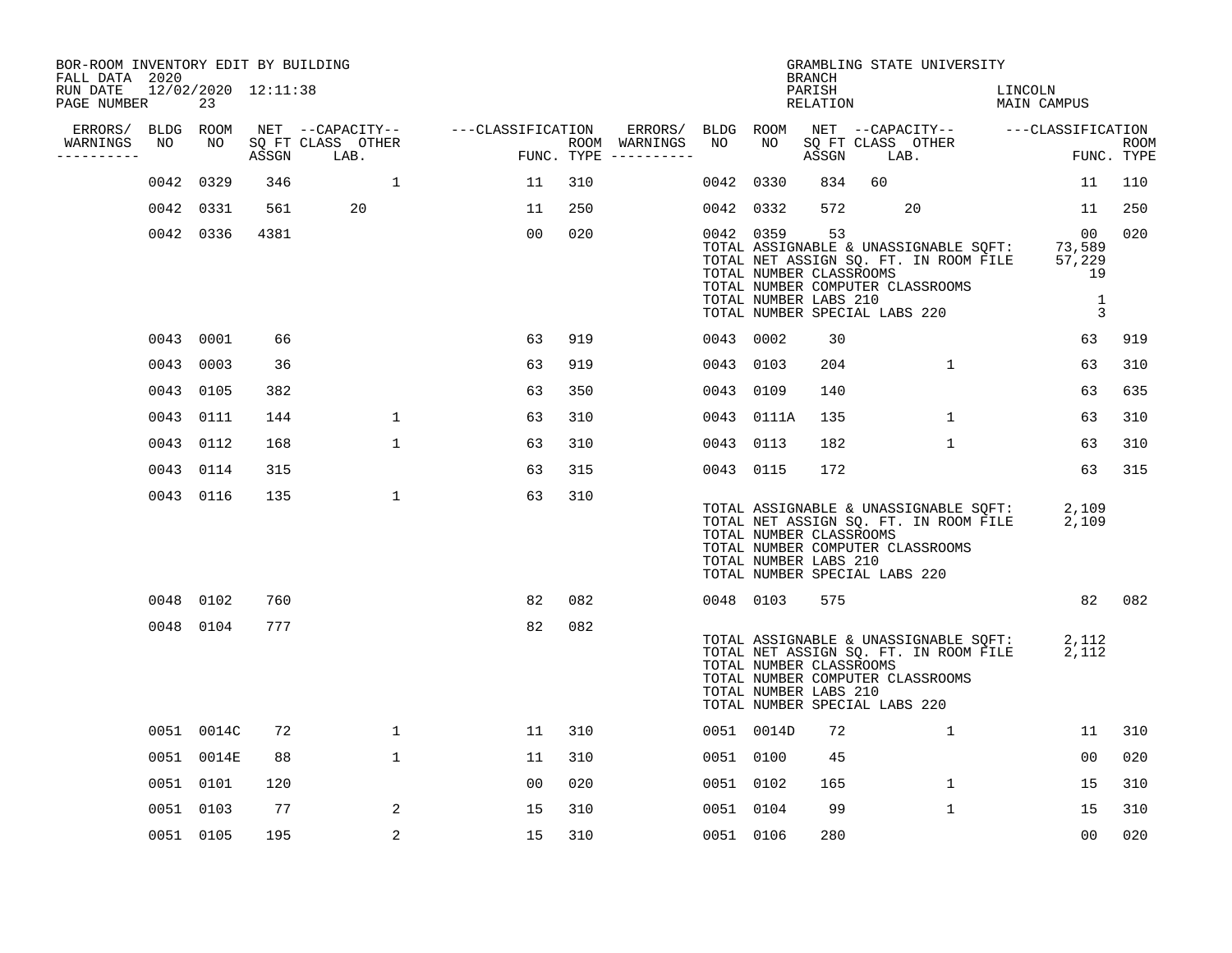| BOR-ROOM INVENTORY EDIT BY BUILDING<br>FALL DATA 2020 |             |           |                     |    |                           |   |                   |                    |                         |             |            | GRAMBLING STATE UNIVERSITY<br><b>BRANCH</b> |                  |      |                |                               |                |                           |
|-------------------------------------------------------|-------------|-----------|---------------------|----|---------------------------|---|-------------------|--------------------|-------------------------|-------------|------------|---------------------------------------------|------------------|------|----------------|-------------------------------|----------------|---------------------------|
| RUN DATE<br>PAGE NUMBER                               |             | 24        | 12/02/2020 12:11:38 |    |                           |   |                   |                    |                         |             |            | PARISH<br><b>RELATION</b>                   |                  |      |                | LINCOLN<br><b>MAIN CAMPUS</b> |                |                           |
| ERRORS/                                               | <b>BLDG</b> | ROOM      |                     |    | NET --CAPACITY--          |   | ---CLASSIFICATION |                    | ERRORS/                 | <b>BLDG</b> | ROOM       |                                             | NET --CAPACITY-- |      |                | ---CLASSIFICATION             |                |                           |
| WARNINGS<br>----------                                | NO          | NO        | ASSGN               |    | SQ FT CLASS OTHER<br>LAB. |   |                   | ROOM<br>FUNC. TYPE | WARNINGS<br>----------- | NO          | NO         | SQ FT CLASS OTHER<br>ASSGN                  |                  | LAB. |                |                               |                | <b>ROOM</b><br>FUNC. TYPE |
|                                                       | 0051        | 0107      | 136                 |    |                           | 2 | 15                | 310                |                         | 0051        | 0108       | 221                                         |                  |      | $\overline{a}$ |                               | 15             | 310                       |
|                                                       | 0051        | 0109      | 289                 |    |                           | 2 | 15                | 310                |                         | 0051        | 0110       | 282                                         |                  |      |                |                               | 00             | 020                       |
|                                                       | 0051        | 0111      | 99                  |    |                           | 2 | 15                | 310                |                         |             | 0051 0112  | 120                                         |                  |      | 2              |                               | 15             | 310                       |
|                                                       | 0051        | 0113      | 28                  |    |                           |   | 15                | 315                |                         |             | 0051 0114  | 184                                         |                  |      |                |                               | 0 <sub>0</sub> | 020                       |
| 9                                                     | 0051        | 0115      | 24                  | 35 |                           |   | 11                | 110                |                         | 0051        | 0116       | 170                                         |                  |      | 4              |                               | 0 <sub>0</sub> | 030                       |
| 9                                                     | 0051        | 0117      | 165                 |    | 20                        |   | 15                | 210                |                         |             | 0051 0118  | 234                                         | 35               |      |                |                               | 15             | 110                       |
|                                                       | 0051        | 0119      | 208                 | 35 |                           |   | 15                | 110                |                         | 0051        | 0120       | 20                                          |                  |      |                |                               | 0 <sub>0</sub> | 020                       |
|                                                       | 0051        | 0121      | 221                 |    |                           |   | 0 <sub>0</sub>    | 020                |                         |             | 0051 0121A | 448                                         |                  |      |                |                               | 11             | 240                       |
|                                                       | 0051        | 0122      | 221                 |    | 21                        |   | 15                | 210                |                         | 0051        | 0123       | 153                                         |                  |      |                |                               | 0 <sub>0</sub> | 020                       |
|                                                       | 0051        | 0124      | 667                 |    | 25                        |   | 15                | 210                |                         |             | 0051 0126  | 395                                         |                  |      |                |                               | 0 <sub>0</sub> | 020                       |
|                                                       | 0051        | 0127      | 221                 |    |                           | 2 | 15                | 310                |                         | 0051        | 0130       | 12                                          |                  |      |                |                               | 15             | 315                       |
|                                                       | 0051        | 0131      | 50                  |    |                           | 1 | 0 <sub>0</sub>    | 030                |                         | 0051        | 0132       | 121                                         | 12               |      |                |                               | 15             | 110                       |
|                                                       | 0051        | 0133      | 184                 |    |                           |   | 0 <sub>0</sub>    | 020                |                         | 0051        | 0134       | 425                                         |                  | 40   |                |                               | 15             | 225                       |
|                                                       | 0051        | 0201      | 242                 |    |                           |   | 0 <sub>0</sub>    | 020                |                         | 0051        | 0202       | 320                                         |                  | 10   |                |                               | 15             | 250                       |
|                                                       | 0051        | 0203      | 119                 |    |                           | 2 | 15                | 310                |                         | 0051        | 0205       | 459                                         | 45               |      |                |                               | 15             | 110                       |
|                                                       | 0051        | 0206      | 221                 |    |                           | 2 | 15                | 310                |                         | 0051        | 0207       | 262                                         |                  |      | 2              |                               | 15             | 310                       |
|                                                       | 0051        | 0208      | 208                 |    |                           | 2 | 15                | 310                |                         | 0051        | 0209       | 450                                         |                  |      | 45             |                               | 15             | 650                       |
|                                                       | 0051        | 0210      | 120                 |    | 12                        |   | 15                | 225                |                         | 0051        | 0211       | 142                                         |                  |      | 2              |                               | 15             | 310                       |
|                                                       | 0051        | 0212      | 128                 |    |                           | 2 | 15                | 310                |                         | 0051        | 0213       | 459                                         | 45               |      |                |                               | 15             | 110                       |
|                                                       | 0051        | 0214      | 459                 | 45 |                           |   | 15                | 110                |                         | 0051        | 0215       | 459                                         | 45               |      |                |                               | 15             | 110                       |
|                                                       | 0051        | 0216      | 242                 |    |                           |   | 0 <sub>0</sub>    | 020                |                         | 0051        | 0217       | 153                                         | 15               |      |                |                               | 15             | 110                       |
|                                                       | 0051        | 0218      | 260                 |    |                           | 2 | 15                | 310                |                         | 0051        | 0220       | 54                                          |                  |      |                |                               | 0 <sub>0</sub> | 010                       |
|                                                       | 0051        | 0221      | 459                 | 45 |                           |   | 15                | 110                |                         | 0051        | 0222       | 27                                          |                  |      |                |                               | 0 <sub>0</sub> | 020                       |
|                                                       | 0051        | 0223      | 48                  |    |                           | 2 | 15                | 310                |                         | 0051        | 0224       | 88                                          |                  |      | 2              |                               | 15             | 310                       |
|                                                       | 0051        | 0225      | 70                  |    |                           | 2 | 15                | 310                |                         | 0051        | 0226       | 90                                          |                  |      | 2              |                               | 15             | 310                       |
|                                                       |             | 0051 0227 | 27                  |    |                           |   | 0 <sub>0</sub>    | 020                |                         |             | 0051 0228  | 100                                         |                  |      |                |                               | 00             | 020                       |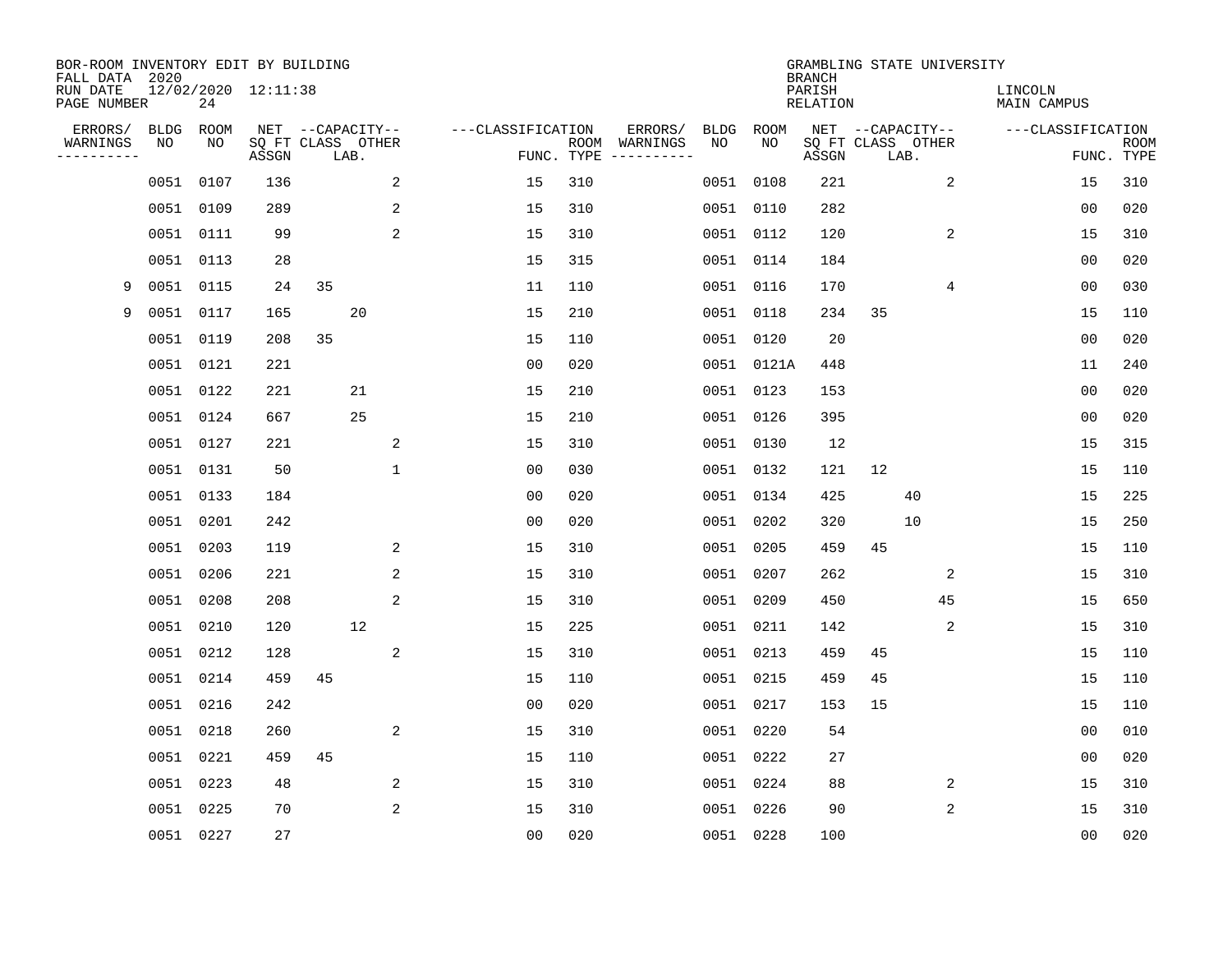| BOR-ROOM INVENTORY EDIT BY BUILDING<br>FALL DATA 2020 |      |                           |       |                           |                   |            |               |           |                                                               | <b>BRANCH</b>             | GRAMBLING STATE UNIVERSITY                                                                                                                                |         |                                   |                           |
|-------------------------------------------------------|------|---------------------------|-------|---------------------------|-------------------|------------|---------------|-----------|---------------------------------------------------------------|---------------------------|-----------------------------------------------------------------------------------------------------------------------------------------------------------|---------|-----------------------------------|---------------------------|
| RUN DATE<br>PAGE NUMBER                               |      | 12/02/2020 12:11:38<br>25 |       |                           |                   |            |               |           |                                                               | PARISH<br><b>RELATION</b> |                                                                                                                                                           | LINCOLN | <b>MAIN CAMPUS</b>                |                           |
| ERRORS/                                               | BLDG | ROOM                      |       | NET --CAPACITY--          | ---CLASSIFICATION |            | ERRORS/       | BLDG ROOM |                                                               |                           | NET --CAPACITY--                                                                                                                                          |         | ---CLASSIFICATION                 |                           |
| WARNINGS<br>----------                                | NO   | NO                        | ASSGN | SQ FT CLASS OTHER<br>LAB. |                   | FUNC. TYPE | ROOM WARNINGS | NO        | NO                                                            | ASSGN                     | SQ FT CLASS OTHER<br>LAB.                                                                                                                                 |         |                                   | <b>ROOM</b><br>FUNC. TYPE |
|                                                       | 0051 | 0229                      | 476   | 48                        | 15                | 110        |               | 0051      | 0230                                                          | 54                        | $\sqrt{2}$                                                                                                                                                |         | 15                                | 115                       |
|                                                       |      | 0051 0231                 | 221   | 20                        | 15                | 680        |               |           | 0051 0232                                                     | 195                       | 10                                                                                                                                                        |         | 15                                | 650                       |
|                                                       |      | 0051 0233                 | 72    |                           | 15                | 655        |               |           | 0051 0234                                                     | 65                        | $\mathbf 1$                                                                                                                                               |         | 15                                | 655                       |
|                                                       |      | 0051 0235                 | 15    |                           | 0 <sub>0</sub>    | 020        |               |           | 0051 0237                                                     | 135                       | 4                                                                                                                                                         |         | 00                                | 030                       |
|                                                       |      | 0051 0238                 | 40    |                           | 0 <sub>0</sub>    | 010        |               |           | 0051 0239<br>TOTAL NUMBER CLASSROOMS<br>TOTAL NUMBER LABS 210 | 408                       | 20<br>TOTAL ASSIGNABLE & UNASSIGNABLE SQFT:<br>TOTAL NET ASSIGN SQ. FT. IN ROOM FILE<br>TOTAL NUMBER COMPUTER CLASSROOMS<br>TOTAL NUMBER SPECIAL LABS 220 |         | 15<br>13,858<br>10,872<br>11<br>3 | 250                       |
|                                                       |      | 0055 0010                 | 231   |                           | 0 <sub>0</sub>    | 030        |               |           | 0055 0011                                                     | 792                       |                                                                                                                                                           |         | 0 <sub>0</sub>                    | 030                       |
|                                                       | 0055 | 0012                      | 759   |                           | 0 <sub>0</sub>    | 020        |               | 0055      | 0013                                                          | 140                       |                                                                                                                                                           |         | 11                                | 225                       |
|                                                       | 0055 | 0014                      | 240   |                           | 0 <sub>0</sub>    | 030        |               | 0055      | 0015                                                          | 55                        | $\mathbf{1}$                                                                                                                                              |         | 11                                | 220                       |
|                                                       | 0055 | 0016                      | 55    | $\mathbf 1$               | 11                | 220        |               | 0055      | 0017                                                          | 70                        | 2                                                                                                                                                         |         | 11                                | 220                       |
|                                                       | 0055 | 0018                      | 48    | 1                         | 11                | 220        |               | 0055      | 0019                                                          | 70                        | 1                                                                                                                                                         |         | 11                                | 310                       |
|                                                       | 0055 | 0020                      | 126   |                           | 0 <sub>0</sub>    | 030        |               | 0055      | 0021                                                          | 81                        | $\sqrt{2}$                                                                                                                                                |         | 11                                | 220                       |
|                                                       | 0055 | 0022                      | 72    |                           | 11                | 225        |               | 0055      | 0023                                                          | 72                        | 1                                                                                                                                                         |         | 11                                | 310                       |
|                                                       | 0055 | 0024                      | 200   | $\mathbf{1}$              | 11                | 310        |               | 0055      | 0025                                                          | 199                       | 1                                                                                                                                                         |         | 11                                | 310                       |
|                                                       | 0055 | 0026                      | 245   | $\mathbf{1}$              | 11                | 310        |               | 0055      | 0027                                                          | 192                       |                                                                                                                                                           |         | 0 <sub>0</sub>                    | 020                       |
|                                                       | 0055 | 0027A                     | 15    |                           | 0 <sub>0</sub>    | 030        |               | 0055      | 0028                                                          | 1054                      | 105                                                                                                                                                       |         | 11                                | 110                       |
|                                                       | 0055 | 0029                      | 216   | 50                        | 11                | 115        |               | 0055      | 0030                                                          | 132                       | 1                                                                                                                                                         |         | 11                                | 310                       |
|                                                       | 0055 | 0031                      | 168   | $\mathbf{1}$              | 11                | 310        |               | 0055      | 0032                                                          | 132                       | 3                                                                                                                                                         |         | 11                                | 220                       |
|                                                       | 0055 | 0033                      | 200   |                           | 11                | 315        |               | 0055      | 0034                                                          | 213                       |                                                                                                                                                           |         | 0 <sub>0</sub>                    | 020                       |
|                                                       | 0055 | 0035                      | 115   |                           | 0 <sub>0</sub>    | 020        |               | 0055      | 0036                                                          | 72                        |                                                                                                                                                           |         | 0 <sub>0</sub>                    | 020                       |
|                                                       | 0055 | 0036A 1106                |       |                           | 0 <sub>0</sub>    | 020        |               | 0055      | 0037                                                          | 24                        | $\mathbf 1$                                                                                                                                               |         | 11                                | 220                       |
|                                                       | 0055 | 0037A                     | 40    |                           | 11                | 315        |               | 0055      | 0038                                                          | 56                        | $\mathbf{1}$                                                                                                                                              |         | 11                                | 220                       |
|                                                       | 0055 | 0040                      | 80    |                           | 0 <sub>0</sub>    | 030        |               | 0055      | 0043                                                          | 388                       |                                                                                                                                                           |         | 11                                | 225                       |
|                                                       |      | 0055 0044                 | 320   |                           | 0 <sub>0</sub>    | 020        |               |           | 0055 0045                                                     | 560                       |                                                                                                                                                           |         | 11                                | 225                       |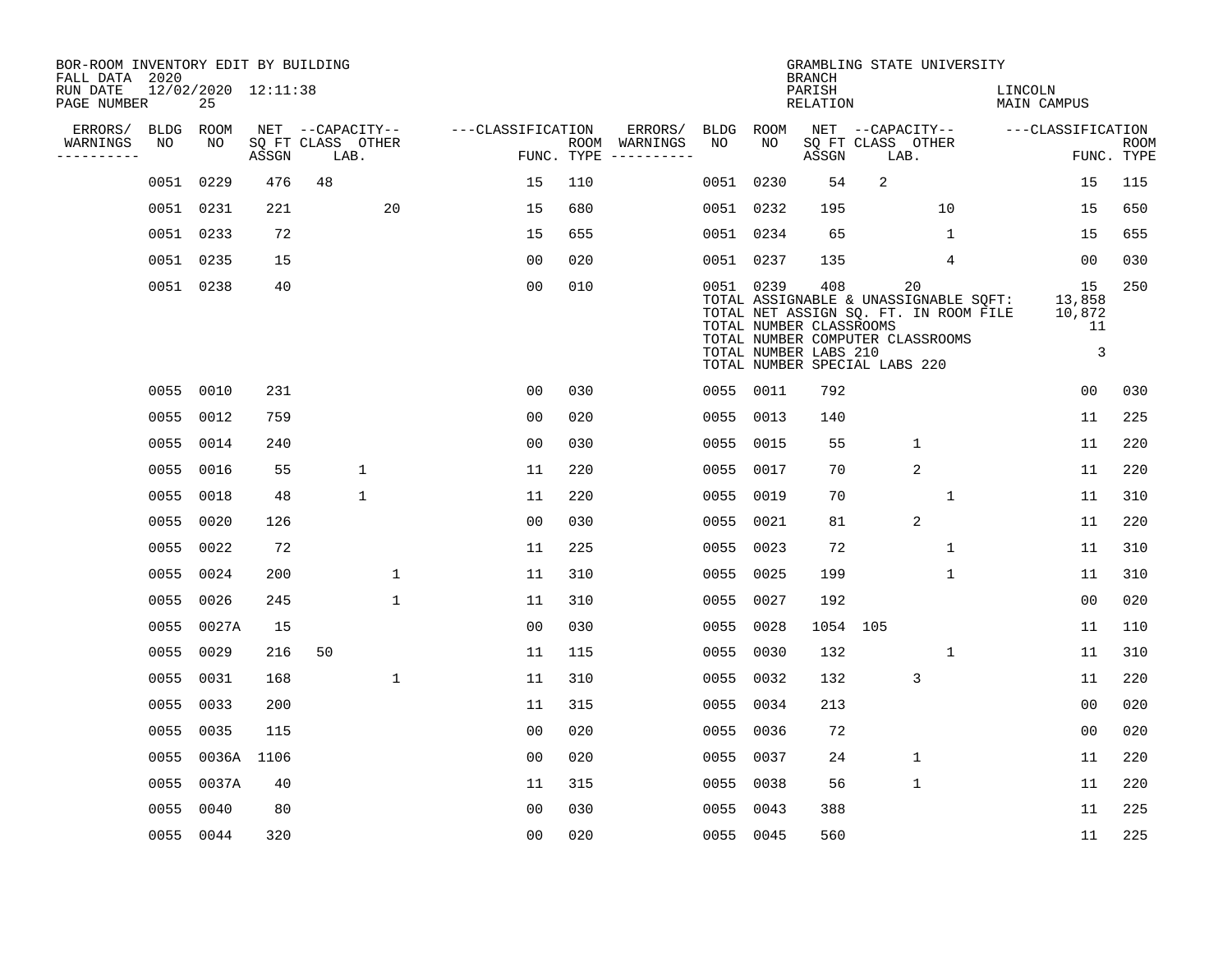| BOR-ROOM INVENTORY EDIT BY BUILDING<br>FALL DATA 2020 |                   |                           |                 |                                       |                   |     |                                                                                                            |                   |            | <b>BRANCH</b>             | GRAMBLING STATE UNIVERSITY            |                        |                |             |
|-------------------------------------------------------|-------------------|---------------------------|-----------------|---------------------------------------|-------------------|-----|------------------------------------------------------------------------------------------------------------|-------------------|------------|---------------------------|---------------------------------------|------------------------|----------------|-------------|
| RUN DATE<br>PAGE NUMBER                               |                   | 12/02/2020 12:11:38<br>26 |                 |                                       |                   |     |                                                                                                            |                   |            | PARISH<br><b>RELATION</b> |                                       | LINCOLN<br>MAIN CAMPUS |                |             |
| ERRORS/<br>WARNINGS                                   | <b>BLDG</b><br>NO | ROOM<br>NO                |                 | NET --CAPACITY--<br>SQ FT CLASS OTHER | ---CLASSIFICATION |     | ERRORS/<br>ROOM WARNINGS                                                                                   | <b>BLDG</b><br>NO | ROOM<br>NO |                           | NET --CAPACITY--<br>SQ FT CLASS OTHER | ---CLASSIFICATION      |                | <b>ROOM</b> |
| ---------                                             |                   |                           | ASSGN           | LAB.                                  | FUNC. TYPE        |     | $\begin{tabular}{ccccccccc} - & - & - & - & - & - & - & - \\ & - & - & - & - & - & - & - \\ \end{tabular}$ |                   |            | ASSGN                     | LAB.                                  |                        |                | FUNC. TYPE  |
|                                                       | 0055              | 0046                      | 208             |                                       | 11                | 225 |                                                                                                            | 0055              | 0047       | 340                       |                                       |                        | 11             | 225         |
|                                                       | 0055              | 0048                      | 2950            | 150                                   | 11                | 220 |                                                                                                            | 0055              | 0049       | 54                        | $\mathbf{1}$                          |                        | 11             | 220         |
|                                                       | 0055              | 0050                      | 192             |                                       | 0 <sub>0</sub>    | 030 |                                                                                                            | 0055              | 0101       | 574                       |                                       |                        | 0 <sub>0</sub> | 020         |
|                                                       | 0055              | 0102                      | 1256            |                                       | 0 <sub>0</sub>    | 020 |                                                                                                            | 0055              | 0103       | 168                       |                                       |                        | 0 <sub>0</sub> | 020         |
|                                                       | 0055              | 0104                      | 1551            | 200                                   | 11                | 610 |                                                                                                            | 0055              | 0105       | 957                       |                                       |                        | 11             | 615         |
|                                                       | 0055              | 0106                      | 534             |                                       | 11                | 315 |                                                                                                            | 0055              | 0107       | 81                        |                                       |                        | 0 <sub>0</sub> | 020         |
|                                                       |                   | 0055 0107A                | 21              | $\mathbf{1}$                          | 11                | 315 |                                                                                                            | 0055              | 0107B      | 21                        |                                       | $\mathbf{1}$           | 11             | 315         |
|                                                       |                   | 0055 0108                 | 294             |                                       | 11                | 315 |                                                                                                            | 0055              | 0109       | 73                        |                                       | $\mathbf{1}$           | 11             | 315         |
|                                                       | 0055              | 0110                      | 73              | 1                                     | 11                | 315 |                                                                                                            | 0055              | 0110A      | 112                       |                                       |                        | 11             | 315         |
|                                                       |                   | 0055 0111                 | 462             | 25                                    | 11                | 110 |                                                                                                            | 0055              | 0113       | 149                       |                                       |                        | 0 <sub>0</sub> | 020         |
|                                                       |                   | 0055 0114                 | 111             | $\mathbf 1$                           | 11                | 310 |                                                                                                            | 0055              | 0115       | 99                        |                                       |                        | 11             | 315         |
|                                                       |                   | 0055 0116                 | 170             | $\mathbf{1}$                          | 11                | 310 |                                                                                                            | 0055              | 0116A      | 11                        |                                       |                        | 11             | 315         |
|                                                       | 0055              | 0116B                     | $7\phantom{.0}$ |                                       | 11                | 315 |                                                                                                            | 0055              | 0117       | 322                       |                                       | 3                      | 11             | 310         |
|                                                       |                   | 0055 0118                 | 44              |                                       | 11                | 315 |                                                                                                            | 0055              | 0119       | 45                        |                                       |                        | 11             | 315         |
|                                                       |                   | 0055 0120A                | 176             | 2                                     | 0 <sub>0</sub>    | 030 |                                                                                                            | 0055              | 0120B      | 180                       |                                       | 2                      | 0 <sub>0</sub> | 030         |
|                                                       | 0055              | 0121                      | 15              |                                       | 00                | 010 |                                                                                                            | 0055              | 0122       | 344                       | 9                                     |                        | 11             | 220         |
|                                                       | 0055              | 0122A                     | 462             | 10                                    | 11                | 220 |                                                                                                            | 0055              | 0123A      | 238                       | 6                                     |                        | 11             | 220         |
|                                                       | 0055              | 0123B                     | 208             | 5                                     | 11                | 220 |                                                                                                            | 0055              | 0123C      | 208                       | 5                                     |                        | 11             | 220         |
|                                                       | 0055              | 0124                      | 12              |                                       | 11                | 225 |                                                                                                            | 0055              | 0125       | 24                        |                                       |                        | 00             | 030         |
|                                                       | 0055              | 0126                      | 185             | 1                                     | 11                | 310 |                                                                                                            | 0055              | 0127       | 195                       |                                       | 1                      | 11             | 310         |
|                                                       | 0055              | 0128                      | 318             | $\mathbf 1$                           | 11                | 310 |                                                                                                            | 0055              | 0129       | 655                       | 40                                    |                        | 11             | 110         |
|                                                       | 0055              | 0130                      | 169             |                                       | 11                | 255 |                                                                                                            | 0055              | 0131       | 1191                      | 238                                   |                        | 11             | 610         |
|                                                       | 0055              | 0132                      | 735             | 35                                    | 11                | 110 |                                                                                                            | 0055              | 0133       | 162                       | 4                                     |                        | 11             | 220         |
|                                                       | 0055              | 0134                      | 38              |                                       | 0 <sub>0</sub>    | 010 |                                                                                                            | 0055              | 0135       | 53                        | $\mathbf 1$                           |                        | 11             | 220         |
|                                                       | 0055              | 0136                      | 47              | $\mathbf 1$                           | 11                | 220 |                                                                                                            | 0055              | 0137       | 200                       | 5                                     |                        | 11             | 220         |
|                                                       |                   | 0055 0138                 | 200             | 21                                    | 11                | 210 |                                                                                                            |                   | 0055 0139  | 1083                      | 27                                    |                        | 11             | 220         |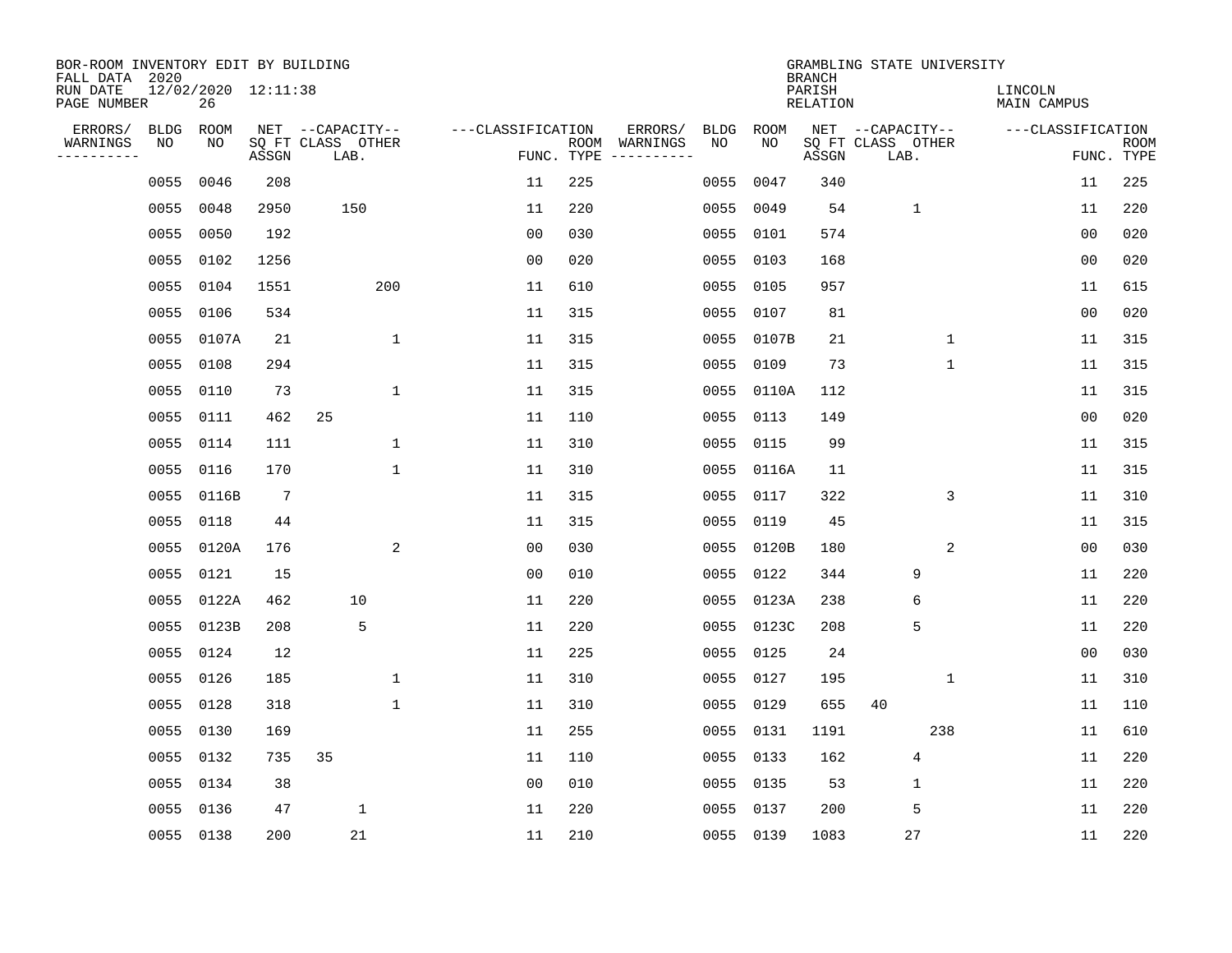| BOR-ROOM INVENTORY EDIT BY BUILDING<br>FALL DATA 2020<br>RUN DATE |                   | 12/02/2020 12:11:38 |       |                                               |              |                   |                    |                                          |             | <b>BRANCH</b><br>PARISH | GRAMBLING STATE UNIVERSITY                    |                | LINCOLN           |                           |
|-------------------------------------------------------------------|-------------------|---------------------|-------|-----------------------------------------------|--------------|-------------------|--------------------|------------------------------------------|-------------|-------------------------|-----------------------------------------------|----------------|-------------------|---------------------------|
| PAGE NUMBER                                                       |                   | 27                  |       |                                               |              |                   |                    |                                          |             | <b>RELATION</b>         |                                               |                | MAIN CAMPUS       |                           |
| ERRORS/<br>WARNINGS<br>. <u>.</u> .                               | <b>BLDG</b><br>NO | ROOM<br>NO          | ASSGN | NET --CAPACITY--<br>SQ FT CLASS OTHER<br>LAB. |              | ---CLASSIFICATION | ROOM<br>FUNC. TYPE | ERRORS/<br><b>BLDG</b><br>WARNINGS<br>NO | ROOM<br>NO. | ASSGN                   | NET --CAPACITY--<br>SQ FT CLASS OTHER<br>LAB. |                | ---CLASSIFICATION | <b>ROOM</b><br>FUNC. TYPE |
|                                                                   | 0055              | 0140                | 403   | 40                                            |              | 11                | 110                | 0055                                     | 0141        | 625                     |                                               |                | 0 <sub>0</sub>    | 020                       |
|                                                                   | 0055              | 0141A               | 85    |                                               |              | 0 <sub>0</sub>    | 020                | 0055                                     | 0141B       | 98                      |                                               |                | 0 <sub>0</sub>    | 020                       |
|                                                                   | 0055              | 0142                | 183   |                                               | 4            | 11                | 220                | 0055                                     | 0143        | 94                      | 2                                             |                | 11                | 220                       |
|                                                                   | 0055              | 0146                | 1274  |                                               |              | 0 <sub>0</sub>    | 020                | 0055                                     | 0147        | 928                     |                                               |                | 0 <sub>0</sub>    | 020                       |
|                                                                   | 0055              | 0148                | 775   | 50                                            |              | 11                | 110                | 0055                                     | 0149        | 66                      |                                               |                | 11                | 115                       |
|                                                                   | 0055              | 0150                | 725   | 50                                            |              | 11                | 110                | 0055                                     | 0151        | 1100                    | 110                                           |                | 11                | 110                       |
|                                                                   | 0055              | 0152                | 72    |                                               |              | 11                | 115                | 0055                                     | 0153        | 200                     |                                               |                | 11                | 115                       |
|                                                                   | 0055              | 0154                | 875   | 87                                            |              | 11                | 110                | 0055                                     | 0155        | 104                     |                                               |                | 00                | 010                       |
|                                                                   | 0055              | 0156                | 104   |                                               |              | 11                | 115                | 0055                                     | 0159        | 487                     |                                               | 8              | 11                | 350                       |
|                                                                   | 0055              | 0160                | 90    |                                               | 1            | 11                | 310                | 0055                                     | 0161        | 90                      |                                               | $\mathbf 1$    | 11                | 310                       |
|                                                                   | 0055              | 0162                | 110   |                                               | 1            | 11                | 310                | 0055                                     | 0163        | 90                      |                                               | $\mathbf{1}$   | 11                | 310                       |
|                                                                   | 0055              | 0164                | 80    |                                               | 2            | 11                | 210                | 0055                                     | 0165        | 110                     |                                               | $\mathbf 1$    | 11                | 310                       |
|                                                                   | 0055              | 0166                | 168   |                                               | 1            | 11                | 310                | 0055                                     | 0167        | 20                      |                                               |                | 0 <sub>0</sub>    | 020                       |
|                                                                   | 0055              | 0168                | 20    |                                               | 1            | 11                | 310                | 0055                                     | 0169        | 20                      |                                               | $\mathbf 1$    | 11                | 310                       |
|                                                                   | 0055              | 0170                | 39    |                                               |              | 0 <sub>0</sub>    | 030                | 0055                                     | 0201        | 1746                    |                                               |                | 0 <sub>0</sub>    | 020                       |
|                                                                   | 0055              | 0202                | 149   |                                               |              | 0 <sub>0</sub>    | 020                | 0055                                     | 0203        | 181                     |                                               |                | 0 <sub>0</sub>    | 020                       |
|                                                                   | 0055              | 0204                | 203   |                                               |              | 0 <sub>0</sub>    | 020                | 0055                                     | 0205        | 228                     |                                               | 1              | 11                | 310                       |
|                                                                   | 0055              | 0205A               | 48    |                                               | $\mathbf 1$  | 11                | 220                | 0055                                     | 0205B       | 48                      | $\mathbf{1}$                                  |                | 11                | 220                       |
|                                                                   | 0055              | 0205C               | 196   |                                               | $\mathbf{1}$ | 11                | 310                | 0055                                     | 0205D       | 205                     |                                               | 1              | 11                | 310                       |
|                                                                   | 0055              | 0205E               | 30    |                                               | 1            | 11                | 220                | 0055                                     | 0205F       | 30                      | $\mathbf{1}$                                  |                | 11                | 220                       |
|                                                                   | 0055              | 0205G               | 13    |                                               |              | 0 <sub>0</sub>    | 030                | 0055                                     | 0206        | 283                     | 7                                             |                | 11                | 220                       |
|                                                                   | 0055              | 0207                | 403   |                                               | 30           | 11                | 220                | 0055                                     | 0208        | 324                     | 30                                            |                | 11                | 110                       |
|                                                                   | 0055              | 0209                | 385   |                                               | 9            | 11                | 220                | 0055                                     | 0209A       | 175                     | 4                                             |                | 11                | 220                       |
|                                                                   | 0055              | 0209B               | 88    |                                               |              | 00                | 030                | 0055                                     | 0210        | 161                     |                                               | $\overline{a}$ | 00                | 030                       |
|                                                                   | 0055              | 0211                | 253   |                                               | 2            | 0 <sub>0</sub>    | 030                | 0055                                     | 0211A       | 83                      |                                               |                | 0 <sub>0</sub>    | 010                       |
|                                                                   | 0055              | 0212                | 187   |                                               | 4            | 11                | 220                |                                          | 0055 0213   | 216                     | 5                                             |                | 11                | 220                       |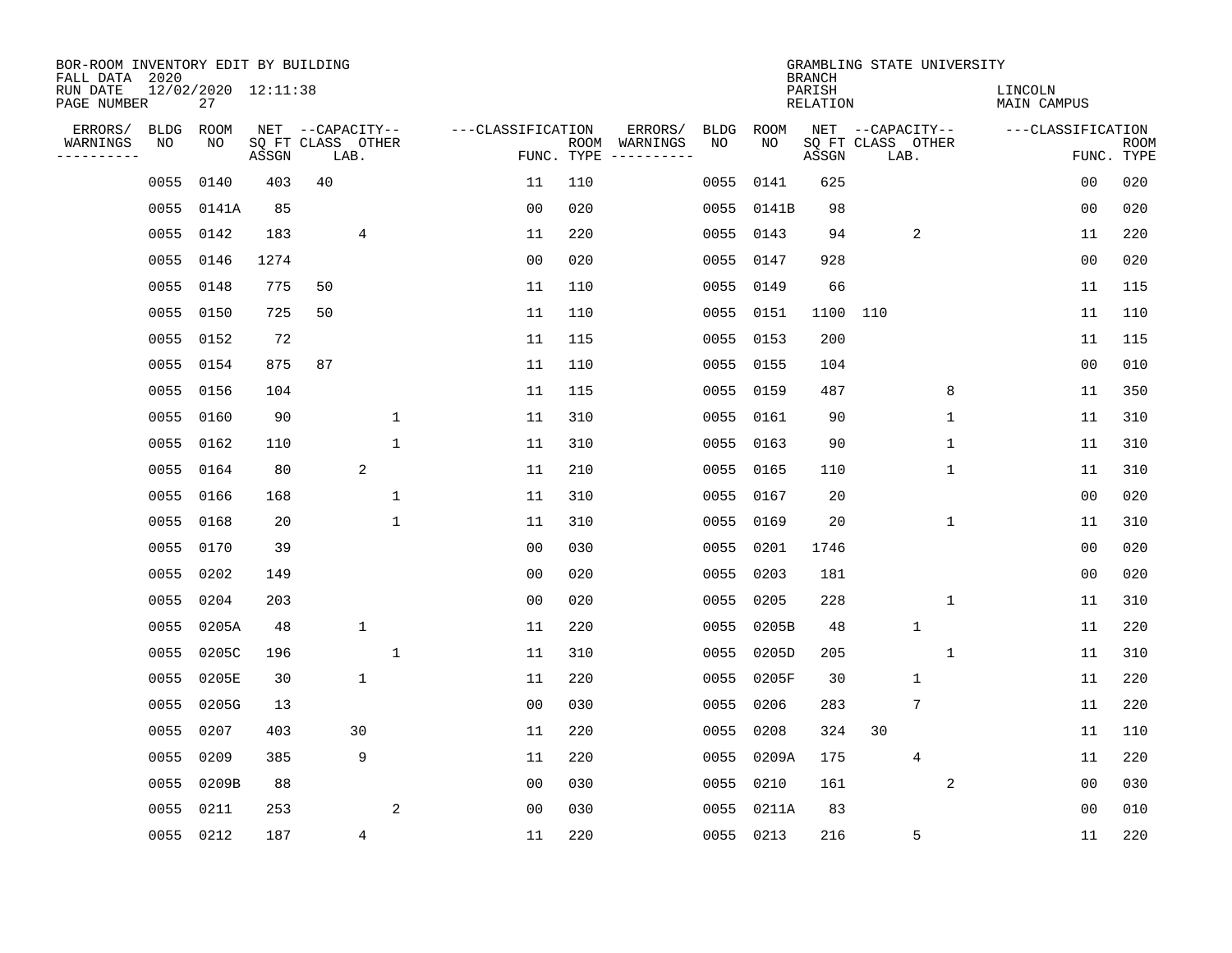| BOR-ROOM INVENTORY EDIT BY BUILDING<br>FALL DATA 2020 |           |                           |       |                           |             |                   |     |                                      |           |                                                  | <b>BRANCH</b>      |                               | GRAMBLING STATE UNIVERSITY                       |                                                                                |                                                |                           |
|-------------------------------------------------------|-----------|---------------------------|-------|---------------------------|-------------|-------------------|-----|--------------------------------------|-----------|--------------------------------------------------|--------------------|-------------------------------|--------------------------------------------------|--------------------------------------------------------------------------------|------------------------------------------------|---------------------------|
| RUN DATE<br>PAGE NUMBER                               |           | 12/02/2020 12:11:38<br>28 |       |                           |             |                   |     |                                      |           |                                                  | PARISH<br>RELATION |                               |                                                  |                                                                                | LINCOLN<br>MAIN CAMPUS                         |                           |
| ERRORS/                                               | BLDG      | ROOM                      |       | NET --CAPACITY--          |             | ---CLASSIFICATION |     | ERRORS/                              | BLDG ROOM |                                                  |                    |                               |                                                  |                                                                                | NET --CAPACITY-- ---CLASSIFICATION             |                           |
| WARNINGS<br>----------                                | NO        | NO                        | ASSGN | SQ FT CLASS OTHER<br>LAB. |             |                   |     | ROOM WARNINGS<br>FUNC. TYPE $------$ | NO        | NO                                               | ASSGN              | SQ FT CLASS OTHER<br>LAB.     |                                                  |                                                                                |                                                | <b>ROOM</b><br>FUNC. TYPE |
|                                                       |           | 0055 0214                 | 814   | 45                        |             | 11                | 110 |                                      | 0055      | 0214A                                            | 27                 |                               |                                                  |                                                                                | 0 <sub>0</sub>                                 | 030                       |
|                                                       |           | 0055 0215                 | 171   |                           | 1           | 11                | 310 |                                      | 0055 0216 |                                                  | 119                |                               | $\mathbf 1$                                      |                                                                                | 11                                             | 310                       |
|                                                       | 0055 0217 |                           | 418   | 30                        |             | 11                | 110 |                                      | 0055 0218 |                                                  | 418                | 41                            |                                                  |                                                                                | 11                                             | 110                       |
|                                                       |           | 0055 0219                 | 966   | 60                        |             | 11                | 110 |                                      |           | 0055 0219A                                       | 30                 |                               |                                                  |                                                                                | 00                                             | 030                       |
|                                                       |           | 0055 0220                 | 322   |                           |             | 11                | 530 |                                      | 0055 0221 |                                                  | 45                 |                               |                                                  |                                                                                | 11                                             | 530                       |
|                                                       |           | 0055 0222                 | 107   |                           | 25          | 11                | 530 |                                      | 0055 0223 |                                                  | 129                |                               |                                                  |                                                                                | 11                                             | 530                       |
|                                                       |           | 0055 0224                 | 102   |                           |             | 11                | 520 |                                      | 0055 0225 |                                                  | 306                |                               | $\mathbf{1}$                                     |                                                                                | 11                                             | 530                       |
|                                                       |           | 0055 0226                 | 324   |                           |             | 11                | 530 |                                      | 0055 0227 |                                                  | 51                 |                               |                                                  |                                                                                | 00                                             | 030                       |
|                                                       | 0055      | 0228                      | 78    | 2                         |             | 11                | 220 |                                      | 0055 0229 |                                                  | 88                 |                               | 2                                                |                                                                                | 11                                             | 220                       |
|                                                       |           | 0055 0230                 | 88    | 2                         |             | 11                | 220 |                                      | 0055 0231 |                                                  | 88                 |                               | 2                                                |                                                                                | 11                                             | 220                       |
|                                                       |           | 0055 0232                 | 88    | 2                         |             | 11                | 220 |                                      | 0055 0233 |                                                  | 123                |                               |                                                  |                                                                                | 00                                             | 020                       |
|                                                       |           | 0055 0234                 | 176   | 4                         |             | 11                | 220 |                                      | 0055 0235 |                                                  | 132                |                               | 3                                                |                                                                                | 11                                             | 220                       |
|                                                       |           | 0055 0236                 | 286   | 7                         |             | 11                | 220 |                                      |           | TOTAL NUMBER CLASSROOMS<br>TOTAL NUMBER LABS 210 |                    | TOTAL NUMBER SPECIAL LABS 220 | TOTAL NUMBER COMPUTER CLASSROOMS                 | TOTAL ASSIGNABLE & UNASSIGNABLE SQFT:<br>TOTAL NET ASSIGN SQ. FT. IN ROOM FILE | 46,681<br>33,286<br>14<br>$\overline{a}$<br>40 |                           |
|                                                       |           | 0056 0100                 | 240   |                           |             | 00                | 020 |                                      | 0056 0101 |                                                  | 560                |                               |                                                  |                                                                                | 63                                             | 730                       |
|                                                       |           | 0056 0102                 | 108   |                           |             | 63                | 730 |                                      | 0056 0103 |                                                  | 137                |                               | 1                                                |                                                                                | 63                                             | 725                       |
|                                                       |           | 0056 0104                 | 3596  |                           |             | 63                | 720 |                                      | 0056 0105 |                                                  | 129                |                               | $\mathbf{1}$                                     |                                                                                | 63                                             | 725                       |
|                                                       |           | 0056 0106                 | 108   |                           | $\mathbf 1$ | 63                | 310 |                                      | 0056 0107 | TOTAL NUMBER CLASSROOMS<br>TOTAL NUMBER LABS 210 | 236                | TOTAL NUMBER SPECIAL LABS 220 | $\mathbf{1}$<br>TOTAL NUMBER COMPUTER CLASSROOMS | TOTAL ASSIGNABLE & UNASSIGNABLE SOFT:<br>TOTAL NET ASSIGN SQ. FT. IN ROOM FILE | 63<br>5,114<br>4,874                           | 310                       |
|                                                       |           | 0058 0001                 | 246   |                           |             | 00                | 030 |                                      | 0058 0014 |                                                  | 405                |                               |                                                  |                                                                                | 11                                             | 315                       |
|                                                       | 0058      | 0014A                     | 702   |                           |             | 0 <sub>0</sub>    | 030 |                                      | 0058 0062 |                                                  | 180                |                               |                                                  |                                                                                | 00                                             | 020                       |
|                                                       |           | 0058 0063                 | 156   |                           | 2           | 00                | 030 |                                      | 0058 0064 |                                                  | 128                |                               | $\overline{a}$                                   |                                                                                | 00                                             | 030                       |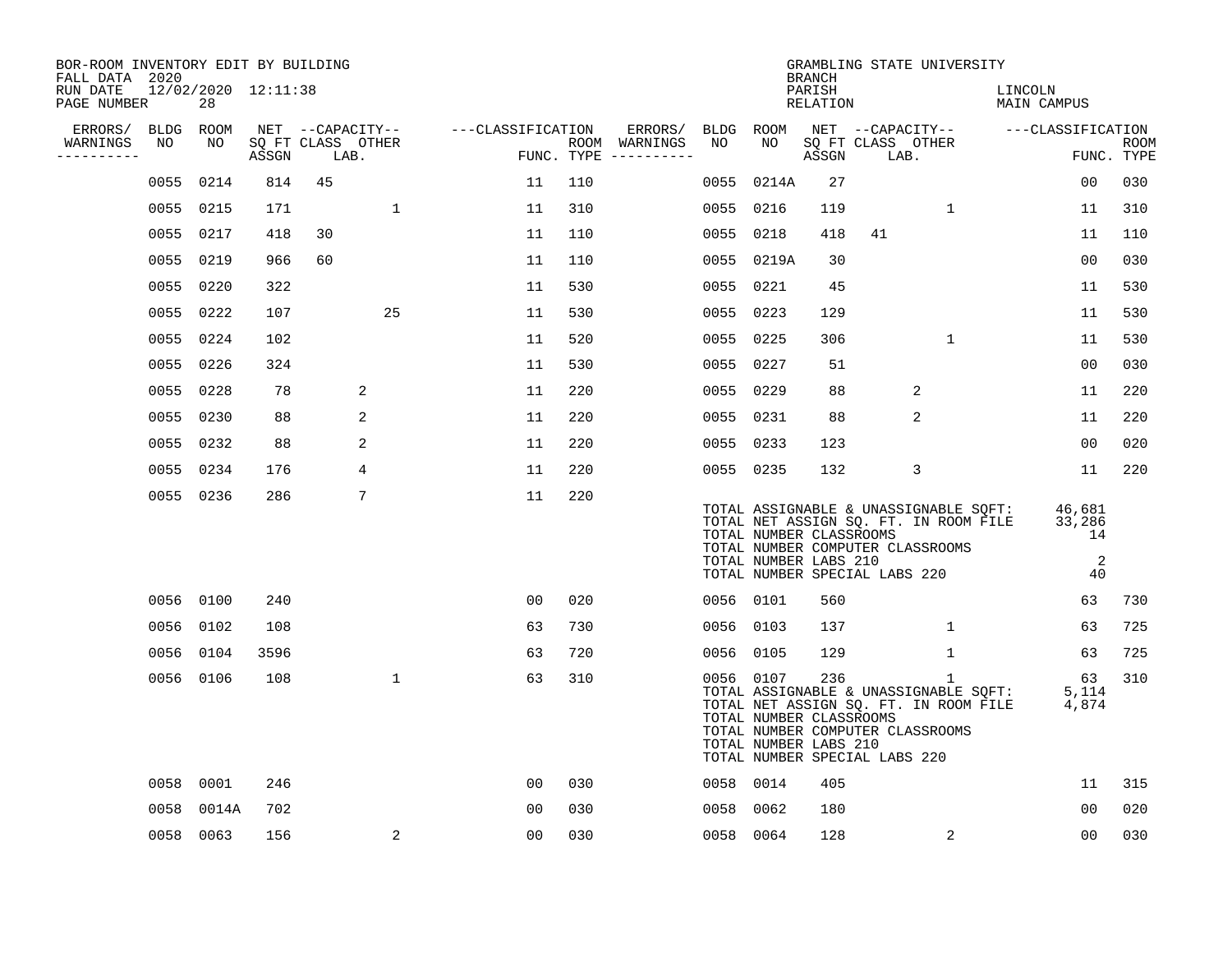| BOR-ROOM INVENTORY EDIT BY BUILDING<br>FALL DATA 2020 |                   |                           |       |                                       |                   |            |                                                                                                            |             | <b>BRANCH</b>             | GRAMBLING STATE UNIVERSITY            |                        |             |
|-------------------------------------------------------|-------------------|---------------------------|-------|---------------------------------------|-------------------|------------|------------------------------------------------------------------------------------------------------------|-------------|---------------------------|---------------------------------------|------------------------|-------------|
| RUN DATE<br>PAGE NUMBER                               |                   | 12/02/2020 12:11:38<br>29 |       |                                       |                   |            |                                                                                                            |             | PARISH<br><b>RELATION</b> |                                       | LINCOLN<br>MAIN CAMPUS |             |
| ERRORS/<br>WARNINGS                                   | <b>BLDG</b><br>NO | ROOM<br>ΝO                |       | NET --CAPACITY--<br>SQ FT CLASS OTHER | ---CLASSIFICATION | ROOM       | ERRORS/<br><b>BLDG</b><br>WARNINGS<br>NO                                                                   | ROOM<br>NO. |                           | NET --CAPACITY--<br>SQ FT CLASS OTHER | ---CLASSIFICATION      | <b>ROOM</b> |
| ---------                                             |                   |                           | ASSGN | LAB.                                  |                   | FUNC. TYPE | $\begin{tabular}{ccccccccc} - & - & - & - & - & - & - & - \\ & - & - & - & - & - & - & - \\ \end{tabular}$ |             | ASSGN                     | LAB.                                  |                        | FUNC. TYPE  |
|                                                       | 0058              | 0065                      | 26    | $\mathbf 1$                           | 11                | 315        | 0058                                                                                                       | 0066        | 26                        | $\mathbf{1}$                          | 11                     | 315         |
|                                                       | 0058              | 0067                      | 189   | $\mathbf{1}$                          | 11                | 310        | 0058                                                                                                       | 0067A       | 8                         |                                       | 11                     | 315         |
|                                                       | 0058              | 0068                      | 140   | $\mathbf{1}$                          | 11                | 310        | 0058                                                                                                       | 0069        | 120                       | $\mathbf{1}$                          | 11                     | 310         |
|                                                       | 0058              | 0070                      | 97    |                                       | 11                | 315        | 0058                                                                                                       | 0071        | 86                        | 2                                     | 11                     | 250         |
|                                                       | 0058              | 0072                      | 261   | 6                                     | 11                | 210        | 0058                                                                                                       | 0073        | 281                       |                                       | 11                     | 215         |
|                                                       | 0058              | 0074                      | 493   | 12                                    | 11                | 210        | 0058                                                                                                       | 0075        | 812                       | 20                                    | 11                     | 210         |
|                                                       | 0058              | 0076                      | 110   | $\mathbf 1$                           | 11                | 310        | 0058                                                                                                       | 0077        | 127                       |                                       | 11                     | 315         |
|                                                       | 0058              | 0078                      | 64    | 1                                     | 11                | 310        | 0058                                                                                                       | 0079        | 67                        | 1                                     | 11                     | 310         |
|                                                       | 0058              | 0080                      | 70    | $\mathbf 1$                           | 11                | 310        | 0058                                                                                                       | 0081        | 47                        | $\mathbf 1$                           | 11                     | 310         |
|                                                       | 0058              | 0082                      | 899   | 22                                    | 11                | 210        | 0058                                                                                                       | 0083        | 85                        |                                       | 11                     | 215         |
|                                                       | 0058              | 0084                      | 609   | 15                                    | 11                | 210        | 0058                                                                                                       | 0085        | 148                       | 1                                     | 11                     | 310         |
|                                                       | 0058              | 0086                      | 202   |                                       | 11                | 215        | 0058                                                                                                       | 0087        | 1102                      | 27                                    | 11                     | 210         |
|                                                       | 0058              | 0088                      | 982   | 24                                    | 11                | 210        | 0058                                                                                                       | 0090        | 130                       | 1                                     | 11                     | 310         |
|                                                       | 0058              | 0091                      | 982   | $\mathbf 1$                           | 11                | 310        | 0058                                                                                                       | 0092        | 153                       |                                       | 11                     | 215         |
|                                                       | 0058              | 0093                      | 130   | $\mathbf{1}$                          | 11                | 310        | 0058                                                                                                       | 0094        | 2346                      | 100                                   | 11                     | 110         |
|                                                       | 0058              | 0095                      | 108   |                                       | 11                | 215        | 0058                                                                                                       | 0096        | 90                        |                                       | 11                     | 115         |
|                                                       | 0058              | 0097                      | 160   |                                       | 0 <sub>0</sub>    | 010        | 0058                                                                                                       | 0098        | 168                       |                                       | 0 <sub>0</sub>         | 020         |
|                                                       | 0058              | 0112A                     | 252   |                                       | 11                | 355        | 0058                                                                                                       | 0112B       | 234                       |                                       | 11                     | 315         |
|                                                       | 0058              | 0114A                     | 360   | 1                                     | 11                | 310        | 0058                                                                                                       | 0114B       | 128                       | 1                                     | 11                     | 310         |
|                                                       | 0058              | 0114C                     | 448   |                                       | 11                | 350        | 0058                                                                                                       | 0114D       | 96                        |                                       | 11                     | 315         |
|                                                       | 0058              | 0160                      | 1260  |                                       | 0 <sub>0</sub>    | 020        | 0058                                                                                                       | 0161        | 132                       |                                       | 0 <sub>0</sub>         | 020         |
|                                                       | 0058              | 0162                      | 180   |                                       | 0 <sub>0</sub>    | 020        | 0058                                                                                                       | 0163        | 143                       | 2                                     | 0 <sub>0</sub>         | 030         |
|                                                       | 0058              | 0164                      | 132   | 2                                     | 0 <sub>0</sub>    | 030        | 0058                                                                                                       | 0165        | 26                        | 1                                     | 11                     | 655         |
|                                                       | 0058              | 0166                      | 26    | $\mathbf{1}$                          | 11                | 655        | 0058                                                                                                       | 0167        | 493                       |                                       | 11                     | 650         |
|                                                       | 0058              | 0167A                     | 192   | $\mathbf{1}$                          | 11                | 310        | 0058                                                                                                       | 0167B       | 406                       |                                       | 11                     | 240         |
|                                                       |                   | 0058 0167C                | 72    |                                       | 0 <sub>0</sub>    | 010        | 0058                                                                                                       | 0168        | 204                       | 5                                     | 11                     | 210         |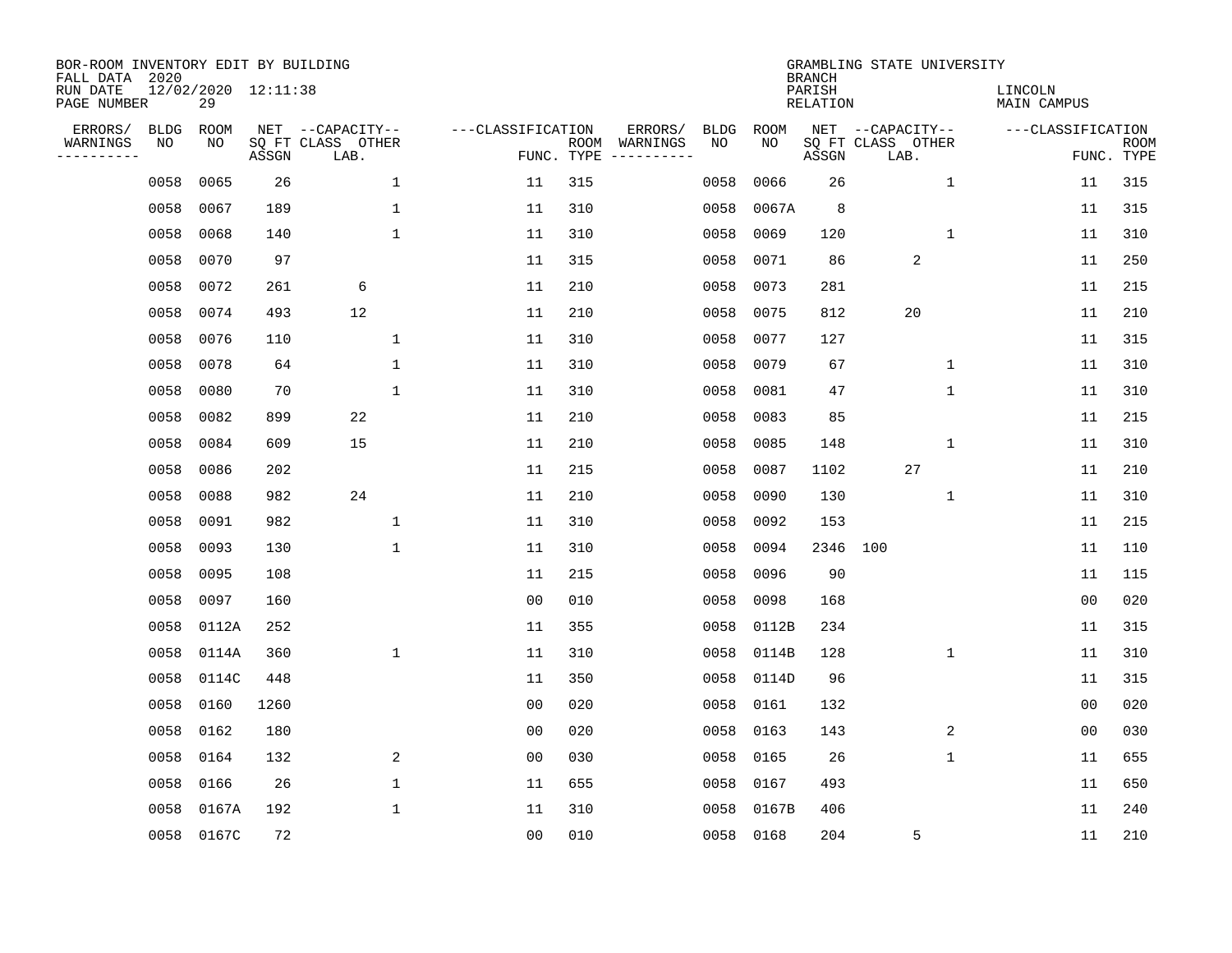| BOR-ROOM INVENTORY EDIT BY BUILDING<br>FALL DATA 2020 |             |                           |       |                           |                 |                   |                    |                                                                                                                        |             |             | <b>BRANCH</b>             | GRAMBLING STATE UNIVERSITY |   |                        |                           |
|-------------------------------------------------------|-------------|---------------------------|-------|---------------------------|-----------------|-------------------|--------------------|------------------------------------------------------------------------------------------------------------------------|-------------|-------------|---------------------------|----------------------------|---|------------------------|---------------------------|
| RUN DATE<br>PAGE NUMBER                               |             | 12/02/2020 12:11:38<br>30 |       |                           |                 |                   |                    |                                                                                                                        |             |             | PARISH<br><b>RELATION</b> |                            |   | LINCOLN<br>MAIN CAMPUS |                           |
| ERRORS/                                               | <b>BLDG</b> | ROOM                      |       | NET --CAPACITY--          |                 | ---CLASSIFICATION |                    | ERRORS/                                                                                                                | <b>BLDG</b> | ROOM<br>NO. |                           | NET --CAPACITY--           |   | ---CLASSIFICATION      |                           |
| WARNINGS<br>---------                                 | NO          | ΝO                        | ASSGN | SQ FT CLASS OTHER<br>LAB. |                 |                   | ROOM<br>FUNC. TYPE | WARNINGS<br>$\begin{tabular}{ccccccccc} - & - & - & - & - & - & - & - \\ & - & - & - & - & - & - & - \\ \end{tabular}$ | NO          |             | ASSGN                     | SQ FT CLASS OTHER<br>LAB.  |   |                        | <b>ROOM</b><br>FUNC. TYPE |
|                                                       | 0058        | 0169                      | 261   |                           | $7\phantom{.0}$ | 11                | 210                |                                                                                                                        | 0058        | 0170        | 261                       | 7                          |   | 11                     | 210                       |
|                                                       | 0058        | 0171                      | 203   |                           | 5               | 11                | 210                |                                                                                                                        | 0058        | 0172        | 170                       | 4                          |   | 11                     | 210                       |
|                                                       | 0058        | 0173                      | 77    |                           |                 | 11                | 215                |                                                                                                                        | 0058        | 0174        | 783                       | 19                         |   | 11                     | 210                       |
|                                                       | 0058        | 0175                      | 408   |                           | 10              | 11                | 210                |                                                                                                                        | 0058        | 0176        | 261                       | 6                          |   | 11                     | 210                       |
|                                                       | 0058        | 0177                      | 433   |                           | 10              | 11                | 210                |                                                                                                                        | 0058        | 0178        | 667                       | 16                         |   | 11                     | 210                       |
|                                                       | 0058        | 0179                      | 67    |                           |                 | 11                | 215                |                                                                                                                        | 0058        | 0180        | 85                        |                            |   | 11                     | 215                       |
|                                                       | 0058        | 0181                      | 1187  |                           | 30              | 11                | 210                |                                                                                                                        | 0058        | 0182        | 812                       | 20                         |   | 11                     | 210                       |
|                                                       | 0058        | 0183                      | 57    |                           |                 | 11                | 215                |                                                                                                                        | 0058        | 0184        | 101                       |                            |   | 11                     | 215                       |
|                                                       | 0058        | 0185                      | 783   |                           | 20              | 11                | 210                |                                                                                                                        | 0058        | 0186        | 696                       | 17                         |   | 11                     | 210                       |
|                                                       | 0058        | 0187                      | 1122  |                           | 28              | 11                | 210                |                                                                                                                        | 0058        | 0188        | 1122                      | 40                         |   | 11                     | 210                       |
|                                                       | 0058        | 0189                      | 104   |                           |                 | 0 <sub>0</sub>    | 030                |                                                                                                                        | 0058        | 0190        | 137                       |                            |   | 0 <sub>0</sub>         | 010                       |
|                                                       | 0058        | 0191                      | 168   |                           |                 | 0 <sub>0</sub>    | 020                |                                                                                                                        | 0058        | 0207A       | 168                       |                            |   | 11                     | 215                       |
|                                                       | 0058        | 0208C                     | 110   |                           | $\mathbf 1$     | 11                | 310                |                                                                                                                        | 0058        | 0208D       | 165                       |                            |   | 11                     | 255                       |
|                                                       | 0058        | 0208E                     | 88    |                           |                 | 11                | 255                |                                                                                                                        | 0058        | 0260        | 1260                      |                            |   | 0 <sub>0</sub>         | 020                       |
|                                                       | 0058        | 0261                      | 610   |                           |                 | 0 <sub>0</sub>    | 020                |                                                                                                                        | 0058        | 0262        | 180                       |                            |   | 0 <sub>0</sub>         | 020                       |
|                                                       | 0058        | 0263                      | 154   |                           | 2               | 0 <sub>0</sub>    | 030                |                                                                                                                        | 0058        | 0264        | 132                       |                            | 2 | 0 <sub>0</sub>         | 030                       |
|                                                       | 0058        | 0267                      | 182   |                           | $\mathbf 1$     | 11                | 310                |                                                                                                                        | 0058        | 0268        | 99                        |                            | 1 | 11                     | 310                       |
|                                                       | 0058        | 0269                      | 99    |                           | $\mathbf 1$     | 11                | 310                |                                                                                                                        | 0058        | 0270        | 84                        |                            | 1 | 11                     | 310                       |
|                                                       | 0058        | 0271                      | 96    |                           | 1               | 11                | 310                |                                                                                                                        | 0058        | 0272        | 10                        |                            |   | 11                     | 115                       |
|                                                       | 0058        | 0273                      | 99    |                           | $\mathbf{1}$    | 11                | 310                |                                                                                                                        | 0058        | 0274        | 195                       |                            | 2 | 11                     | 310                       |
|                                                       | 0058        | 0275                      | 168   |                           |                 | 0 <sub>0</sub>    | 020                |                                                                                                                        | 0058        | 0276        | 895                       | 45                         |   | 11                     | 110                       |
|                                                       | 0058        | 0277                      | 1073  | 60                        |                 | 11                | 110                |                                                                                                                        | 0058        | 0278        | 928                       | 55                         |   | 11                     | 110                       |
|                                                       | 0058        | 0279                      | 928   | 65                        |                 | 11                | 110                |                                                                                                                        | 0058        | 0280        | 783                       | 40                         |   | 11                     | 110                       |
|                                                       | 0058        | 0281                      | 1102  | 70                        |                 | 11                | 110                |                                                                                                                        | 0058        | 0282        | 841                       | 75                         |   | 11                     | 110                       |
|                                                       | 0058        | 0283                      | 841   | 75                        |                 | 11                | 110                |                                                                                                                        | 0058        | 0284        | 527                       | 52                         |   | 11                     | 110                       |
|                                                       | 0058 0285   |                           | 524   |                           | 13              | 11                | 210                |                                                                                                                        | 0058        | 0286        | 527                       | 13                         |   | 11                     | 210                       |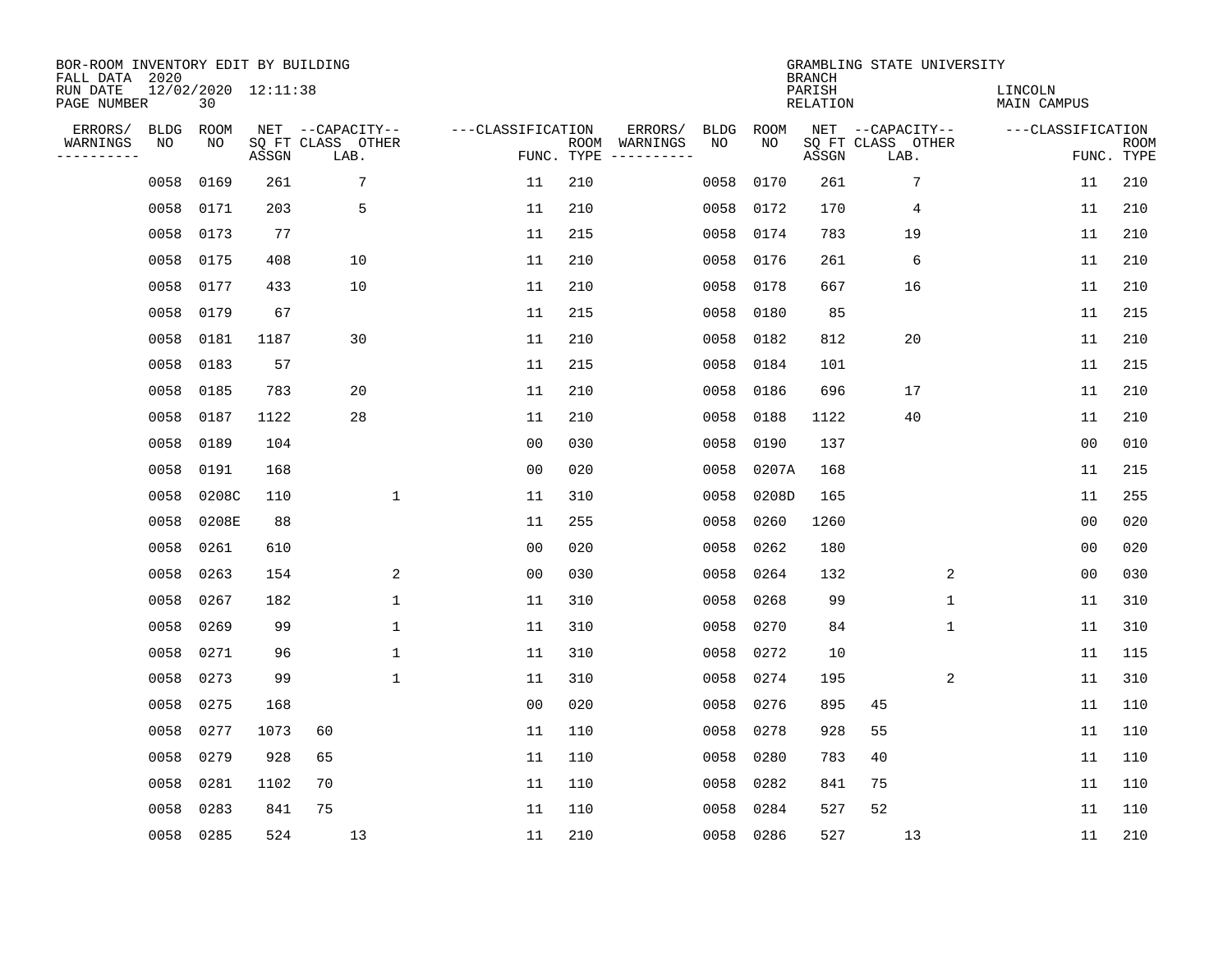| BOR-ROOM INVENTORY EDIT BY BUILDING<br>FALL DATA 2020 |    |           |                     |                           |                   |                |     |                                      |           |                                                                                   | <b>BRANCH</b>      | GRAMBLING STATE UNIVERSITY                                                                                         |                                    |                           |
|-------------------------------------------------------|----|-----------|---------------------|---------------------------|-------------------|----------------|-----|--------------------------------------|-----------|-----------------------------------------------------------------------------------|--------------------|--------------------------------------------------------------------------------------------------------------------|------------------------------------|---------------------------|
| RUN DATE<br>PAGE NUMBER                               |    | 31        | 12/02/2020 12:11:38 |                           |                   |                |     |                                      |           |                                                                                   | PARISH<br>RELATION |                                                                                                                    | LINCOLN<br>MAIN CAMPUS             |                           |
| ERRORS/ BLDG ROOM                                     |    |           |                     | NET --CAPACITY--          | ---CLASSIFICATION |                |     | ERRORS/ BLDG ROOM                    |           |                                                                                   |                    |                                                                                                                    | NET --CAPACITY-- ---CLASSIFICATION |                           |
| WARNINGS<br>----------                                | NO | NO        | ASSGN               | SQ FT CLASS OTHER<br>LAB. |                   |                |     | ROOM WARNINGS<br>FUNC. TYPE $------$ | NO        | NO                                                                                | ASSGN              | SQ FT CLASS OTHER<br>LAB.                                                                                          |                                    | <b>ROOM</b><br>FUNC. TYPE |
|                                                       |    | 0058 0287 | 527                 | 13                        |                   | 11             | 210 |                                      | 0058 0288 |                                                                                   | 80                 |                                                                                                                    | 11                                 | 215                       |
|                                                       |    | 0058 0289 | 100                 |                           |                   | 00             | 010 |                                      | 0058 0290 |                                                                                   | 104                |                                                                                                                    | 00                                 | 030                       |
|                                                       |    | 0058 0291 | 168                 |                           |                   | 0 <sub>0</sub> | 020 |                                      |           | TOTAL NUMBER CLASSROOMS<br>TOTAL NUMBER LABS 210<br>TOTAL NUMBER SPECIAL LABS 220 |                    | TOTAL ASSIGNABLE & UNASSIGNABLE SQFT:<br>TOTAL NET ASSIGN SQ. FT. IN ROOM FILE<br>TOTAL NUMBER COMPUTER CLASSROOMS | 41,731<br>34,787<br>10<br>26       |                           |
|                                                       |    | 0059 0100 | 7115                |                           |                   | 00             | 020 |                                      | 0059 0101 |                                                                                   | 1332               |                                                                                                                    | 93                                 | 525                       |
|                                                       |    | 0059 0103 | 929                 |                           |                   | 93             | 525 |                                      | 0059 0104 |                                                                                   | 432                |                                                                                                                    | 93                                 | 525                       |
|                                                       |    | 0059 0105 | 332                 |                           |                   | 93             | 525 |                                      | 0059 0106 |                                                                                   | 209                |                                                                                                                    | 93                                 | 525                       |
|                                                       |    | 0059 0107 | 209                 |                           |                   | 93             | 525 |                                      | 0059      | 0108                                                                              | 309                |                                                                                                                    | 93                                 | 525                       |
|                                                       |    | 0059 0109 | 357                 |                           |                   | 93             | 525 |                                      | 0059      | 0110                                                                              | 492                |                                                                                                                    | 93                                 | 525                       |
|                                                       |    | 0059 0111 | 294                 |                           |                   | 93             | 525 |                                      | 0059      | 0112                                                                              | 154                | $\overline{2}$                                                                                                     | 0 <sub>0</sub>                     | 030                       |
|                                                       |    | 0059 0113 | 223                 |                           |                   | 93             | 525 |                                      | 0059      | 0114                                                                              | 312                |                                                                                                                    | 93                                 | 525                       |
|                                                       |    | 0059 0115 | 455                 |                           |                   | 93             | 525 |                                      | 0059      | 0116                                                                              | 528                | 4                                                                                                                  | 00                                 | 030                       |
|                                                       |    | 0059 0117 | 627                 | 6                         |                   | 00             | 030 |                                      | 0059      | 0118                                                                              | 330                |                                                                                                                    | 93                                 | 525                       |
|                                                       |    | 0059 0119 | 864                 |                           |                   | 93             | 525 |                                      | 0059      | 0120                                                                              | 864                |                                                                                                                    | 93                                 | 525                       |
|                                                       |    | 0059 0121 | 200                 |                           |                   | 93             | 525 |                                      | 0059      | 0122                                                                              | 314                |                                                                                                                    | 93                                 | 525                       |
|                                                       |    | 0059 0123 | 306                 |                           |                   | 93             | 525 |                                      | 0059      | 0124                                                                              | 111                |                                                                                                                    | 0 <sub>0</sub>                     | 020                       |
|                                                       |    | 0059 0125 | 160                 | $\mathbf{1}$              |                   | 93             | 310 |                                      | 0059      | 0126                                                                              | 99                 |                                                                                                                    | 93                                 | 525                       |
|                                                       |    | 0059 0127 | 121                 |                           |                   | 93             | 525 |                                      | 0059      | 0128                                                                              | 1368               |                                                                                                                    | 93                                 | 525                       |
|                                                       |    | 0059 0129 | 340                 |                           |                   | 93             | 525 |                                      | 0059      | 0131                                                                              | 88                 |                                                                                                                    | 93                                 | 525                       |
|                                                       |    | 0059 0132 | 502                 |                           |                   | 93             | 525 |                                      | 0059 0133 |                                                                                   | 168                |                                                                                                                    | 93                                 | 525                       |
|                                                       |    | 0059 0134 | 325                 |                           |                   | 93             | 525 |                                      | 0059      | 0135                                                                              | 396                |                                                                                                                    | 93                                 | 525                       |
|                                                       |    | 0059 0201 | 236                 |                           |                   | 93             | 525 |                                      | 0059 0202 |                                                                                   | 126                |                                                                                                                    | 93                                 | 525                       |
|                                                       |    | 0059 0203 | 167                 |                           |                   | 93             | 525 |                                      |           |                                                                                   |                    | TOTAL ASSIGNABLE & UNASSIGNABLE SQFT:                                                                              | 21,394                             |                           |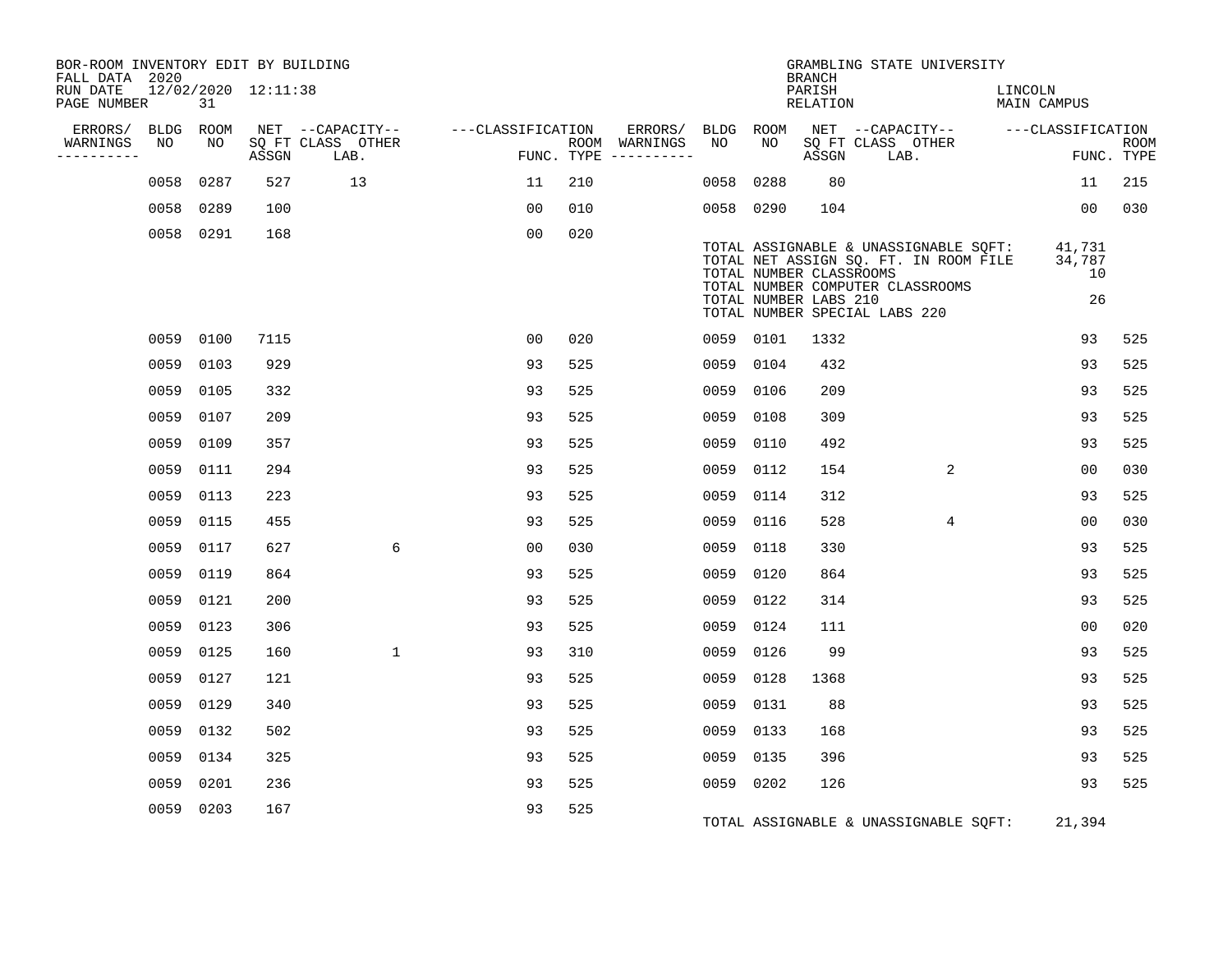| BOR-ROOM INVENTORY EDIT BY BUILDING<br>FALL DATA 2020             |           |                     |                                                     |                   |     |                                                 |           |                                                  | <b>BRANCH</b>      | GRAMBLING STATE UNIVERSITY                                                                                         |                        |             |
|-------------------------------------------------------------------|-----------|---------------------|-----------------------------------------------------|-------------------|-----|-------------------------------------------------|-----------|--------------------------------------------------|--------------------|--------------------------------------------------------------------------------------------------------------------|------------------------|-------------|
| RUN DATE<br>PAGE NUMBER                                           | 32        | 12/02/2020 12:11:38 |                                                     |                   |     |                                                 |           |                                                  | PARISH<br>RELATION |                                                                                                                    | LINCOLN<br>MAIN CAMPUS |             |
| ERRORS/ BLDG ROOM<br><b>NO</b><br>WARNINGS<br>$- - - - - - - - -$ | NO        |                     | NET --CAPACITY--<br>SQ FT CLASS OTHER<br>ASSGN LAB. | ---CLASSIFICATION |     | ERRORS/<br>ROOM WARNINGS<br>FUNC. TYPE $------$ | NO        | NO                                               |                    | BLDG ROOM NET --CAPACITY-- ---CLASSIFICATION<br>SQ FT CLASS OTHER<br>ASSGN LAB.                                    | FUNC. TYPE             | <b>ROOM</b> |
|                                                                   |           |                     |                                                     |                   |     |                                                 |           | TOTAL NUMBER CLASSROOMS<br>TOTAL NUMBER LABS 210 |                    | TOTAL NET ASSIGN SQ. FT. IN ROOM FILE 12,859<br>TOTAL NUMBER COMPUTER CLASSROOMS<br>TOTAL NUMBER SPECIAL LABS 220  |                        |             |
|                                                                   | 0060 0101 | 1907                | 584                                                 | 91                | 630 |                                                 |           | 0060 0102                                        | 181                | 4                                                                                                                  | 0 <sub>0</sub>         | 030         |
| 0060                                                              | 0103      | 261                 | $\overline{4}$                                      | 0 <sub>0</sub>    | 030 |                                                 | 0060 0104 |                                                  | 63                 | $\mathbf{1}$                                                                                                       | 00                     | 030         |
|                                                                   | 0060 0105 | 45                  |                                                     | 0 <sub>0</sub>    | 010 |                                                 | 0060 0106 |                                                  | 63                 | $\mathbf{1}$                                                                                                       | 00                     | 030         |
|                                                                   | 0060 0107 | 1159                | 46                                                  | 91                | 630 |                                                 | 0060      | 0108                                             | 57                 |                                                                                                                    | 00                     | 030         |
|                                                                   | 0060 0109 | 451                 |                                                     | 91                | 635 |                                                 | 0060      | 0110                                             | 1001               |                                                                                                                    | 91                     | 635         |
| 0060                                                              | 0111      | 461                 |                                                     | 91                | 635 |                                                 | 0060      | 0112                                             | 89                 |                                                                                                                    | 0 <sub>0</sub>         | 010         |
|                                                                   | 0060 0113 | 180                 | 4                                                   | 0 <sub>0</sub>    | 030 |                                                 | 0060 0114 |                                                  | 180                | $\overline{4}$                                                                                                     | 00                     | 030         |
|                                                                   | 0060 0115 | 192                 | $\mathbf{1}$                                        | 91                | 310 |                                                 | 0060 0116 |                                                  | 2700               |                                                                                                                    | 91                     | 635         |
| 0060                                                              | 0117      | 146                 |                                                     | 0 <sub>0</sub>    | 020 |                                                 | 0060      | 0118                                             | 110                |                                                                                                                    | 91                     | 635         |
| 0060                                                              | 0119      | 442                 | 10                                                  | 91                | 630 |                                                 | 0060      | 0120                                             | 51                 |                                                                                                                    | 0 <sub>0</sub>         | 020         |
|                                                                   | 0060 0121 | 28                  |                                                     | 0 <sub>0</sub>    | 010 |                                                 | 0060 0122 |                                                  | 35                 | $\mathbf{1}$                                                                                                       | 91                     | 635         |
| 0060                                                              | 0123      | 35                  | $\mathbf{1}$                                        | 91                | 635 |                                                 | 0060      | 0124                                             | 337                |                                                                                                                    | 91                     | 635         |
|                                                                   | 0060 0125 | 337                 |                                                     | 91                | 635 |                                                 | 0060 0126 |                                                  | 606                |                                                                                                                    | 91                     | 635         |
| 0060                                                              | 0127      | 180                 |                                                     | 91                | 635 |                                                 | 0060      | 0128                                             | 81                 |                                                                                                                    | 91                     | 635         |
|                                                                   | 0060 0129 | 63                  |                                                     | 91                | 635 |                                                 | 0060 0130 |                                                  | 108                |                                                                                                                    | 91                     | 635         |
| 0060                                                              | 0131      | 68                  |                                                     | 91                | 635 |                                                 | 0060 0132 |                                                  | 360                |                                                                                                                    | 91                     | 635         |
|                                                                   | 0060 0133 | 92                  |                                                     | 91                | 635 |                                                 | 0060 0134 |                                                  | 86                 |                                                                                                                    | 91                     | 635         |
| 0060                                                              | 0135      | 180                 |                                                     | 0 <sub>0</sub>    | 030 |                                                 | 0060 0136 |                                                  | 731                |                                                                                                                    | 91                     | 635         |
|                                                                   | 0060 0137 | 58                  |                                                     | 91                | 635 |                                                 | 0060 0138 |                                                  | 103                | $\mathbf{1}$                                                                                                       | 91                     | 310         |
| 0060                                                              | 0139      | 101                 | $\mathbf{1}$                                        | 91                | 310 |                                                 | 0060 0140 |                                                  | 492                |                                                                                                                    | 0 <sub>0</sub>         | 030         |
|                                                                   | 0060 0141 | 308                 |                                                     | 0 <sub>0</sub>    | 020 |                                                 |           | TOTAL NUMBER CLASSROOMS                          |                    | TOTAL ASSIGNABLE & UNASSIGNABLE SQFT:<br>TOTAL NET ASSIGN SQ. FT. IN ROOM FILE<br>TOTAL NUMBER COMPUTER CLASSROOMS | 14,128<br>11,804       |             |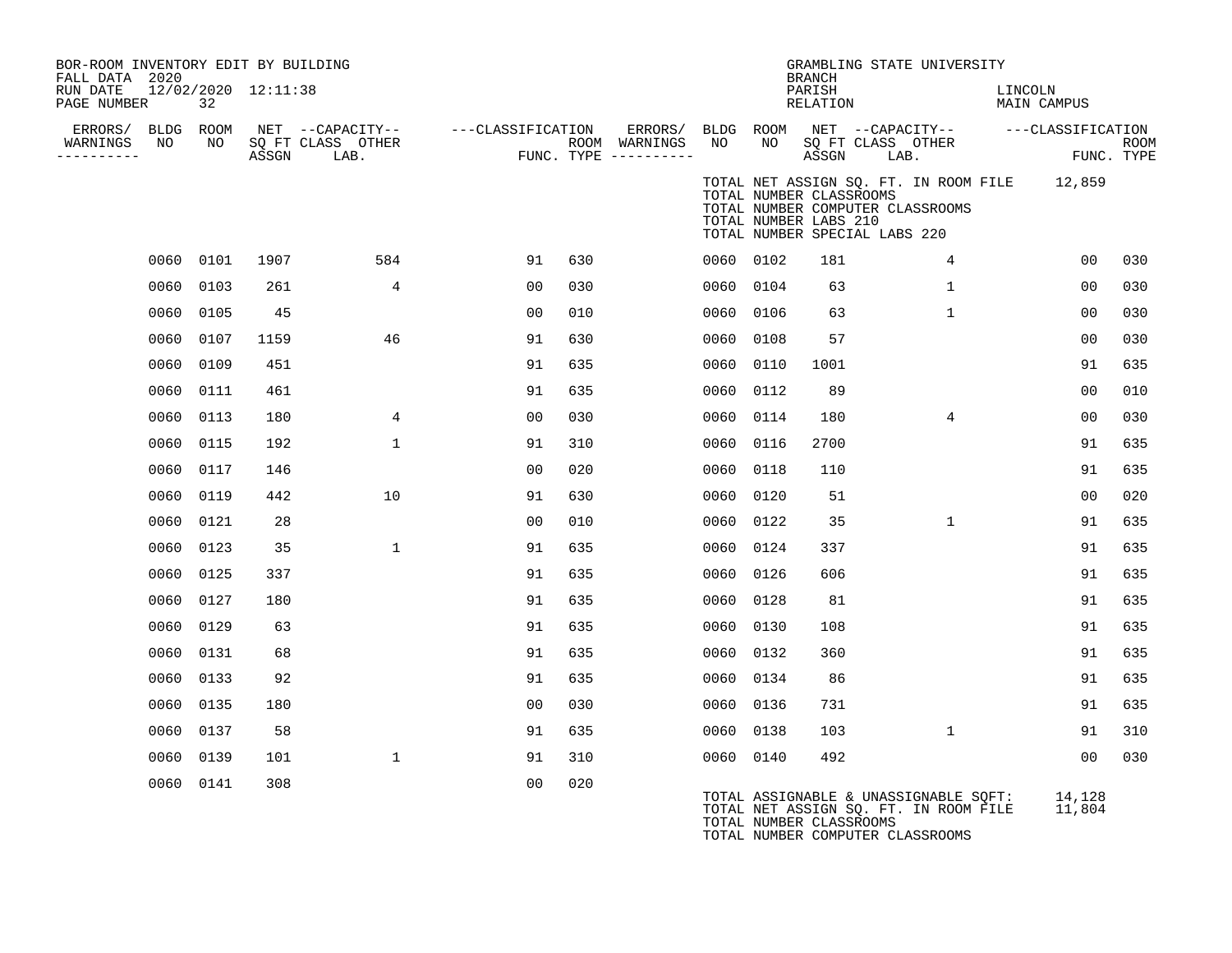| BOR-ROOM INVENTORY EDIT BY BUILDING       |    |                 |                     |                                               |                   |     |                                                   |            |                       |                                     | GRAMBLING STATE UNIVERSITY                    |                               |                |                           |
|-------------------------------------------|----|-----------------|---------------------|-----------------------------------------------|-------------------|-----|---------------------------------------------------|------------|-----------------------|-------------------------------------|-----------------------------------------------|-------------------------------|----------------|---------------------------|
| FALL DATA 2020<br>RUN DATE<br>PAGE NUMBER |    | 33              | 12/02/2020 12:11:38 |                                               |                   |     |                                                   |            |                       | <b>BRANCH</b><br>PARISH<br>RELATION |                                               | LINCOLN<br><b>MAIN CAMPUS</b> |                |                           |
| ERRORS/<br>WARNINGS<br>----------         | NO | BLDG ROOM<br>NO | ASSGN               | NET --CAPACITY--<br>SQ FT CLASS OTHER<br>LAB. | ---CLASSIFICATION |     | ERRORS/<br>ROOM WARNINGS<br>FUNC. TYPE ---------- | BLDG<br>NO | ROOM<br>NO.           | ASSGN                               | NET --CAPACITY--<br>SQ FT CLASS OTHER<br>LAB. | ---CLASSIFICATION             |                | <b>ROOM</b><br>FUNC. TYPE |
|                                           |    |                 |                     |                                               |                   |     |                                                   |            | TOTAL NUMBER LABS 210 |                                     | TOTAL NUMBER SPECIAL LABS 220                 |                               |                |                           |
|                                           |    | 0061 0001       | 1587                |                                               | 0 <sub>0</sub>    | 020 |                                                   |            | 0061 0002             | 810                                 |                                               |                               | 11             | 580                       |
|                                           |    | 0061 0003       | 189                 |                                               | 11                | 585 |                                                   |            | 0061 0004             | 337                                 |                                               |                               | 0 <sub>0</sub> | 020                       |
|                                           |    | 0061 0006       | 360                 |                                               | 0 <sub>0</sub>    | 020 |                                                   |            | 0061 0007             | 210                                 |                                               |                               | 00             | 020                       |
|                                           |    | 0061 0008       | 24                  |                                               | 0 <sub>0</sub>    | 020 |                                                   |            | 0061 0009             | 232                                 |                                               |                               | 0 <sub>0</sub> | 020                       |
|                                           |    | 0061 0010       | 39                  |                                               | 0 <sub>0</sub>    | 030 |                                                   |            | 0061 0011             | 62                                  |                                               |                               | 0 <sub>0</sub> | 030                       |
|                                           |    | 0061 0012       | 2297                |                                               | 0 <sub>0</sub>    | 020 |                                                   |            | 0061 0013             | 423                                 |                                               |                               | 0 <sub>0</sub> | 030                       |
|                                           |    | 0061 0014       | 300                 |                                               | 11                | 215 |                                                   |            | 0061 0015             | 480                                 | 25                                            |                               | 11             | 210                       |
|                                           |    | 0061 0016       | 178                 |                                               | 11                | 215 |                                                   |            | 0061 0017             | 105                                 |                                               |                               | 11             | 215                       |
|                                           |    | 0061 0018       | 79                  |                                               | 11                | 215 |                                                   |            | 0061 0019             | 144                                 |                                               |                               | 11             | 215                       |
|                                           |    | 0061 0020       | 1110                | 28                                            | 11                | 210 |                                                   |            | 0061 0021             | 286                                 |                                               |                               | 11             | 115                       |
|                                           |    | 0061 0022       | 3510 200            |                                               | 11                | 110 |                                                   |            | 0061 0023             | 68                                  |                                               |                               | 11             | 115                       |
|                                           |    | 0061 0024       | 171                 |                                               | 0 <sub>0</sub>    | 020 |                                                   |            | 0061 0025             | 103                                 |                                               |                               | 11             | 115                       |
|                                           |    | 0061 0026       | 266                 |                                               | 0 <sub>0</sub>    | 020 |                                                   |            | 0061 0027             | 207                                 | 4                                             |                               | 11             | 315                       |
|                                           |    | 0061 0028       | 153                 | 3                                             | 11                | 315 |                                                   |            | 0061 0029             | 388                                 | 8                                             |                               | 11             | 250                       |
|                                           |    | 0061 0030       | 562                 |                                               | 11                | 570 |                                                   |            | 0061 0031             | 749                                 |                                               |                               | 0 <sub>0</sub> | 030                       |
|                                           |    | 0061 0032       | 60                  |                                               | 11                | 255 |                                                   |            | 0061 0033             | 60                                  |                                               |                               | 11             | 255                       |
|                                           |    | 0061 0034       | 195                 |                                               | 11                | 255 |                                                   |            | 0061 0035             | 53                                  |                                               |                               | 11             | 255                       |
|                                           |    | 0061 0036       | 54                  |                                               | 11                | 255 |                                                   |            | 0061 0037             | 116                                 |                                               |                               | 0 <sub>0</sub> | 020                       |
|                                           |    | 0061 0038       | 749                 |                                               | 0 <sub>0</sub>    | 030 |                                                   |            | 0061 0039             | 113                                 |                                               |                               | 11             | 575                       |
|                                           |    | 0061 0040       | 240                 |                                               | 0 <sub>0</sub>    | 020 |                                                   |            | 0061 0041             | 347                                 |                                               |                               | 0 <sub>0</sub> | 020                       |
|                                           |    | 0061 0042       | 277                 | $\mathbf{1}$                                  | 11                | 310 |                                                   |            | 0061 0043             | 293                                 | 15                                            |                               | 11             | 250                       |
|                                           |    | 0061 0044       | 185                 |                                               | 0 <sub>0</sub>    | 020 |                                                   |            | 0061 0045             | 487                                 |                                               |                               | 11             | 315                       |
|                                           |    | 0061 0046       | 542                 |                                               | 11                | 315 |                                                   |            | 0061 0047             | 468                                 |                                               |                               | 11             | 315                       |
|                                           |    | 0061 0048       | 178                 |                                               | 11                | 315 |                                                   |            | 0061 0049             | 100                                 |                                               |                               | 11             | 255                       |
|                                           |    | 0061 0050       | 114                 |                                               | 11                | 315 |                                                   |            | 0061 0051             | 174                                 |                                               |                               | 11             | 255                       |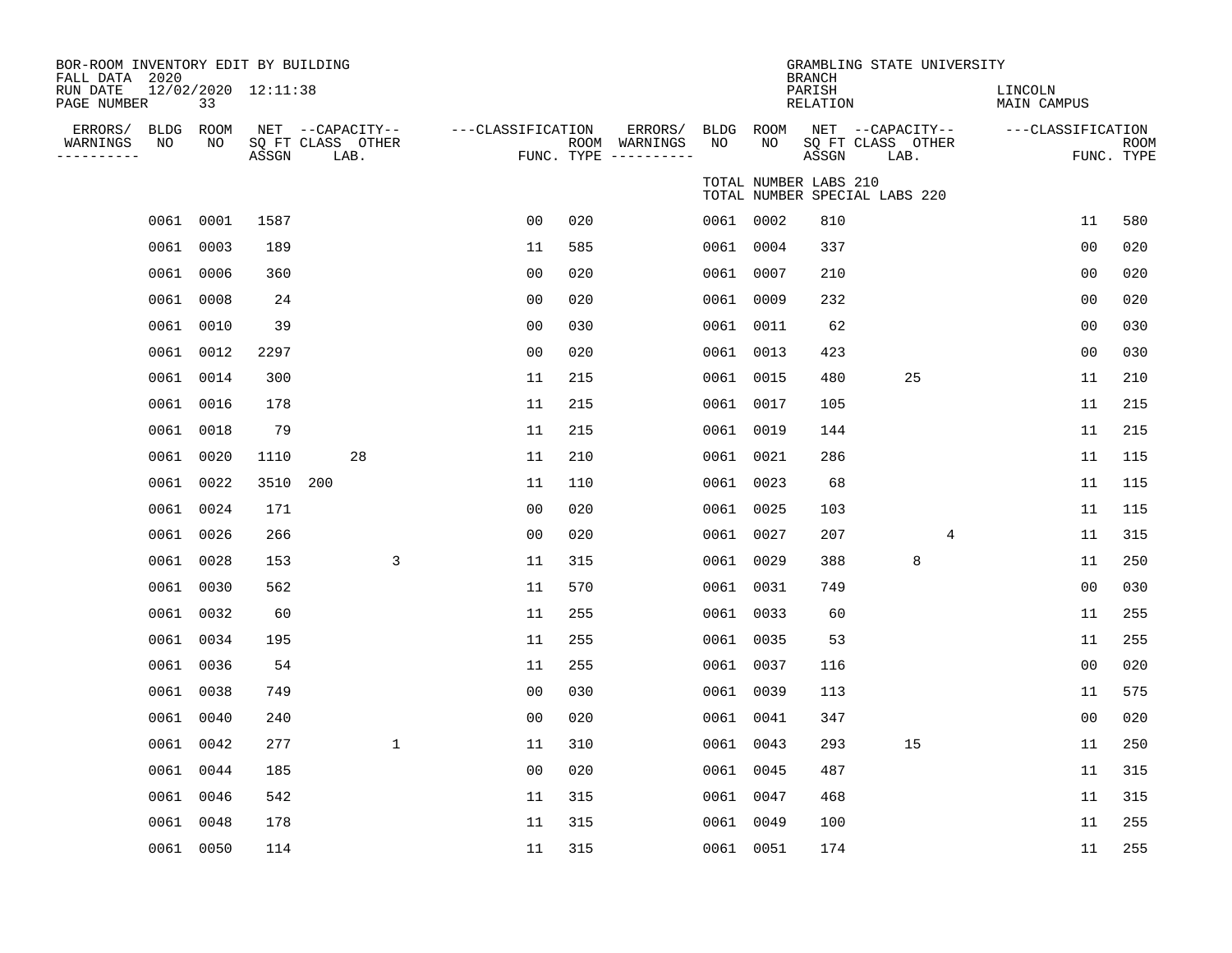| BOR-ROOM INVENTORY EDIT BY BUILDING<br>FALL DATA 2020 |                   |                           |       |                                               |                    |                    |                                          |            | <b>BRANCH</b>             | GRAMBLING STATE UNIVERSITY                    |                               |                           |
|-------------------------------------------------------|-------------------|---------------------------|-------|-----------------------------------------------|--------------------|--------------------|------------------------------------------|------------|---------------------------|-----------------------------------------------|-------------------------------|---------------------------|
| RUN DATE<br>PAGE NUMBER                               |                   | 12/02/2020 12:11:38<br>34 |       |                                               |                    |                    |                                          |            | PARISH<br><b>RELATION</b> |                                               | LINCOLN<br><b>MAIN CAMPUS</b> |                           |
| ERRORS/<br>WARNINGS<br>---------                      | <b>BLDG</b><br>NO | ROOM<br>NO                | ASSGN | NET --CAPACITY--<br>SQ FT CLASS OTHER<br>LAB. | ---CLASSIFICATION  | ROOM<br>FUNC. TYPE | ERRORS/<br><b>BLDG</b><br>WARNINGS<br>NO | ROOM<br>NO | ASSGN                     | NET --CAPACITY--<br>SQ FT CLASS OTHER<br>LAB. | ---CLASSIFICATION             | <b>ROOM</b><br>FUNC. TYPE |
|                                                       | 0061              | 0052                      | 104   |                                               | 11                 | 315                | 0061                                     | 0053       | 100                       |                                               | 11                            | 255                       |
|                                                       | 0061              | 0054                      | 1052  | 26                                            | 11                 | 210                |                                          | 0061 0055  | 1116                      | 28                                            | 11                            | 210                       |
|                                                       | 0061              | 0056                      | 92    |                                               | 11                 | 215                | 0061                                     | 0057       | 82                        |                                               | 11                            | 215                       |
|                                                       | 0061              | 0058                      | 1086  | 27                                            | 11                 | 210                |                                          | 0061 0059  | 77                        |                                               | 0 <sub>0</sub>                | 030                       |
|                                                       | 0061              | 0060                      | 182   |                                               | 0 <sub>0</sub>     | 030                | 0061                                     | 0075       | 603                       | 15                                            | 11                            | 210                       |
|                                                       | 0061              | 0082                      | 898   | 18                                            | 11                 | 210                |                                          | 0061 0087  | 746                       | 30                                            | 11                            | 210                       |
|                                                       | 0061              | 0088                      | 746   | 30                                            | 11                 | 210                | 0061                                     | 0091       | 746                       | 30                                            | 11                            | 210                       |
|                                                       | 0061              | 0094                      | 1086  | 215                                           | 11                 | 610                |                                          | 0061 0101  | 942                       |                                               | 0 <sub>0</sub>                | 020                       |
|                                                       | 0061              | 0101A                     | 1389  |                                               | 0 <sub>0</sub>     | 020                | 0061                                     | 0101B      | 925                       |                                               | 0 <sub>0</sub>                | 020                       |
|                                                       | 0061              | 0102                      | 685   |                                               | 00                 | 020                | 0061                                     | 0103       | 280                       |                                               | 0 <sub>0</sub>                | 020                       |
|                                                       | 0061              | 0104                      | 40    |                                               | 00                 | 010                | 0061                                     | 0105       | 559                       | 30                                            | 00                            | 030                       |
|                                                       | 0061              | 0106                      | 504   | 30                                            | 11                 | 250                | 0061                                     | 0107       | 1090                      | 22                                            | 11                            | 250                       |
|                                                       | 0061              | 0108                      | 87    |                                               | 11                 | 315                | 0061                                     | 0109       | 95                        |                                               | 0 <sub>0</sub>                | 020                       |
|                                                       | 0061              | 0110                      | 188   |                                               | 1<br>11            | 310                | 0061                                     | 0111       | 98                        |                                               | 11                            | 315                       |
|                                                       | 0061              | 0112                      | 773   | 15                                            | 11                 | 250                | 0061                                     | 0113       | 160                       | $\mathbf 1$                                   | 11                            | 310                       |
|                                                       | 0061              | 0113A                     | 158   |                                               | $\mathbf{1}$<br>11 | 310                | 0061                                     | 0113B      | 171                       | 1                                             | 11                            | 310                       |
|                                                       | 0061              | 0113C                     | 69    |                                               | 0 <sub>0</sub>     | 020                | 0061                                     | 0113D      | 171                       | 1                                             | 11                            | 310                       |
|                                                       | 0061              | 0114                      | 399   |                                               | 11                 | 350                | 0061                                     | 0115       | 195                       | $\mathbf{1}$                                  | 11                            | 310                       |
|                                                       | 0061              | 0115A                     | 79    |                                               | 11                 | 315                |                                          | 0061 0115B | 18                        |                                               | 11                            | 315                       |
|                                                       | 0061              | 0115C                     | 36    |                                               | 1<br>11            | 315                |                                          | 0061 0115D | 29                        |                                               | 0 <sub>0</sub>                | 020                       |
|                                                       | 0061              | 0115E                     | 128   |                                               | 1<br>11            | 310                |                                          | 0061 0116  | 276                       | 1                                             | 11                            | 310                       |
|                                                       | 0061              | 0117                      | 69    |                                               | 0 <sub>0</sub>     | 020                | 0061                                     | 0117A      | 143                       | $\mathbf 1$                                   | 11                            | 310                       |
|                                                       | 0061              | 0117B                     | 137   |                                               | 11                 | 315                |                                          | 0061 0117C | 143                       | 1                                             | 11                            | 310                       |
|                                                       | 0061              | 0117D                     | 149   |                                               | $\mathbf{1}$<br>11 | 310                |                                          | 0061 0118  | 746                       | 60                                            | 11                            | 110                       |
|                                                       | 0061              | 0119                      | 611   | 55                                            | 11                 | 110                |                                          | 0061 0120  | 603                       | 50                                            | 11                            | 110                       |
|                                                       | 0061 0121         |                           | 1008  | 25                                            | 11                 | 210                |                                          | 0061 0122  | 23                        |                                               | 11                            | 315                       |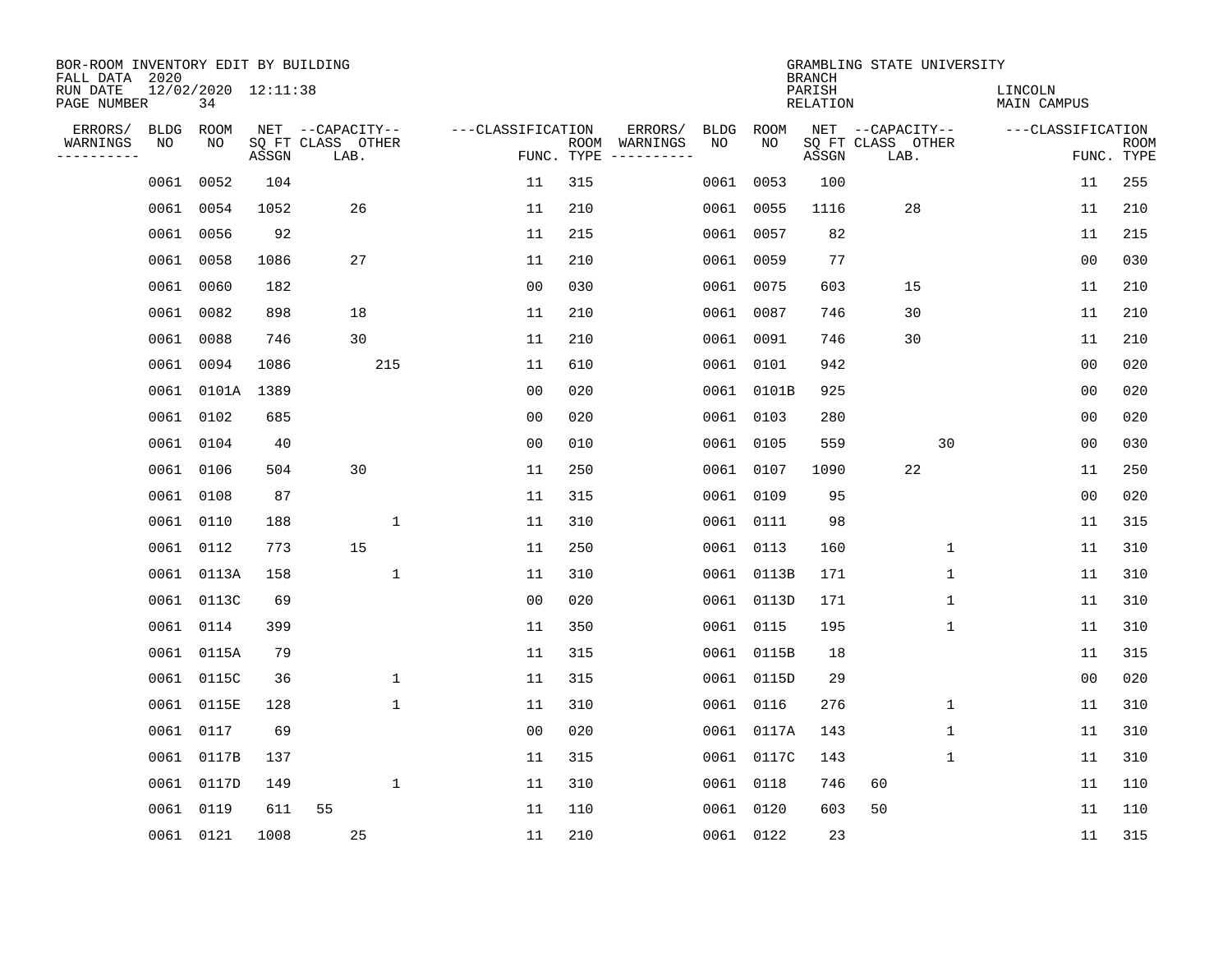| BOR-ROOM INVENTORY EDIT BY BUILDING<br>FALL DATA 2020 |             |                           |       |                           |              |                   |                    |                         |             |            | <b>BRANCH</b>             | GRAMBLING STATE UNIVERSITY |              |                               |                |                           |
|-------------------------------------------------------|-------------|---------------------------|-------|---------------------------|--------------|-------------------|--------------------|-------------------------|-------------|------------|---------------------------|----------------------------|--------------|-------------------------------|----------------|---------------------------|
| RUN DATE<br>PAGE NUMBER                               |             | 12/02/2020 12:11:38<br>35 |       |                           |              |                   |                    |                         |             |            | PARISH<br><b>RELATION</b> |                            |              | LINCOLN<br><b>MAIN CAMPUS</b> |                |                           |
| ERRORS/                                               | <b>BLDG</b> | ROOM                      |       | NET --CAPACITY--          |              | ---CLASSIFICATION |                    | ERRORS/                 | <b>BLDG</b> | ROOM       |                           | NET --CAPACITY--           |              | ---CLASSIFICATION             |                |                           |
| WARNINGS<br>----------                                | NO          | NO                        | ASSGN | SQ FT CLASS OTHER<br>LAB. |              |                   | ROOM<br>FUNC. TYPE | WARNINGS<br>----------- | NO          | NO         | ASSGN                     | SQ FT CLASS OTHER<br>LAB.  |              |                               |                | <b>ROOM</b><br>FUNC. TYPE |
|                                                       | 0061        | 0123                      | 36    |                           |              | 11                | 255                |                         | 0061        | 0123A      | $7\phantom{.0}$           |                            |              |                               | 00             | 030                       |
|                                                       | 0061        | 0124                      | 144   |                           |              | 11                | 255                |                         |             | 0061 0125  | 30                        |                            |              |                               | 11             | 255                       |
|                                                       | 0061        | 0126                      | 30    |                           |              | 11                | 255                |                         |             | 0061 0127  | 900                       | 23                         |              |                               | 11             | 210                       |
|                                                       | 0061        | 0128                      | 266   |                           | 4            | 11                | 315                |                         |             | 0061 0129  | 154                       |                            | 4            |                               | 11             | 315                       |
|                                                       | 0061        | 0130                      | 302   |                           |              | 11                | 315                |                         |             | 0061 0131  | 98                        |                            |              |                               | 11             | 255                       |
|                                                       | 0061        | 0132                      | 135   | 3                         |              | 11                | 250                |                         |             | 0061 0133  | 921                       | 18                         |              |                               | 11             | 250                       |
|                                                       | 0061        | 0134                      | 181   |                           |              | 0 <sub>0</sub>    | 020                |                         |             | 0061 0135  | 309                       |                            |              |                               | 00             | 020                       |
|                                                       | 0061        | 0135A                     | 316   |                           |              | 0 <sub>0</sub>    | 020                |                         |             | 0061 0136  | 505                       | 10                         |              |                               | 11             | 250                       |
|                                                       | 0061        | 0137                      | 138   |                           |              | 0 <sub>0</sub>    | 020                |                         |             | 0061 0137A | 143                       |                            |              |                               | 11             | 315                       |
|                                                       | 0061        | 0137B                     | 305   |                           | 1            | 11                | 310                |                         |             | 0061 0137C | 61                        |                            |              |                               | 11             | 315                       |
|                                                       | 0061        | 0138                      | 129   |                           | $\mathbf{1}$ | 11                | 310                |                         | 0061        | 0138A      | 148                       |                            |              |                               | 11             | 315                       |
|                                                       | 0061        | 0139                      | 110   |                           |              | 11                | 315                |                         |             | 0061 0139A | 187                       |                            | $\mathbf{1}$ |                               | 11             | 310                       |
|                                                       | 0061        | 0140                      | 212   |                           |              | 0 <sub>0</sub>    | 030                |                         | 0061        | 0140A      | 40                        |                            |              |                               | 0 <sub>0</sub> | 030                       |
|                                                       | 0061        | 0141                      | 585   |                           |              | 11                | 115                |                         | 0061        | 0174       | 746                       | 30                         |              |                               | 11             | 210                       |
|                                                       | 0061        | 0175                      | 746   | 25                        |              | 11                | 210                |                         | 0061        | 0178       | 746                       | 25                         |              |                               | 11             | 210                       |
|                                                       | 0061        | 0182                      | 746   | 25                        |              | 11                | 210                |                         | 0061        | 0187       | 1165                      | 78                         |              |                               | 11             | 110                       |
|                                                       | 0061        | 0188                      | 611   | 45                        |              | 11                | 110                |                         | 0061        | 0201       | 2441                      |                            |              |                               | 0 <sub>0</sub> | 020                       |
|                                                       | 0061        | 0202                      | 1950  |                           |              | 0 <sub>0</sub>    | 020                |                         | 0061        | 0203       | 1258                      |                            |              |                               | 0 <sub>0</sub> | 020                       |
|                                                       | 0061        | 0204                      | 44    |                           |              | 0 <sub>0</sub>    | 010                |                         | 0061        | 0205       | 339                       |                            |              |                               | 0 <sub>0</sub> | 030                       |
|                                                       | 0061        | 0206                      | 103   |                           |              | 11                | 315                |                         | 0061        | 0207       | 517                       |                            |              |                               | 11             | 315                       |
|                                                       | 0061        | 0208                      | 584   |                           |              | 11                | 315                |                         | 0061        | 0208A      | 84                        |                            |              |                               | 11             | 315                       |
|                                                       | 0061        | 0208B                     | 61    |                           |              | 11                | 315                |                         | 0061        | 0209       | 103                       |                            |              |                               | 11             | 315                       |
|                                                       | 0061        | 0210                      | 82    |                           |              | 11                | 315                |                         | 0061        | 0211       | 99                        |                            |              |                               | 0 <sub>0</sub> | 020                       |
|                                                       | 0061        | 0212                      | 1207  |                           | $\mathbf{1}$ | 11                | 310                |                         |             | 0061 0213  | 116                       |                            |              |                               | 11             | 315                       |
|                                                       | 0061        | 0214                      | 128   |                           |              | 11                | 315                |                         | 0061        | 0215       | 85                        |                            | 1            |                               | 11             | 310                       |
|                                                       |             | 0061 0216                 | 910   | 23                        |              | 11                | 210                |                         |             | 0061 0217  | 982                       | 70                         |              |                               | 11             | 110                       |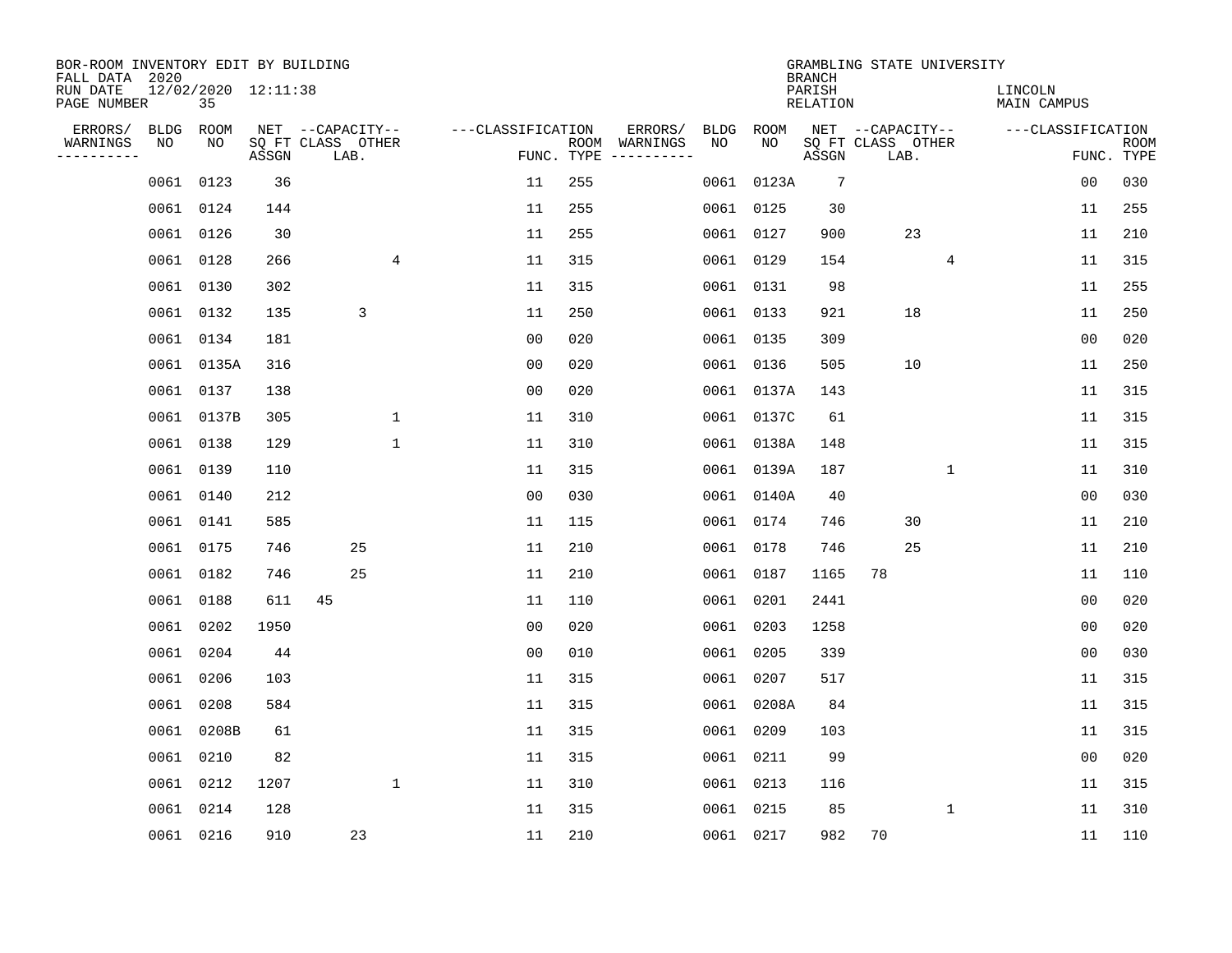| BOR-ROOM INVENTORY EDIT BY BUILDING<br>FALL DATA 2020 |             |                           |       |    |                           |              |                   |            |                                                                                                                                                                                                                                                                                                                                                                                                                                                                          |           |                                                                                                                                                                                                         | <b>BRANCH</b>      | GRAMBLING STATE UNIVERSITY |      |              |                        |                              |                           |
|-------------------------------------------------------|-------------|---------------------------|-------|----|---------------------------|--------------|-------------------|------------|--------------------------------------------------------------------------------------------------------------------------------------------------------------------------------------------------------------------------------------------------------------------------------------------------------------------------------------------------------------------------------------------------------------------------------------------------------------------------|-----------|---------------------------------------------------------------------------------------------------------------------------------------------------------------------------------------------------------|--------------------|----------------------------|------|--------------|------------------------|------------------------------|---------------------------|
| RUN DATE<br>PAGE NUMBER                               |             | 12/02/2020 12:11:38<br>36 |       |    |                           |              |                   |            |                                                                                                                                                                                                                                                                                                                                                                                                                                                                          |           |                                                                                                                                                                                                         | PARISH<br>RELATION |                            |      |              | LINCOLN<br>MAIN CAMPUS |                              |                           |
| ERRORS/                                               | <b>BLDG</b> | ROOM                      |       |    | NET --CAPACITY--          |              | ---CLASSIFICATION |            | ERRORS/                                                                                                                                                                                                                                                                                                                                                                                                                                                                  | BLDG      | ROOM                                                                                                                                                                                                    |                    | NET --CAPACITY--           |      |              | ---CLASSIFICATION      |                              |                           |
| WARNINGS<br>----------                                | NO          | NO                        | ASSGN |    | SQ FT CLASS OTHER<br>LAB. |              |                   | FUNC. TYPE | ROOM WARNINGS<br>$\begin{tabular}{ccccccccc} \multicolumn{2}{c }{\textbf{1} } & \multicolumn{2}{c }{\textbf{2} } & \multicolumn{2}{c }{\textbf{3} } & \multicolumn{2}{c }{\textbf{4} } & \multicolumn{2}{c }{\textbf{5} } & \multicolumn{2}{c }{\textbf{6} } & \multicolumn{2}{c }{\textbf{7} } & \multicolumn{2}{c }{\textbf{8} } & \multicolumn{2}{c }{\textbf{9} } & \multicolumn{2}{c }{\textbf{1} } & \multicolumn{2}{c }{\textbf{1} } & \multicolumn{2}{c }{\text$ | NO        | NO                                                                                                                                                                                                      | ASSGN              | SQ FT CLASS OTHER          | LAB. |              |                        |                              | <b>ROOM</b><br>FUNC. TYPE |
|                                                       | 0061        | 0218                      | 171   |    |                           | $\mathbf{1}$ | 11                | 310        |                                                                                                                                                                                                                                                                                                                                                                                                                                                                          | 0061      | 0218A                                                                                                                                                                                                   | 198                |                            |      | $\mathbf{1}$ |                        | 11                           | 310                       |
|                                                       |             | 0061 0218B                | 223   |    | 1                         |              | 11                | 310        |                                                                                                                                                                                                                                                                                                                                                                                                                                                                          |           | 0061 0218C                                                                                                                                                                                              | 87                 |                            |      | $\mathbf{1}$ |                        | 11                           | 315                       |
|                                                       | 0061 0219   |                           | 592   | 45 |                           |              | 11                | 110        |                                                                                                                                                                                                                                                                                                                                                                                                                                                                          |           | 0061 0220                                                                                                                                                                                               | 611                | 50                         |      |              |                        | 11                           | 110                       |
|                                                       | 0061 0221   |                           | 111   | 25 |                           |              | 11                | 115        |                                                                                                                                                                                                                                                                                                                                                                                                                                                                          |           | 0061 0222                                                                                                                                                                                               | 89                 |                            |      |              |                        | 11                           | 115                       |
|                                                       | 0061 0223   |                           | 1077  |    | 27                        |              | 11                | 210        |                                                                                                                                                                                                                                                                                                                                                                                                                                                                          |           | 0061 0224                                                                                                                                                                                               | 943                |                            | 24   |              |                        | 11                           | 210                       |
|                                                       | 0061 0225   |                           | 94    |    |                           |              | 0 <sub>0</sub>    | 020        |                                                                                                                                                                                                                                                                                                                                                                                                                                                                          |           | 0061 0226                                                                                                                                                                                               | 177                |                            |      | 1            |                        | 11                           | 310                       |
|                                                       | 0061 0227   |                           | 83    |    |                           |              | 11                | 315        |                                                                                                                                                                                                                                                                                                                                                                                                                                                                          | 0061 0228 |                                                                                                                                                                                                         | 1055               |                            | 26   |              |                        | 11                           | 210                       |
|                                                       | 0061 0229   |                           | 248   |    |                           | 2            | 11                | 315        |                                                                                                                                                                                                                                                                                                                                                                                                                                                                          | 0061 0230 |                                                                                                                                                                                                         | 155                |                            |      | 2            |                        | 11                           | 315                       |
|                                                       | 0061 0231   |                           | 202   |    |                           |              | 11                | 115        |                                                                                                                                                                                                                                                                                                                                                                                                                                                                          |           | 0061 0232                                                                                                                                                                                               | 1255               |                            | 31   |              |                        | 11                           | 210                       |
|                                                       | 0061 0234   |                           | 1251  |    | 30                        |              | 11                | 210        |                                                                                                                                                                                                                                                                                                                                                                                                                                                                          |           | 0061 0235                                                                                                                                                                                               | 76                 |                            |      |              |                        | 0 <sub>0</sub>               | 020                       |
|                                                       | 0061 0236   |                           | 305   |    | 1                         |              | 11                | 310        |                                                                                                                                                                                                                                                                                                                                                                                                                                                                          | 0061 0237 |                                                                                                                                                                                                         | 339                |                            |      |              |                        | 11                           | 115                       |
|                                                       | 0061 0277   |                           | 1089  |    |                           |              | 11                | 240        |                                                                                                                                                                                                                                                                                                                                                                                                                                                                          | 0061 0278 |                                                                                                                                                                                                         | 603                | 40                         |      |              |                        | 11                           | 110                       |
|                                                       | 0061 0279   |                           | 603   | 40 |                           |              | 11                | 110        |                                                                                                                                                                                                                                                                                                                                                                                                                                                                          | 0061      | 0280                                                                                                                                                                                                    | 603                | 40                         |      |              |                        | 11                           | 110                       |
|                                                       | 0061 0281   |                           | 603   | 40 |                           |              | 11                | 110        |                                                                                                                                                                                                                                                                                                                                                                                                                                                                          |           | 0061 0282                                                                                                                                                                                               | 746                | 40                         |      |              |                        | 11                           | 110                       |
|                                                       |             | 0061 0286                 | 746   | 40 |                           |              | 11                | 110        |                                                                                                                                                                                                                                                                                                                                                                                                                                                                          |           | TOTAL ASSIGNABLE & UNASSIGNABLE SQFT:<br>TOTAL NET ASSIGN SQ. FT. IN ROOM FILE<br>TOTAL NUMBER CLASSROOMS<br>TOTAL NUMBER COMPUTER CLASSROOMS<br>TOTAL NUMBER LABS 210<br>TOTAL NUMBER SPECIAL LABS 220 |                    |                            |      |              |                        | 78,706<br>57,467<br>15<br>22 |                           |
|                                                       | 0062 0001   |                           | 740   |    |                           |              | 0 <sub>0</sub>    | 020        |                                                                                                                                                                                                                                                                                                                                                                                                                                                                          |           | 0062 0101                                                                                                                                                                                               | 144                |                            |      | 4            |                        | 00                           | 030                       |
|                                                       |             | 0062 0102                 | 120   |    |                           | $\mathbf{1}$ | 11                | 310        |                                                                                                                                                                                                                                                                                                                                                                                                                                                                          | 0062 0103 |                                                                                                                                                                                                         | 440                | 25                         |      |              |                        | 11                           | 110                       |
|                                                       | 0062 0104   |                           | 440   | 25 |                           |              | 11                | 110        |                                                                                                                                                                                                                                                                                                                                                                                                                                                                          | 0062 0105 |                                                                                                                                                                                                         | 449                |                            |      |              |                        | 11                           | 525                       |
|                                                       | 0062        | 0106                      | 208   |    |                           |              | 11                | 525        |                                                                                                                                                                                                                                                                                                                                                                                                                                                                          | 0062      | 0107                                                                                                                                                                                                    | 130                |                            |      |              |                        | 11                           | 525                       |
|                                                       | 0062        | 0108                      | 10792 |    |                           |              | 11                | 520        |                                                                                                                                                                                                                                                                                                                                                                                                                                                                          | 0062      | 0109                                                                                                                                                                                                    | 1995               |                            |      |              |                        | 11                           | 523                       |
|                                                       | 0062        | 0110                      | 449   | 45 |                           |              | 11                | 110        |                                                                                                                                                                                                                                                                                                                                                                                                                                                                          | 0062      | 0111                                                                                                                                                                                                    | 208                |                            |      |              |                        | 11                           | 525                       |
|                                                       | 0062        | 0112                      | 91    |    |                           |              | 11                | 525        |                                                                                                                                                                                                                                                                                                                                                                                                                                                                          | 0062      | 0113                                                                                                                                                                                                    | 59                 |                            |      |              |                        | 0 <sub>0</sub>               | 020                       |
|                                                       |             | 0062 0114                 | 440   | 25 |                           |              | 11                | 110        |                                                                                                                                                                                                                                                                                                                                                                                                                                                                          | 0062 0115 |                                                                                                                                                                                                         | 440                | 25                         |      |              |                        | 11                           | 110                       |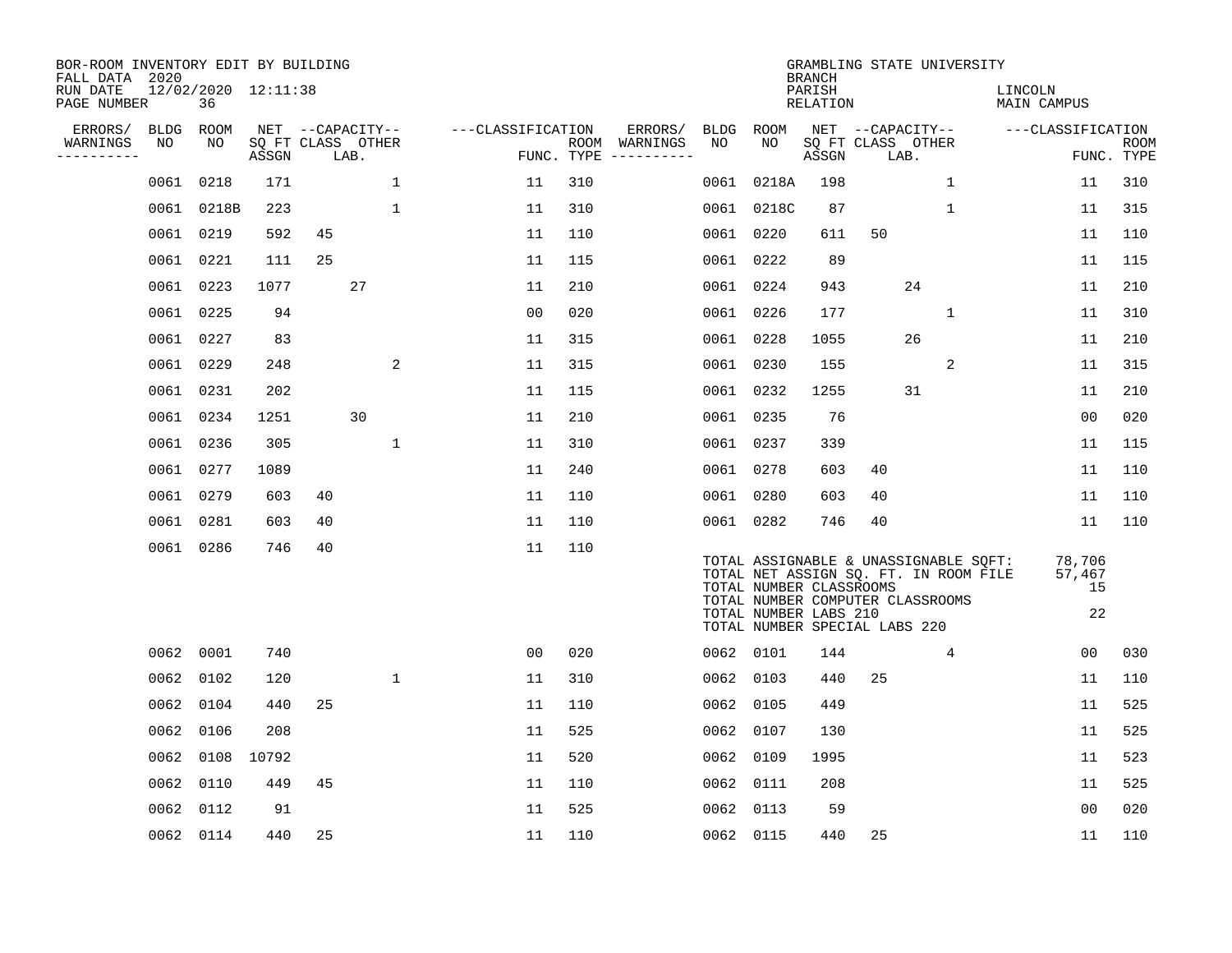| BOR-ROOM INVENTORY EDIT BY BUILDING<br>FALL DATA 2020 |                           |      |                                 |                   |     |                                      |           |                                                                       | <b>BRANCH</b>      | GRAMBLING STATE UNIVERSITY                                                                                                                                 |                             |                           |
|-------------------------------------------------------|---------------------------|------|---------------------------------|-------------------|-----|--------------------------------------|-----------|-----------------------------------------------------------------------|--------------------|------------------------------------------------------------------------------------------------------------------------------------------------------------|-----------------------------|---------------------------|
| RUN DATE<br>PAGE NUMBER                               | 12/02/2020 12:11:38<br>37 |      |                                 |                   |     |                                      |           |                                                                       | PARISH<br>RELATION |                                                                                                                                                            | LINCOLN<br>MAIN CAMPUS      |                           |
| ERRORS/                                               | BLDG ROOM                 |      | NET --CAPACITY--                | ---CLASSIFICATION |     | ERRORS/                              | BLDG ROOM |                                                                       |                    | NET --CAPACITY--                                                                                                                                           | ---CLASSIFICATION           |                           |
| WARNINGS<br>NO<br>----------                          | NO                        |      | SQ FT CLASS OTHER<br>ASSGN LAB. |                   |     | ROOM WARNINGS<br>FUNC. TYPE $------$ | NO        | NO                                                                    | ASSGN              | SQ FT CLASS OTHER<br>LAB.                                                                                                                                  |                             | <b>ROOM</b><br>FUNC. TYPE |
|                                                       | 0062 0116                 | 120  | $\mathbf{1}$                    | 11                | 310 |                                      | 0062      | 0117                                                                  | 144                | $4\overline{ }$                                                                                                                                            | 00                          | 030                       |
|                                                       | 0062 0118                 | 100  |                                 | 11                | 525 |                                      |           | 0062 0119                                                             | 100                |                                                                                                                                                            | 0 <sub>0</sub>              | 030                       |
|                                                       | 0062 0119A                | 27   | $\mathbf{1}$                    | 11                | 315 |                                      |           | 0062 0119B                                                            | 94                 |                                                                                                                                                            | 11                          | 315                       |
|                                                       | 0062 0120                 | 10   |                                 | 11                | 315 |                                      |           | 0062 0121                                                             | 29                 |                                                                                                                                                            | 0 <sub>0</sub>              | 010                       |
|                                                       | 0062 0122                 | 94   |                                 | 0 <sub>0</sub>    | 020 |                                      |           | 0062 0123                                                             | 29                 |                                                                                                                                                            | 00                          | 010                       |
|                                                       | 0062 0124                 | 10   |                                 | 0 <sub>0</sub>    | 010 |                                      |           | 0062 0125                                                             | 100                |                                                                                                                                                            | 00                          | 030                       |
|                                                       | 0062 0125A                | 27   | $\mathbf{1}$                    | 11                | 315 |                                      |           | 0062 0125B                                                            | 94                 |                                                                                                                                                            | 11                          | 315                       |
|                                                       | 0062 0126                 | 59   |                                 | 11                | 315 |                                      |           | 0062 0127                                                             | 100                |                                                                                                                                                            | 11                          | 525                       |
|                                                       | 0062 0128                 | 94   |                                 | 0 <sub>0</sub>    | 020 |                                      |           | 0062 N000AT 12672<br>TOTAL NUMBER CLASSROOMS<br>TOTAL NUMBER LABS 210 |                    | 50<br>TOTAL ASSIGNABLE & UNASSIGNABLE SQFT:<br>TOTAL NET ASSIGN SQ. FT. IN ROOM FILE<br>TOTAL NUMBER COMPUTER CLASSROOMS<br>TOTAL NUMBER SPECIAL LABS 220  | 11<br>31,048<br>29,505<br>5 | 520                       |
|                                                       | 0063 0101 11844           |      | 1456                            | 52                | 610 |                                      |           | 0063 0107                                                             | 465                |                                                                                                                                                            | 52                          | 615                       |
|                                                       | 0063 0110                 | 3760 |                                 | 52                | 615 |                                      |           | 0063 0111                                                             | 329                |                                                                                                                                                            | 52                          | 615                       |
|                                                       | 0063 0112                 | 224  |                                 | 52                | 615 |                                      |           | 0063 0113                                                             | 50                 | $\mathbf{1}$                                                                                                                                               | 52                          | 615                       |
|                                                       | 0063 0114                 | 63   | $\mathbf{1}$                    | 52                | 615 |                                      |           | 0063 0115                                                             | 266                |                                                                                                                                                            | 52                          | 615                       |
|                                                       | 0063 0116                 | 384  |                                 | 52                | 650 |                                      |           | 0063 0120                                                             | 2099               |                                                                                                                                                            | 52                          | 615                       |
|                                                       | 0063 0201                 | 3765 | 753                             | 52                | 610 |                                      |           | 0063 0202                                                             | 390                |                                                                                                                                                            | 52                          | 615                       |
|                                                       | 0063 0203                 | 225  |                                 | 52                | 615 |                                      |           | 0063 0204<br>TOTAL NUMBER CLASSROOMS<br>TOTAL NUMBER LABS 210         | 390                | 615<br>TOTAL ASSIGNABLE & UNASSIGNABLE SQFT:<br>TOTAL NET ASSIGN SQ. FT. IN ROOM FILE<br>TOTAL NUMBER COMPUTER CLASSROOMS<br>TOTAL NUMBER SPECIAL LABS 220 | 52<br>24,254<br>24,254      | 615                       |
|                                                       | 0067 000BA 2898           |      | 45                              | 11                | 520 |                                      |           | 0067 0101                                                             | 68                 |                                                                                                                                                            | 00                          | 020                       |
|                                                       | 0067 0102                 | 3048 |                                 | 52                | 650 |                                      |           | 0067 0103                                                             | 79                 |                                                                                                                                                            | 0 <sub>0</sub>              | 020                       |
|                                                       | 0067<br>0104              | 87   |                                 | 0 <sub>0</sub>    | 020 |                                      |           | 0067 0105                                                             | 217                |                                                                                                                                                            | 00                          | 020                       |
|                                                       | 0067 0106                 | 240  |                                 | 0 <sub>0</sub>    | 030 |                                      |           | 0067 0107                                                             | 216                |                                                                                                                                                            | 0 <sub>0</sub>              | 030                       |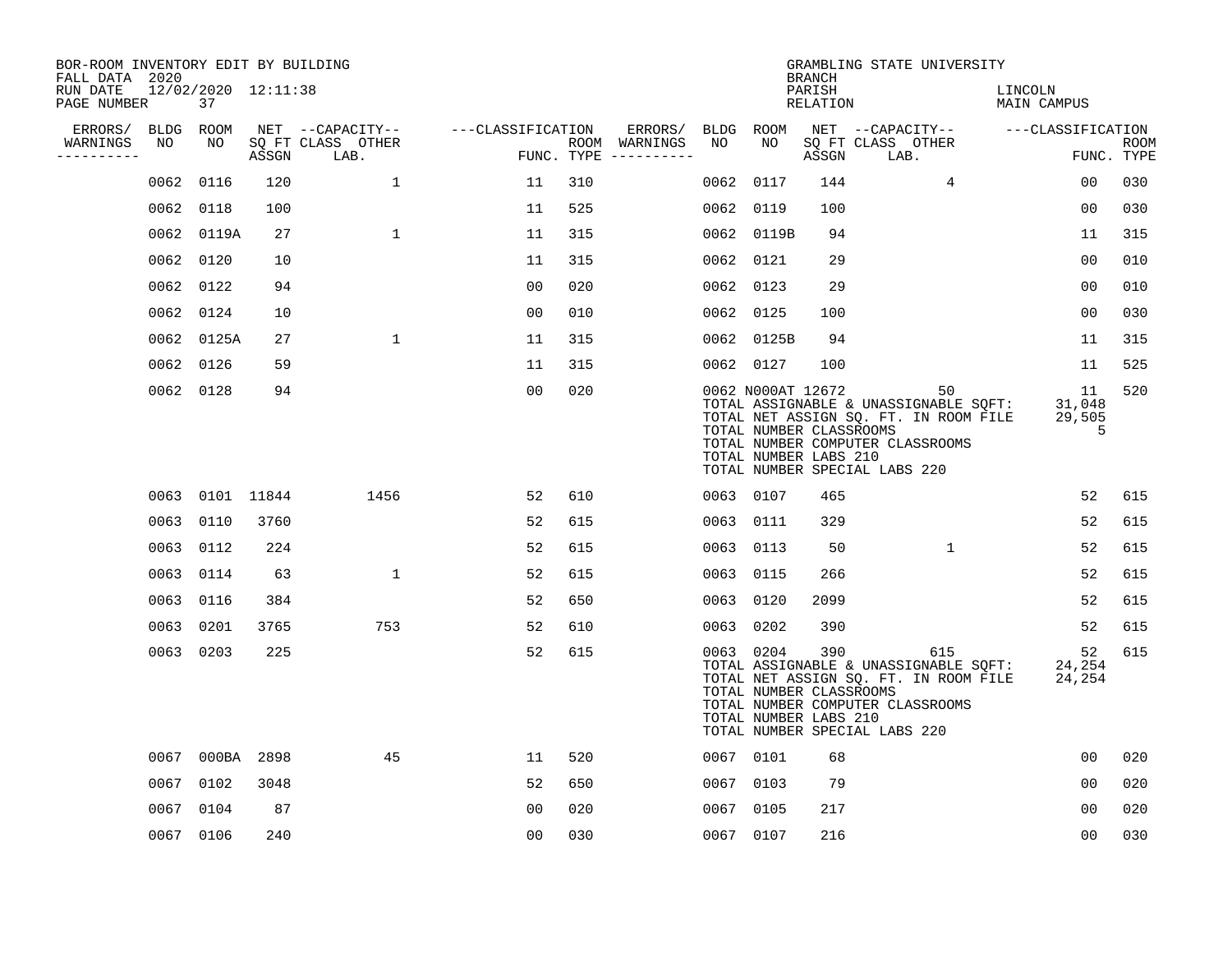| BOR-ROOM INVENTORY EDIT BY BUILDING            |              |                     |                                               |                   |            |                          |            |             |                                     | GRAMBLING STATE UNIVERSITY                    |                               |                           |
|------------------------------------------------|--------------|---------------------|-----------------------------------------------|-------------------|------------|--------------------------|------------|-------------|-------------------------------------|-----------------------------------------------|-------------------------------|---------------------------|
| FALL DATA 2020<br>RUN DATE<br>PAGE NUMBER      | 38           | 12/02/2020 12:11:38 |                                               |                   |            |                          |            |             | <b>BRANCH</b><br>PARISH<br>RELATION |                                               | LINCOLN<br><b>MAIN CAMPUS</b> |                           |
| ERRORS/<br>BLDG<br>WARNINGS<br>NO<br>--------- | ROOM<br>NO   | ASSGN               | NET --CAPACITY--<br>SQ FT CLASS OTHER<br>LAB. | ---CLASSIFICATION | FUNC. TYPE | ERRORS/<br>ROOM WARNINGS | BLDG<br>NO | ROOM<br>NO. | ASSGN                               | NET --CAPACITY--<br>SQ FT CLASS OTHER<br>LAB. | ---CLASSIFICATION             | <b>ROOM</b><br>FUNC. TYPE |
|                                                | 0108<br>0067 | 215                 |                                               | 52                | 655        |                          | 0067       | 0109        | 683                                 |                                               | 52                            | 650                       |
|                                                | 0067<br>0110 | 138                 |                                               | 0 <sub>0</sub>    | 020        |                          |            | 0067 0111   | 2739                                |                                               | 52                            | 630                       |
|                                                | 0112<br>0067 | 1375                |                                               | 52                | 635        |                          | 0067       | 0113        | 1681                                |                                               | 52                            | 635                       |
|                                                | 0067<br>0114 | 41                  | $\mathbf{1}$                                  | 52                | 310        |                          |            | 0067 0115   | 73                                  |                                               | 52                            | 315                       |
|                                                | 0116<br>0067 | 51                  |                                               | 0 <sub>0</sub>    | 030        |                          |            | 0067 0118   | 95                                  |                                               | 00                            | 030                       |
|                                                | 0067<br>0119 | 90                  |                                               | 52                | 635        |                          |            | 0067 0120   | 78                                  |                                               | 52                            | 635                       |
|                                                | 0067<br>0121 | 109                 |                                               | 00                | 010        |                          |            | 0067 0122   | 523                                 |                                               | 0 <sub>0</sub>                | 030                       |
|                                                | 0067<br>0123 | 131                 |                                               | 52                | 675        |                          |            | 0067 0124   | 716                                 |                                               | 52                            | 670                       |
|                                                | 0067<br>0125 | 613                 |                                               | 52                | 670        |                          | 0067       | 0126        | 258                                 |                                               | 0 <sub>0</sub>                | 020                       |
|                                                | 0067<br>0127 | 28                  |                                               | 52                | 675        |                          |            | 0067 0128   | 110                                 |                                               | 52                            | 675                       |
|                                                | 0067<br>0129 | 53                  |                                               | 52                | 675        |                          | 0067       | 0130        | 334                                 |                                               | 52                            | 675                       |
|                                                | 0067<br>0131 | 2565                |                                               | 52                | 670        |                          |            | 0067 0132   | 217                                 |                                               | 0 <sub>0</sub>                | 010                       |
|                                                | 0133<br>0067 | 2239                |                                               | 52                | 670        |                          | 0067       | 0134        | 2239                                |                                               | 52                            | 670                       |
|                                                | 0135<br>0067 | 196                 |                                               | 0 <sub>0</sub>    | 010        |                          | 0067       | 0136        | 196                                 |                                               | 0 <sub>0</sub>                | 030                       |
|                                                | 0137<br>0067 | 264                 |                                               | 0 <sub>0</sub>    | 030        |                          | 0067       | 0201        | 217                                 |                                               | 0 <sub>0</sub>                | 010                       |
| 0067                                           | 0202         | 380                 | $\mathbf 1$                                   | 52                | 310        |                          | 0067       | 0203        | 526                                 |                                               | 52                            | 670                       |
| 0067                                           | 0204         | 123                 | $\mathbf{1}$                                  | 52                | 310        |                          | 0067       | 0205        | 156                                 | 1                                             | 52                            | 310                       |
| 0067                                           | 0206         | 274                 |                                               | 52                | 670        |                          | 0067       | 0207        | 126                                 | 1                                             | 52                            | 310                       |
|                                                | 0067<br>0208 | 108                 | 1                                             | 52                | 310        |                          | 0067       | 0209        | 1633                                |                                               | 0 <sub>0</sub>                | 020                       |
| 0067                                           | 0210         | 110                 | $\mathbf{1}$                                  | 52                | 310        |                          | 0067       | 0211        | 126                                 | $\mathbf 1$                                   | 52                            | 310                       |
| 0067                                           | 0212         | 14                  |                                               | 52                | 315        |                          | 0067       | 0213        | 126                                 | 1                                             | 52                            | 310                       |
| 0067                                           | 0214         | 132                 | $\mathbf{1}$                                  | 52                | 310        |                          | 0067       | 0215        | 232                                 |                                               | 52                            | 350                       |
|                                                | 0216<br>0067 | 113                 |                                               | 52                | 355        |                          | 0067       | 0217        | 123                                 | $\mathbf 1$                                   | 52                            | 310                       |
|                                                | 0067<br>0218 | 307                 | $\mathbf{1}$                                  | 52                | 310        |                          | 0067       | 0220        | 217                                 |                                               | 0 <sub>0</sub>                | 020                       |
|                                                | 0221<br>0067 | 144                 | $\mathbf{1}$                                  | 52                | 310        |                          |            | 0067 0222   | 144                                 | 1                                             | 52                            | 310                       |
|                                                | 0067 0223    | 126                 | $\mathbf{1}$                                  | 52                | 310        |                          |            | 0067 0224   | 126                                 | $\mathbf 1$                                   | 52                            | 310                       |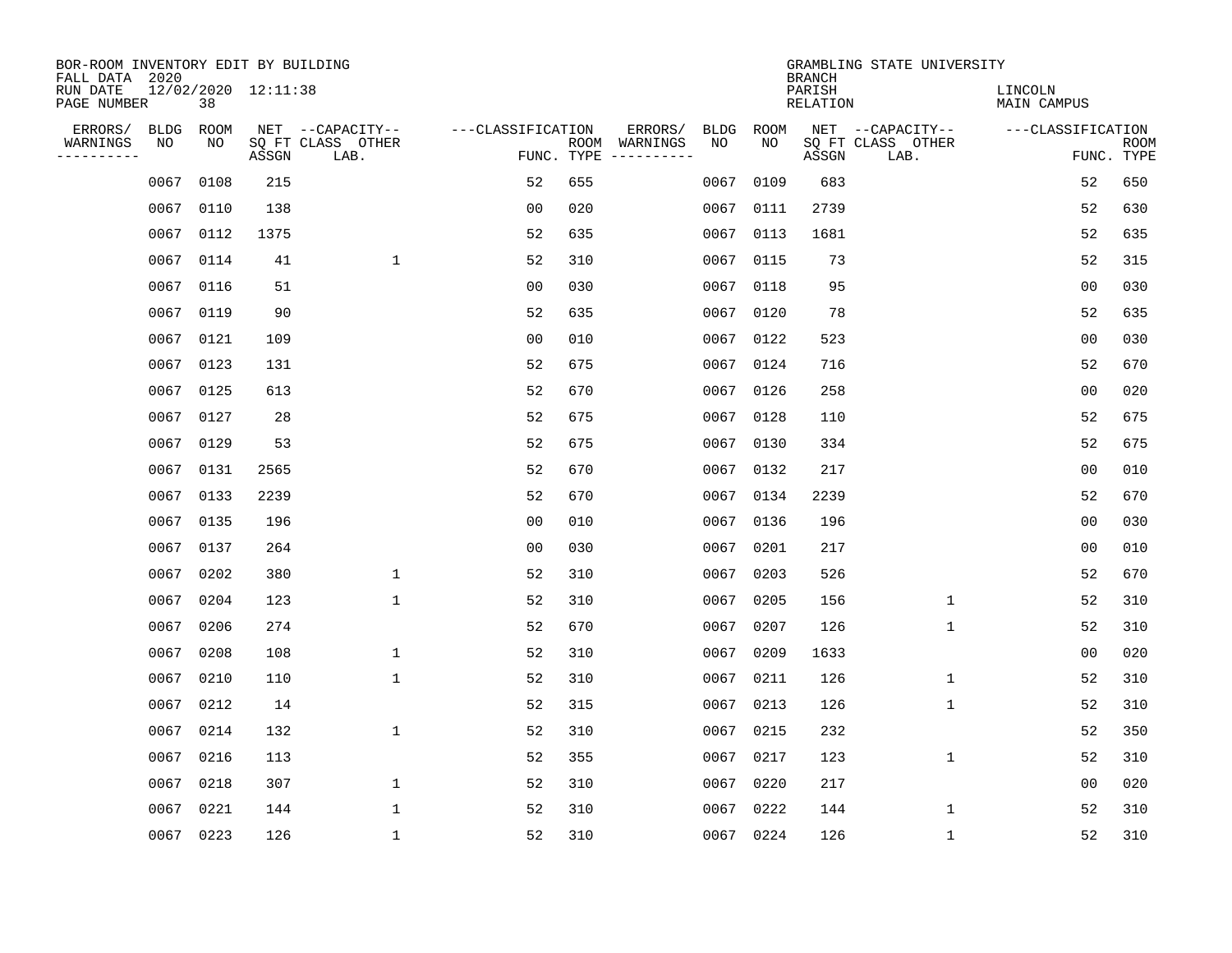| BOR-ROOM INVENTORY EDIT BY BUILDING<br>FALL DATA 2020 |           |                     |                           |                   |     |                                    |           |           | <b>BRANCH</b>                                                       | GRAMBLING STATE UNIVERSITY                                                                                                                                        |                        |                           |
|-------------------------------------------------------|-----------|---------------------|---------------------------|-------------------|-----|------------------------------------|-----------|-----------|---------------------------------------------------------------------|-------------------------------------------------------------------------------------------------------------------------------------------------------------------|------------------------|---------------------------|
| RUN DATE<br>PAGE NUMBER                               | 39        | 12/02/2020 12:11:38 |                           |                   |     |                                    |           |           | PARISH<br>RELATION                                                  |                                                                                                                                                                   | LINCOLN<br>MAIN CAMPUS |                           |
| ERRORS/ BLDG ROOM<br>WARNINGS<br>NO                   | NO        |                     | NET --CAPACITY--          | ---CLASSIFICATION |     | ERRORS/ BLDG ROOM<br>ROOM WARNINGS | NO        | NO        |                                                                     | NET --CAPACITY-- ---CLASSIFICATION                                                                                                                                |                        |                           |
| ----------                                            |           | ASSGN               | SQ FT CLASS OTHER<br>LAB. |                   |     | FUNC. TYPE $------$                |           |           | ASSGN                                                               | SQ FT CLASS OTHER<br>LAB.                                                                                                                                         |                        | <b>ROOM</b><br>FUNC. TYPE |
| 0067                                                  | 0225      | 114                 |                           | 52                | 315 |                                    | 0067      | 0226      | 58                                                                  |                                                                                                                                                                   | 00                     | 010                       |
|                                                       | 0067 0227 | 159                 |                           | 52                | 315 |                                    | 0067      | 0228      | 83                                                                  |                                                                                                                                                                   | 52                     | 315                       |
|                                                       | 0067 0229 | 113                 |                           | 00                | 030 |                                    | 0067 0230 |           | 138                                                                 |                                                                                                                                                                   | 52                     | 685                       |
|                                                       | 0067 0231 | 4497                |                           | 52                | 680 |                                    | 0067 0232 |           | 329                                                                 |                                                                                                                                                                   | 52                     | 680                       |
| 0067                                                  | 0233      | 945                 |                           | 0 <sub>0</sub>    | 020 |                                    | 0067      | 0234      | 364                                                                 |                                                                                                                                                                   | 52                     | 680                       |
|                                                       | 0067 0235 | 128                 |                           | 52                | 680 |                                    | 0067 0236 |           | 128                                                                 |                                                                                                                                                                   | 52                     | 680                       |
|                                                       | 0067 0237 | 707                 |                           | 0 <sub>0</sub>    | 020 |                                    | 0067 0238 |           | 360                                                                 |                                                                                                                                                                   | 52                     | 680                       |
|                                                       | 0067 0239 | 497                 |                           | 52                | 680 |                                    | 0067 0240 |           | 440                                                                 |                                                                                                                                                                   | 0 <sub>0</sub>         | 020                       |
|                                                       | 0067 0241 | 196                 |                           | 0 <sub>0</sub>    | 020 |                                    | 0067 0242 |           | 1517                                                                |                                                                                                                                                                   | 52                     | 680                       |
|                                                       | 0067 0243 | 474                 |                           | 52                | 680 |                                    | 0067 0244 |           | 447                                                                 |                                                                                                                                                                   | 52                     | 680                       |
|                                                       | 0067 0245 | 328                 |                           | 52                | 680 |                                    | 0067 0246 |           | 102                                                                 |                                                                                                                                                                   | 0 <sub>0</sub>         | 030                       |
|                                                       | 0067 0247 | 160                 |                           | 0 <sub>0</sub>    | 030 |                                    | 0067 0248 |           | 95                                                                  |                                                                                                                                                                   | 52                     | 685                       |
|                                                       | 0067 0249 | 262                 |                           | 52                | 685 |                                    | 0067      | 0250      | 185                                                                 |                                                                                                                                                                   | 52                     | 685                       |
|                                                       | 0067 0251 | 188                 |                           | 52                | 685 |                                    | 0067 0252 |           | 51                                                                  |                                                                                                                                                                   | 0 <sub>0</sub>         | 010                       |
|                                                       | 0067 0253 | 637                 |                           | 52                | 685 |                                    | 0067      | 0254      | 170                                                                 |                                                                                                                                                                   | 00                     | 030                       |
|                                                       | 0067 0255 | 312                 |                           | 52                | 685 |                                    | 0067 0256 |           | 42                                                                  |                                                                                                                                                                   | 52                     | 315                       |
|                                                       | 0067 0257 | 311                 |                           | 0 <sub>0</sub>    | 010 |                                    |           | 0067 0258 | 41<br>TOTAL NUMBER CLASSROOMS<br>TOTAL NUMBER LABS 210              | TOTAL ASSIGNABLE & UNASSIGNABLE SQFT: 45,064<br>TOTAL NET ASSIGN SQ. FT. IN ROOM FILE 36,749<br>TOTAL NUMBER COMPUTER CLASSROOMS<br>TOTAL NUMBER SPECIAL LABS 220 | 00 <sub>o</sub>        | 030                       |
|                                                       | 0069 0015 | 684                 | 35                        | 11                | 110 |                                    |           |           | 0069 0101 13691<br>TOTAL NUMBER CLASSROOMS<br>TOTAL NUMBER LABS 210 | 100<br>TOTAL ASSIGNABLE & UNASSIGNABLE SQFT: 14,375<br>TOTAL NET ASSIGN SQ. FT. IN ROOM FILE<br>TOTAL NUMBER COMPUTER CLASSROOMS<br>TOTAL NUMBER SPECIAL LABS 220 | 91<br>14,375<br>1      | 910                       |
|                                                       | 0070 0001 | 1050                |                           | 11                | 225 |                                    |           | 0070 0002 | 1200                                                                | 50                                                                                                                                                                | 15                     | 110                       |
|                                                       | 0070 0100 | 2380                | 476                       | 11                | 610 |                                    |           |           | 0070 0100A 2250                                                     |                                                                                                                                                                   | 11                     | 215                       |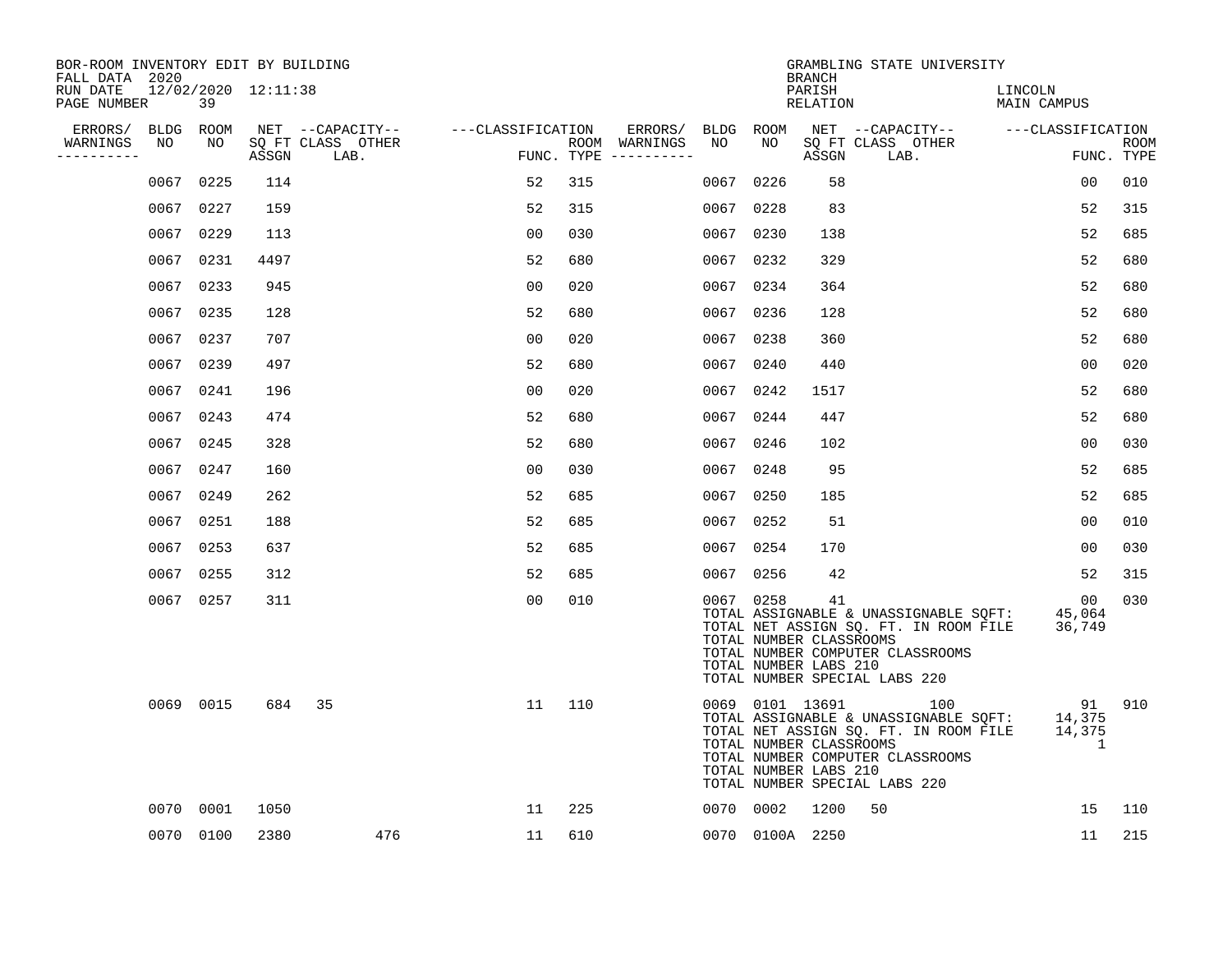| BOR-ROOM INVENTORY EDIT BY BUILDING<br>FALL DATA 2020<br>RUN DATE |                   | 12/02/2020 12:11:38 |       |                                               |                    |                    |                     |                   |             | <b>BRANCH</b><br>PARISH | GRAMBLING STATE UNIVERSITY                    | LINCOLN            |                           |
|-------------------------------------------------------------------|-------------------|---------------------|-------|-----------------------------------------------|--------------------|--------------------|---------------------|-------------------|-------------|-------------------------|-----------------------------------------------|--------------------|---------------------------|
| PAGE NUMBER                                                       |                   | 40                  |       |                                               |                    |                    |                     |                   |             | <b>RELATION</b>         |                                               | <b>MAIN CAMPUS</b> |                           |
| ERRORS/<br>WARNINGS<br>--------                                   | <b>BLDG</b><br>NO | ROOM<br>NO          | ASSGN | NET --CAPACITY--<br>SQ FT CLASS OTHER<br>LAB. | ---CLASSIFICATION  | ROOM<br>FUNC. TYPE | ERRORS/<br>WARNINGS | <b>BLDG</b><br>NO | ROOM<br>NO. | ASSGN                   | NET --CAPACITY--<br>SQ FT CLASS OTHER<br>LAB. | ---CLASSIFICATION  | <b>ROOM</b><br>FUNC. TYPE |
|                                                                   | 0070              | 0101                | 227   |                                               | $\mathbf{1}$<br>11 | 310                |                     | 0070              | 0101A       | 144                     | $\mathbf{1}$                                  | 11                 | 310                       |
|                                                                   | 0070              | 0102                | 989   | 40                                            | 11                 | 220                |                     | 0070              | 0102A       | 144                     |                                               | 11                 | 215                       |
|                                                                   | 0070              | 0103                | 244   | 20                                            | 11                 | 220                |                     | 0070              | 0103A       | 250                     | $\mathbf{1}$                                  | 61                 | 310                       |
|                                                                   | 0070              | 0103B               | 120   |                                               | $\mathbf{1}$<br>11 | 310                |                     | 0070              | 0103C       | 170                     | $\mathbf{1}$                                  | 11                 | 310                       |
|                                                                   | 0070              | 0104                | 201   |                                               | 11                 | 225                |                     | 0070              | 0105        | 1050                    | 26                                            | 11                 | 210                       |
|                                                                   | 0070              | 0106                | 160   |                                               | 11                 | 225                |                     | 0070              | 0106A       | 110                     |                                               | 11                 | 225                       |
|                                                                   | 0070              | 0107                | 1015  | 25                                            | 11                 | 210                |                     | 0070              | 0108        | 875                     | 45                                            | 11                 | 110                       |
|                                                                   | 0070              | 0110                | 942   |                                               | 0 <sub>0</sub>     | 020                |                     | 0070              | 0117        | 143                     |                                               | 11                 | 650                       |
|                                                                   | 0070              | 0118                | 280   |                                               | 0 <sub>0</sub>     | 020                |                     | 0070              | 0119        | 1170                    |                                               | 11                 | 650                       |
|                                                                   | 0070              | 0200                | 192   |                                               | 1<br>11            | 310                |                     | 0070              | 0200A       | 156                     | $\mathbf 1$                                   | 11                 | 310                       |
| 9                                                                 | 0070              | 0200B               | 151   | 20                                            | 11                 | 220                |                     | 0070              | 0200C       | 90                      | $\mathbf 1$                                   | 11                 | 310                       |
|                                                                   | 0070              | 0200D               | 244   | 20                                            | 11                 | 220                |                     | 0070              | 0200E       | 96                      |                                               | 12                 | 315                       |
|                                                                   | 0070              | 0200F               | 108   |                                               | 1<br>11            | 310                |                     | 0070              | 0200G       | 108                     | $\mathbf 1$                                   | 12                 | 310                       |
|                                                                   | 0070              | 0200H               | 108   |                                               | $\mathbf{1}$<br>11 | 310                |                     | 0070              | 0200I       | 108                     | 1                                             | 11                 | 310                       |
|                                                                   | 0070              | 0200J               | 70    |                                               | 11                 | 315                |                     | 0070              | 0201        | 244                     | 20                                            | 11                 | 210                       |
|                                                                   | 0070              | 0203                | 989   | 25                                            | 11                 | 210                |                     | 0070              | 0204        | 956                     |                                               | 11                 | 255                       |
|                                                                   | 0070              | 0204A               | 80    |                                               | 1<br>11            | 310                |                     | 0070              | 0204B       | 80                      | 1                                             | 11                 | 310                       |
|                                                                   | 0070              | 0204C               | 100   |                                               | 1<br>11            | 310                |                     | 0070              | 0204D       | 80                      | $\overline{2}$                                | 11                 | 250                       |
|                                                                   | 0070              | 0205                | 963   | 24                                            | 11                 | 210                |                     | 0070              | 0205A       | 120                     | 1                                             | 11                 | 310                       |
|                                                                   | 0070              | 0206                | 804   |                                               | 11                 | 255                |                     | 0070              | 0206A       | 240                     | 5                                             | 11                 | 250                       |
|                                                                   | 0070              | 0206B               | 15    |                                               | 11                 | 255                |                     | 0070              | 0206C       | 36                      |                                               | 11                 | 255                       |
|                                                                   | 0070              | 0207                | 216   |                                               | 11                 | 315                | 9                   | 0070              | 0208        | 138                     | 15                                            | 11                 | 210                       |
|                                                                   | 0070              | 0209                | 138   | 10                                            | 11                 | 210                |                     | 0070              | 0301        | 374                     |                                               | 0 <sub>0</sub>     | 020                       |
|                                                                   | 0070              | 0302                | 1277  |                                               | 45                 | 550                |                     | 0070              | 0303        | 1048                    |                                               | 45                 | 550                       |
|                                                                   | 0070              | 0305                | 67    |                                               | 1<br>45            | 555                |                     | 0070              | 0306        | 64                      |                                               | 45                 | 555                       |
|                                                                   | 0070              | 0307                | 80    |                                               | 45                 | 555                |                     | 0070              | 0311        | 80                      |                                               | 45                 | 555                       |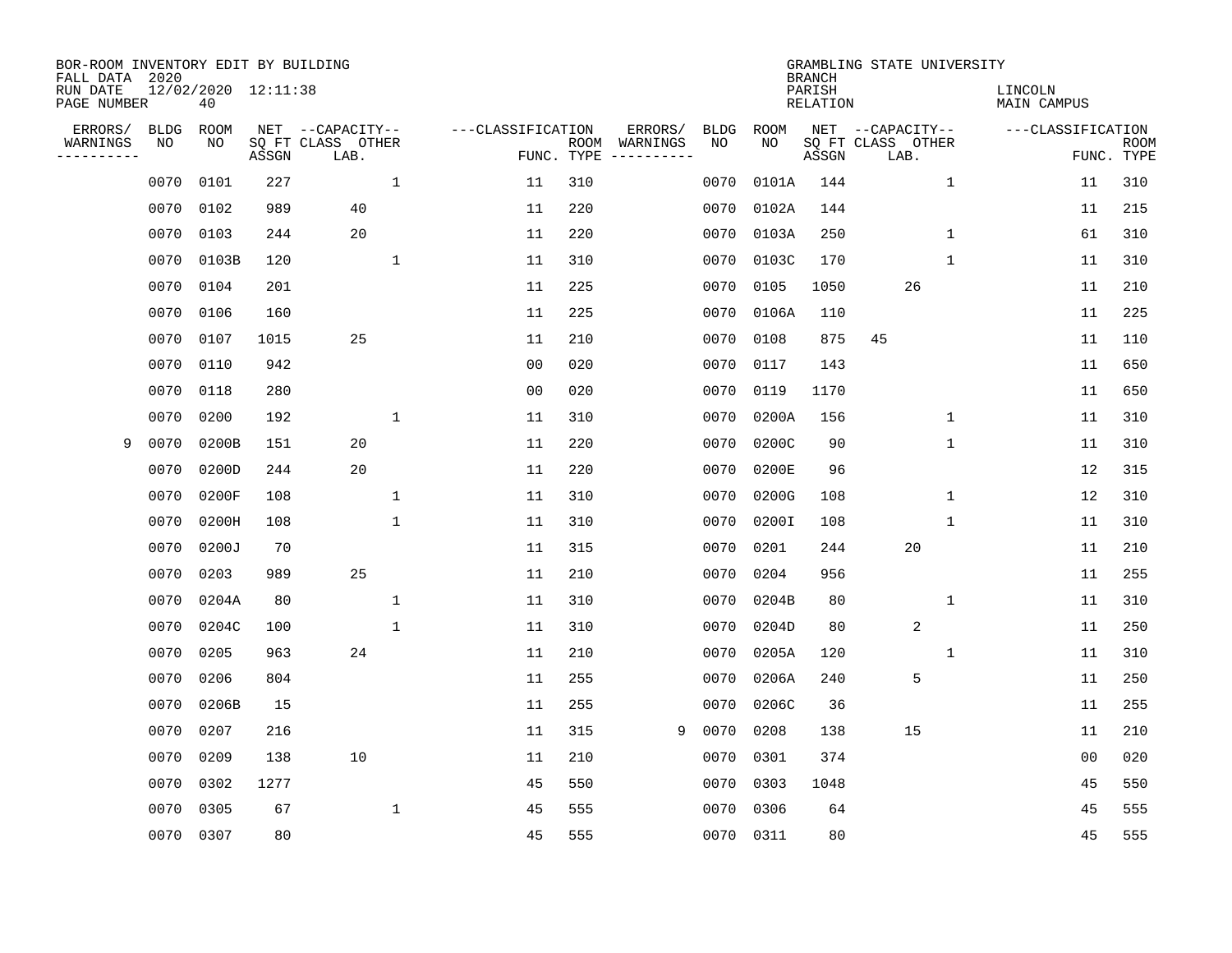| BOR-ROOM INVENTORY EDIT BY BUILDING<br>FALL DATA 2020 |             |                           |       |                           |                   |            |                              |             |                                                               | <b>BRANCH</b>      | GRAMBLING STATE UNIVERSITY                                                                                                                          |                                                                 |                           |
|-------------------------------------------------------|-------------|---------------------------|-------|---------------------------|-------------------|------------|------------------------------|-------------|---------------------------------------------------------------|--------------------|-----------------------------------------------------------------------------------------------------------------------------------------------------|-----------------------------------------------------------------|---------------------------|
| RUN DATE<br>PAGE NUMBER                               |             | 12/02/2020 12:11:38<br>41 |       |                           |                   |            |                              |             |                                                               | PARISH<br>RELATION |                                                                                                                                                     | LINCOLN<br><b>MAIN CAMPUS</b>                                   |                           |
| ERRORS/                                               | <b>BLDG</b> | ROOM                      |       | NET --CAPACITY--          | ---CLASSIFICATION |            | ERRORS/                      | <b>BLDG</b> | ROOM                                                          |                    | NET --CAPACITY--                                                                                                                                    | ---CLASSIFICATION                                               |                           |
| WARNINGS<br>----------                                | NO          | NO                        | ASSGN | SQ FT CLASS OTHER<br>LAB. |                   | FUNC. TYPE | ROOM WARNINGS<br>----------- | NO          | NO                                                            | ASSGN              | SQ FT CLASS OTHER<br>LAB.                                                                                                                           |                                                                 | <b>ROOM</b><br>FUNC. TYPE |
|                                                       | 0070        | 0312                      | 64    |                           | 45                | 555        |                              | 0070        | 0313                                                          | 39                 |                                                                                                                                                     | 45                                                              | 555                       |
|                                                       | 0070        | 0314                      | 451   |                           | 0 <sub>0</sub>    | 020        |                              |             | 0070 0315                                                     | 80                 |                                                                                                                                                     | 45                                                              | 555                       |
|                                                       | 0070        | 0317                      | 80    |                           | 45                | 555        |                              |             | 0070 0402                                                     | 490                |                                                                                                                                                     | 45                                                              | 555                       |
|                                                       | 0070        | 0404                      | 42    |                           | 0 <sub>0</sub>    | 020        |                              |             | 0070 0406                                                     | 676                |                                                                                                                                                     | 45                                                              | 555                       |
|                                                       | 0070        | 0406C                     | 16    |                           | 45                | 555        |                              |             | 0070 0412                                                     | 55                 |                                                                                                                                                     | 45                                                              | 555                       |
|                                                       |             | 0070 0413                 | 68    |                           | 0 <sub>0</sub>    | 020        |                              |             | 0070 0414<br>TOTAL NUMBER CLASSROOMS<br>TOTAL NUMBER LABS 210 | 105                | TOTAL ASSIGNABLE & UNASSIGNABLE SQFT:<br>TOTAL NET ASSIGN SQ. FT. IN ROOM FILE<br>TOTAL NUMBER COMPUTER CLASSROOMS<br>TOTAL NUMBER SPECIAL LABS 220 | 45<br>26,900<br>24,743<br>2<br>$\overline{7}$<br>$\overline{4}$ | 555                       |
|                                                       |             | 0074 000AA                | 198   |                           | 0 <sub>0</sub>    | 030        |                              |             | 0074 000BB                                                    | 48                 |                                                                                                                                                     | 00                                                              | 010                       |
|                                                       | 0074        | 000CC                     | 500   |                           | 00                | 030        |                              | 0074        | 000DD                                                         | 198                |                                                                                                                                                     | 00                                                              | 030                       |
|                                                       | 0074        | 0001                      | 346   | 2                         | 11                | 310        |                              | 0074        | 0002                                                          | 171                | 1                                                                                                                                                   | 11                                                              | 310                       |
|                                                       | 0074        | 0003                      | 376   |                           | 11                | 350        |                              | 0074        | 0004                                                          | 26                 | $\mathbf 1$                                                                                                                                         | 11                                                              | 315                       |
|                                                       | 0074        | 0005                      | 37    |                           | 11                | 315        |                              |             | 0074 0010                                                     | 4537               | 200                                                                                                                                                 | 11                                                              | 610                       |
|                                                       |             | 0074 0011                 | 248   |                           | 11                | 650        |                              |             | 0074 0012                                                     | 1720               | 100                                                                                                                                                 | 11                                                              | 610                       |
|                                                       |             | 0074 0012A                | 200   |                           | 0 <sub>0</sub>    | 020        |                              |             | 0074 0017                                                     | 106                |                                                                                                                                                     | 11                                                              | 315                       |
|                                                       |             | 0074 0020                 | 271   | $\mathbf 1$               | 11                | 310        |                              | 0074 0021   |                                                               | 137                | 1                                                                                                                                                   | 11                                                              | 310                       |
|                                                       |             | 0074 0022                 | 210   | $\mathbf{1}$              | 11                | 310        |                              |             | 0074 0023                                                     | 111                |                                                                                                                                                     | 11                                                              | 315                       |
|                                                       |             | 0074 0024                 | 91    |                           | 11                | 315        |                              |             | 0074 0026                                                     | 40                 | 1                                                                                                                                                   | 11                                                              | 310                       |
|                                                       |             | 0074 0027                 | 20    | $\mathbf{1}$              | 11                | 310        |                              |             | 0074 0028                                                     | 49                 | $\mathbf 1$                                                                                                                                         | 11                                                              | 310                       |
|                                                       | 0074 0029   |                           | 252   | 6                         | 11                | 220        |                              |             | 0074 0029B                                                    | 160                |                                                                                                                                                     | 11                                                              | 535                       |
|                                                       | 0074        | 0030                      | 168   | $\mathbf 1$               | 11                | 310        |                              |             | 0074 0031                                                     | 126                | 1                                                                                                                                                   | 11                                                              | 310                       |
|                                                       |             | 0074 0032                 | 130   | $\mathbf 1$               | 11                | 310        |                              |             | 0074 0033                                                     | 1584               |                                                                                                                                                     | 11                                                              | 530                       |
|                                                       | 0074 0034   |                           | 144   | $\mathbf{1}$              | 11                | 310        |                              |             | 0074 0035                                                     | 100                | $\mathbf 1$                                                                                                                                         | 11                                                              | 310                       |
|                                                       | 0074 0036   |                           | 120   |                           | 0 <sub>0</sub>    | 020        |                              |             | 0074 0037                                                     | 36                 |                                                                                                                                                     | 11                                                              | 535                       |
|                                                       |             | 0074 0040                 | 1155  |                           | 11                | 530        |                              |             | 0074 0100                                                     | 665                |                                                                                                                                                     | 0 <sub>0</sub>                                                  | 020                       |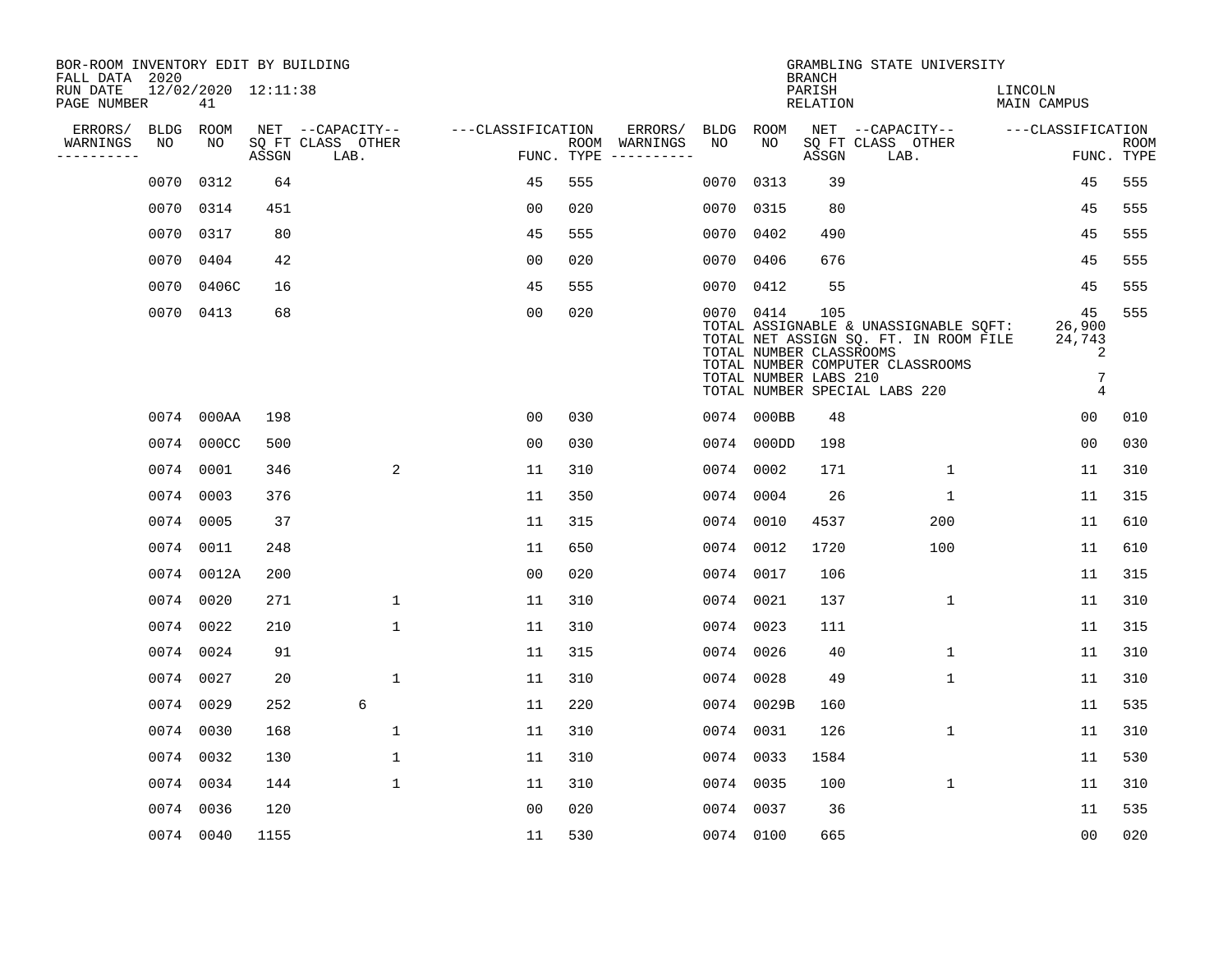| BOR-ROOM INVENTORY EDIT BY BUILDING<br>FALL DATA 2020 |             |                           |       |    |                           |                   |                    |                         |             |            | <b>BRANCH</b>             |                           | GRAMBLING STATE UNIVERSITY |                               |                           |
|-------------------------------------------------------|-------------|---------------------------|-------|----|---------------------------|-------------------|--------------------|-------------------------|-------------|------------|---------------------------|---------------------------|----------------------------|-------------------------------|---------------------------|
| RUN DATE<br>PAGE NUMBER                               |             | 12/02/2020 12:11:38<br>42 |       |    |                           |                   |                    |                         |             |            | PARISH<br><b>RELATION</b> |                           |                            | LINCOLN<br><b>MAIN CAMPUS</b> |                           |
| ERRORS/                                               | <b>BLDG</b> | ROOM                      |       |    | NET --CAPACITY--          | ---CLASSIFICATION |                    | ERRORS/                 | <b>BLDG</b> | ROOM       |                           | NET --CAPACITY--          |                            | ---CLASSIFICATION             |                           |
| WARNINGS<br>----------                                | NO          | NO                        | ASSGN |    | SQ FT CLASS OTHER<br>LAB. |                   | ROOM<br>FUNC. TYPE | WARNINGS<br>----------- | NO          | NO         | ASSGN                     | SQ FT CLASS OTHER<br>LAB. |                            |                               | <b>ROOM</b><br>FUNC. TYPE |
|                                                       | 0074        | 0101                      | 607   | 45 |                           | 11                | 110                |                         | 0074        | 0102       | 607                       | 45                        |                            | 11                            | 110                       |
|                                                       | 0074        | 0104                      | 598   | 40 |                           | 11                | 110                |                         | 0074        | 0105       | 358                       |                           | 1                          | 11                            | 310                       |
|                                                       | 0074        | 0105A                     | 158   |    | 1                         | 11                | 310                |                         | 0074        | 0105B      | 114                       |                           | 2                          | 11                            | 310                       |
|                                                       | 0074        | 0105C                     | 112   |    | 2                         | 11                | 310                |                         | 0074        | 0105D      | 112                       |                           | 2                          | 11                            | 310                       |
|                                                       | 0074        | 0105E                     | 230   |    | 1                         | 11                | 310                |                         | 0074        | 0106       | 607                       |                           | 20                         | 11                            | 250                       |
|                                                       | 0074        | 0107                      | 32    |    |                           | 0 <sub>0</sub>    | 010                |                         |             | 0074 0109  | 338                       |                           |                            | 0 <sub>0</sub>                | 020                       |
|                                                       | 0074        | 0121                      | 619   |    | 45                        | 11                | 250                |                         | 0074        | 0122       | 619                       | 45                        |                            | 11                            | 110                       |
|                                                       | 0074        | 0123                      | 619   | 61 |                           | 11                | 110                |                         |             | 0074 0124  | 192                       |                           | 2                          | 11                            | 310                       |
|                                                       | 0074        | 0125                      | 241   |    | 2                         | 11                | 310                |                         | 0074        | 0125A      | 120                       |                           | 2                          | 11                            | 310                       |
|                                                       | 0074        | 0125B                     | 113   |    | 2                         | 11                | 310                |                         |             | 0074 0125C | 113                       |                           | 2                          | 11                            | 310                       |
|                                                       | 0074        | 0126                      | 232   |    | $\mathbf 1$               | 11                | 310                |                         |             | 0074 0126A | 108                       |                           |                            | 11                            | 315                       |
|                                                       | 0074        | 0126B                     | 108   |    |                           | 11                | 315                |                         |             | 0074 0126C | 108                       |                           | $\mathbf 1$                | 11                            | 310                       |
|                                                       | 0074        | 0126D                     | 108   |    | $\mathbf{1}$              | 11                | 310                |                         | 0074        | 0128       | 203                       |                           | $\mathbf{1}$               | 11                            | 310                       |
|                                                       | 0074        | 0128A                     | 16    |    |                           | 11                | 315                |                         | 0074        | 0129       | 203                       |                           |                            | 00                            | 020                       |
|                                                       | 0074        | 0130                      | 741   |    |                           | 00                | 020                |                         | 0074        | 0130A      | 192                       |                           |                            | 00                            | 020                       |
|                                                       | 0074        | 0131                      | 607   | 45 |                           | 11                | 110                |                         | 0074        | 0132       | 810                       | 60                        |                            | 11                            | 110                       |
|                                                       | 0074        | 0135                      | 240   |    | 1                         | 11                | 310                |                         | 0074        | 0135A      | 156                       |                           | 2                          | 11                            | 310                       |
|                                                       | 0074        | 0135B                     | 124   |    | 2                         | 11                | 310                |                         | 0074        | 0135C      | 114                       |                           | 2                          | 11                            | 310                       |
|                                                       | 0074        | 0135D                     | 114   |    | 2                         | 11                | 310                |                         |             | 0074 0135E | 108                       |                           |                            | 11                            | 315                       |
|                                                       | 0074        | 0135F                     | 126   |    | $\mathbf 1$               | 11                | 310                |                         |             | 0074 0136  | 810                       | 60                        |                            | 11                            | 110                       |
|                                                       | 0074        | 0138                      | 231   |    |                           | 0 <sub>0</sub>    | 020                |                         | 0074        | 0200       | 760                       |                           |                            | 0 <sub>0</sub>                | 020                       |
|                                                       | 0074        | 0201                      | 792   | 55 |                           | 11                | 110                |                         | 0074        | 0202       | 594                       | 59                        |                            | 11                            | 110                       |
|                                                       | 0074        | 0204                      | 572   | 57 |                           | 11                | 110                |                         | 0074        | 0205       | 172                       |                           | 1                          | 11                            | 310                       |
|                                                       | 0074        | 0205A                     | 153   |    | 1                         | 11                | 310                |                         |             | 0074 0205B | 104                       |                           | 1                          | 11                            | 310                       |
|                                                       | 0074        | 0205C                     | 176   |    | $\mathbf 1$               | 11                | 310                |                         | 0074        | 0205D      | 220                       |                           | 1                          | 11                            | 310                       |
|                                                       | 0074        | 0209                      | 264   |    |                           | 0 <sub>0</sub>    | 020                |                         |             | 0074 0210  | 2418                      |                           |                            | 0 <sub>0</sub>                | 020                       |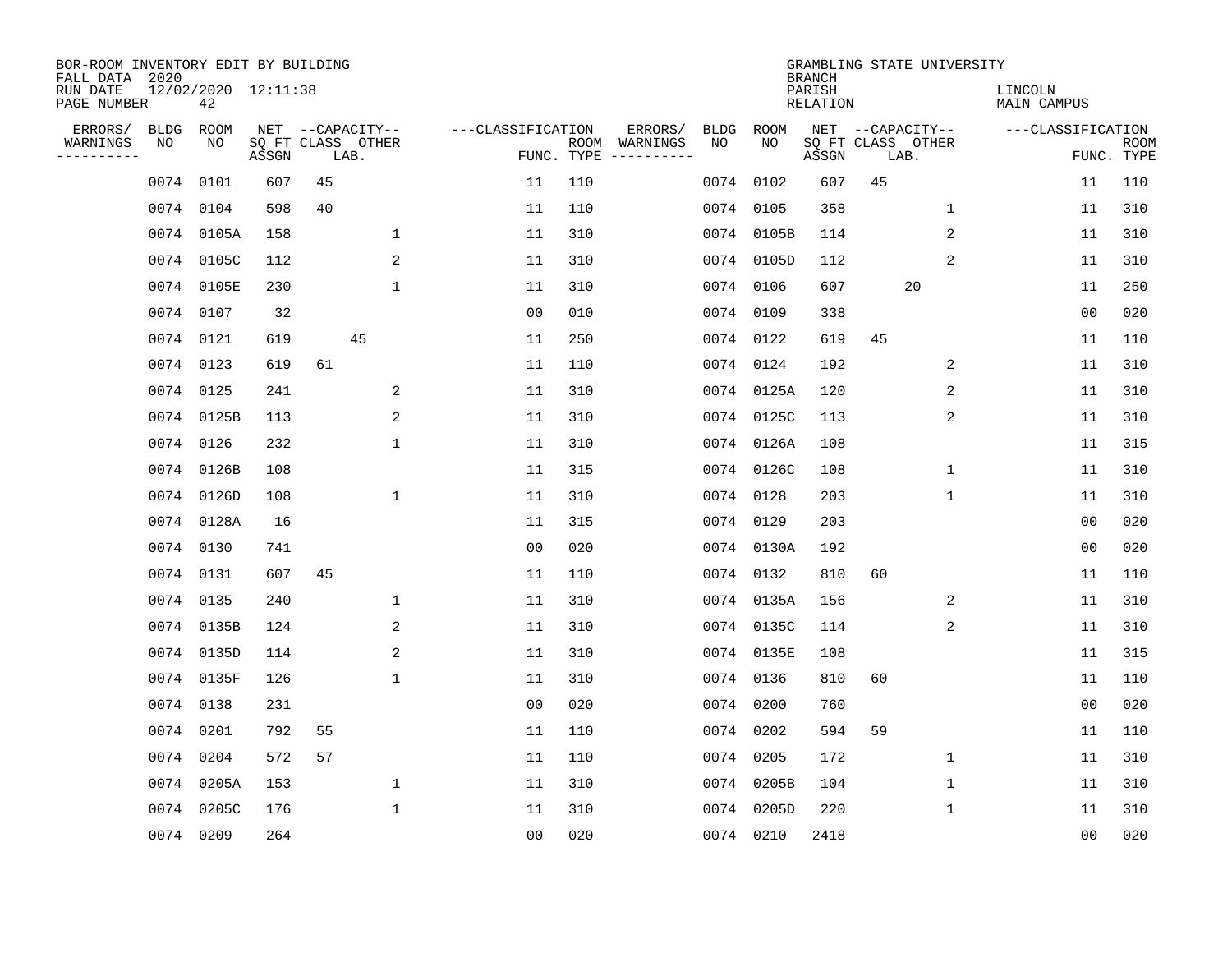| BOR-ROOM INVENTORY EDIT BY BUILDING<br>FALL DATA 2020 |             |                           |       |                           |             |                   |     |                                      |      |                                                                                                       | <b>BRANCH</b>      |    | GRAMBLING STATE UNIVERSITY                                                                                               |                        |                                                     |                           |
|-------------------------------------------------------|-------------|---------------------------|-------|---------------------------|-------------|-------------------|-----|--------------------------------------|------|-------------------------------------------------------------------------------------------------------|--------------------|----|--------------------------------------------------------------------------------------------------------------------------|------------------------|-----------------------------------------------------|---------------------------|
| RUN DATE<br>PAGE NUMBER                               |             | 12/02/2020 12:11:38<br>43 |       |                           |             |                   |     |                                      |      |                                                                                                       | PARISH<br>RELATION |    |                                                                                                                          | LINCOLN<br>MAIN CAMPUS |                                                     |                           |
| ERRORS/                                               | <b>BLDG</b> | ROOM                      |       | NET --CAPACITY--          |             | ---CLASSIFICATION |     | ERRORS/                              |      | BLDG ROOM                                                                                             |                    |    | NET --CAPACITY--                                                                                                         | ---CLASSIFICATION      |                                                     |                           |
| WARNINGS<br>----------                                | NO          | NO.                       | ASSGN | SQ FT CLASS OTHER<br>LAB. |             |                   |     | ROOM WARNINGS<br>FUNC. TYPE $------$ | NO.  | NO.                                                                                                   | ASSGN              |    | SQ FT CLASS OTHER<br>LAB.                                                                                                |                        |                                                     | <b>ROOM</b><br>FUNC. TYPE |
|                                                       |             | 0074 0221                 | 792   | 25                        |             | 11                | 210 |                                      |      | 0074 0222                                                                                             | 374                | 37 |                                                                                                                          |                        | 11                                                  | 110                       |
|                                                       |             | 0074 0223                 | 374   | 37                        |             | 11                | 110 |                                      |      | 0074 0224                                                                                             | 525                |    | 20                                                                                                                       |                        | 11                                                  | 210                       |
|                                                       |             | 0074 0225                 | 572   | 57                        |             | 11                | 110 |                                      |      | 0074 0226                                                                                             | 112                |    | 1                                                                                                                        |                        | 11                                                  | 310                       |
|                                                       |             | 0074 0226A                | 108   |                           | 1           | 11                | 310 |                                      |      | 0074 0226B                                                                                            | 109                |    | 2                                                                                                                        |                        | 11                                                  | 310                       |
|                                                       |             | 0074 0226C                | 112   |                           | 2           | 11                | 310 |                                      |      | 0074 0226D                                                                                            | 150                |    | $\overline{2}$                                                                                                           |                        | 11                                                  | 310                       |
|                                                       |             | 0074 0228                 | 96    |                           |             | 11                | 710 |                                      |      | 0074 0230                                                                                             | 760                |    |                                                                                                                          |                        | 00                                                  | 020                       |
|                                                       |             | 0074 0231                 | 792   | 55                        |             | 11                | 110 |                                      |      | 0074 0232                                                                                             | 570                | 57 |                                                                                                                          |                        | 11                                                  | 110                       |
|                                                       |             | 0074 0235                 | 204   |                           | 2           | 11                | 310 |                                      |      | 0074 0235A                                                                                            | 158                |    | 2                                                                                                                        |                        | 11                                                  | 310                       |
|                                                       |             | 0074 0235B                | 114   |                           | $\mathbf 1$ | 11                | 310 |                                      |      | 0074 0235C                                                                                            | 126                |    | 2                                                                                                                        |                        | 11                                                  | 310                       |
|                                                       |             | 0074 0235D                | 240   |                           | $\mathbf 1$ | 11                | 310 |                                      |      | 0074 0236                                                                                             | 770                |    | 20                                                                                                                       |                        | 11                                                  | 250                       |
|                                                       |             | 0074 0240                 | 164   |                           |             | 0 <sub>0</sub>    | 020 |                                      |      | 0074 ROTVOR 1464<br>TOTAL NUMBER CLASSROOMS<br>TOTAL NUMBER LABS 210<br>TOTAL NUMBER SPECIAL LABS 220 |                    |    | 22<br>TOTAL ASSIGNABLE & UNASSIGNABLE SQFT:<br>TOTAL NET ASSIGN SQ. FT. IN ROOM FILE<br>TOTAL NUMBER COMPUTER CLASSROOMS |                        | 11<br>41,159<br>33,127<br>16<br>$\overline{2}$<br>1 | 270                       |
|                                                       | 0076 0101   |                           | 69    |                           |             | 45                | 555 |                                      |      | 0076 0102                                                                                             | 57                 |    |                                                                                                                          |                        | 45                                                  | 555                       |
|                                                       | 0076        | 0103                      | 1100  | 40                        |             | 45                | 550 |                                      |      | 0076 0104                                                                                             | 57                 |    |                                                                                                                          |                        | 45                                                  | 555                       |
|                                                       | 0076        | 0105                      | 69    |                           |             | 45                | 555 |                                      | 0076 | 0106                                                                                                  | 102                |    |                                                                                                                          |                        | 45                                                  | 555                       |
|                                                       | 0076        | 0107                      | 69    |                           |             | 45                | 555 |                                      | 0076 | 0108                                                                                                  | 57                 |    |                                                                                                                          |                        | 45                                                  | 555                       |
|                                                       | 0076        | 0109                      | 1100  |                           |             | 45                | 555 |                                      |      | 0076 0110                                                                                             | 57                 |    | 40                                                                                                                       |                        | 45                                                  | 550                       |
|                                                       | 0076        | 0111                      | 69    |                           |             | 45                | 555 |                                      |      | 0076 0201                                                                                             | 69                 |    |                                                                                                                          |                        | 45                                                  | 555                       |
|                                                       | 0076        | 0202                      | 57    |                           |             | 45                | 555 |                                      |      | 0076 0203                                                                                             | 1100               |    | 40                                                                                                                       |                        | 45                                                  | 550                       |
|                                                       | 0076        | 0204                      | 57    |                           |             | 45                | 555 |                                      | 0076 | 0205                                                                                                  | 69                 |    | 1                                                                                                                        |                        | 45                                                  | 310                       |
|                                                       | 0076        | 0206                      | 102   |                           |             | 45                | 555 |                                      |      | 0076 0207                                                                                             | 69                 |    | 2                                                                                                                        |                        | 45                                                  | 310                       |
|                                                       | 0076        | 0208                      | 57    |                           |             | 45                | 555 |                                      |      | 0076 0209                                                                                             | 1100               |    | 40                                                                                                                       |                        | 45                                                  | 550                       |
|                                                       | 0076        | 0210                      | 57    |                           |             | 45                | 555 |                                      |      | 0076 0301                                                                                             | 69                 |    |                                                                                                                          |                        | 45                                                  | 555                       |
|                                                       |             | 0076 0302                 | 57    |                           |             | 45                | 555 |                                      |      | 0076 0303                                                                                             | 1100               |    | 40                                                                                                                       |                        | 45                                                  | 550                       |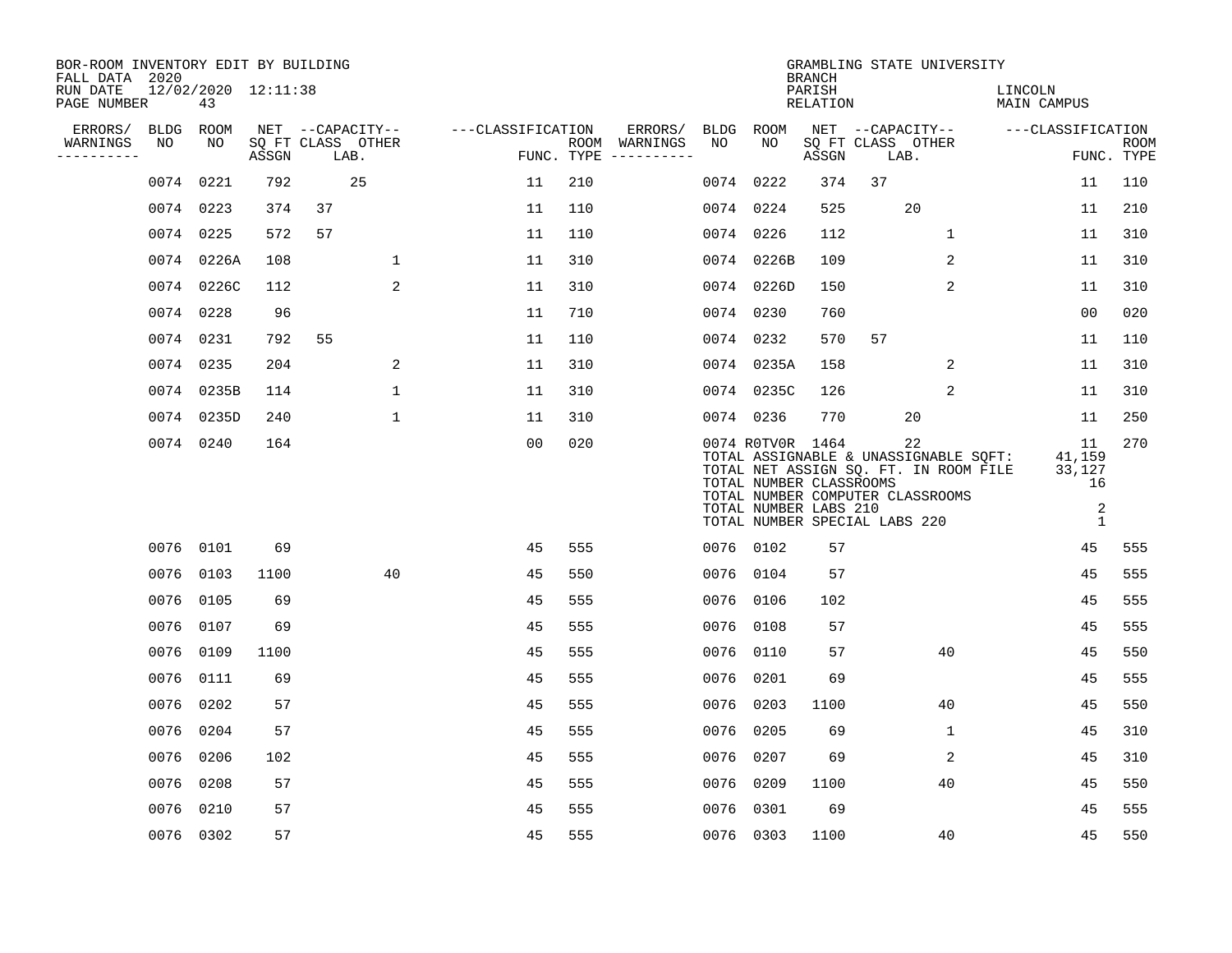| BOR-ROOM INVENTORY EDIT BY BUILDING                      |            |                         |                                               |                   |     |                                                 |            |            |                                     | GRAMBLING STATE UNIVERSITY                    |                               |                           |
|----------------------------------------------------------|------------|-------------------------|-----------------------------------------------|-------------------|-----|-------------------------------------------------|------------|------------|-------------------------------------|-----------------------------------------------|-------------------------------|---------------------------|
| FALL DATA 2020<br>RUN DATE<br>PAGE NUMBER                | 44         | $12/02/2020$ $12:11:38$ |                                               |                   |     |                                                 |            |            | <b>BRANCH</b><br>PARISH<br>RELATION |                                               | LINCOLN<br><b>MAIN CAMPUS</b> |                           |
| ERRORS/<br>BLDG<br>WARNINGS<br>NO<br>. _ _ _ _ _ _ _ _ _ | ROOM<br>NO | ASSGN                   | NET --CAPACITY--<br>SQ FT CLASS OTHER<br>LAB. | ---CLASSIFICATION |     | ERRORS/<br>ROOM WARNINGS<br>FUNC. TYPE $------$ | BLDG<br>NO | ROOM<br>NO | ASSGN                               | NET --CAPACITY--<br>SQ FT CLASS OTHER<br>LAB. | ---CLASSIFICATION             | <b>ROOM</b><br>FUNC. TYPE |
| 0076                                                     | 0304       | 57                      |                                               | 45                | 555 |                                                 | 0076       | 0305       | 69                                  |                                               | 45                            | 555                       |
| 0076                                                     | 0306       | 102                     |                                               | 45                | 555 |                                                 |            | 0076 0307  | 69                                  | $\mathbf{1}$                                  | 45                            | 310                       |
| 0076                                                     | 0308       | 57                      |                                               | 45                | 555 |                                                 |            | 0076 0309  | 1100                                | 40                                            | 45                            | 550                       |
|                                                          | 0076 0310  | 57                      |                                               | 45                | 555 |                                                 |            | 0076 0401  | 69                                  |                                               | 45                            | 555                       |
| 0076                                                     | 0402       | 57                      |                                               | 45                | 555 |                                                 | 0076       | 0403       | 1100                                | 40                                            | 45                            | 550                       |
|                                                          | 0076 0404  | 57                      |                                               | 45                | 555 |                                                 |            | 0076 0405  | 69                                  | 1                                             | 45                            | 310                       |
|                                                          | 0076 0406  | 102                     |                                               | 45                | 555 |                                                 |            | 0076 0407  | 69                                  | $\mathbf{1}$                                  | 45                            | 310                       |
|                                                          | 0076 0408  | 57                      |                                               | 45                | 555 |                                                 |            | 0076 0409  | 1100                                | 40                                            | 45                            | 550                       |
| 0076                                                     | 0410       | 57                      |                                               | 45                | 555 |                                                 | 0076       | 0501       | 69                                  |                                               | 45                            | 555                       |
| 0076                                                     | 0502       | 57                      |                                               | 45                | 555 |                                                 |            | 0076 0503  | 1100                                | 40                                            | 45                            | 550                       |
| 0076                                                     | 0504       | 57                      |                                               | 45                | 555 |                                                 | 0076       | 0505       | 69                                  | 1                                             | 45                            | 310                       |
| 0076                                                     | 0506       | 102                     |                                               | 45                | 555 |                                                 |            | 0076 0507  | 69                                  | 1                                             | 45                            | 310                       |
| 0076                                                     | 0508       | 57                      |                                               | 45                | 555 |                                                 | 0076       | 0509       | 1100                                | 40                                            | 45                            | 550                       |
| 0076                                                     | 0510       | 57                      |                                               | 45                | 555 |                                                 | 0076       | 0601       | 69                                  |                                               | 45                            | 555                       |
| 0076                                                     | 0602       | 57                      |                                               | 45                | 555 |                                                 |            | 0076 0603  | 1100                                | 40                                            | 45                            | 550                       |
| 0076                                                     | 0604       | 57                      |                                               | 45                | 555 |                                                 |            | 0076 0605  | 69                                  | $\mathbf{1}$                                  | 45                            | 310                       |
| 0076                                                     | 0606       | 102                     |                                               | 45                | 555 |                                                 |            | 0076 0607  | 69                                  | 1                                             | 45                            | 310                       |
| 0076                                                     | 0608       | 57                      |                                               | 45                | 555 |                                                 |            | 0076 0609  | 1100                                | 40                                            | 45                            | 550                       |
| 0076                                                     | 0610       | 57                      |                                               | 45                | 555 |                                                 |            | 0076 1001  | 660                                 |                                               | 0 <sub>0</sub>                | 020                       |
| 0076                                                     | 1002       | 322                     |                                               | 0 <sub>0</sub>    | 020 |                                                 |            | 0076 1003  | 211                                 |                                               | 0 <sub>0</sub>                | 020                       |
|                                                          | 0076 1004  | 211                     |                                               | 0 <sub>0</sub>    | 020 |                                                 |            | 0076 1005  | 42                                  |                                               | 0 <sub>0</sub>                | 020                       |
|                                                          | 0076 1006  | 54                      |                                               | 0 <sub>0</sub>    | 020 |                                                 |            | 0076 1015  | 423                                 |                                               | 0 <sub>0</sub>                | 020                       |
|                                                          | 0076 1020  | 190                     |                                               | 0 <sub>0</sub>    | 020 |                                                 | 0076       | 2001       | 392                                 |                                               | 0 <sub>0</sub>                | 020                       |
| 0076                                                     | 2002       | 350                     |                                               | 0 <sub>0</sub>    | 020 |                                                 | 0076       | 2003       | 600                                 |                                               | 45                            | 555                       |
| 0076                                                     | 2004       | 255                     |                                               | 0 <sub>0</sub>    | 020 |                                                 | 0076       | 2005       | 255                                 |                                               | 0 <sub>0</sub>                | 020                       |
|                                                          | 0076 2006  | 43                      |                                               | 45                | 650 |                                                 |            | 0076 2007  | 43                                  |                                               | 0 <sub>0</sub>                | 010                       |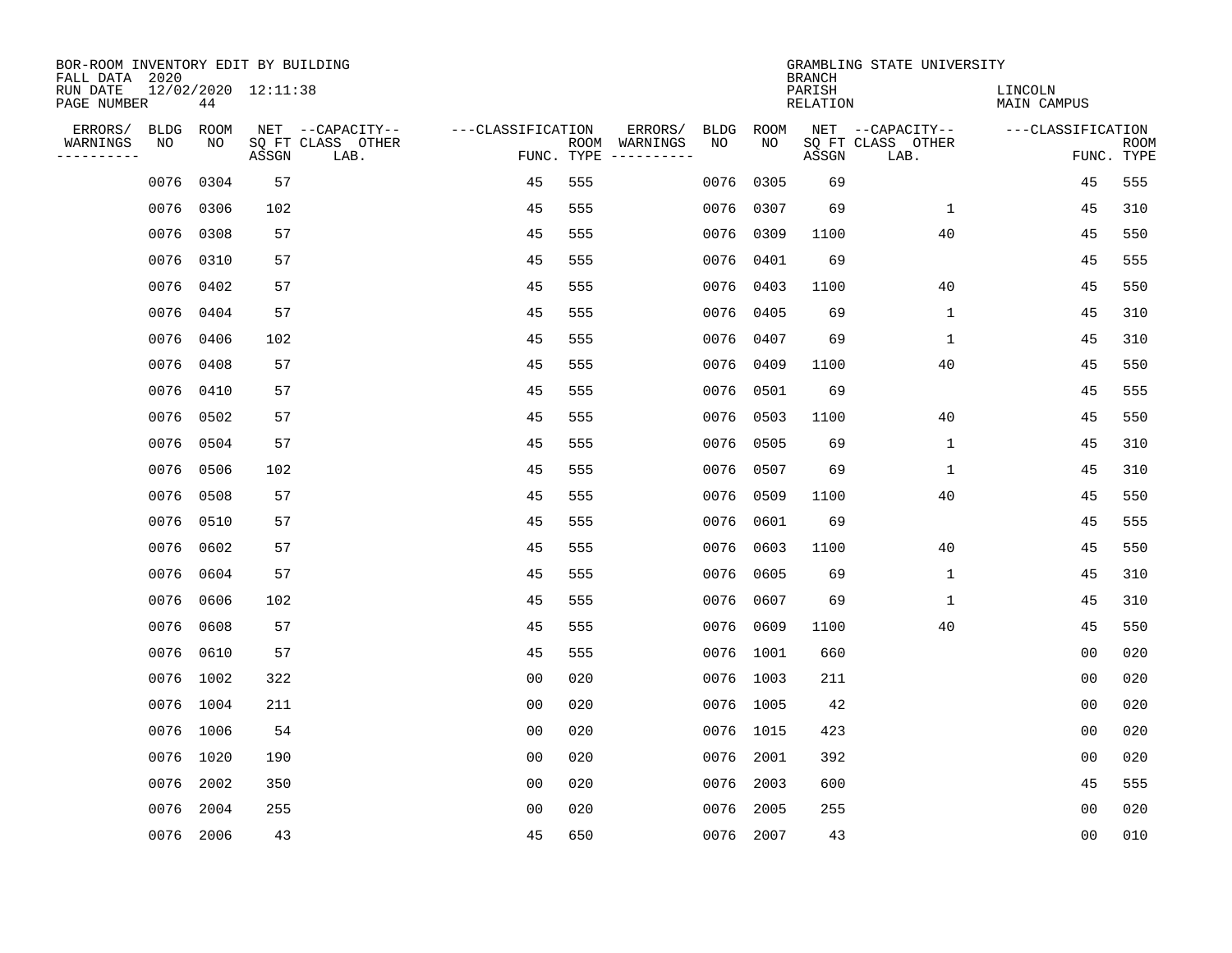| BOR-ROOM INVENTORY EDIT BY BUILDING<br>FALL DATA 2020 |             |                           |       |                           |                   |                    |          |             |            | <b>BRANCH</b>                                          | GRAMBLING STATE UNIVERSITY                                                                                                                               |                        |                    |
|-------------------------------------------------------|-------------|---------------------------|-------|---------------------------|-------------------|--------------------|----------|-------------|------------|--------------------------------------------------------|----------------------------------------------------------------------------------------------------------------------------------------------------------|------------------------|--------------------|
| RUN DATE<br>PAGE NUMBER                               |             | 12/02/2020 12:11:38<br>45 |       |                           |                   |                    |          |             |            | PARISH<br>RELATION                                     |                                                                                                                                                          | LINCOLN<br>MAIN CAMPUS |                    |
| ERRORS/                                               | <b>BLDG</b> | ROOM                      |       | NET --CAPACITY--          | ---CLASSIFICATION |                    | ERRORS/  | <b>BLDG</b> | ROOM       |                                                        | NET --CAPACITY--                                                                                                                                         | ---CLASSIFICATION      |                    |
| WARNINGS<br>----------                                | NO          | NO                        | ASSGN | SQ FT CLASS OTHER<br>LAB. |                   | ROOM<br>FUNC. TYPE | WARNINGS | NO          | NO         | ASSGN                                                  | SQ FT CLASS OTHER<br>LAB.                                                                                                                                |                        | ROOM<br>FUNC. TYPE |
|                                                       | 0076        | 2008                      | 399   |                           | 0 <sub>0</sub>    | 020                |          | 0076        | 2009       | 336                                                    |                                                                                                                                                          | 0 <sub>0</sub>         | 020                |
|                                                       | 0076        | 2010                      | 279   |                           | 00                | 020                |          | 0076        | 2011       | 352                                                    |                                                                                                                                                          | 00                     | 020                |
|                                                       | 0076        | 2012                      | 400   |                           | 45                | 315                |          | 0076        | 2013       | 255                                                    |                                                                                                                                                          | 00                     | 020                |
|                                                       | 0076        | 2014                      | 255   |                           | 0 <sub>0</sub>    | 020                |          |             | 0076 2015  | 57                                                     |                                                                                                                                                          | 0 <sub>0</sub>         | 010                |
|                                                       | 0076        | 2016                      | 427   |                           | 0 <sub>0</sub>    | 020                |          |             | 0076 2017  | 326                                                    |                                                                                                                                                          | 0 <sub>0</sub>         | 030                |
|                                                       |             | 0076 A0001                | 127   | 2                         | 45                | 310                |          |             | 0076 A0002 | 231                                                    | 2                                                                                                                                                        | 45                     | 310                |
|                                                       |             | 0076 A0003                | 239   | 2                         | 45                | 310                |          |             | 0076 A0004 | 116                                                    |                                                                                                                                                          | 45                     | 315                |
|                                                       |             | 0076 A0005                | 93    | 2                         | 45                | 310                |          |             | 0076 A0006 | 80                                                     |                                                                                                                                                          | 0 <sub>0</sub>         | 020                |
|                                                       |             | 0076 A0007                | 85    |                           | 45                | 315                |          |             | 0076 A0008 | 80                                                     |                                                                                                                                                          | 0 <sub>0</sub>         | 020                |
|                                                       |             | 0076 A0009                | 240   |                           | 45                | 115                |          |             | 0076 A0010 | 477                                                    |                                                                                                                                                          | 45                     | 650                |
|                                                       |             | 0076 A0011                | 120   | 2                         | 45                | 310                |          |             | 0076 A0012 | 69                                                     | 2                                                                                                                                                        | 45                     | 310                |
|                                                       |             | 0076 K0001                | 56    |                           | 45                | 555                |          |             | 0076 K0002 | 66                                                     | 1                                                                                                                                                        | 45                     | 310                |
|                                                       |             | 0076 K0003                | 60    |                           | 45                | 315                |          |             | 0076 K0004 | 1000                                                   | 40                                                                                                                                                       | 45                     | 550                |
|                                                       |             | 0076 K0005                | 64    |                           | 45                | 555                |          |             | 0076 K0006 | 108                                                    |                                                                                                                                                          | 45                     | 555                |
|                                                       |             | 0076 K0007                | 65    |                           | 0 <sub>0</sub>    | 020                |          |             | 0076 K0008 | 103                                                    |                                                                                                                                                          | 45                     | 555                |
|                                                       |             | 0076 K0009                | 67    |                           | 45                | 555                |          |             | 0076 K0010 | 1000                                                   | 40                                                                                                                                                       | 45                     | 550                |
|                                                       |             | 0076 K0011                | 72    |                           | 45                | 555                |          |             | 0076 K0012 | 72<br>TOTAL NUMBER CLASSROOMS<br>TOTAL NUMBER LABS 210 | 1<br>TOTAL ASSIGNABLE & UNASSIGNABLE SQFT:<br>TOTAL NET ASSIGN SQ. FT. IN ROOM FILE<br>TOTAL NUMBER COMPUTER CLASSROOMS<br>TOTAL NUMBER SPECIAL LABS 220 | 45<br>28,318<br>21,999 | 310                |
|                                                       |             | 0077 0101                 | 154   | 3                         | 93                | 525                |          |             | 0077 0102  | 154                                                    | 3                                                                                                                                                        | 93                     | 525                |
|                                                       | 0077        | 0104                      | 18    | $\mathbf 1$               | 93                | 525                |          | 0077        | 0105       | 486                                                    | 9                                                                                                                                                        | 93                     | 525                |
|                                                       |             | 0077 0106                 | 55    | 2                         | 93                | 525                |          |             | 0077 0106A | 23                                                     | $\mathbf{1}$                                                                                                                                             | 93                     | 525                |
|                                                       | 0077        | 0107                      | 119   |                           | 93                | 730                |          | 0077        | 0108       | 283                                                    | 3                                                                                                                                                        | 93                     | 525                |
|                                                       | 0077        | 0109                      | 490   | 10                        | 93                | 525                |          | 0077        | 0110       | 18                                                     | 1                                                                                                                                                        | 93                     | 525                |
|                                                       |             | 0077 0111                 | 471   | 6                         | 93                | 525                |          |             | 0077 0112  | 50                                                     |                                                                                                                                                          | 93                     | 525                |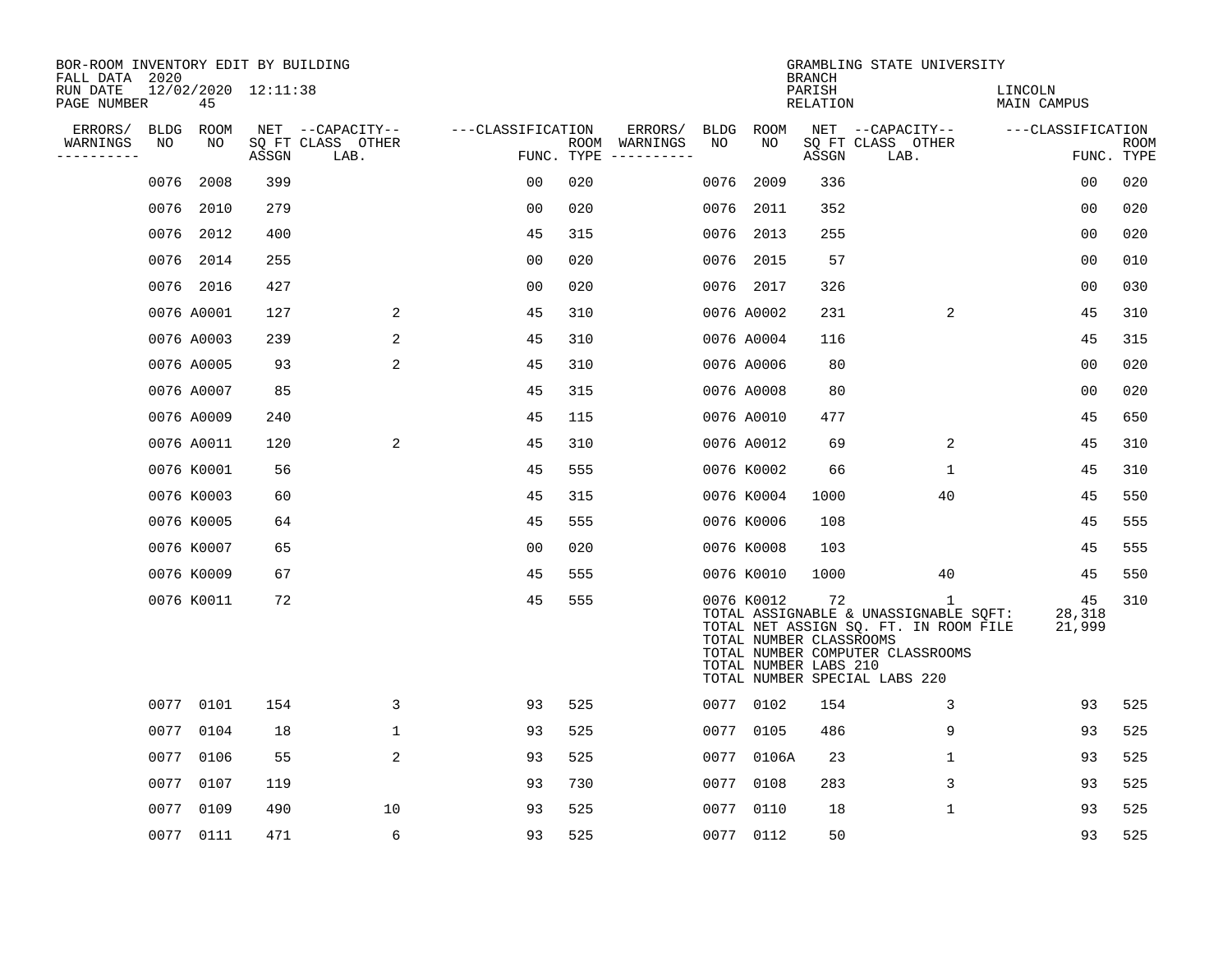| BOR-ROOM INVENTORY EDIT BY BUILDING<br>FALL DATA 2020 |                   |            |                     |                                               |                   |                    |                                                                                                                                                                                                                                                                                                                                                                                                                                                                                                    |            |             | <b>BRANCH</b>      | GRAMBLING STATE UNIVERSITY                    |                               |                           |
|-------------------------------------------------------|-------------------|------------|---------------------|-----------------------------------------------|-------------------|--------------------|----------------------------------------------------------------------------------------------------------------------------------------------------------------------------------------------------------------------------------------------------------------------------------------------------------------------------------------------------------------------------------------------------------------------------------------------------------------------------------------------------|------------|-------------|--------------------|-----------------------------------------------|-------------------------------|---------------------------|
| RUN DATE<br>PAGE NUMBER                               |                   | 46         | 12/02/2020 12:11:38 |                                               |                   |                    |                                                                                                                                                                                                                                                                                                                                                                                                                                                                                                    |            |             | PARISH<br>RELATION |                                               | LINCOLN<br><b>MAIN CAMPUS</b> |                           |
| ERRORS/<br>WARNINGS<br>---------                      | <b>BLDG</b><br>NO | ROOM<br>NO | ASSGN               | NET --CAPACITY--<br>SQ FT CLASS OTHER<br>LAB. | ---CLASSIFICATION | ROOM<br>FUNC. TYPE | ERRORS/<br>WARNINGS<br>$\begin{tabular}{ccccccccc} \multicolumn{2}{c }{\multicolumn{2}{c }{\multicolumn{2}{c }{\multicolumn{2}{c }{\multicolumn{2}{c}}}} & \multicolumn{2}{c }{\multicolumn{2}{c }{\multicolumn{2}{c }{\multicolumn{2}{c}}}} & \multicolumn{2}{c }{\multicolumn{2}{c }{\multicolumn{2}{c }{\multicolumn{2}{c}}}} & \multicolumn{2}{c }{\multicolumn{2}{c }{\multicolumn{2}{c }{\multicolumn{2}{c}}}} & \multicolumn{2}{c }{\multicolumn{2}{c }{\multicolumn{2}{c }{\multicolumn{2$ | BLDG<br>NO | ROOM<br>NO. | ASSGN              | NET --CAPACITY--<br>SQ FT CLASS OTHER<br>LAB. | ---CLASSIFICATION             | <b>ROOM</b><br>FUNC. TYPE |
|                                                       | 0077              | 0113       | 88                  |                                               | 93                | 730                |                                                                                                                                                                                                                                                                                                                                                                                                                                                                                                    | 0077       | 0114        | 178                |                                               | 93                            | 525                       |
|                                                       | 0077              | 0115       | 75                  | 2                                             | 93                | 525                |                                                                                                                                                                                                                                                                                                                                                                                                                                                                                                    |            | 0077 0116   | 75                 | 2                                             | 93                            | 525                       |
|                                                       | 0077              | 0117       | 75                  | 2                                             | 93                | 525                |                                                                                                                                                                                                                                                                                                                                                                                                                                                                                                    |            | 0077 0121   | 126                | 3                                             | 93                            | 525                       |
|                                                       | 0077              | 0122       | 126                 | 3                                             | 93                | 525                |                                                                                                                                                                                                                                                                                                                                                                                                                                                                                                    |            | 0077 0123   | 471                | 7                                             | 93                            | 525                       |
|                                                       | 0077              | 0124       | 18                  | $\mathbf{1}$                                  | 93                | 525                |                                                                                                                                                                                                                                                                                                                                                                                                                                                                                                    |            | 0077 0125   | 486                | 9                                             | 93                            | 525                       |
|                                                       | 0077              | 0126       | 23                  | 1                                             | 93                | 525                |                                                                                                                                                                                                                                                                                                                                                                                                                                                                                                    |            | 0077 0127   | 78                 |                                               | 93                            | 730                       |
|                                                       | 0077              | 0128       | 283                 | 3                                             | 93                | 525                |                                                                                                                                                                                                                                                                                                                                                                                                                                                                                                    |            | 0077 0129   | 36                 |                                               | 93                            | 525                       |
|                                                       | 0077              | 0130       | 490                 | 10                                            | 93                | 525                |                                                                                                                                                                                                                                                                                                                                                                                                                                                                                                    |            | 0077 0131   | 18                 | $\mathbf 1$                                   | 93                            | 525                       |
|                                                       | 0077              | 0132       | 471                 | 6                                             | 93                | 525                |                                                                                                                                                                                                                                                                                                                                                                                                                                                                                                    | 0077       | 0135        | 75                 | 2                                             | 93                            | 525                       |
|                                                       | 0077              | 0136       | 75                  | 2                                             | 93                | 525                |                                                                                                                                                                                                                                                                                                                                                                                                                                                                                                    |            | 0077 0137   | 75                 | 2                                             | 93                            | 525                       |
|                                                       | 0077              | 0201       | 160                 | $\mathbf{1}$                                  | 93                | 310                |                                                                                                                                                                                                                                                                                                                                                                                                                                                                                                    | 0077       | 0202        | 260                | $\mathbf 1$                                   | 93                            | 525                       |
|                                                       | 0077              | 0203       | 51                  | 4                                             | 93                | 525                |                                                                                                                                                                                                                                                                                                                                                                                                                                                                                                    |            | 0077 0204   | 53                 |                                               | 93                            | 525                       |
|                                                       | 0077              | 0205       | 17                  | $\mathbf{1}$                                  | 93                | 525                |                                                                                                                                                                                                                                                                                                                                                                                                                                                                                                    | 0077       | 0206        | 72                 | 4                                             | 93                            | 525                       |
|                                                       | 0077              | 0207       | 120                 | $\mathbf{1}$                                  | 93                | 525                |                                                                                                                                                                                                                                                                                                                                                                                                                                                                                                    | 0077       | 0208        | 368                | 7                                             | 93                            | 650                       |
|                                                       | 0077              | 0209       | 19                  | 3                                             | 93                | 525                |                                                                                                                                                                                                                                                                                                                                                                                                                                                                                                    | 0077       | 0210        | 40                 | 1                                             | 93                            | 530                       |
|                                                       | 0077              | 0211       | 136                 | 19                                            | 93                | 523                |                                                                                                                                                                                                                                                                                                                                                                                                                                                                                                    | 0077       | 0212        | 136                | 91                                            | 93                            | 523                       |
|                                                       | 0077              | 0213       | 20                  | 3                                             | 93                | 525                |                                                                                                                                                                                                                                                                                                                                                                                                                                                                                                    | 0077       | 0214        | 60                 | 3                                             | 93                            | 530                       |
|                                                       | 0077              | 0215       | 24                  | 2                                             | 93                | 530                |                                                                                                                                                                                                                                                                                                                                                                                                                                                                                                    | 0077       | 0216        | 27                 | 2                                             | 93                            | 530                       |
|                                                       | 0077              | 0217       | 26                  | 2                                             | 93                | 530                |                                                                                                                                                                                                                                                                                                                                                                                                                                                                                                    | 0077       | 0218        | 63                 | 2                                             | 93                            | 530                       |
|                                                       | 0077              | 0219       | 527                 | 44                                            | 93                | 523                |                                                                                                                                                                                                                                                                                                                                                                                                                                                                                                    | 0077       | 0220        | 70                 | 1                                             | 93                            | 525                       |
|                                                       | 0077              | 0221       | 42                  | 4                                             | 93                | 525                |                                                                                                                                                                                                                                                                                                                                                                                                                                                                                                    |            | 0077 0222   | 38                 | 4                                             | 93                            | 525                       |
|                                                       | 0077              | 0223       | 368                 | $7\phantom{.0}$                               | 93                | 650                |                                                                                                                                                                                                                                                                                                                                                                                                                                                                                                    | 0077       | 0224        | 88                 | 8                                             | 93                            | 525                       |
|                                                       | 0077              | 0225       | 278                 | 27                                            | 93                | 525                |                                                                                                                                                                                                                                                                                                                                                                                                                                                                                                    | 0077       | 0226        | 57                 | 3                                             | 93                            | 525                       |
|                                                       | 0077              | 0227       | 220                 | 19                                            | 93                | 523                |                                                                                                                                                                                                                                                                                                                                                                                                                                                                                                    | 0077       | 0228        | 40                 | $\mathbf 1$                                   | 93                            | 530                       |
|                                                       | 0077              | 0229       | 19                  | 4                                             | 93                | 525                |                                                                                                                                                                                                                                                                                                                                                                                                                                                                                                    |            | 0077 0230   | 51                 | 4                                             | 93                            | 525                       |
|                                                       | 0077 0234         |            | 120                 | 1                                             | 93                | 525                |                                                                                                                                                                                                                                                                                                                                                                                                                                                                                                    |            | 0077 0235   | 368                |                                               | 93                            | 525                       |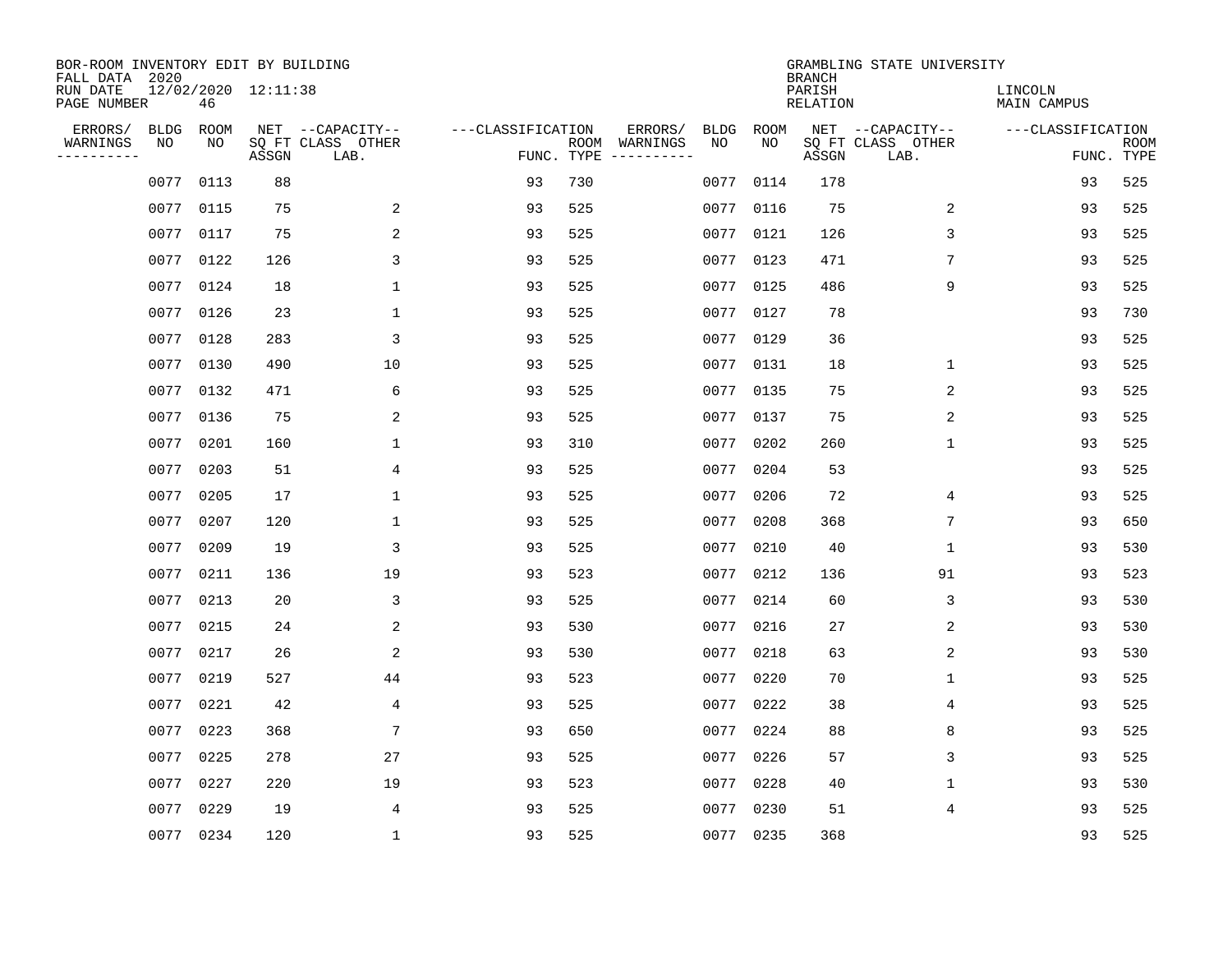| BOR-ROOM INVENTORY EDIT BY BUILDING<br>FALL DATA 2020 |           |            |                     |                           |                                    |     |                                      |           |                                                               | BRANCH             |                                                                   | GRAMBLING STATE UNIVERSITY                                                     |                                    |                           |
|-------------------------------------------------------|-----------|------------|---------------------|---------------------------|------------------------------------|-----|--------------------------------------|-----------|---------------------------------------------------------------|--------------------|-------------------------------------------------------------------|--------------------------------------------------------------------------------|------------------------------------|---------------------------|
| RUN DATE<br>PAGE NUMBER                               |           | 47         | 12/02/2020 12:11:38 |                           |                                    |     |                                      |           |                                                               | PARISH<br>RELATION |                                                                   |                                                                                | LINCOLN<br>MAIN CAMPUS             |                           |
| ERRORS/                                               |           | BLDG ROOM  |                     |                           | NET --CAPACITY-- ---CLASSIFICATION |     | ERRORS/                              | BLDG ROOM |                                                               |                    |                                                                   |                                                                                | NET --CAPACITY-- ---CLASSIFICATION |                           |
| WARNINGS<br>NO.<br>----------                         |           | NO         | ASSGN               | SQ FT CLASS OTHER<br>LAB. |                                    |     | ROOM WARNINGS<br>FUNC. TYPE $------$ | NO        | NO                                                            | ASSGN              | SQ FT CLASS OTHER<br>LAB.                                         |                                                                                |                                    | <b>ROOM</b><br>FUNC. TYPE |
|                                                       |           | 0077 0236  | 55                  | 1                         | 93                                 | 525 |                                      |           | 0077 0237                                                     | 55                 |                                                                   | $\mathbf{1}$                                                                   |                                    | 93 525                    |
|                                                       |           | 0077 0238  | 43                  | 1                         | 93                                 | 730 |                                      |           | TOTAL NUMBER CLASSROOMS<br>TOTAL NUMBER LABS 210              |                    | TOTAL NUMBER COMPUTER CLASSROOMS<br>TOTAL NUMBER SPECIAL LABS 220 | TOTAL ASSIGNABLE & UNASSIGNABLE SQFT:<br>TOTAL NET ASSIGN SQ. FT. IN ROOM FILE | 9,754<br>9,754                     |                           |
|                                                       |           |            | 0078 0100 1232      |                           | 00                                 | 030 |                                      |           | TOTAL NUMBER CLASSROOMS<br>TOTAL NUMBER LABS 210              |                    | TOTAL NUMBER COMPUTER CLASSROOMS<br>TOTAL NUMBER SPECIAL LABS 220 | TOTAL ASSIGNABLE & UNASSIGNABLE SQFT:<br>TOTAL NET ASSIGN SQ. FT. IN ROOM FILE | 1,232                              |                           |
|                                                       |           | 0079 0101  | 5133                | $\sim$ 5 $\sim$ 5         | 61                                 | 970 |                                      |           | TOTAL NUMBER CLASSROOMS<br>TOTAL NUMBER LABS 210              |                    | TOTAL NUMBER COMPUTER CLASSROOMS<br>TOTAL NUMBER SPECIAL LABS 220 | TOTAL ASSIGNABLE & UNASSIGNABLE SQFT:<br>TOTAL NET ASSIGN SQ. FT. IN ROOM FILE | 5,133<br>5,133                     |                           |
|                                                       |           | 0080 0001  | 204                 | 2                         | 63                                 | 310 |                                      | 0080 0002 |                                                               | 703                |                                                                   |                                                                                | 63                                 | 315                       |
|                                                       |           | 0080 0003  | 27                  | $\mathbf{1}$              | 63                                 | 315 |                                      |           | 0080 0004<br>TOTAL NUMBER CLASSROOMS<br>TOTAL NUMBER LABS 210 | 33                 | TOTAL NUMBER COMPUTER CLASSROOMS<br>TOTAL NUMBER SPECIAL LABS 220 | TOTAL ASSIGNABLE & UNASSIGNABLE SQFT:<br>TOTAL NET ASSIGN SQ. FT. IN ROOM FILE | 00 <sub>o</sub><br>967<br>934      | 030                       |
|                                                       |           | 0081 0100  | 187                 |                           | 00                                 | 030 |                                      |           | 0081 0100A                                                    | 154                |                                                                   |                                                                                | 11                                 | 615                       |
|                                                       |           | 0081 0101  | 378                 |                           | 11                                 | 615 |                                      | 0081 0102 |                                                               | 187                |                                                                   |                                                                                | 00                                 | 030                       |
|                                                       |           | 0081 0102A | 154                 |                           | 11                                 | 615 |                                      | 0081 0104 |                                                               | 4754               |                                                                   | 950                                                                            | 11                                 | 610                       |
|                                                       |           | 0081 0106  | 262                 |                           | 0 <sub>0</sub>                     | 020 |                                      | 0081 0108 |                                                               | 142                |                                                                   | $\mathbf{1}$                                                                   | 11                                 | 310                       |
|                                                       | 0081 0109 |            | 148                 | $\mathbf{1}$              | 11                                 | 310 |                                      | 0081 0116 |                                                               | 54                 |                                                                   |                                                                                | 0 <sub>0</sub>                     | 020                       |
|                                                       | 0081 0118 |            | 88                  |                           | 11                                 | 455 |                                      | 0081 0119 |                                                               | 1938               | 48                                                                |                                                                                | 11                                 | 220                       |
|                                                       | 0081 0120 |            | 457                 | 30                        | 11                                 | 410 |                                      | 0081 0121 |                                                               | 1209               |                                                                   |                                                                                | 00                                 | 020                       |
|                                                       |           | 0081 0122  | 457                 | 12                        | 11                                 | 210 |                                      | 0081 0123 |                                                               | 371                |                                                                   |                                                                                | 00                                 | 020                       |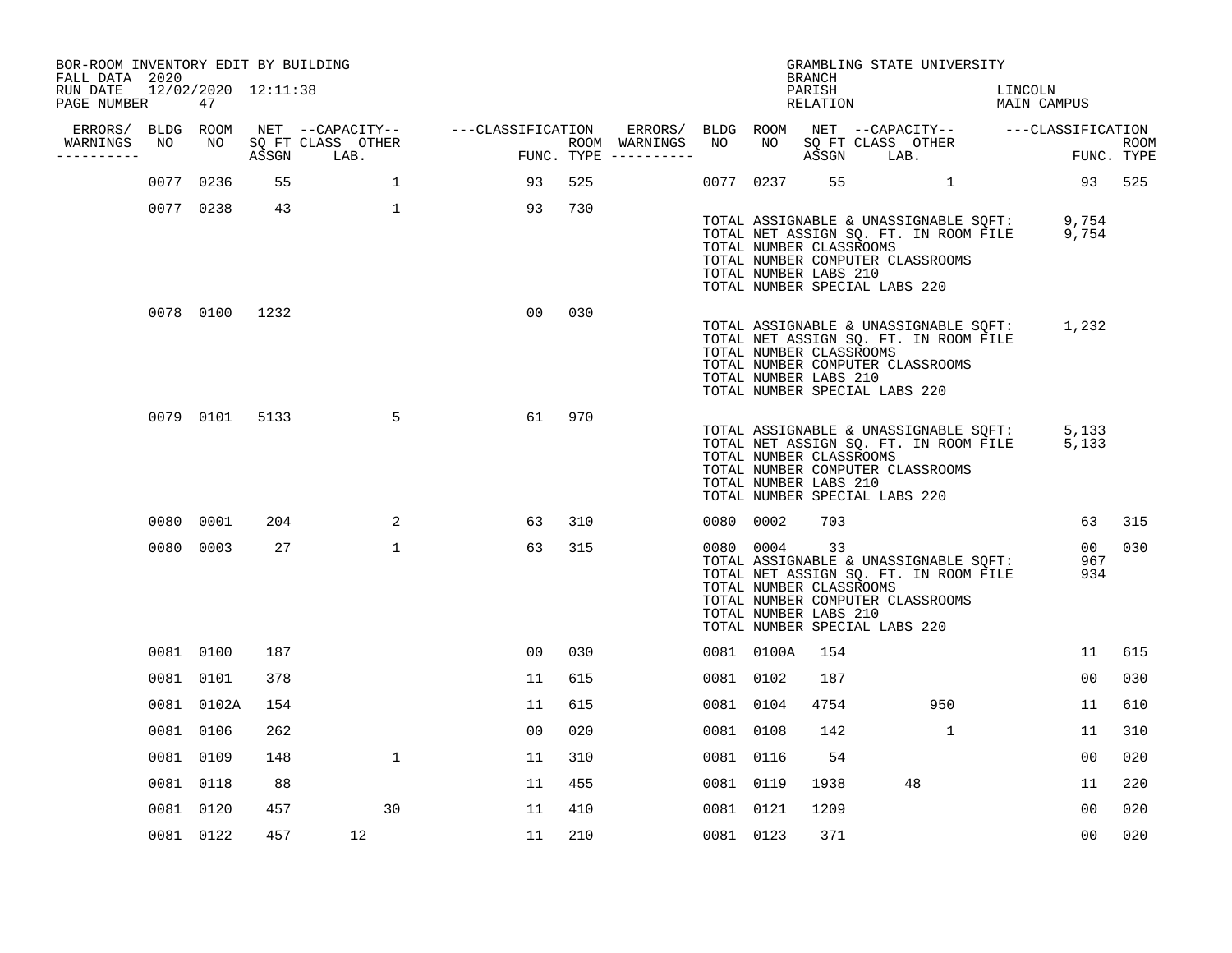| BOR-ROOM INVENTORY EDIT BY BUILDING<br>FALL DATA 2020 |             |           |                     |                           |                   |      |                         |             |           | <b>BRANCH</b>             | GRAMBLING STATE UNIVERSITY |                               |                           |
|-------------------------------------------------------|-------------|-----------|---------------------|---------------------------|-------------------|------|-------------------------|-------------|-----------|---------------------------|----------------------------|-------------------------------|---------------------------|
| RUN DATE<br>PAGE NUMBER                               |             | 48        | 12/02/2020 12:11:38 |                           |                   |      |                         |             |           | PARISH<br><b>RELATION</b> |                            | LINCOLN<br><b>MAIN CAMPUS</b> |                           |
| ERRORS/                                               | <b>BLDG</b> | ROOM      |                     | NET --CAPACITY--          | ---CLASSIFICATION |      | ERRORS/                 | <b>BLDG</b> | ROOM      |                           | NET --CAPACITY--           | ---CLASSIFICATION             |                           |
| WARNINGS<br>----------                                | NO          | NO        | ASSGN               | SQ FT CLASS OTHER<br>LAB. | FUNC. TYPE        | ROOM | WARNINGS<br>----------- | NO          | NO        | ASSGN                     | SQ FT CLASS OTHER<br>LAB.  |                               | <b>ROOM</b><br>FUNC. TYPE |
|                                                       | 0081        | 0124      | 710                 |                           | 00                | 020  |                         | 0081        | 0125      | 238                       | $\mathbf{1}$               | 11                            | 310                       |
|                                                       | 0081        | 0126      | 466                 |                           | 11                | 315  |                         |             | 0081 0127 | 78                        |                            | 11                            | 315                       |
|                                                       | 0081        | 0128      | 622                 | 2                         | 11                | 310  |                         |             | 0081 0130 | 58                        |                            | 0 <sub>0</sub>                | 010                       |
|                                                       | 0081        | 0131      | 32                  | 1                         | 0 <sub>0</sub>    | 030  |                         |             | 0081 0132 | 279                       |                            | 11                            | 315                       |
|                                                       | 0081        | 0133      | 129                 |                           | 11                | 315  |                         | 0081        | 0134      | 763                       | 40                         | 11                            | 350                       |
|                                                       | 0081        | 0135      | 427                 |                           | 0 <sub>0</sub>    | 020  |                         |             | 0081 0136 | 205                       | $\mathbf 1$                | 11                            | 310                       |
|                                                       | 0081        | 0137      | 265                 | 1                         | 11                | 310  |                         |             | 0081 0138 | 8                         |                            | 11                            | 315                       |
|                                                       | 0081        | 0141      | 224                 | $\mathbf{1}$              | 11                | 310  |                         |             | 0081 0142 | 152                       | $\mathbf{1}$               | 11                            | 310                       |
|                                                       | 0081        | 0143      | 282                 | $\mathbf 1$               | 11                | 310  |                         | 0081        | 0144      | 120                       | $\mathbf 1$                | 11                            | 310                       |
|                                                       | 0081        | 0145      | 120                 | 1                         | 11                | 310  |                         |             | 0081 0146 | 120                       | $\mathbf 1$                | 11                            | 310                       |
|                                                       | 0081        | 0147      | 120                 | 1                         | 11                | 310  |                         | 0081        | 0148      | 120                       | $\mathbf{1}$               | 11                            | 310                       |
|                                                       | 0081        | 0149      | 120                 | 1                         | 11                | 310  |                         |             | 0081 0150 | 120                       | $\mathbf 1$                | 11                            | 310                       |
|                                                       | 0081        | 0151      | 120                 | 1                         | 11                | 310  |                         | 0081        | 0152      | 120                       | $\mathbf 1$                | 11                            | 310                       |
|                                                       | 0081        | 0153      | 262                 |                           | 0 <sub>0</sub>    | 020  |                         | 0081        | 0156      | 21                        | $\mathbf 1$                | 11                            | 255                       |
|                                                       | 0081        | 0157      | 185                 | 5                         | 11                | 250  |                         | 0081        | 0158      | 1468                      |                            | 0 <sub>0</sub>                | 020                       |
|                                                       | 0081        | 0159      | 133                 | 2                         | 11                | 655  |                         | 0081        | 0160      | 27                        |                            | 0 <sub>0</sub>                | 020                       |
|                                                       | 0081        | 0161      | 27                  |                           | 0 <sub>0</sub>    | 020  |                         | 0081        | 0162      | 129                       | 2                          | 11                            | 655                       |
|                                                       | 0081        | 0163      | 389                 |                           | 11                | 650  |                         | 0081        | 0164      | 250                       | 1                          | 11                            | 310                       |
|                                                       | 0081        | 0165      | 99                  |                           | 11                | 655  |                         | 0081        | 0166      | 126                       |                            | 11                            | 660                       |
|                                                       | 0081        | 0167      | 63                  |                           | 11                | 660  |                         | 0081        | 0168      | 315                       |                            | 11                            | 650                       |
|                                                       | 0081        | 0169      | 210                 |                           | 0 <sub>0</sub>    | 020  |                         | 0081        | 0170      | 18                        |                            | 0 <sub>0</sub>                | 020                       |
|                                                       | 0081        | 0171      | 189                 | 3                         | 0 <sub>0</sub>    | 030  |                         | 0081        | 0172      | 578                       |                            | 0 <sub>0</sub>                | 020                       |
|                                                       | 0081        | 0173      | 18                  |                           | 0 <sub>0</sub>    | 020  |                         |             | 0081 0176 | 50                        |                            | 0 <sub>0</sub>                | 020                       |
|                                                       | 0081        | 0177      | 1382                | 70                        | 11                | 110  |                         | 0081        | 0178      | 1382                      | 70                         | 11                            | 110                       |
|                                                       | 0081        | 0179      | $7\phantom{.0}$     |                           | 11                | 655  |                         | 0081        | 0180      | $7\phantom{.0}$           |                            | 11                            | 655                       |
|                                                       |             | 0081 0181 | 8                   |                           | 0 <sub>0</sub>    | 020  |                         |             | 0081 0200 | 270                       |                            | 00                            | 020                       |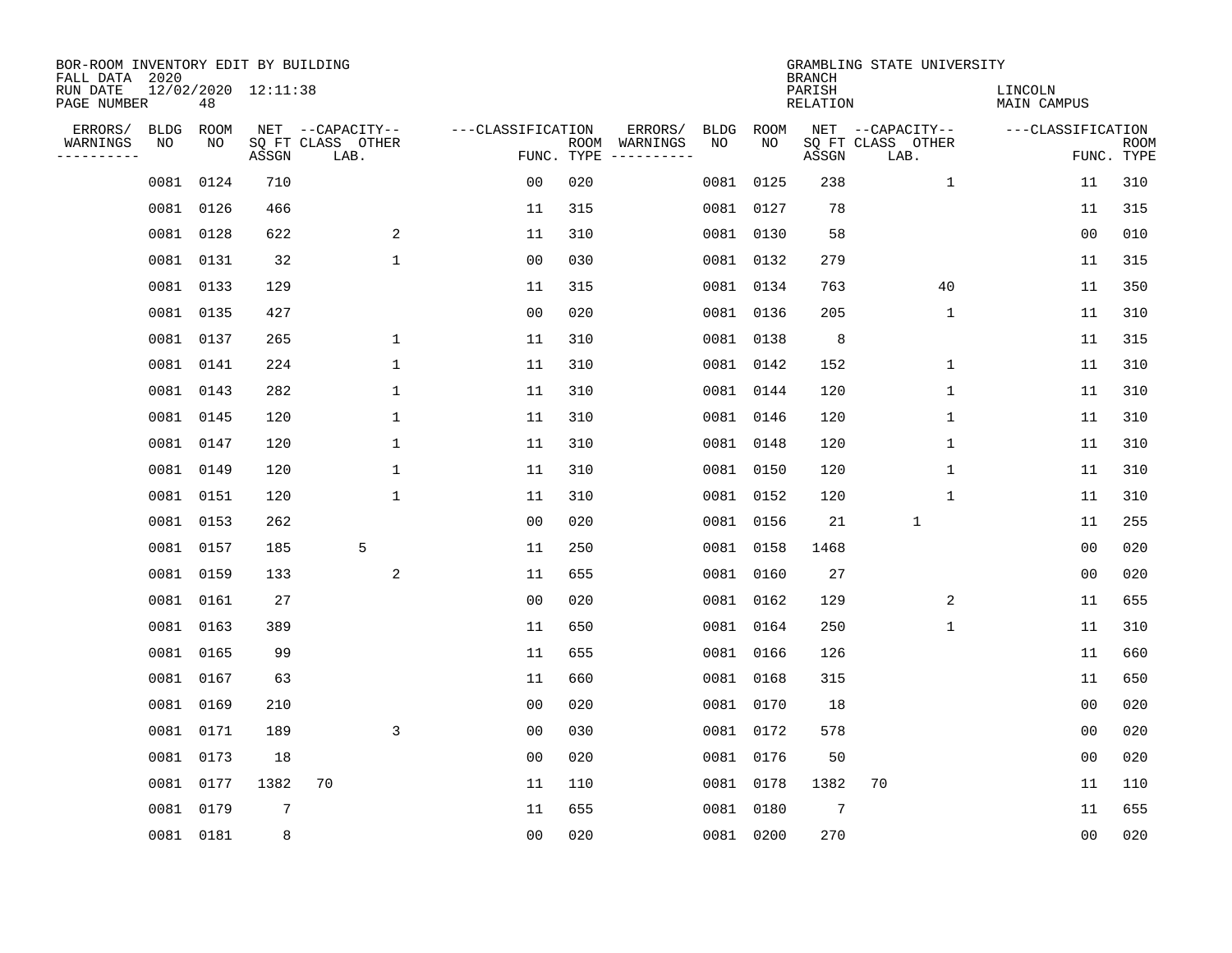| BOR-ROOM INVENTORY EDIT BY BUILDING<br>FALL DATA 2020 |                   |            |                     |                                               |              |                   |            |                                                                                                                                                      |            | <b>BRANCH</b>             | GRAMBLING STATE UNIVERSITY                    |                               |                |                           |
|-------------------------------------------------------|-------------------|------------|---------------------|-----------------------------------------------|--------------|-------------------|------------|------------------------------------------------------------------------------------------------------------------------------------------------------|------------|---------------------------|-----------------------------------------------|-------------------------------|----------------|---------------------------|
| RUN DATE<br>PAGE NUMBER                               |                   | 49         | 12/02/2020 12:11:38 |                                               |              |                   |            |                                                                                                                                                      |            | PARISH<br><b>RELATION</b> |                                               | LINCOLN<br><b>MAIN CAMPUS</b> |                |                           |
| ERRORS/<br>WARNINGS<br>---------                      | <b>BLDG</b><br>NO | ROOM<br>NO | ASSGN               | NET --CAPACITY--<br>SQ FT CLASS OTHER<br>LAB. |              | ---CLASSIFICATION | FUNC. TYPE | ERRORS/<br>BLDG<br>ROOM WARNINGS<br>NO<br>$\begin{tabular}{ccccccccc} - & - & - & - & - & - & - & - \\ & - & - & - & - & - & - & - \\ \end{tabular}$ | ROOM<br>NO | ASSGN                     | NET --CAPACITY--<br>SQ FT CLASS OTHER<br>LAB. | ---CLASSIFICATION             |                | <b>ROOM</b><br>FUNC. TYPE |
|                                                       | 0081              | 0201       | 116                 |                                               | $\mathbf 1$  | 11                | 310        | 0081                                                                                                                                                 | 0202       | 111                       | $\mathbf{1}$                                  |                               | 11             | 310                       |
|                                                       | 0081              | 0203       | 108                 |                                               | $\mathbf{1}$ | 11                | 310        |                                                                                                                                                      | 0081 0204  | 246                       |                                               |                               | 00             | 030                       |
|                                                       | 0081              | 0205       | 117                 |                                               | $\mathbf{1}$ | 11                | 310        |                                                                                                                                                      | 0081 0206  | 139                       | $\mathbf{1}$                                  |                               | 11             | 310                       |
|                                                       | 0081 0207         |            | 115                 |                                               | $\mathbf{1}$ | 11                | 310        |                                                                                                                                                      | 0081 0208  | 115                       | $\mathbf{1}$                                  |                               | 11             | 310                       |
|                                                       | 0081              | 0209       | 129                 |                                               | $\mathbf{1}$ | 11                | 310        |                                                                                                                                                      | 0081 0210  | 709                       | 70                                            |                               | 11             | 110                       |
|                                                       | 0081 0211         |            | 646                 | 65                                            |              | 11                | 110        |                                                                                                                                                      | 0081 0212  | 646                       | 65                                            |                               | 11             | 110                       |
|                                                       | 0081 0213         |            | 108                 |                                               | $\mathbf 1$  | 11                | 310        |                                                                                                                                                      | 0081 0214  | 108                       | $\mathbf 1$                                   |                               | 11             | 310                       |
|                                                       | 0081 0215         |            | 108                 |                                               | 1            | 11                | 310        |                                                                                                                                                      | 0081 0216  | 108                       | $\mathbf 1$                                   |                               | 11             | 310                       |
|                                                       | 0081 0217         |            | 108                 |                                               | $\mathbf 1$  | 11                | 310        |                                                                                                                                                      | 0081 0218  | 108                       | 1                                             |                               | 11             | 310                       |
|                                                       | 0081 0219         |            | 108                 |                                               | $\mathbf 1$  | 11                | 310        |                                                                                                                                                      | 0081 0221  | 270                       | 20                                            |                               | 11             | 350                       |
|                                                       | 0081 0222         |            | 1103                | 27                                            |              | 11                | 210        | 0081                                                                                                                                                 | 0223       | 665                       | 2                                             |                               | 11             | 310                       |
|                                                       | 0081 0224         |            | 30                  |                                               | $\mathbf{1}$ | 11                | 315        |                                                                                                                                                      | 0081 0225  | 55                        |                                               |                               | 11             | 315                       |
|                                                       | 0081              | 0226       | 164                 |                                               |              | 0 <sub>0</sub>    | 020        | 0081                                                                                                                                                 | 0227       | 19                        |                                               |                               | 0 <sub>0</sub> | 020                       |
|                                                       | 0081              | 0228       | 245                 |                                               | 1            | 11                | 310        |                                                                                                                                                      | 0081 0233  | 82                        |                                               |                               | 0 <sub>0</sub> | 030                       |
|                                                       | 0081              | 0234       | 58                  |                                               |              | 0 <sub>0</sub>    | 030        |                                                                                                                                                      | 0081 0235  | 50                        |                                               |                               | 0 <sub>0</sub> | 020                       |
|                                                       | 0081              | 0237       | 327                 | 32                                            |              | 11                | 110        |                                                                                                                                                      | 0081 0238  | 132                       |                                               |                               | 0 <sub>0</sub> | 020                       |
|                                                       | 0081              | 0239       | 771                 |                                               |              | 0 <sub>0</sub>    | 020        |                                                                                                                                                      | 0081 0240  | 850                       | 21                                            |                               | 11             | 210                       |
|                                                       | 0081              | 0241       | 1089                | 59                                            |              | 11                | 110        |                                                                                                                                                      | 0081 0242  | 1143                      | 29                                            |                               | 11             | 210                       |
|                                                       | 0081              | 0243       | 310                 |                                               |              | 0 <sub>0</sub>    | 030        |                                                                                                                                                      | 0081 0244  | 139                       | 1                                             |                               | 11             | 310                       |
|                                                       | 0081              | 0245       | 139                 |                                               | $\mathbf{1}$ | 11                | 310        |                                                                                                                                                      | 0081 0246  | 139                       | $\mathbf 1$                                   |                               | 11             | 310                       |
|                                                       | 0081              | 0247       | 1843                | 46                                            |              | 11                | 220        |                                                                                                                                                      | 0081 0249  | 336                       |                                               |                               | 11             | 225                       |
|                                                       | 0081              | 0250       | 1848                | 45                                            |              | 11                | 220        |                                                                                                                                                      | 0081 0251  | 741                       | 60                                            |                               | 11             | 110                       |
|                                                       | 0081              | 0252       | 123                 |                                               | 1            | 11                | 310        |                                                                                                                                                      | 0081 0253  | 123                       | 1                                             |                               | 11             | 310                       |
|                                                       | 0081 0254         |            | 123                 |                                               | $\mathbf 1$  | 11                | 310        |                                                                                                                                                      | 0081 0255  | 123                       | $\mathbf 1$                                   |                               | 11             | 310                       |
|                                                       | 0081              | 0256       | 123                 |                                               | 1            | 11                | 310        |                                                                                                                                                      | 0081 0257  | 123                       | 1                                             |                               | 11             | 310                       |
|                                                       | 0081 0258         |            | 129                 |                                               | $\mathbf{1}$ | 11                | 310        |                                                                                                                                                      | 0081 0259  | 272                       |                                               |                               | 00             | 020                       |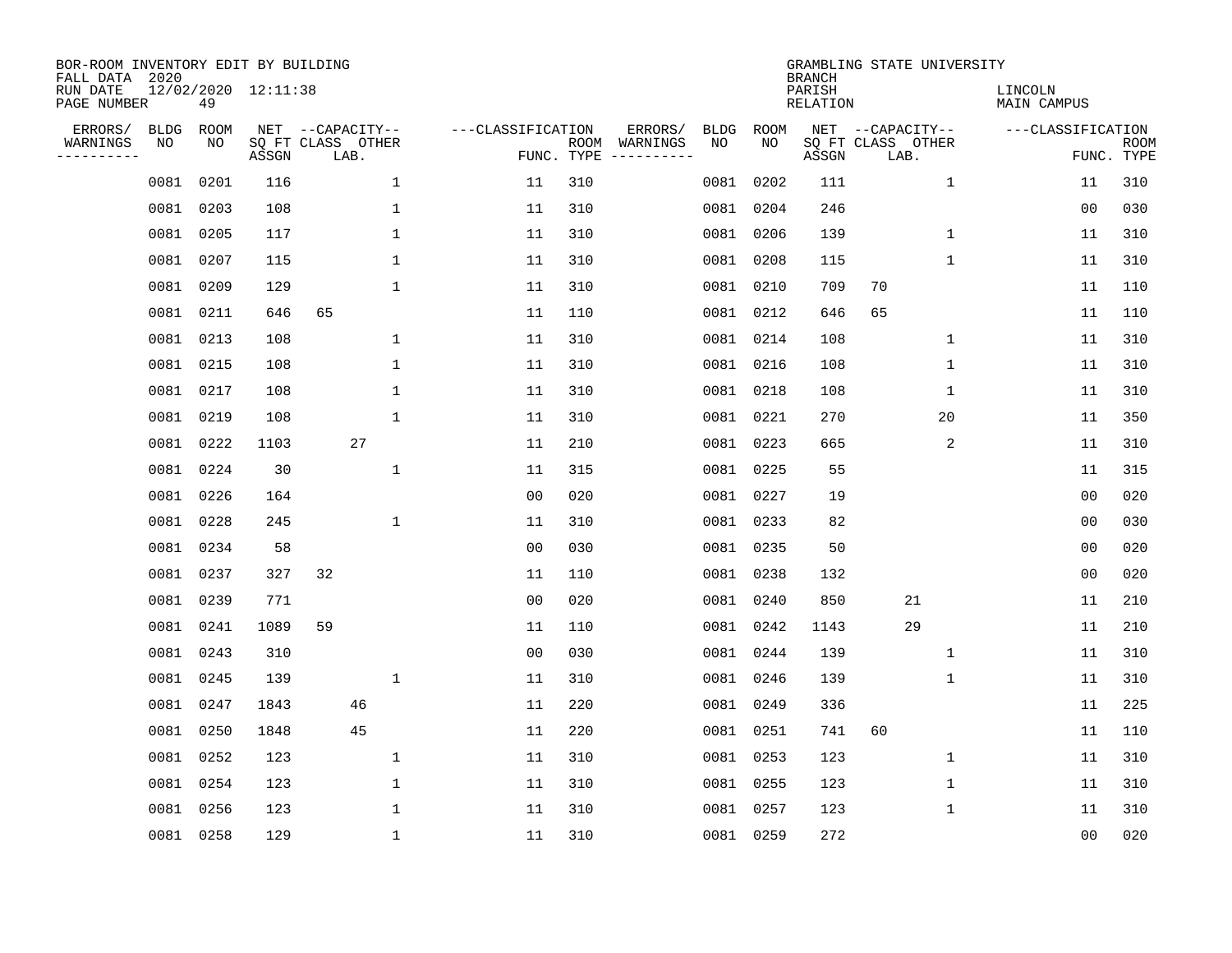| BOR-ROOM INVENTORY EDIT BY BUILDING       |             |           |                     |                           |                  |                   |                |     |                              |           |      |                                                                                   |     | GRAMBLING STATE UNIVERSITY                                                                                         |         |                                              |                           |
|-------------------------------------------|-------------|-----------|---------------------|---------------------------|------------------|-------------------|----------------|-----|------------------------------|-----------|------|-----------------------------------------------------------------------------------|-----|--------------------------------------------------------------------------------------------------------------------|---------|----------------------------------------------|---------------------------|
| FALL DATA 2020<br>RUN DATE<br>PAGE NUMBER |             | 50        | 12/02/2020 12:11:38 |                           |                  |                   |                |     |                              |           |      | <b>BRANCH</b><br>PARISH<br><b>RELATION</b>                                        |     |                                                                                                                    | LINCOLN | <b>MAIN CAMPUS</b>                           |                           |
| ERRORS/                                   | <b>BLDG</b> | ROOM      |                     |                           | NET --CAPACITY-- | ---CLASSIFICATION |                |     | ERRORS/                      | BLDG      | ROOM |                                                                                   |     | NET --CAPACITY--                                                                                                   |         | ---CLASSIFICATION                            |                           |
| WARNINGS<br>----------                    | NO          | NO        | ASSGN               | SQ FT CLASS OTHER<br>LAB. |                  |                   | FUNC. TYPE     |     | ROOM WARNINGS<br>----------- | NO        | NO   | ASSGN                                                                             |     | SQ FT CLASS OTHER<br>LAB.                                                                                          |         |                                              | <b>ROOM</b><br>FUNC. TYPE |
|                                           | 0081        | 0260      | 543                 |                           |                  |                   | 00             | 020 |                              | 0081 0261 |      | 126                                                                               |     |                                                                                                                    |         | 00                                           | 020                       |
|                                           | 0081        | 0262      | 742                 |                           |                  |                   | 00             | 020 |                              | 0081 0263 |      | 742                                                                               |     |                                                                                                                    |         | 0 <sub>0</sub>                               | 020                       |
|                                           |             | 0081 0264 | 496                 |                           |                  |                   | 0 <sub>0</sub> | 020 |                              |           |      | TOTAL NUMBER CLASSROOMS<br>TOTAL NUMBER LABS 210<br>TOTAL NUMBER SPECIAL LABS 220 |     | TOTAL ASSIGNABLE & UNASSIGNABLE SQFT:<br>TOTAL NET ASSIGN SQ. FT. IN ROOM FILE<br>TOTAL NUMBER COMPUTER CLASSROOMS |         | 44,860<br>33,485<br>8<br>$\overline{4}$<br>3 |                           |
|                                           |             | 0082 0101 | 373                 |                           |                  |                   | 0 <sub>0</sub> | 020 |                              | 0082 0102 |      | 428                                                                               |     |                                                                                                                    |         | 0 <sub>0</sub>                               | 020                       |
|                                           |             | 0082 0103 | 387                 |                           |                  |                   | 0 <sub>0</sub> | 020 |                              | 0082 0104 |      | 159                                                                               |     |                                                                                                                    |         | 0 <sub>0</sub>                               | 020                       |
|                                           | 0082        | 0105      | 249                 |                           |                  |                   | 0 <sub>0</sub> | 020 |                              | 0082      | 0106 | 1080                                                                              |     |                                                                                                                    |         | 11                                           | 650                       |
|                                           |             | 0082 0107 | 308                 |                           |                  |                   | 0 <sub>0</sub> | 020 |                              | 0082 0108 |      | 440                                                                               |     |                                                                                                                    |         | 00                                           | 020                       |
|                                           | 0082        | 0109      | 750                 |                           |                  |                   | 0 <sub>0</sub> | 020 |                              | 0082      | 0111 | 1687                                                                              | 125 |                                                                                                                    |         | 11                                           | 110                       |
|                                           |             | 0082 0112 | 1689 125            |                           |                  |                   | 11             | 110 |                              | 0082 0113 |      | 327                                                                               |     |                                                                                                                    |         | 0 <sub>0</sub>                               | 030                       |
|                                           | 0082        | 0114      | 26                  |                           |                  |                   | 0 <sub>0</sub> | 020 |                              | 0082      | 0115 | 205                                                                               |     | 4                                                                                                                  |         | 0 <sub>0</sub>                               | 030                       |
|                                           | 0082        | 0116      | 52                  |                           |                  |                   | 0 <sub>0</sub> | 010 |                              | 0082 0117 |      | 26                                                                                |     |                                                                                                                    |         | 0 <sub>0</sub>                               | 020                       |
|                                           | 0082        | 0118      | 205                 |                           | 4                |                   | 0 <sub>0</sub> | 030 |                              | 0082      | 0120 | 962                                                                               | 50  |                                                                                                                    |         | 11                                           | 110                       |
|                                           | 0082        | 0121      | 963                 | 50                        |                  |                   | 11             | 110 |                              | 0082 0122 |      | 103                                                                               |     | 2                                                                                                                  |         | 11                                           | 680                       |
|                                           | 0082        | 0123      | 99                  |                           | 2                |                   | 11             | 680 |                              | 0082 0124 |      | 146                                                                               |     | 2                                                                                                                  |         | 11                                           | 680                       |
|                                           | 0082        | 0125      | 125                 |                           |                  |                   | 0 <sub>0</sub> | 020 |                              | 0082 0126 |      | 90                                                                                |     | 2                                                                                                                  |         | 11                                           | 680                       |
|                                           |             | 0082 0127 | 165                 |                           | $\mathbf 1$      |                   | 11             | 310 |                              | 0082 0128 |      | 175                                                                               |     | 1                                                                                                                  |         | 11                                           | 310                       |
|                                           | 0082        | 0129      | 90                  |                           | 2                |                   | 11             | 680 |                              | 0082 0132 |      | 104                                                                               |     | 4                                                                                                                  |         | 0 <sub>0</sub>                               | 030                       |
|                                           | 0082        | 0133      | 22                  |                           |                  |                   | 0 <sub>0</sub> | 020 |                              | 0082 0134 |      | 110                                                                               |     | 4                                                                                                                  |         | 0 <sub>0</sub>                               | 030                       |
|                                           | 0082        | 0135      | 22                  |                           |                  |                   | 0 <sub>0</sub> | 020 |                              | 0082      | 0136 | 569                                                                               |     |                                                                                                                    |         | 0 <sub>0</sub>                               | 020                       |
|                                           |             | 0082 0137 | 147                 |                           |                  |                   | 0 <sub>0</sub> | 020 |                              | 0082 0138 |      | 1760                                                                              |     | 2                                                                                                                  |         | 11                                           | 710                       |
|                                           | 0082        | 0139      | 337                 |                           | $\mathbf{1}$     |                   | 11             | 310 |                              | 0082 0140 |      | 2146                                                                              |     | 2                                                                                                                  |         | 11                                           | 710                       |
|                                           | 0082        | 0141      | 116                 |                           |                  |                   | 11             | 715 |                              | 0082 0142 |      | 84                                                                                |     |                                                                                                                    |         | 11                                           | 715                       |
|                                           |             | 0082 0143 | 131                 |                           |                  |                   | 0 <sub>0</sub> | 020 |                              | 0082 0144 |      | 217                                                                               |     |                                                                                                                    |         | 0 <sub>0</sub>                               | 020                       |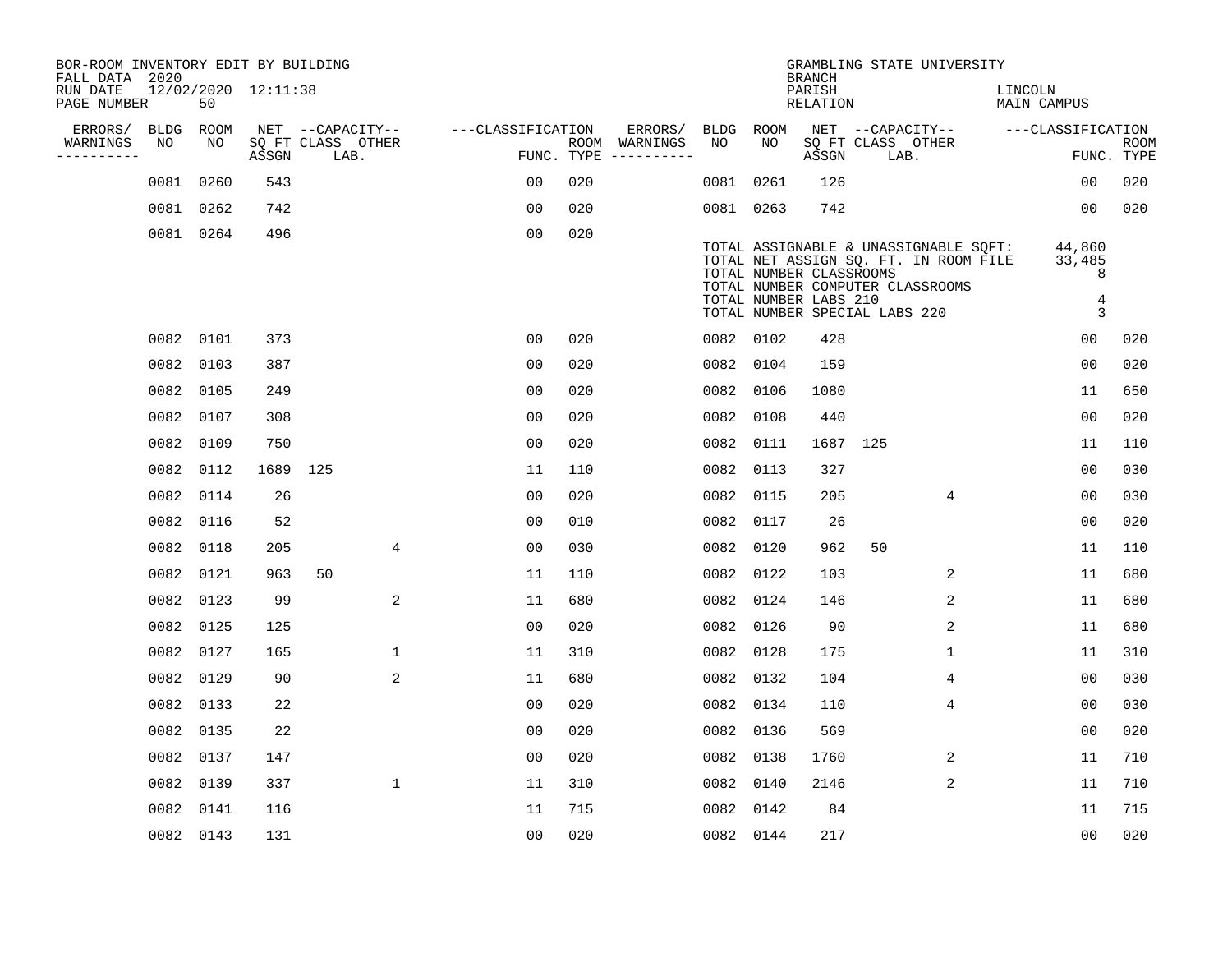| BOR-ROOM INVENTORY EDIT BY BUILDING<br>FALL DATA 2020 |                   |            |                     |                                       |                   |            |                                                                                                            |            |            | <b>BRANCH</b>             | GRAMBLING STATE UNIVERSITY            |                        |             |
|-------------------------------------------------------|-------------------|------------|---------------------|---------------------------------------|-------------------|------------|------------------------------------------------------------------------------------------------------------|------------|------------|---------------------------|---------------------------------------|------------------------|-------------|
| RUN DATE<br>PAGE NUMBER                               |                   | 51         | 12/02/2020 12:11:38 |                                       |                   |            |                                                                                                            |            |            | PARISH<br><b>RELATION</b> |                                       | LINCOLN<br>MAIN CAMPUS |             |
| ERRORS/<br>WARNINGS                                   | <b>BLDG</b><br>NO | ROOM<br>NO |                     | NET --CAPACITY--<br>SQ FT CLASS OTHER | ---CLASSIFICATION |            | ERRORS/<br>ROOM WARNINGS                                                                                   | BLDG<br>NO | ROOM<br>NO |                           | NET --CAPACITY--<br>SQ FT CLASS OTHER | ---CLASSIFICATION      | <b>ROOM</b> |
| ----------                                            |                   |            | ASSGN               | LAB.                                  |                   | FUNC. TYPE | $\begin{tabular}{ccccccccc} - & - & - & - & - & - & - & - \\ & - & - & - & - & - & - & - \\ \end{tabular}$ |            |            | ASSGN                     | LAB.                                  |                        | FUNC. TYPE  |
|                                                       | 0082              | 0145       | 270                 | $\mathbf{1}$                          | 11                | 310        |                                                                                                            | 0082       | 0146       | 287                       | 20                                    | 11                     | 350         |
|                                                       |                   | 0082 0147  | 170                 | $\mathbf{1}$                          | 11                | 310        |                                                                                                            | 0082       | 0148       | 129                       | 1                                     | 11                     | 310         |
|                                                       | 0082              | 0149       | 127                 | $\mathbf{1}$                          | 11                | 310        |                                                                                                            | 0082       | 0150       | 127                       | $\mathbf{1}$                          | 11                     | 310         |
|                                                       |                   | 0082 0151  | 127                 | $\mathbf{1}$                          | 11                | 310        |                                                                                                            | 0082       | 0152       | 127                       | $\mathbf{1}$                          | 11                     | 310         |
|                                                       |                   | 0082 0153  | 127                 | $\mathbf{1}$                          | 11                | 310        |                                                                                                            | 0082       | 0154       | 131                       | $\mathbf 1$                           | 11                     | 310         |
|                                                       |                   | 0082 0155  | 111                 |                                       | 0 <sub>0</sub>    | 020        |                                                                                                            | 0082       | 0156       | 183                       |                                       | 0 <sub>0</sub>         | 020         |
|                                                       |                   | 0082 0157  | 209                 |                                       | 11                | 715        |                                                                                                            | 0082       | 0158       | 245                       |                                       | 11                     | 715         |
|                                                       |                   | 0082 0159  | 646                 |                                       | 11                | 715        |                                                                                                            | 0082       | 0162       | 357                       |                                       | 0 <sub>0</sub>         | 020         |
|                                                       | 0082              | 0163       | 963                 | 2                                     | 11                | 710        |                                                                                                            | 0082       | 0164       | 317                       |                                       | 11                     | 715         |
|                                                       |                   | 0082 0165  | 70                  | 2                                     | 0 <sub>0</sub>    | 030        |                                                                                                            | 0082       | 0166       | 220                       | 2                                     | 0 <sub>0</sub>         | 030         |
|                                                       | 0082              | 0167       | 188                 |                                       | 0 <sub>0</sub>    | 030        |                                                                                                            | 0082       | 0168       | 104                       |                                       | 0 <sub>0</sub>         | 030         |
|                                                       |                   | 0082 0169  | 378                 |                                       | 11                | 715        |                                                                                                            | 0082       | 0170       | 127                       | $\mathbf{1}$                          | 11                     | 310         |
|                                                       | 0082              | 0171       | 43                  |                                       | 0 <sub>0</sub>    | 030        |                                                                                                            | 0082       | 0172       | 34                        |                                       | 0 <sub>0</sub>         | 030         |
|                                                       | 0082              | 0201       | 416                 |                                       | 0 <sub>0</sub>    | 020        |                                                                                                            | 0082       | 0202       | 428                       |                                       | 0 <sub>0</sub>         | 020         |
|                                                       | 0082              | 0203       | 415                 |                                       | 0 <sub>0</sub>    | 020        |                                                                                                            | 0082       | 0204       | 177                       |                                       | 0 <sub>0</sub>         | 020         |
|                                                       | 0082              | 0205       | 440                 |                                       | 0 <sub>0</sub>    | 020        |                                                                                                            | 0082       | 0206       | 209                       |                                       | 0 <sub>0</sub>         | 020         |
|                                                       | 0082              | 0207       | 729                 |                                       | 0 <sub>0</sub>    | 020        |                                                                                                            | 0082       | 0208       | 88                        |                                       | 0 <sub>0</sub>         | 020         |
|                                                       | 0082              | 0209       | 552                 |                                       | 0 <sub>0</sub>    | 020        |                                                                                                            | 0082       | 0210       | 249                       |                                       | 0 <sub>0</sub>         | 020         |
|                                                       | 0082              | 0211       | 858                 |                                       | 0 <sub>0</sub>    | 020        |                                                                                                            | 0082       | 0214       | 26                        |                                       | 0 <sub>0</sub>         | 020         |
|                                                       | 0082              | 0216       | 52                  |                                       | 0 <sub>0</sub>    | 010        |                                                                                                            | 0082       | 0217       | 26                        |                                       | 0 <sub>0</sub>         | 020         |
|                                                       | 0082              | 0218       | 205                 | 4                                     | 0 <sub>0</sub>    | 030        |                                                                                                            | 0082       | 0219       | 999                       | 75                                    | 11                     | 110         |
|                                                       | 0082              | 0220       | 350                 | 10                                    | 11                | 350        |                                                                                                            | 0082       | 0221       | 536                       | 30                                    | 11                     | 110         |
|                                                       | 0082              | 0222A      | 64                  | $\mathbf 1$                           | 11                | 310        |                                                                                                            | 0082       | 0222B      | 64                        | $\mathbf 1$                           | 11                     | 310         |
|                                                       | 0082              | 0222C      | 64                  | $\mathbf 1$                           | 11                | 310        |                                                                                                            | 0082       | 0222D      | 64                        | $\mathbf 1$                           | 11                     | 310         |
|                                                       | 0082              | 0222E      | 64                  | 1                                     | 11                | 310        |                                                                                                            | 0082       | 0222F      | 64                        | 1                                     | 11                     | 310         |
|                                                       |                   | 0082 0222G | 64                  | $\mathbf{1}$                          | 11                | 310        |                                                                                                            |            | 0082 0222H | 64                        | 1                                     | 11                     | 310         |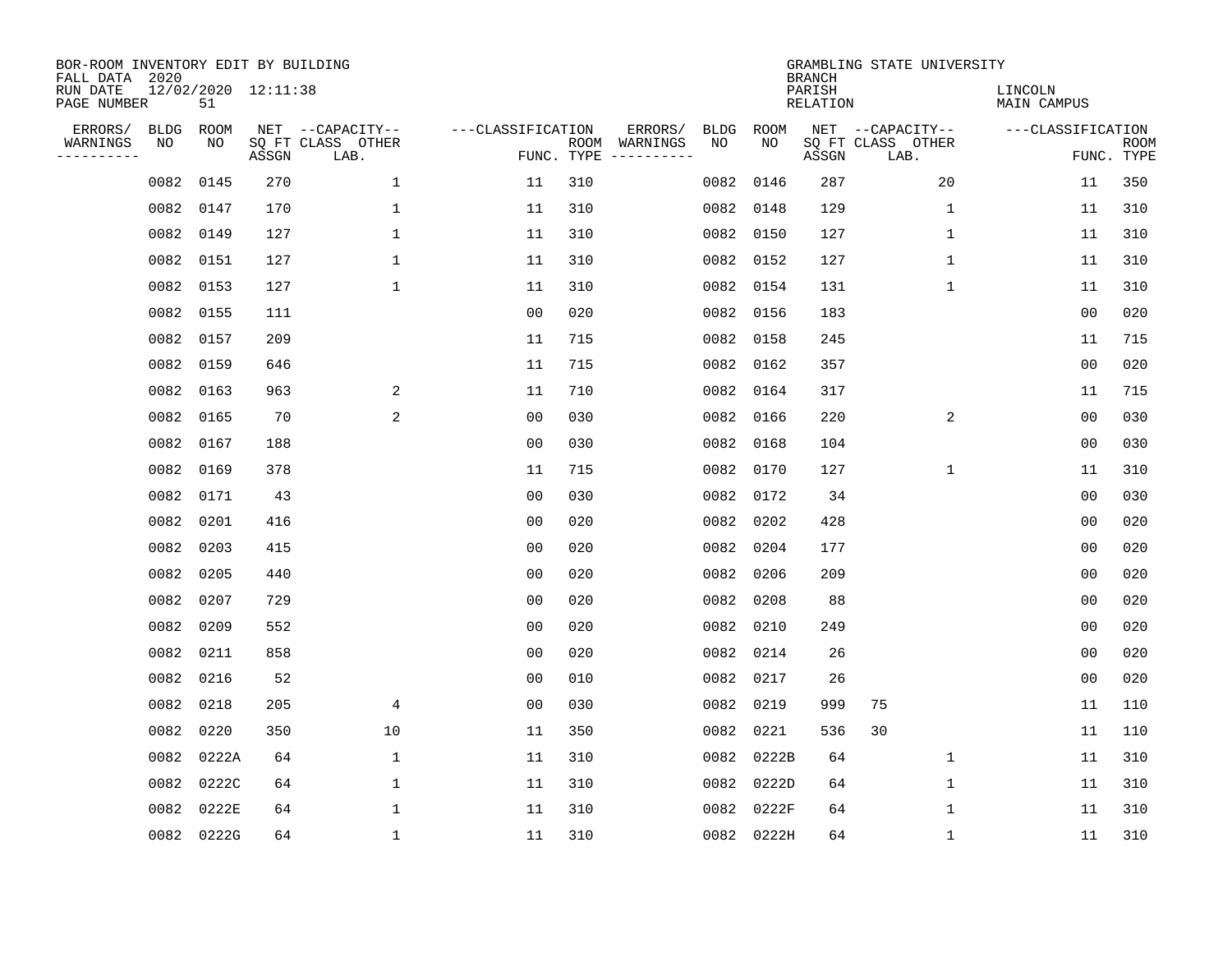| BOR-ROOM INVENTORY EDIT BY BUILDING<br>FALL DATA 2020 |             |                           |       |                           |                   |                    |          |             |             | <b>BRANCH</b>             | GRAMBLING STATE UNIVERSITY |              |                               |                           |
|-------------------------------------------------------|-------------|---------------------------|-------|---------------------------|-------------------|--------------------|----------|-------------|-------------|---------------------------|----------------------------|--------------|-------------------------------|---------------------------|
| RUN DATE<br>PAGE NUMBER                               |             | 12/02/2020 12:11:38<br>52 |       |                           |                   |                    |          |             |             | PARISH<br><b>RELATION</b> |                            |              | LINCOLN<br><b>MAIN CAMPUS</b> |                           |
| ERRORS/                                               | <b>BLDG</b> | ROOM                      |       | NET --CAPACITY--          | ---CLASSIFICATION |                    | ERRORS/  | <b>BLDG</b> | <b>ROOM</b> |                           | NET --CAPACITY--           |              | ---CLASSIFICATION             |                           |
| WARNINGS<br>----------                                | NO          | NO                        | ASSGN | SQ FT CLASS OTHER<br>LAB. |                   | ROOM<br>FUNC. TYPE | WARNINGS | NO          | NO          | ASSGN                     | SQ FT CLASS OTHER<br>LAB.  |              |                               | <b>ROOM</b><br>FUNC. TYPE |
|                                                       | 0082        | 0222I                     | 64    | 1                         | 11                | 310                |          | 0082        | 0222J       | 64                        |                            | $\mathbf 1$  | 11                            | 310                       |
|                                                       | 0082        | 0233                      | 1025  | 21                        | 11                | 250                |          | 0082        | 0234        | 1120                      | 50                         |              | 11                            | 110                       |
|                                                       | 0082        | 0235                      | 145   | $\mathbf{1}$              | 11                | 310                |          | 0082        | 0236        | 124                       |                            | $\mathbf 1$  | 11                            | 310                       |
|                                                       | 0082        | 0237                      | 122   | $\mathbf{1}$              | 11                | 310                |          | 0082        | 0238        | 111                       |                            | $\mathbf{1}$ | 11                            | 310                       |
|                                                       | 0082        | 0239                      | 111   | $\mathbf{1}$              | 11                | 310                |          | 0082        | 0240        | 111                       |                            | $\mathbf{1}$ | 11                            | 310                       |
|                                                       | 0082 0241   |                           | 111   | $\mathbf{1}$              | 11                | 310                |          | 0082        | 0242        | 111                       |                            | $\mathbf{1}$ | 11                            | 310                       |
|                                                       |             | 0082 0243                 | 117   | $\mathbf{1}$              | 11                | 310                |          | 0082        | 0244        | 117                       |                            | $\mathbf{1}$ | 11                            | 310                       |
|                                                       |             | 0082 0245                 | 117   | $\mathbf 1$               | 11                | 310                |          | 0082        | 0246        | 114                       |                            | 1            | 11                            | 310                       |
|                                                       | 0082        | 0247                      | 111   | $\mathbf 1$               | 11                | 310                |          | 0082        | 0249        | 53                        |                            |              | 0 <sub>0</sub>                | 020                       |
|                                                       | 0082        | 0250                      | 106   | $\mathbf 1$               | 11                | 310                |          | 0082        | 0251        | 114                       |                            | $\mathbf 1$  | 11                            | 310                       |
|                                                       | 0082        | 0252                      | 109   | $\mathbf{1}$              | 11                | 310                |          | 0082        | 0253        | 107                       |                            | $\mathbf 1$  | 11                            | 310                       |
|                                                       |             | 0082 0254                 | 106   | $\mathbf 1$               | 11                | 310                |          | 0082        | 0255        | 114                       |                            | 1            | 11                            | 310                       |
|                                                       | 0082        | 0256                      | 104   | $\mathbf{1}$              | 11                | 310                |          | 0082        | 0257        | 104                       |                            | 1            | 11                            | 310                       |
|                                                       | 0082        | 0258                      | 87    |                           | 0 <sub>0</sub>    | 020                |          | 0082        | 0259        | 743                       | 60                         |              | 11                            | 110                       |
|                                                       | 0082        | 0260                      | 798   | 40                        | 11                | 110                |          | 0082        | 0261        | 788                       | 40                         |              | 11                            | 110                       |
|                                                       | 0082        | 0262                      | 784   | 40                        | 11                | 110                |          | 0082        | 0263        | 807                       | 40                         |              | 11                            | 110                       |
|                                                       | 0082        | 0264                      | 878   | 40                        | 11                | 110                |          | 0082        | 0265        | 293                       | 30                         |              | 11                            | 110                       |
|                                                       | 0082        | 0266                      | 790   | 50                        | 11                | 110                |          | 0082        | 0266A       | 1040                      | 21                         |              | 11                            | 250                       |
|                                                       | 0082        | 0267                      | 780   | 50                        | 11                | 110                |          | 0082        | 0268        | 39                        |                            |              | 0 <sub>0</sub>                | 030                       |
|                                                       | 0082        | 0269                      | 33    |                           | 0 <sub>0</sub>    | 030                |          | 0082        | 0301        | 416                       |                            |              | 00                            | 020                       |
|                                                       | 0082        | 0302                      | 428   |                           | 0 <sub>0</sub>    | 020                |          | 0082        | 0303        | 415                       |                            |              | 0 <sub>0</sub>                | 020                       |
|                                                       | 0082        | 0304                      | 177   |                           | 0 <sub>0</sub>    | 020                |          | 0082        | 0305        | 415                       |                            |              | 0 <sub>0</sub>                | 020                       |
|                                                       | 0082        | 0306                      | 209   |                           | 0 <sub>0</sub>    | 020                |          | 0082        | 0307        | 757                       |                            |              | 0 <sub>0</sub>                | 020                       |
|                                                       | 0082        | 0308                      | 88    |                           | 0 <sub>0</sub>    | 020                |          | 0082        | 0309        | 552                       |                            |              | 00                            | 020                       |
|                                                       | 0082        | 0310                      | 249   |                           | 0 <sub>0</sub>    | 020                |          | 0082        | 0311        | 809                       |                            |              | 0 <sub>0</sub>                | 020                       |
|                                                       |             | 0082 0314                 | 26    |                           | 0 <sub>0</sub>    | 020                |          |             | 0082 0317   | 26                        |                            |              | 0 <sub>0</sub>                | 020                       |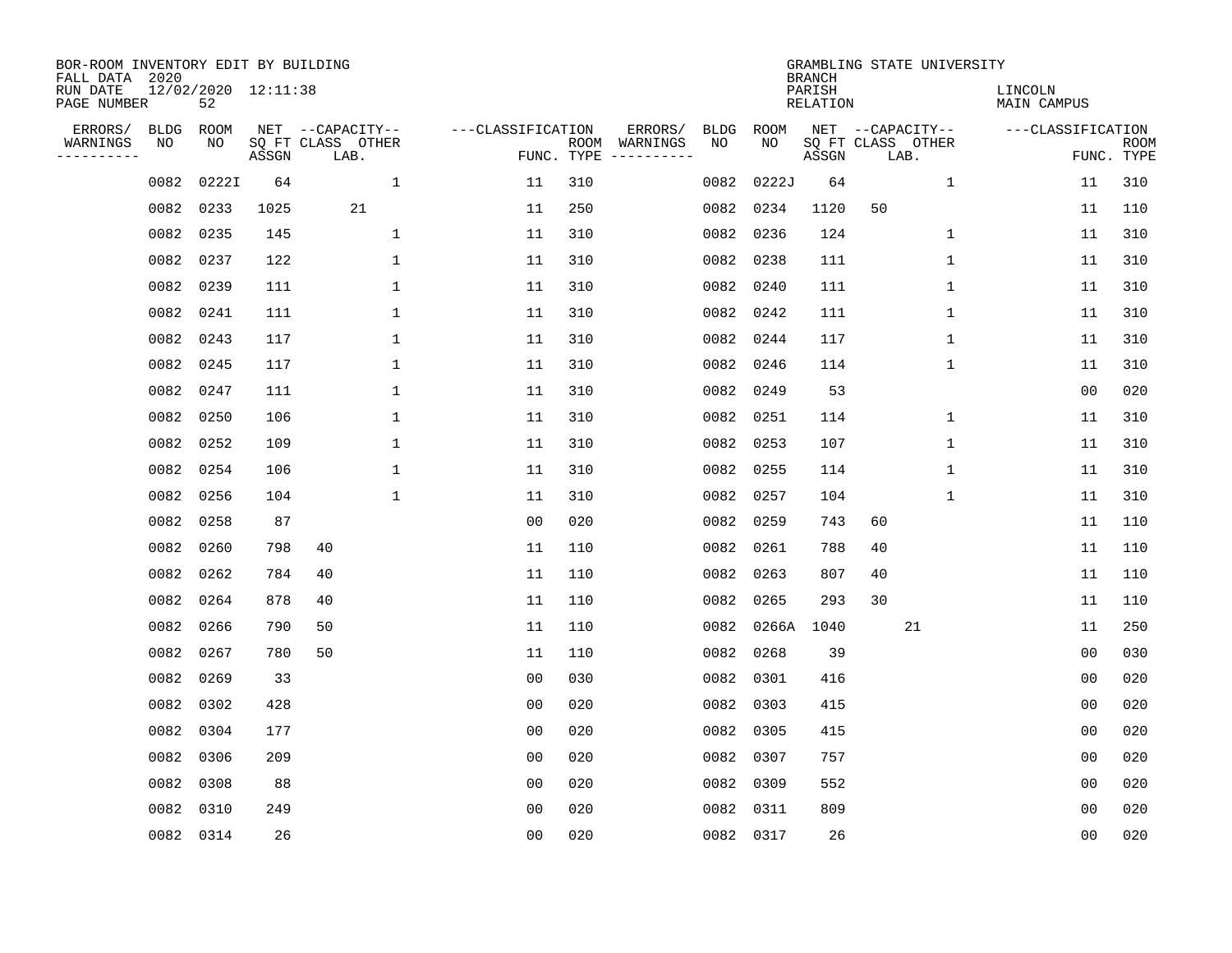| BOR-ROOM INVENTORY EDIT BY BUILDING<br>FALL DATA 2020 |             |                           |       |                           |                   |      |                         |             |           | <b>BRANCH</b>             | GRAMBLING STATE UNIVERSITY |                               |                           |
|-------------------------------------------------------|-------------|---------------------------|-------|---------------------------|-------------------|------|-------------------------|-------------|-----------|---------------------------|----------------------------|-------------------------------|---------------------------|
| RUN DATE<br>PAGE NUMBER                               |             | 12/02/2020 12:11:38<br>53 |       |                           |                   |      |                         |             |           | PARISH<br><b>RELATION</b> |                            | LINCOLN<br><b>MAIN CAMPUS</b> |                           |
| ERRORS/                                               | <b>BLDG</b> | ROOM                      |       | NET --CAPACITY--          | ---CLASSIFICATION |      | ERRORS/                 | <b>BLDG</b> | ROOM      |                           | NET --CAPACITY--           | ---CLASSIFICATION             |                           |
| WARNINGS<br>----------                                | NO          | NO                        | ASSGN | SQ FT CLASS OTHER<br>LAB. | FUNC. TYPE        | ROOM | WARNINGS<br>----------- | NO          | NO        | ASSGN                     | SQ FT CLASS OTHER<br>LAB.  |                               | <b>ROOM</b><br>FUNC. TYPE |
|                                                       | 0082        | 0318                      | 205   | 4                         | 0 <sub>0</sub>    | 030  |                         | 0082        | 0319      | 1036                      | 75                         | 11                            | 110                       |
|                                                       | 0082        | 0320                      | 350   | 20                        | 11                | 350  |                         | 0082        | 0321      | 536                       | 40                         | 11                            | 110                       |
|                                                       | 0082        | 0322                      | 817   | 40                        | 11                | 210  |                         | 0082        | 0324      | 103                       | 1                          | 11                            | 220                       |
|                                                       | 0082        | 0325                      | 103   | 1                         | 11                | 220  |                         | 0082        | 0326      | 100                       | 1                          | 11                            | 220                       |
|                                                       | 0082        | 0327                      | 183   |                           | 0 <sub>0</sub>    | 020  |                         | 0082        | 0328      | 140                       | $1\,$                      | 11                            | 220                       |
|                                                       | 0082        | 0329                      | 140   | $\mathbf 1$               | 11                | 220  |                         |             | 0082 0330 | 74                        |                            | 0 <sub>0</sub>                | 030                       |
|                                                       | 0082        | 0331                      | 55    |                           | 0 <sub>0</sub>    | 020  |                         | 0082        | 0332      | 145                       | $\mathbf{1}$               | 11                            | 220                       |
|                                                       | 0082        | 0333                      | 1036  | 50                        | 11                | 110  |                         | 0082        | 0334      | 919                       | 25                         | 11                            | 210                       |
|                                                       | 0082        | 0336                      | 124   | 1                         | 11                | 310  |                         | 0082        | 0337      | 122                       | $\mathbf 1$                | 11                            | 310                       |
|                                                       | 0082        | 0338                      | 111   | 1                         | 11                | 310  |                         | 0082        | 0339      | 111                       | 1                          | 11                            | 310                       |
|                                                       | 0082        | 0340                      | 111   | $\mathbf 1$               | 11                | 310  |                         | 0082        | 0341      | 111                       | $\mathbf 1$                | 11                            | 310                       |
|                                                       | 0082        | 0342                      | 111   | 1                         | 11                | 310  |                         | 0082        | 0343      | 117                       | $\mathbf 1$                | 11                            | 310                       |
|                                                       | 0082        | 0344                      | 117   | 1                         | 11                | 310  |                         | 0082        | 0345      | 117                       | 1                          | 11                            | 310                       |
|                                                       | 0082        | 0346                      | 114   | 1                         | 11                | 310  |                         | 0082        | 0347      | 111                       | 1                          | 11                            | 310                       |
|                                                       | 0082        | 0348                      | 77    |                           | 00                | 030  |                         | 0082        | 0349      | 53                        |                            | 00                            | 020                       |
|                                                       | 0082        | 0350                      | 106   | 1                         | 11                | 310  |                         | 0082        | 0351      | 114                       | 1                          | 11                            | 310                       |
|                                                       | 0082        | 0352                      | 109   | 1                         | 11                | 310  |                         | 0082        | 0353      | 107                       | 1                          | 11                            | 310                       |
|                                                       | 0082        | 0354                      | 106   | 1                         | 11                | 310  |                         | 0082        | 0355      | 104                       | 1                          | 11                            | 310                       |
|                                                       | 0082        | 0356                      | 104   | $\mathbf 1$               | 11                | 310  |                         | 0082        | 0357      | 114                       | 1                          | 11                            | 310                       |
|                                                       | 0082        | 0358                      | 536   |                           | 11                | 315  |                         | 0082        | 0359      | 121                       | 2                          | 0 <sub>0</sub>                | 030                       |
|                                                       | 0082        | 0360                      | 121   | 2                         | 0 <sub>0</sub>    | 030  |                         | 0082        | 0361      | 456                       | 20                         | 11                            | 650                       |
|                                                       | 0082        | 0362                      | 298   | 20                        | 11                | 210  |                         | 0082        | 0365      | 168                       | $\mathbf{1}$               | 11                            | 310                       |
|                                                       | 0082        | 0366                      | 20    | $\mathbf{1}$              | 11                | 315  |                         | 0082        | 0369      | 450                       | 25                         | 11                            | 350                       |
|                                                       | 0082        | 0369A                     | 8     |                           | 11                | 315  |                         | 0082        | 0369B     | 156                       |                            | 11                            | 315                       |
|                                                       | 0082        | 0369C                     | 180   |                           | 11                | 315  |                         | 0082        | 0372      | 310                       | 1                          | 11                            | 310                       |
|                                                       | 0082        | 0373                      | 229   | 1                         | 11                | 310  |                         |             | 0082 0375 | 140                       | 1                          | 11                            | 310                       |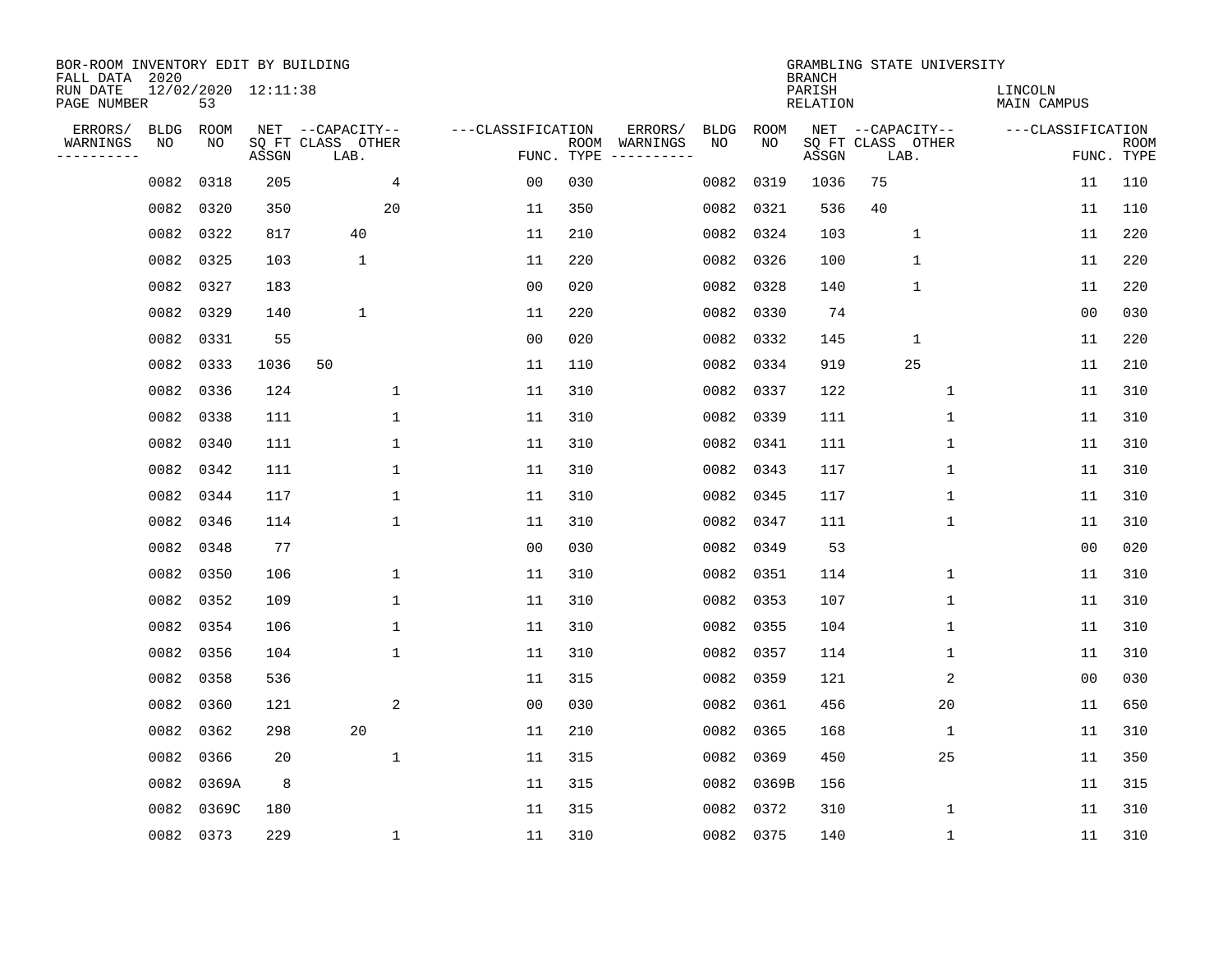| BOR-ROOM INVENTORY EDIT BY BUILDING<br>FALL DATA 2020 |           |                           |       |                           |                   |            |                              |      |           | <b>BRANCH</b>                                    | GRAMBLING STATE UNIVERSITY                                                                                                                          |                                         |                           |
|-------------------------------------------------------|-----------|---------------------------|-------|---------------------------|-------------------|------------|------------------------------|------|-----------|--------------------------------------------------|-----------------------------------------------------------------------------------------------------------------------------------------------------|-----------------------------------------|---------------------------|
| RUN DATE<br>PAGE NUMBER                               |           | 12/02/2020 12:11:38<br>54 |       |                           |                   |            |                              |      |           | PARISH<br><b>RELATION</b>                        |                                                                                                                                                     | LINCOLN<br><b>MAIN CAMPUS</b>           |                           |
| ERRORS/                                               | BLDG      | ROOM                      |       | NET --CAPACITY--          | ---CLASSIFICATION |            | ERRORS/                      | BLDG | ROOM      |                                                  | NET --CAPACITY--                                                                                                                                    | ---CLASSIFICATION                       |                           |
| WARNINGS<br>----------                                | NO        | NO                        | ASSGN | SQ FT CLASS OTHER<br>LAB. |                   | FUNC. TYPE | ROOM WARNINGS<br>----------- | NO   | NO        | ASSGN                                            | SQ FT CLASS OTHER<br>LAB.                                                                                                                           |                                         | <b>ROOM</b><br>FUNC. TYPE |
|                                                       | 0082      | 0376                      | 143   | 1                         | 11                | 310        |                              | 0082 | 0377      | 145                                              | 1                                                                                                                                                   | 11                                      | 310                       |
|                                                       |           | 0082 0378                 | 145   | 1                         | 11                | 310        |                              | 0082 | 0379      | 145                                              | 1                                                                                                                                                   | 11                                      | 310                       |
|                                                       |           | 0082 0380                 | 145   | $\mathbf{1}$              | 11                | 310        |                              |      | 0082 0381 | 157                                              | $\mathbf{1}$                                                                                                                                        | 11                                      | 310                       |
|                                                       |           | 0082 0382                 | 139   |                           | 11                | 315        |                              |      | 0082 0383 | 113                                              |                                                                                                                                                     | 0 <sub>0</sub>                          | 020                       |
|                                                       |           | 0082 0384                 | 395   |                           | 0 <sub>0</sub>    | 020        |                              | 0082 | 0385      | 416                                              | 2                                                                                                                                                   | 11                                      | 310                       |
|                                                       |           | 0082 0386                 | 210   | 1                         | 11                | 310        |                              |      | 0082 0387 | 87                                               |                                                                                                                                                     | 0 <sub>0</sub>                          | 020                       |
|                                                       |           | 0082 0388                 | 293   | 25                        | 11                | 110        |                              |      |           | TOTAL NUMBER CLASSROOMS<br>TOTAL NUMBER LABS 210 | TOTAL ASSIGNABLE & UNASSIGNABLE SQFT:<br>TOTAL NET ASSIGN SQ. FT. IN ROOM FILE<br>TOTAL NUMBER COMPUTER CLASSROOMS<br>TOTAL NUMBER SPECIAL LABS 220 | 61,336<br>43,511<br>20<br>$\frac{3}{6}$ |                           |
|                                                       |           | 0083 0100                 | 747   |                           | 00                | 020        |                              |      | 0083 0101 | 72                                               |                                                                                                                                                     | 0 <sub>0</sub>                          | 020                       |
|                                                       |           | 0083 0102                 | 528   | $\mathbf 1$               | 92                | 310        |                              |      | 0083 0104 | 65                                               |                                                                                                                                                     | 92                                      | 315                       |
|                                                       |           | 0083 0105                 | 132   | $\mathbf{1}$              | 92                | 310        |                              | 0083 | 0106      | 45                                               | $\mathbf 1$                                                                                                                                         | 92                                      | 315                       |
|                                                       |           | 0083 0107                 | 220   | $\mathbf{1}$              | 92                | 310        |                              | 0083 | 0108      | 91                                               |                                                                                                                                                     | 92                                      | 660                       |
|                                                       |           | 0083 0109                 | 932   |                           | 0 <sub>0</sub>    | 020        |                              | 0083 | 0110      | 41                                               |                                                                                                                                                     | 0 <sub>0</sub>                          | 020                       |
|                                                       | 0083 0111 |                           | 277   |                           | 92                | 660        |                              | 0083 | 0112      | 154                                              | 4                                                                                                                                                   | 92                                      | 660                       |
|                                                       |           | 0083 0113                 | 113   |                           | 92                | 525        |                              | 0083 | 0114      | 32                                               | 1                                                                                                                                                   | 92                                      | 525                       |
|                                                       | 0083 0115 |                           | 64    |                           | 92                | 525        |                              | 0083 | 0116      | 76                                               |                                                                                                                                                     | 92                                      | 525                       |
|                                                       |           | 0083 0117                 | 64    |                           | 92                | 525        |                              | 0083 | 0118      | 41                                               |                                                                                                                                                     | 0 <sub>0</sub>                          | 020                       |
|                                                       |           | 0083 0119                 | 277   |                           | 92                | 660        |                              | 0083 | 0120      | 154                                              | 4                                                                                                                                                   | 92                                      | 660                       |
|                                                       |           | 0083 0121                 | 113   |                           | 92                | 525        |                              | 0083 | 0122      | 32                                               |                                                                                                                                                     | 92                                      | 525                       |
|                                                       | 0083      | 0123                      | 64    |                           | 92                | 525        |                              | 0083 | 0124      | 16                                               |                                                                                                                                                     | 0 <sub>0</sub>                          | 030                       |
|                                                       |           | 0083 0125                 | 64    | 525                       | 92                | 525        |                              | 0083 | 0126      | 52                                               | 52                                                                                                                                                  | 0 <sub>0</sub>                          | 020                       |
|                                                       |           | 0083 0127                 | 145   |                           | 0 <sub>0</sub>    | 020        |                              | 0083 | 0128      | 927                                              |                                                                                                                                                     | 00                                      | 030                       |
|                                                       |           | 0083 0128A                | 42    |                           | 0 <sub>0</sub>    | 020        |                              | 0083 | 0129      | 204                                              |                                                                                                                                                     | 92                                      | 350                       |
|                                                       |           | 0083 0130                 | 211   |                           | 92                | 675        |                              |      | 0083 0131 | 165                                              |                                                                                                                                                     | 0 <sub>0</sub>                          | 020                       |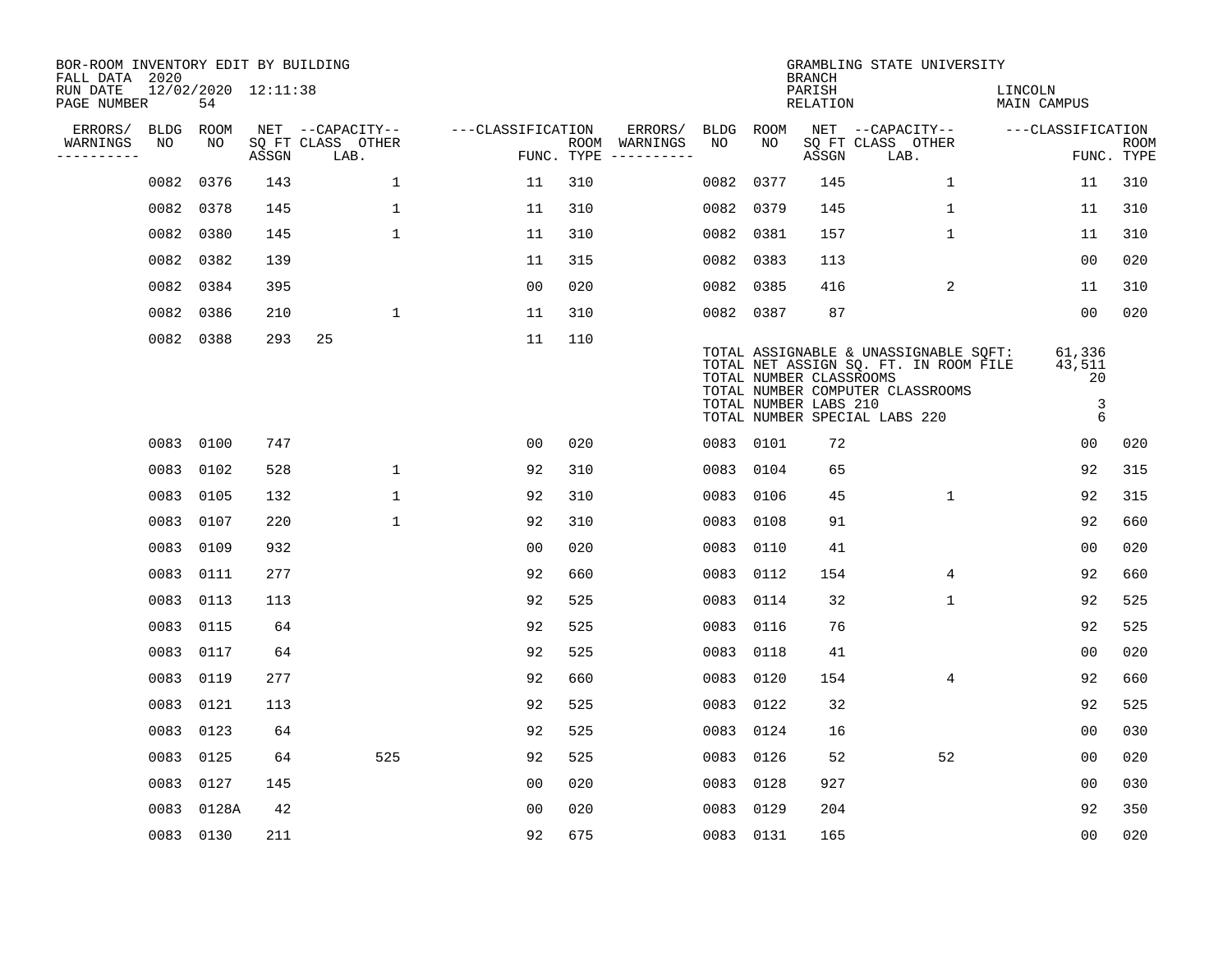| BOR-ROOM INVENTORY EDIT BY BUILDING<br>FALL DATA 2020 |           |                           |       |                                                                 |                |     |                                                           |           |    | BRANCH                                           | GRAMBLING STATE UNIVERSITY                                                                                                                                 |                        |                    |
|-------------------------------------------------------|-----------|---------------------------|-------|-----------------------------------------------------------------|----------------|-----|-----------------------------------------------------------|-----------|----|--------------------------------------------------|------------------------------------------------------------------------------------------------------------------------------------------------------------|------------------------|--------------------|
| RUN DATE<br>PAGE NUMBER                               |           | 12/02/2020 12:11:38<br>55 |       |                                                                 |                |     |                                                           |           |    | PARISH<br>RELATION                               |                                                                                                                                                            | LINCOLN<br>MAIN CAMPUS |                    |
| ERRORS/ BLDG ROOM<br>WARNINGS<br>. _ _ _ _ _ _ _ _ _  | NO        | NO                        | ASSGN | NET --CAPACITY-- ---CLASSIFICATION<br>SQ FT CLASS OTHER<br>LAB. |                |     | ERRORS/ BLDG ROOM<br>ROOM WARNINGS<br>FUNC. TYPE $------$ | NO        | NO | ASSGN                                            | NET --CAPACITY-- ---CLASSIFICATION<br>SQ FT CLASS OTHER<br>LAB.                                                                                            |                        | ROOM<br>FUNC. TYPE |
|                                                       | 0083 0132 |                           | 800   |                                                                 | 92             | 520 |                                                           | 0083 0133 |    | 800                                              |                                                                                                                                                            | 92                     | 520                |
|                                                       | 0083 0134 |                           | 152   |                                                                 | 0 <sub>0</sub> | 020 |                                                           | 0083 0135 |    | 958                                              |                                                                                                                                                            | 00                     | 020                |
|                                                       | 0083 0136 |                           | 153   |                                                                 | 00             | 020 |                                                           | 0083 0137 |    | 145                                              |                                                                                                                                                            | 00                     | 020                |
|                                                       | 0083 0138 |                           | 720   |                                                                 | 0 <sub>0</sub> | 020 |                                                           | 0083 0139 |    | 5018                                             |                                                                                                                                                            | 92                     | 520                |
|                                                       | 0083      | 0140                      | 5085  |                                                                 | 92             | 520 |                                                           | 0083 0141 |    | 926                                              |                                                                                                                                                            | 0 <sub>0</sub>         | 020                |
|                                                       | 0083 0142 |                           | 926   |                                                                 | 0 <sub>0</sub> | 020 |                                                           | 0083 0143 |    | 25                                               |                                                                                                                                                            | 00                     | 010                |
|                                                       | 0083 0144 |                           | 209   |                                                                 | 0 <sub>0</sub> | 030 |                                                           | 0083 0200 |    | 145                                              |                                                                                                                                                            | 00                     | 020                |
|                                                       | 0083      | 0201                      | 72    |                                                                 | 00             | 020 |                                                           | 0083 0202 |    | 860                                              |                                                                                                                                                            | 92                     | 520                |
|                                                       | 0083      | 0203                      | 162   |                                                                 | 92             | 520 |                                                           | 0083 0204 |    | 53                                               |                                                                                                                                                            | 00                     | 030                |
|                                                       | 0083      | 0204A                     | 23    |                                                                 | 00             | 030 |                                                           | 0083 0205 |    | 1476                                             |                                                                                                                                                            | 92                     | 520                |
|                                                       |           | 0083 0205A                | 43    | $\mathbf{1}$                                                    | 92             | 310 |                                                           | 0083 0206 |    | 780                                              |                                                                                                                                                            | 92                     | 520                |
|                                                       | 0083      | 0207                      | 207   |                                                                 | 92             | 520 |                                                           | 0083 0208 |    | 72                                               |                                                                                                                                                            | 00                     | 020                |
|                                                       | 0083      | 0209                      | 145   |                                                                 | 0 <sub>0</sub> | 020 |                                                           | 0083 0210 |    | 860                                              |                                                                                                                                                            | 92                     | 520                |
|                                                       | 0083 0211 |                           | 780   |                                                                 | 92             | 520 |                                                           |           |    | TOTAL NUMBER CLASSROOMS<br>TOTAL NUMBER LABS 210 | TOTAL ASSIGNABLE & UNASSIGNABLE SQFT: 27,755<br>TOTAL NET ASSIGN SQ. FT. IN ROOM FILE<br>TOTAL NUMBER COMPUTER CLASSROOMS<br>TOTAL NUMBER SPECIAL LABS 220 | 19,851                 |                    |
|                                                       |           | 0086 0101                 | 175   |                                                                 | 45             | 730 |                                                           |           |    | TOTAL NUMBER CLASSROOMS<br>TOTAL NUMBER LABS 210 | TOTAL ASSIGNABLE & UNASSIGNABLE SOFT:<br>TOTAL NET ASSIGN SQ. FT. IN ROOM FILE<br>TOTAL NUMBER COMPUTER CLASSROOMS<br>TOTAL NUMBER SPECIAL LABS 220        | 175<br>175             |                    |
|                                                       |           | 0087 0101                 | 175   |                                                                 | 45             | 730 |                                                           |           |    | TOTAL NUMBER CLASSROOMS<br>TOTAL NUMBER LABS 210 | TOTAL ASSIGNABLE & UNASSIGNABLE SQFT:<br>TOTAL NET ASSIGN SQ. FT. IN ROOM FILE<br>TOTAL NUMBER COMPUTER CLASSROOMS<br>TOTAL NUMBER SPECIAL LABS 220        | 175<br>175             |                    |
|                                                       |           | 0088 0101                 | 175   |                                                                 | 45             | 730 |                                                           |           |    |                                                  | TOTAL ASSIGNABLE & UNASSIGNABLE SQFT:                                                                                                                      | 175                    |                    |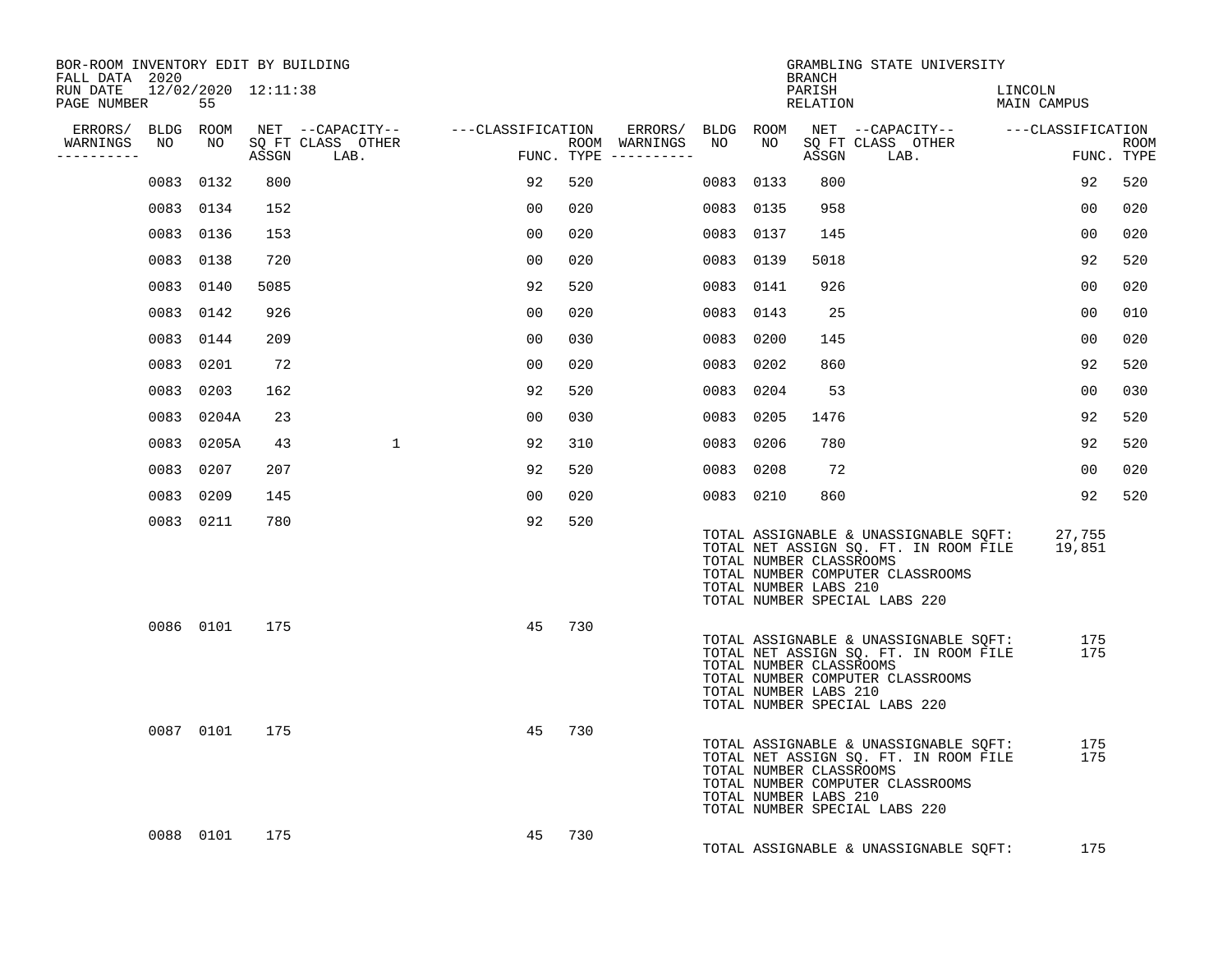| BOR-ROOM INVENTORY EDIT BY BUILDING<br>FALL DATA 2020 |    |               |                    |    |     |  | GRAMBLING STATE UNIVERSITY<br>BRANCH                                                                                                                                                                                                             |            |
|-------------------------------------------------------|----|---------------|--------------------|----|-----|--|--------------------------------------------------------------------------------------------------------------------------------------------------------------------------------------------------------------------------------------------------|------------|
| RUN DATE 12/02/2020 12:11:38<br>PAGE NUMBER           | 56 |               |                    |    |     |  | PARISH<br>PARISH LINCOLN LINCOLN RELATION MAIN CAMPUS                                                                                                                                                                                            | LINCOLN    |
| WARNINGS NO NO SQ FT CLASS OTHER<br>__________        |    |               |                    |    |     |  |                                                                                                                                                                                                                                                  |            |
|                                                       |    |               |                    |    |     |  | TOTAL NET ASSIGN SQ. FT. IN ROOM FILE 175<br>TOTAL NUMBER CLASSROOMS<br>TOTAL NUMBER COMPUTER CLASSROOMS<br>TOTAL NUMBER LABS 210<br>TOTAL NUMBER SPECIAL LABS 220                                                                               |            |
|                                                       |    | 0089 0101 175 |                    | 45 | 730 |  | TOTAL NET ASSIGN SQ. FT. IN ROOM FILE<br>TOTAL NET ASSIGN SQ. FT. IN ROOM FILE<br>TOTAL NUMBER CLASSROOMS<br>TOTAL NUMBER COMPUTER CLASSROOMS<br>TOTAL NUMBER LABS 210<br>TOTAL NUMBER SPECIAL LABS 220                                          | 175<br>175 |
|                                                       |    | 0090 0101 175 |                    | 45 | 730 |  | TOTAL ASSIGNABLE & UNASSIGNABLE SQFT:<br>TOTAL NET ASSIGN SO. FT. IN ROOM FILE<br>TOTAL NET ASSIGN SQ. FT. IN ROOM FILE<br>TOTAL NUMBER CLASSROOMS<br>TOTAL NUMBER COMPUTER CLASSROOMS<br>TOTAL NUMBER LABS 210<br>TOTAL NUMBER SPECIAL LABS 220 | 175<br>175 |
|                                                       |    | 0091 0101 175 |                    | 45 | 730 |  | TOTAL ASSIGNABLE & UNASSIGNABLE SQFT:<br>TOTAL NET ASSIGN SQ. FT. IN ROOM FILE<br>TOTAL NUMBER CLASSROOMS<br>TOTAL NUMBER COMPUTER CLASSROOMS<br>TOTAL NUMBER LABS 210<br>TOTAL NUMBER SPECIAL LABS 220                                          | 175<br>175 |
|                                                       |    | 0092 0101 175 |                    | 45 | 730 |  | TOTAL ASSIGNABLE & UNASSIGNABLE SOFT:<br>TOTAL NET ASSIGN SQ. FT. IN ROOM FILE<br>TOTAL NUMBER CLASSROOMS<br>TOTAL NUMBER COMPUTER CLASSROOMS<br>TOTAL NUMBER LABS 210<br>TOTAL NUMBER SPECIAL LABS 220                                          | 175<br>175 |
|                                                       |    | 0093 0101 175 |                    | 45 | 730 |  | TOTAL ASSIGNABLE & UNASSIGNABLE SOFT:<br>TOTAL NET ASSIGN SQ. FT. IN ROOM FILE<br>TOTAL NET ASSIGN SQ. FT. IN ROOM FILE<br>TOTAL NUMBER CLASSROOMS<br>TOTAL NUMBER COMPUTER CLASSROOMS<br>TOTAL NUMBER LABS 210<br>TOTAL NUMBER SPECIAL LABS 220 | 175<br>175 |
|                                                       |    |               | 0094 0101 12219 72 | 91 | 920 |  | TOTAL ASSIGNABLE & UNASSIGNABLE SOFT: 12,219<br>TOTAL NET ASSIGN SQ. FT. IN ROOM FILE 12,219<br>TOTAL NUMBER CLASSROOMS<br>TOTAL NUMBER COMPUTER CLASSROOMS                                                                                      |            |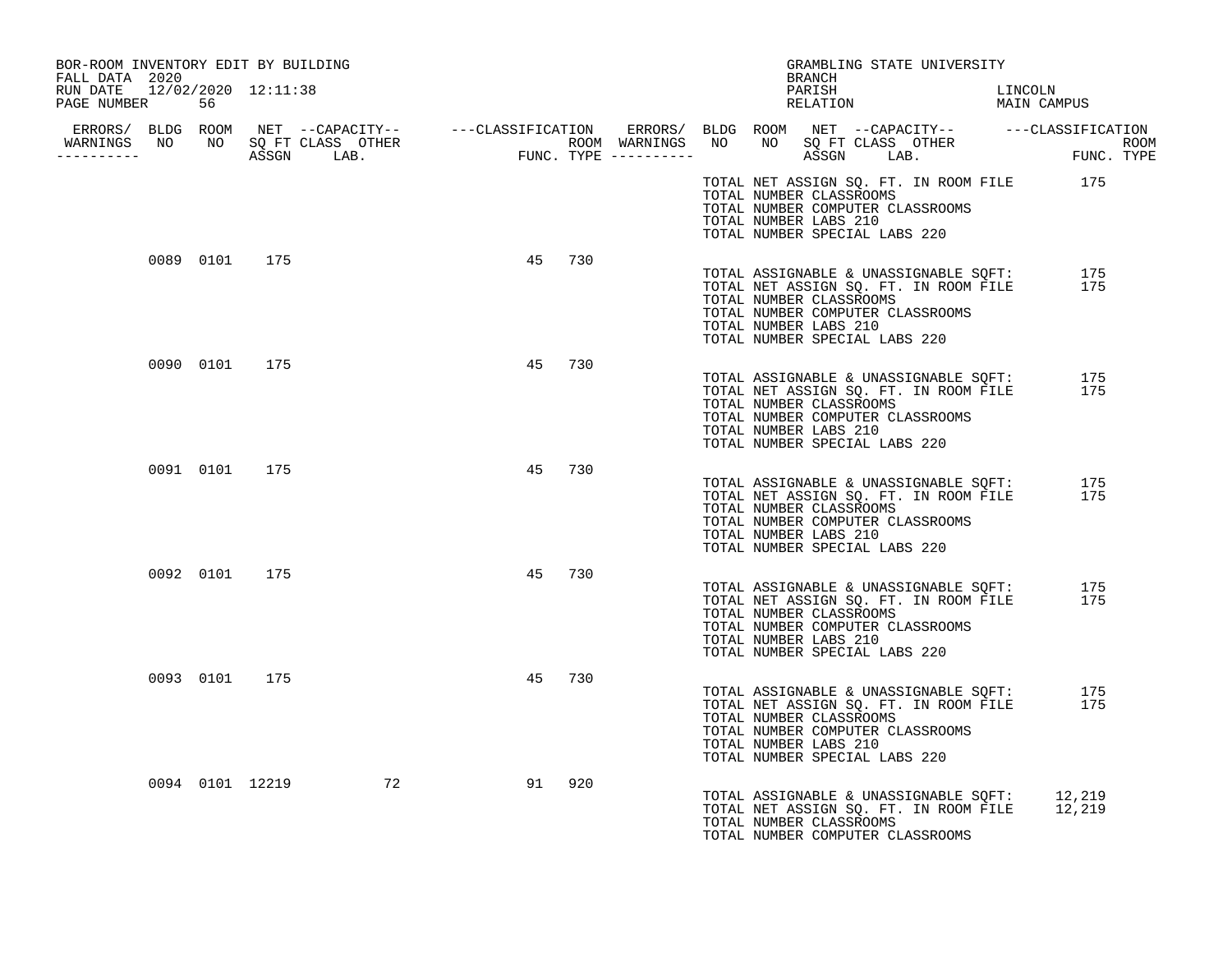| BOR-ROOM INVENTORY EDIT BY BUILDING<br>FALL DATA 2020 |           |                |                                                                                                                                                                                                                                      |                |     |  | BRANCH                                           |                                                        | GRAMBLING STATE UNIVERSITY                                                                                                       |        |  |
|-------------------------------------------------------|-----------|----------------|--------------------------------------------------------------------------------------------------------------------------------------------------------------------------------------------------------------------------------------|----------------|-----|--|--------------------------------------------------|--------------------------------------------------------|----------------------------------------------------------------------------------------------------------------------------------|--------|--|
| RUN DATE 12/02/2020 12:11:38<br>PAGE NUMBER 57        |           |                |                                                                                                                                                                                                                                      |                |     |  |                                                  |                                                        | PARISH LINCOLN RELATION MAIN CAMPUS                                                                                              |        |  |
|                                                       |           |                | ERRORS/ BLDG ROOM NET --CAPACITY-- ----CLASSIFICATION ERRORS/ BLDG ROOM NET --CAPACITY-- -----CLASSIFICATION<br>WARNINGS NO NO SQFTCLASS OTHER ROOM WARNINGS NO NO SQFTCLASS OTHER ROOM<br>----------- ASSGN LAB. FUNC.TYPE -------- |                |     |  |                                                  |                                                        |                                                                                                                                  |        |  |
|                                                       |           |                |                                                                                                                                                                                                                                      |                |     |  |                                                  | TOTAL NUMBER LABS 210<br>TOTAL NUMBER SPECIAL LABS 220 |                                                                                                                                  |        |  |
|                                                       |           |                | 0095 0101 11443 90                                                                                                                                                                                                                   | 91 920         |     |  | 0095 0182 368                                    |                                                        |                                                                                                                                  | 00 030 |  |
|                                                       |           |                | 0095 0183 128                                                                                                                                                                                                                        | 0 <sub>0</sub> | 030 |  | TOTAL NUMBER CLASSROOMS<br>TOTAL NUMBER LABS 210 |                                                        | TOTAL ASSIGNABLE & UNASSIGNABLE SQFT: 11,939<br>TOTAL NET ASSIGN SQ. FT. IN ROOM FILE 11,443<br>TOTAL NUMBER COMPUTER CLASSROOMS |        |  |
|                                                       |           |                |                                                                                                                                                                                                                                      |                |     |  |                                                  | TOTAL NUMBER SPECIAL LABS 220                          |                                                                                                                                  |        |  |
|                                                       |           |                | 0096 0101 11661 76                                                                                                                                                                                                                   | 91 920         |     |  | 0096 0142 318                                    |                                                        |                                                                                                                                  | 00 030 |  |
|                                                       |           | 0096 0143 144  |                                                                                                                                                                                                                                      | 00             | 030 |  | TOTAL NUMBER CLASSROOMS<br>TOTAL NUMBER LABS 210 | TOTAL NUMBER SPECIAL LABS 220                          | TOTAL ASSIGNABLE & UNASSIGNABLE SQFT: 12,123<br>TOTAL NET ASSIGN SQ. FT. IN ROOM FILE 11,661<br>TOTAL NUMBER COMPUTER CLASSROOMS |        |  |
|                                                       |           |                | 0097 0101 9284 28                                                                                                                                                                                                                    | 91             | 950 |  | 0097 0166 128                                    |                                                        |                                                                                                                                  | 00 030 |  |
|                                                       | 0097 0167 | 80             |                                                                                                                                                                                                                                      | 00             | 030 |  | TOTAL NUMBER CLASSROOMS<br>TOTAL NUMBER LABS 210 | TOTAL NUMBER SPECIAL LABS 220                          | TOTAL ASSIGNABLE & UNASSIGNABLE SQFT: 9,492<br>TOTAL NET ASSIGN SQ. FT. IN ROOM FILE 9,284<br>TOTAL NUMBER COMPUTER CLASSROOMS   |        |  |
|                                                       |           | 0100 0100 764  |                                                                                                                                                                                                                                      | 00             | 030 |  | TOTAL NUMBER CLASSROOMS<br>TOTAL NUMBER LABS 210 | TOTAL NUMBER SPECIAL LABS 220                          | TOTAL ASSIGNABLE & UNASSIGNABLE SQFT: 764<br>TOTAL NET ASSIGN SQ. FT. IN ROOM FILE<br>TOTAL NUMBER COMPUTER CLASSROOMS           |        |  |
|                                                       |           | 0101 0101 1938 |                                                                                                                                                                                                                                      | 63             | 590 |  | TOTAL NUMBER CLASSROOMS<br>TOTAL NUMBER LABS 210 | TOTAL NUMBER SPECIAL LABS 220                          | TOTAL ASSIGNABLE & UNASSIGNABLE SQFT: 1,938<br>TOTAL NET ASSIGN SQ. FT. IN ROOM FILE 1,938<br>TOTAL NUMBER COMPUTER CLASSROOMS   |        |  |
|                                                       | 0102 0101 | 510            |                                                                                                                                                                                                                                      | 57             | 590 |  |                                                  |                                                        | TOTAL ASSIGNABLE & UNASSIGNABLE SQFT: 510                                                                                        |        |  |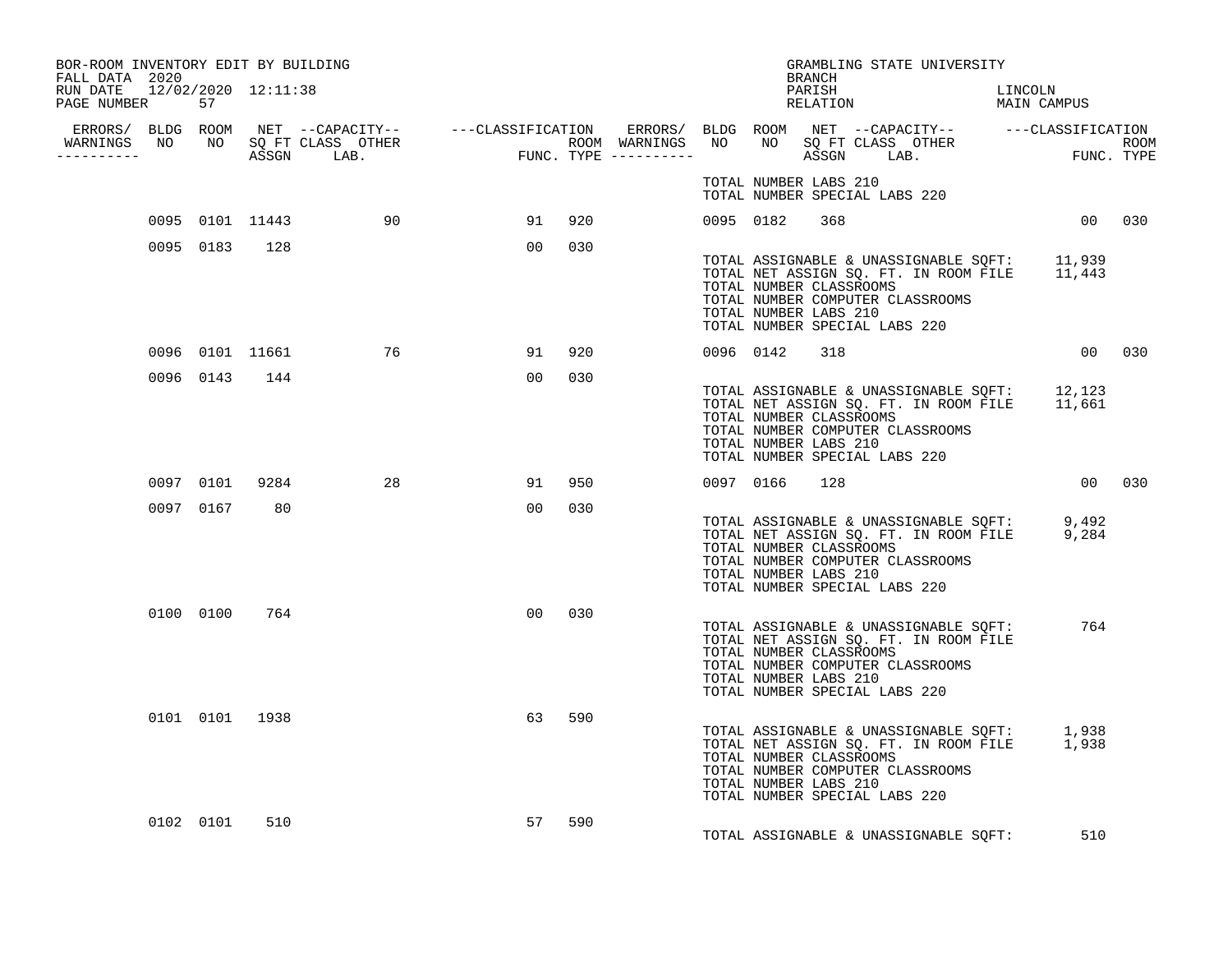| BOR-ROOM INVENTORY EDIT BY BUILDING<br>FALL DATA 2020 |                |                 |     |                                                  | BRANCH | GRAMBLING STATE UNIVERSITY                                                                                                                                      |         |            |  |
|-------------------------------------------------------|----------------|-----------------|-----|--------------------------------------------------|--------|-----------------------------------------------------------------------------------------------------------------------------------------------------------------|---------|------------|--|
| RUN DATE 12/02/2020 12:11:38<br>PAGE NUMBER<br>58     |                |                 |     |                                                  | PARISH | PARISH LINCOLN LEGISLATION MAIN CAMPUS                                                                                                                          | LINCOLN |            |  |
| WARNINGS NO NO SQ FT CLASS OTHER<br>-----------       |                |                 |     |                                                  |        |                                                                                                                                                                 |         |            |  |
|                                                       |                |                 |     | TOTAL NUMBER CLASSROOMS<br>TOTAL NUMBER LABS 210 |        | TOTAL NET ASSIGN SQ. FT. IN ROOM FILE 510<br>TOTAL NUMBER COMPUTER CLASSROOMS<br>TOTAL NUMBER SPECIAL LABS 220                                                  |         |            |  |
|                                                       | 0103 0001 97   | 00 <sup>o</sup> | 030 | TOTAL NUMBER CLASSROOMS<br>TOTAL NUMBER LABS 210 |        | TOTAL ASSIGNABLE & UNASSIGNABLE SQFT: 97<br>TOTAL NET ASSIGN SQ. FT. IN ROOM FILE<br>TOTAL NUMBER COMPUTER CLASSROOMS<br>TOTAL NUMBER SPECIAL LABS 220          |         |            |  |
|                                                       | 0104 0101 1432 | 63              | 730 | TOTAL NUMBER CLASSROOMS<br>TOTAL NUMBER LABS 210 |        | TOTAL ASSIGNABLE & UNASSIGNABLE SQFT: 1,432<br>TOTAL NET ASSIGN SQ. FT. IN ROOM FILE 1,432<br>TOTAL NUMBER COMPUTER CLASSROOMS<br>TOTAL NUMBER SPECIAL LABS 220 |         |            |  |
|                                                       | 0105 0101 1318 | 63              | 580 | TOTAL NUMBER CLASSROOMS<br>TOTAL NUMBER LABS 210 |        | TOTAL ASSIGNABLE & UNASSIGNABLE SQFT: 1,318<br>TOTAL NET ASSIGN SQ. FT. IN ROOM FILE 1,318<br>TOTAL NUMBER COMPUTER CLASSROOMS<br>TOTAL NUMBER SPECIAL LABS 220 |         |            |  |
|                                                       | 0106 0101 335  | 63              | 590 | TOTAL NUMBER CLASSROOMS<br>TOTAL NUMBER LABS 210 |        | TOTAL ASSIGNABLE & UNASSIGNABLE SQFT:<br>TOTAL NET ASSIGN SQ. FT. IN ROOM FILE<br>TOTAL NUMBER COMPUTER CLASSROOMS<br>TOTAL NUMBER SPECIAL LABS 220             |         | 335<br>335 |  |
| 0107 0001                                             | 488            | 00 <sup>o</sup> | 030 | TOTAL NUMBER CLASSROOMS<br>TOTAL NUMBER LABS 210 |        | TOTAL ASSIGNABLE & UNASSIGNABLE SQFT:<br>TOTAL NET ASSIGN SQ. FT. IN ROOM FILE<br>TOTAL NUMBER COMPUTER CLASSROOMS<br>TOTAL NUMBER SPECIAL LABS 220             |         | 488        |  |
| 0108 0101                                             | 140            | 65              | 535 | TOTAL NUMBER CLASSROOMS                          |        | TOTAL ASSIGNABLE & UNASSIGNABLE SQFT:<br>TOTAL NET ASSIGN SQ. FT. IN ROOM FILE<br>TOTAL NUMBER COMPUTER CLASSROOMS                                              |         | 140<br>140 |  |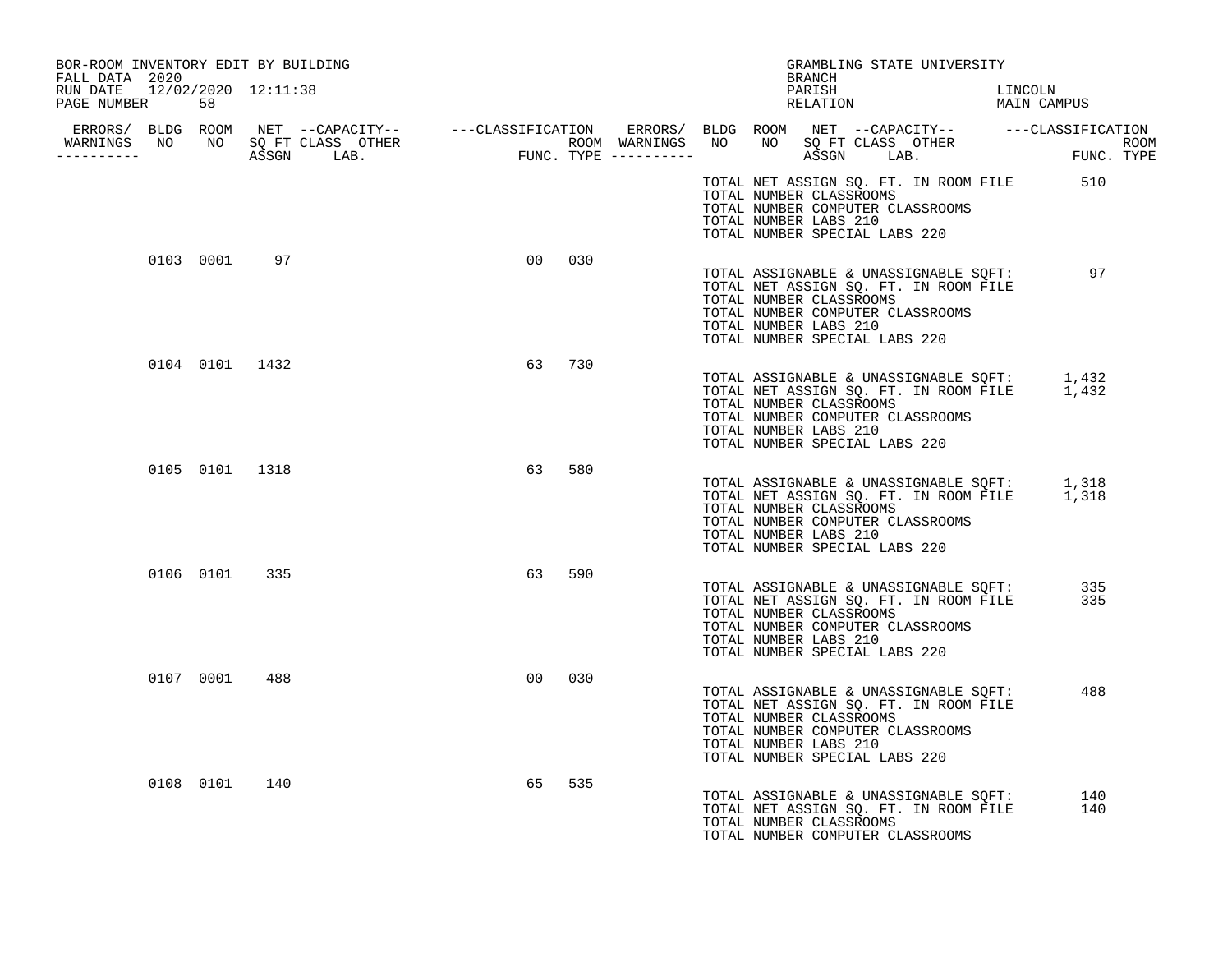| BOR-ROOM INVENTORY EDIT BY BUILDING<br>FALL DATA 2020 |           |           |                     |              |                                                       |     |                                                       |           |                                                                                   | BRANCH             |            | GRAMBLING STATE UNIVERSITY                                                                                                                       |                        |                            |      |
|-------------------------------------------------------|-----------|-----------|---------------------|--------------|-------------------------------------------------------|-----|-------------------------------------------------------|-----------|-----------------------------------------------------------------------------------|--------------------|------------|--------------------------------------------------------------------------------------------------------------------------------------------------|------------------------|----------------------------|------|
| RUN DATE<br>PAGE NUMBER                               |           | 59        | 12/02/2020 12:11:38 |              |                                                       |     |                                                       |           |                                                                                   | PARISH<br>RELATION |            |                                                                                                                                                  | LINCOLN<br>MAIN CAMPUS |                            |      |
| WARNINGS NO NO SQ FT CLASS OTHER                      |           |           |                     |              | ERRORS/ BLDG ROOM NET --CAPACITY-- ----CLASSIFICATION |     | ERRORS/ BLDG ROOM NET --CAPACITY--  ---CLASSIFICATION | NO        |                                                                                   |                    |            | NO SQ FT CLASS OTHER                                                                                                                             |                        |                            | ROOM |
| -----------                                           |           |           | ASSGN LAB.          |              | ROOM WARNINGS<br>FUNC. TYPE ----------                |     |                                                       |           |                                                                                   |                    | ASSGN LAB. |                                                                                                                                                  |                        | <b>FIING</b><br>FUNC. TYPE |      |
|                                                       |           |           |                     |              |                                                       |     |                                                       |           | TOTAL NUMBER LABS 210<br>TOTAL NUMBER SPECIAL LABS 220                            |                    |            |                                                                                                                                                  |                        |                            |      |
|                                                       |           | 0109 0101 | 5784                |              | 71                                                    | 590 |                                                       |           | TOTAL NUMBER CLASSROOMS<br>TOTAL NUMBER LABS 210<br>TOTAL NUMBER SPECIAL LABS 220 |                    |            | IUTAL ASSIGNABLE & UNASSIGNABLE SQFT:<br>TOTAL NET ASSIGN SQ. FT. IN ROOM FILE<br>TOTAL NIMARS SLOWS COMPTER<br>TOTAL NUMBER COMPUTER CLASSROOMS |                        | 5,784<br>5,784             |      |
|                                                       |           | 0110 0101 | 360                 |              | 63                                                    | 730 |                                                       |           | TOTAL NUMBER CLASSROOMS<br>TOTAL NUMBER LABS 210<br>TOTAL NUMBER SPECIAL LABS 220 |                    |            | TOTAL ASSIGNABLE & UNASSIGNABLE SQFT:<br>TOTAL NET ASSIGN SQ. FT. IN ROOM FILE<br>TOTAL NUMBER COMPUTER CLASSROOMS                               |                        | 360<br>360                 |      |
|                                                       |           | 0111 0102 | 73                  | $\mathbf{1}$ | 71                                                    | 310 |                                                       | 0111 0103 |                                                                                   | 70                 |            | $\mathbf{1}$                                                                                                                                     |                        | 71                         | 725  |
|                                                       |           | 0111 0104 | 234                 | 2            | 71                                                    | 720 |                                                       | 0111 0105 |                                                                                   | 73                 |            | $\mathbf{1}$                                                                                                                                     |                        | 71                         | 310  |
|                                                       |           | 0111 0106 | 70                  |              | 71                                                    | 725 |                                                       | 0111 0107 |                                                                                   | 205                |            | $\mathbf{1}$                                                                                                                                     |                        | 71                         | 720  |
|                                                       |           | 0111 0108 | 201                 | $\mathbf{1}$ | 71                                                    | 720 |                                                       | 0111 0109 |                                                                                   | 72                 |            |                                                                                                                                                  |                        | 71                         | 725  |
|                                                       |           | 0111 0110 | 74                  | $\mathbf{1}$ | 71                                                    | 310 |                                                       | 0111 0111 |                                                                                   | 74                 |            | $\mathbf{1}$                                                                                                                                     |                        | 71                         | 310  |
|                                                       |           | 0111 0112 | 72                  |              | 71                                                    | 725 |                                                       | 0111 0113 |                                                                                   | 418                |            | 2                                                                                                                                                |                        | 71                         | 720  |
|                                                       |           | 0111 0114 | 744                 | 2            | 71                                                    | 745 |                                                       | 0111 0115 |                                                                                   | 864                |            | 2                                                                                                                                                |                        | 71                         | 745  |
|                                                       |           | 0111 0116 | 78                  |              | 71                                                    | 740 |                                                       | 0111 0118 |                                                                                   | 64                 |            | $\mathbf{1}$                                                                                                                                     |                        | 71                         | 745  |
|                                                       | 0111 0119 |           | 18                  | $\mathbf{1}$ | 71                                                    | 745 |                                                       | 0111 0120 |                                                                                   | 904                |            | $\mathbf{1}$                                                                                                                                     |                        | 71                         | 745  |
|                                                       | 0111 0121 |           | 17                  |              | 71                                                    | 725 |                                                       |           | 0111 0121A                                                                        | 18                 |            |                                                                                                                                                  |                        | 71                         | 725  |
|                                                       |           | 0111 0122 | 211                 | 3            | 71                                                    | 725 |                                                       | 0111 0123 |                                                                                   | 160                |            |                                                                                                                                                  |                        | 71                         | 725  |
|                                                       |           | 0111 0124 | 42                  | 2            | 71                                                    | 725 |                                                       | 0111 0125 |                                                                                   | 36                 |            | $\mathbf{1}$                                                                                                                                     |                        | 71                         | 725  |
|                                                       |           | 0111 0126 | 178                 | 5            | 71                                                    | 650 |                                                       | 0111 0127 |                                                                                   | 51                 |            |                                                                                                                                                  |                        | 00                         | 030  |
|                                                       | 0111 0201 |           | 139                 |              | 71                                                    | 725 |                                                       | 0111 0202 |                                                                                   | 89                 |            | 1                                                                                                                                                |                        | 71                         | 310  |
|                                                       | 0111 0203 |           | 614                 |              | 71                                                    | 735 |                                                       |           | TOTAL NUMBER CLASSROOMS                                                           |                    |            | TOTAL ASSIGNABLE & UNASSIGNABLE SQFT:<br>TOTAL NET ASSIGN SQ. FT. IN ROOM FILE                                                                   |                        | 5,863<br>5,812             |      |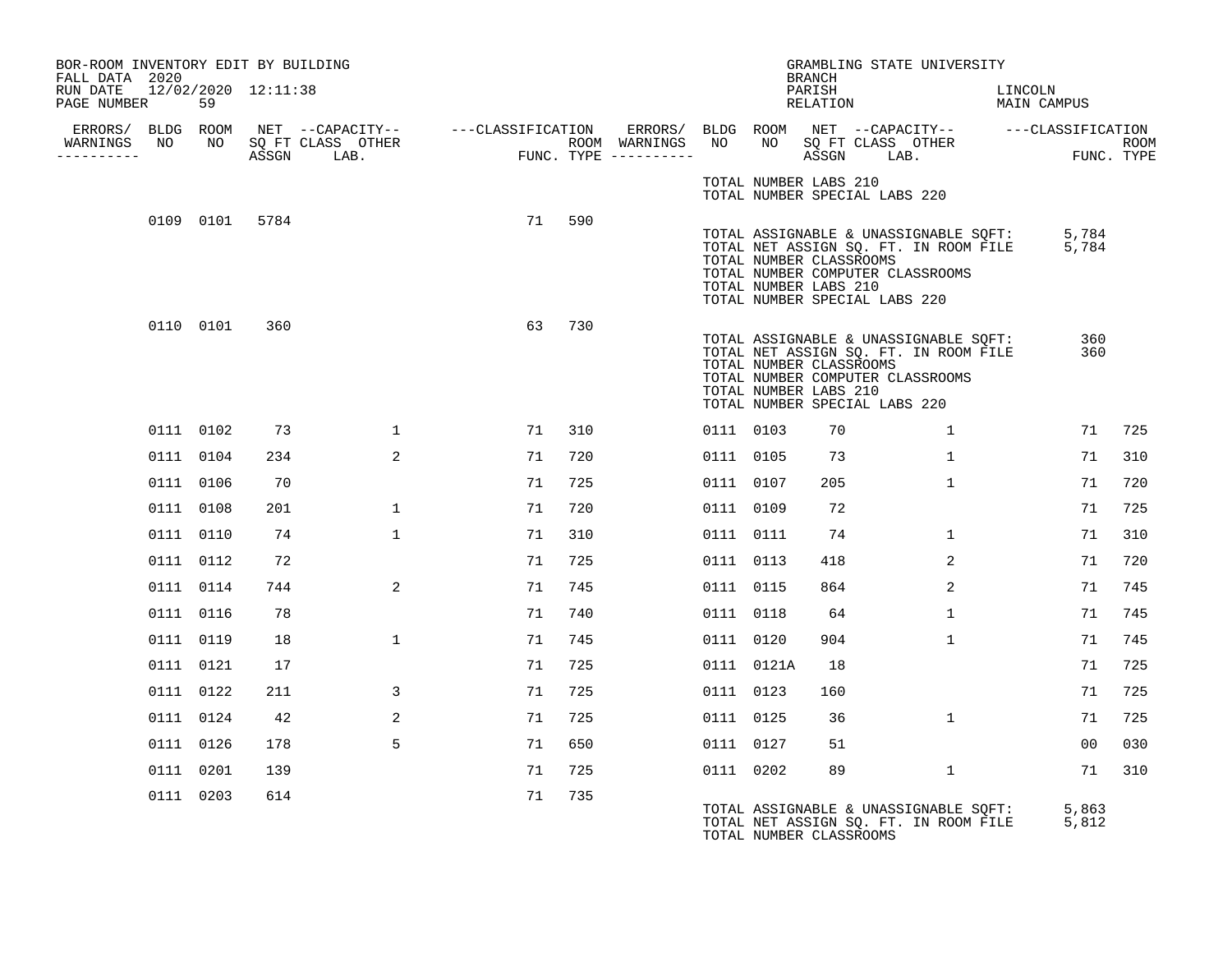| BOR-ROOM INVENTORY EDIT BY BUILDING<br>FALL DATA 2020 |           |                     |                                    |                                                              |     |                                                 |                 |    | BRANCH                                                 | GRAMBLING STATE UNIVERSITY                                                                                                                                |                          |                    |
|-------------------------------------------------------|-----------|---------------------|------------------------------------|--------------------------------------------------------------|-----|-------------------------------------------------|-----------------|----|--------------------------------------------------------|-----------------------------------------------------------------------------------------------------------------------------------------------------------|--------------------------|--------------------|
| RUN DATE<br>PAGE NUMBER                               | 60        | 12/02/2020 12:11:38 |                                    |                                                              |     |                                                 |                 |    | PARISH<br>RELATION                                     |                                                                                                                                                           | LINCOLN<br>MAIN CAMPUS   |                    |
| NO<br>WARNINGS<br>----------                          |           |                     | NO SQ FT CLASS OTHER<br>ASSGN LAB. | ERRORS/ BLDG ROOM NET --CAPACITY-- ---CLASSIFICATION<br>FUNC |     | ERRORS/<br>ROOM WARNINGS<br>FUNC. TYPE $------$ | BLDG ROOM<br>NO | NO |                                                        | NET --CAPACITY-- ---CLASSIFICATION<br>SQ FT CLASS OTHER<br>ASSGN LAB.                                                                                     |                          | ROOM<br>FUNC. TYPE |
|                                                       |           |                     |                                    |                                                              |     |                                                 |                 |    | TOTAL NUMBER LABS 210                                  | TOTAL NUMBER COMPUTER CLASSROOMS<br>TOTAL NUMBER SPECIAL LABS 220                                                                                         |                          |                    |
|                                                       | 0112 0001 | 2197                | 10                                 | 71                                                           | 720 |                                                 | 0112 0002       |    |                                                        | 84 1                                                                                                                                                      | 71                       | 310                |
|                                                       | 0112 0003 | 38                  | $\mathbf{1}$                       | 71                                                           | 315 |                                                 | 0112 0004       |    | 84<br>TOTAL NUMBER CLASSROOMS<br>TOTAL NUMBER LABS 210 | TOTAL ASSIGNABLE & UNASSIGNABLE SQFT:<br>TOTAL NET ASSIGN SQ. FT. IN ROOM FILE 2,319<br>TOTAL NUMBER COMPUTER CLASSROOMS<br>TOTAL NUMBER SPECIAL LABS 220 | $\overline{00}$<br>2,403 | 020                |
|                                                       | 0113 0001 | 2032                |                                    | 0 <sub>0</sub>                                               | 020 |                                                 |                 |    | TOTAL NUMBER CLASSROOMS<br>TOTAL NUMBER LABS 210       | TOTAL ASSIGNABLE & UNASSIGNABLE SQFT:<br>TOTAL NET ASSIGN SQ. FT. IN ROOM FILE<br>TOTAL NUMBER COMPUTER CLASSROOMS<br>TOTAL NUMBER SPECIAL LABS 220       | 2,032                    |                    |
|                                                       | 0114 0001 | 169                 | $\mathbf{1}$                       | 71                                                           | 310 |                                                 | 0114 0002       |    | 189                                                    | $\mathbf{1}$                                                                                                                                              | 71                       | 310                |
|                                                       | 0114 0003 | 128                 |                                    | 71                                                           | 730 |                                                 | 0114 0004       |    | 64                                                     |                                                                                                                                                           | 00                       | 010                |
|                                                       | 0114 0005 | 45                  | $\mathbf{1}$                       | 0 <sub>0</sub>                                               | 030 |                                                 | 0114 0006       |    | 45                                                     | $\mathbf{1}$                                                                                                                                              | 00                       | 030                |
|                                                       | 0114 0007 | 228                 | 10                                 | 71                                                           | 650 |                                                 | 0114 0008       |    | 50                                                     |                                                                                                                                                           | 71                       | 730                |
|                                                       | 0114 0009 | 179                 |                                    | 0 <sub>0</sub>                                               | 030 |                                                 | 0114 0010       |    | 106                                                    | 1                                                                                                                                                         | 71                       | 720                |
|                                                       | 0114 0011 | 476                 | 1                                  | 71                                                           | 720 |                                                 | 0114 0012       |    | 184                                                    | $\mathbf 1$                                                                                                                                               | 71                       | 310                |
|                                                       | 0114 0013 | 137                 | $\mathbf{1}$                       | 71                                                           | 310 |                                                 | 0114 0014       |    | 139                                                    | $\mathbf{1}$                                                                                                                                              | 71                       | 310                |
|                                                       | 0114 0015 | 189                 | 1                                  | 71                                                           | 310 |                                                 | 0114 0016       |    | 186                                                    | 1                                                                                                                                                         | 71                       | 310                |
|                                                       | 0114 0017 | 179                 | $\mathbf{1}$                       | 71                                                           | 310 |                                                 | 0114 0018       |    | 184                                                    |                                                                                                                                                           | 71                       | 315                |
|                                                       | 0114 0019 | 204                 | $\mathbf{1}$                       | 71                                                           | 310 |                                                 | 0114 0020       |    | 165                                                    | $\mathbf{1}$                                                                                                                                              | 71                       | 310                |
|                                                       | 0114 0021 | 214                 | $\mathbf 1$                        | 71                                                           | 310 |                                                 | 0114 0022       |    | 276                                                    | $\mathbf 1$                                                                                                                                               | 71                       | 310                |
|                                                       | 0114 0023 | 311                 | 30                                 | 71                                                           | 650 |                                                 | 0114 0024       |    | 192                                                    | $\mathbf{1}$                                                                                                                                              | 71                       | 310                |
|                                                       | 0114 0025 | 84                  |                                    | 71                                                           | 315 |                                                 | 0114 0026       |    | 396                                                    | $\mathbf{1}$                                                                                                                                              | 71                       | 310                |
|                                                       | 0114 0028 | 70                  |                                    | 0 <sub>0</sub>                                               | 020 |                                                 | 0114 0029       |    | 236                                                    |                                                                                                                                                           | 00                       | 020                |
|                                                       | 0114 0030 | 63                  |                                    | 0 <sub>0</sub>                                               | 020 |                                                 | 0114 0031       |    | 243                                                    |                                                                                                                                                           | 00                       | 020                |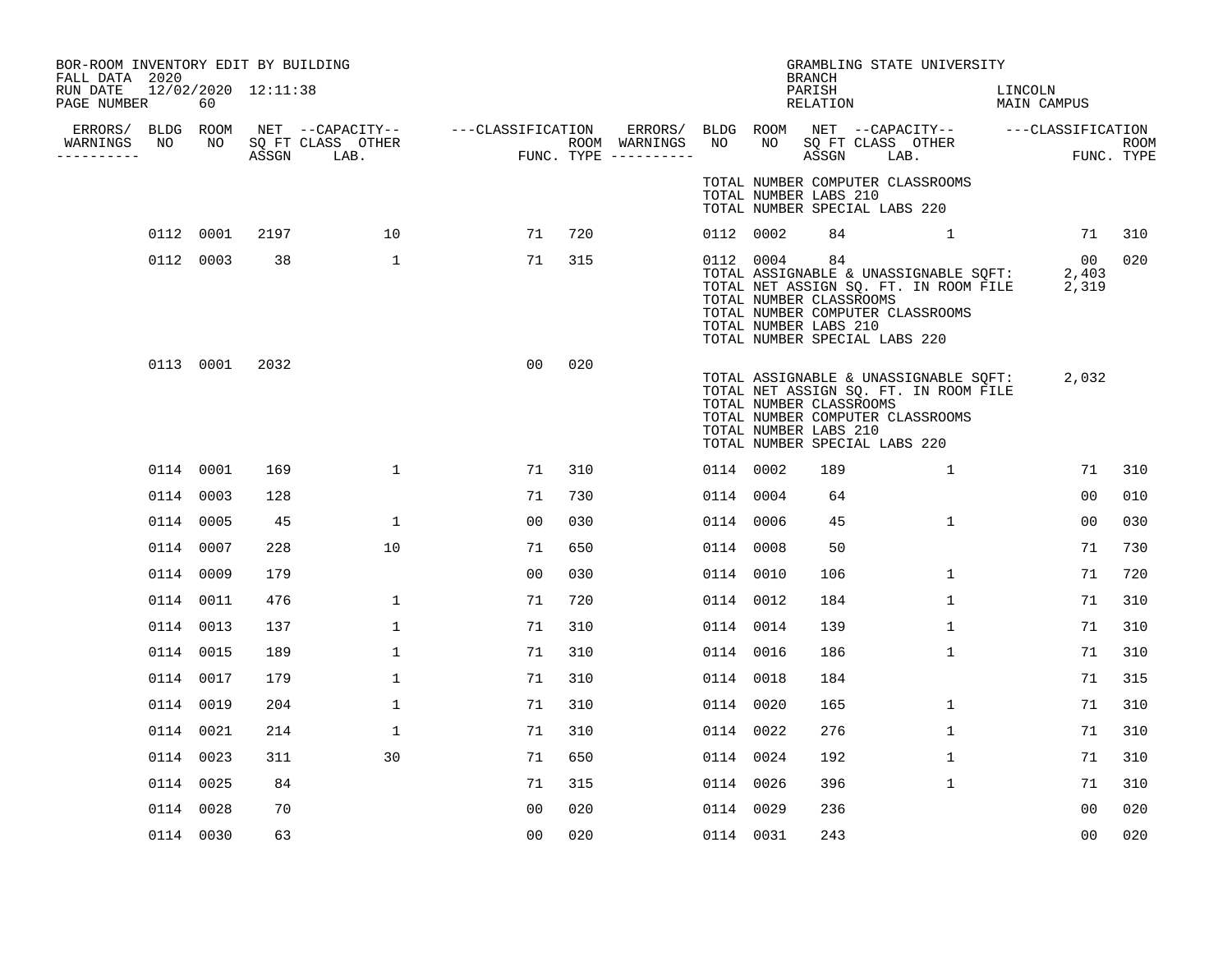| BOR-ROOM INVENTORY EDIT BY BUILDING<br>FALL DATA 2020 |           |                |               |        |     |  |                | BRANCH                                           | GRAMBLING STATE UNIVERSITY                                                                                                                                                                   |                                                                                                      |        |
|-------------------------------------------------------|-----------|----------------|---------------|--------|-----|--|----------------|--------------------------------------------------|----------------------------------------------------------------------------------------------------------------------------------------------------------------------------------------------|------------------------------------------------------------------------------------------------------|--------|
| RUN DATE 12/02/2020 12:11:38<br>PAGE NUMBER 61        |           |                |               |        |     |  |                | PARISH                                           |                                                                                                                                                                                              | LINCOLN<br>PARISH LINCOLN<br>RELATION MAIN CAMPUS                                                    |        |
|                                                       |           |                |               |        |     |  |                |                                                  |                                                                                                                                                                                              |                                                                                                      |        |
| WARNINGS NO NO SQ FT CLASS OTHER<br>-----------       |           |                |               |        |     |  |                |                                                  |                                                                                                                                                                                              |                                                                                                      |        |
|                                                       |           |                | 0114 0032 294 | 00 020 |     |  | 0114 0033 10   | TOTAL NUMBER CLASSROOMS<br>TOTAL NUMBER LABS 210 | TOTAL NUMBER COMPUTER CLASSROOMS<br>TOTAL NUMBER SPECIAL LABS 220                                                                                                                            | 71 315<br>TOTAL ASSIGNABLE & UNASSIGNABLE SQFT: 5,635<br>TOTAL NET ASSIGN SQ. FT. IN ROOM FILE 4,396 |        |
|                                                       |           | 0115 0101 300  |               | 45     | 590 |  |                | TOTAL NUMBER CLASSROOMS<br>TOTAL NUMBER LABS 210 | TOTAL ASSIGNABLE & UNASSIGNABLE SQFT:<br>TOTAL NET ASSIGN SQ. FT. IN ROOM FILE<br>TOTAL NET ASSIGN SQ. FT. IN ROOM FILE<br>TOTAL NUMBER COMPUTER CLASSROOMS<br>TOTAL NUMBER SPECIAL LABS 220 | 300<br>300                                                                                           |        |
|                                                       | 0116 0101 | 220            |               | 45     | 730 |  |                | TOTAL NUMBER CLASSROOMS<br>TOTAL NUMBER LABS 210 | TOTAL ASSIGNABLE & UNASSIGNABLE SQFT:<br>TOTAL NET ASSIGN SQ. FT. IN ROOM FILE<br>TOTAL NUMBER COMPUTER CLASSROOMS<br>TOTAL NUMBER SPECIAL LABS 220                                          | 220<br>220                                                                                           |        |
|                                                       |           | 0117 0101 102  |               | 45     | 730 |  |                | TOTAL NUMBER CLASSROOMS<br>TOTAL NUMBER LABS 210 | TOTAL ASSIGNABLE & UNASSIGNABLE SQFT:<br>TOTAL NET ASSIGN SQ. FT. IN ROOM FILE<br>TOTAL NUMBER COMPUTER CLASSROOMS<br>TOTAL NUMBER SPECIAL LABS 220                                          | 102<br>102                                                                                           |        |
|                                                       | 0118 0101 | 68             |               | 45     | 730 |  |                | TOTAL NUMBER CLASSROOMS<br>TOTAL NUMBER LABS 210 | TOTAL NUMBER COMPUTER CLASSROOMS<br>TOTAL NUMBER SPECIAL LABS 220                                                                                                                            | TOTAL ASSIGNABLE & UNASSIGNABLE SQFT: 68<br>TOTAL NET ASSIGN SQ. FT. IN ROOM FILE 68                 |        |
|                                                       | 0121 0101 | 126            | 2             | 45     | 310 |  | 0121 0102 1370 |                                                  |                                                                                                                                                                                              |                                                                                                      | 45 660 |
|                                                       | 0121 0103 | 30             | $\mathbf{1}$  | 45     | 665 |  |                | TOTAL NUMBER CLASSROOMS<br>TOTAL NUMBER LABS 210 | TOTAL NUMBER COMPUTER CLASSROOMS<br>TOTAL NUMBER SPECIAL LABS 220                                                                                                                            | TOTAL ASSIGNABLE & UNASSIGNABLE SQFT: 1,526<br>TOTAL NET ASSIGN SQ. FT. IN ROOM FILE 1,526           |        |
|                                                       |           | 0122 0101 1635 |               | 45 660 |     |  |                |                                                  | 0122 0102 185 1                                                                                                                                                                              |                                                                                                      | 45 310 |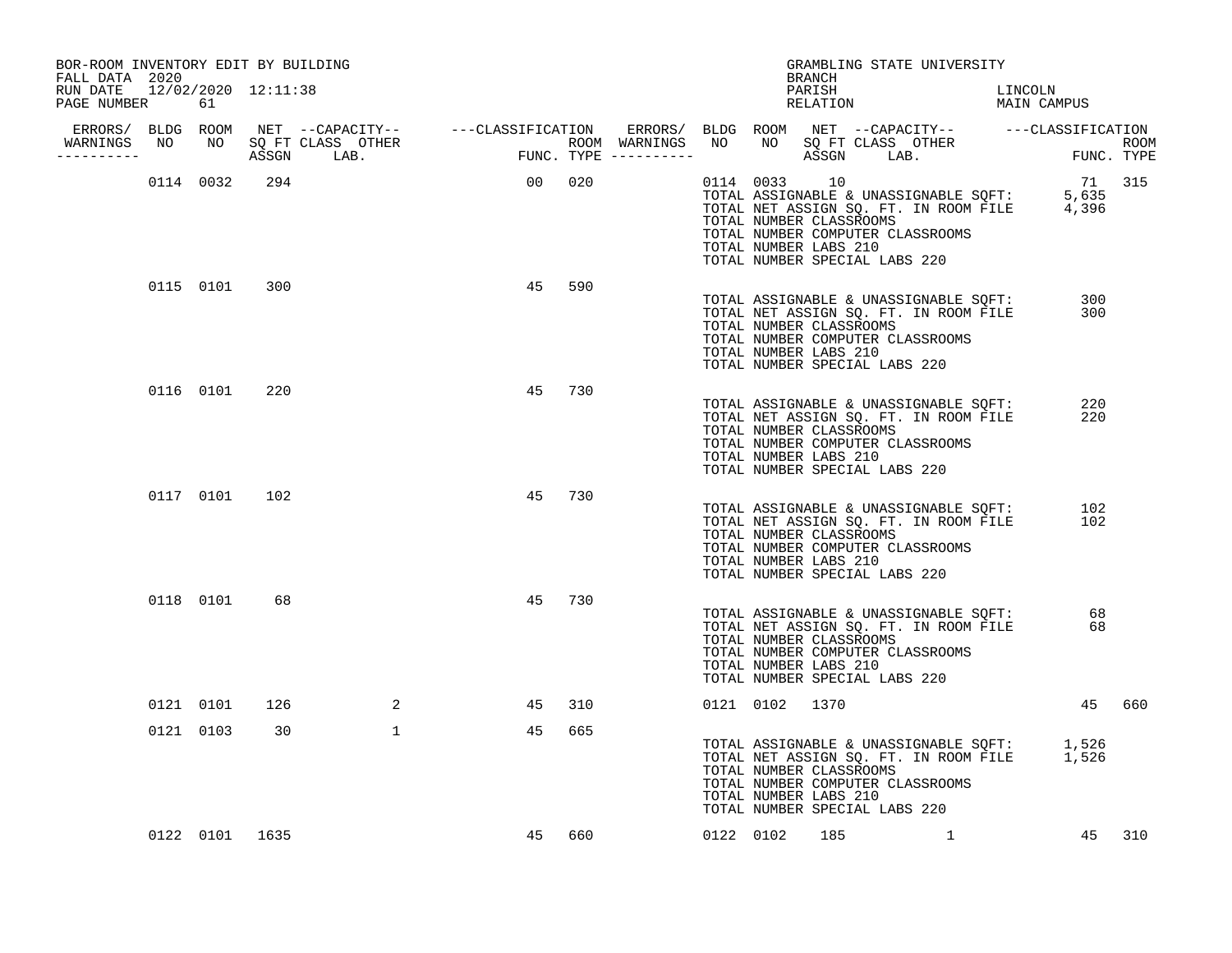| BOR-ROOM INVENTORY EDIT BY BUILDING<br>FALL DATA 2020 |           |                     |                                    |                                                                                             |     |  |           | BRANCH                                           | GRAMBLING STATE UNIVERSITY                                                                                                                                                               |                           |     |
|-------------------------------------------------------|-----------|---------------------|------------------------------------|---------------------------------------------------------------------------------------------|-----|--|-----------|--------------------------------------------------|------------------------------------------------------------------------------------------------------------------------------------------------------------------------------------------|---------------------------|-----|
| RUN DATE<br>PAGE NUMBER                               | 62        | 12/02/2020 12:11:38 |                                    |                                                                                             |     |  |           | PARISH                                           | PARISH<br>RELATION                                                                                                                                                                       | LINCOLN<br>MAIN CAMPUS    |     |
| ERRORS/ BLDG ROOM                                     |           |                     |                                    | NET --CAPACITY-- - ---CLASSIFICATION ERRORS/ BLDG ROOM NET --CAPACITY-- - ---CLASSIFICATION |     |  |           |                                                  |                                                                                                                                                                                          |                           |     |
| WARNINGS NO<br>----------                             |           |                     | NO SQ FT CLASS OTHER<br>ASSGN LAB. | ROOM WARNINGS<br>FUNC. TYPE ----------                                                      |     |  |           |                                                  | ROOM WARNINGS NO NO SQFTCLASS OTHER TYPE --------- ROOM ASSGN LAB. TYPE ---------                                                                                                        |                           |     |
|                                                       |           | 0122 0103 45        |                                    | 45                                                                                          | 665 |  |           | TOTAL NUMBER CLASSROOMS<br>TOTAL NUMBER LABS 210 | 0122 0104 45 1 45 665<br>TOTAL ASSIGNABLE & UNASSIGNABLE SQFT: 1,910<br>TOTAL NET ASSIGN SQ. FT. IN ROOM FILE 1,910<br>TOTAL NUMBER COMPUTER CLASSROOMS<br>TOTAL NUMBER SPECIAL LABS 220 |                           |     |
|                                                       | 0130 0101 | 1103                |                                    | 00                                                                                          | 020 |  | 0130 0102 | 9668                                             |                                                                                                                                                                                          | 52                        | 660 |
|                                                       | 0130 0103 | 190                 | $\mathbf{1}$                       | 52                                                                                          | 310 |  | 0130 0104 | 254                                              | $\mathbf{1}$                                                                                                                                                                             | 52                        | 310 |
|                                                       | 0130 0105 | 180                 | $\mathbf{1}$                       | 52                                                                                          | 310 |  | 0130 0106 | 116                                              | $\mathbf{1}$                                                                                                                                                                             | 52                        | 310 |
|                                                       | 0130 0107 | 133                 |                                    | 00                                                                                          | 020 |  | 0130 0108 | 119                                              |                                                                                                                                                                                          | 00                        | 020 |
|                                                       | 0130 0109 | 129                 |                                    | 52                                                                                          | 665 |  | 0130 0110 | 155                                              |                                                                                                                                                                                          | 52                        | 665 |
|                                                       | 0130 0111 | 46                  |                                    | 00                                                                                          | 010 |  | 0130 0112 | 260                                              |                                                                                                                                                                                          | 52                        | 660 |
|                                                       | 0130 0113 | 85                  | $\mathbf{1}$                       | 52                                                                                          | 310 |  | 0130 0114 | 731                                              |                                                                                                                                                                                          | 52                        | 665 |
|                                                       | 0130 0115 | 44                  |                                    | 52                                                                                          | 665 |  | 0130 0116 | 44                                               |                                                                                                                                                                                          | 52                        | 665 |
|                                                       | 0130 0117 | 1052                |                                    | 52                                                                                          | 665 |  | 0130 0118 | 430                                              |                                                                                                                                                                                          | 52                        | 665 |
|                                                       | 0130 0119 | 605                 |                                    | 52                                                                                          | 665 |  | 0130 0120 | 1008                                             |                                                                                                                                                                                          | 52                        | 665 |
|                                                       | 0130 0121 | 147                 |                                    | 00                                                                                          | 030 |  | 0130 0122 | 4180                                             |                                                                                                                                                                                          | 52                        | 660 |
|                                                       | 0130 0123 | 396                 |                                    | 00                                                                                          | 030 |  | 0130 0124 | 203                                              |                                                                                                                                                                                          | 00                        | 030 |
|                                                       | 0130 0125 | 51                  |                                    | 00                                                                                          | 030 |  | 0130 0126 | 49                                               |                                                                                                                                                                                          | 0 <sub>0</sub>            | 030 |
|                                                       | 0130 0127 | 285                 |                                    | 52                                                                                          | 685 |  | 0130 0128 | 83                                               |                                                                                                                                                                                          | 00                        | 020 |
|                                                       | 0130 0129 | 140                 |                                    | 52                                                                                          | 685 |  | 0130 0130 | 161                                              | $\mathbf{1}$                                                                                                                                                                             | 52                        | 310 |
|                                                       | 0130 0131 | 41                  |                                    | 52                                                                                          | 315 |  | 0130 0132 | 728                                              |                                                                                                                                                                                          | 52                        | 660 |
|                                                       | 0130 0133 | 152                 |                                    | 00                                                                                          | 030 |  | 0130 0134 | 38                                               |                                                                                                                                                                                          | 00                        | 030 |
|                                                       | 0130 0135 | 721                 |                                    | 52                                                                                          | 660 |  | 0130 0136 | 83                                               | $\mathbf{1}$                                                                                                                                                                             | 52                        | 310 |
|                                                       | 0130 0137 | 39                  |                                    | 52                                                                                          | 315 |  | 0130 0201 | 740<br>TOTAL NUMBER CLASSROOMS                   | TOTAL ASSIGNABLE & UNASSIGNABLE SQFT:<br>TOTAL NET ASSIGN SQ. FT. IN ROOM FILE 21,329<br>TOTAL NUMBER COMPUTER CLASSROOMS                                                                | 00 <sub>o</sub><br>24,589 | 030 |

TOTAL NUMBER LABS 210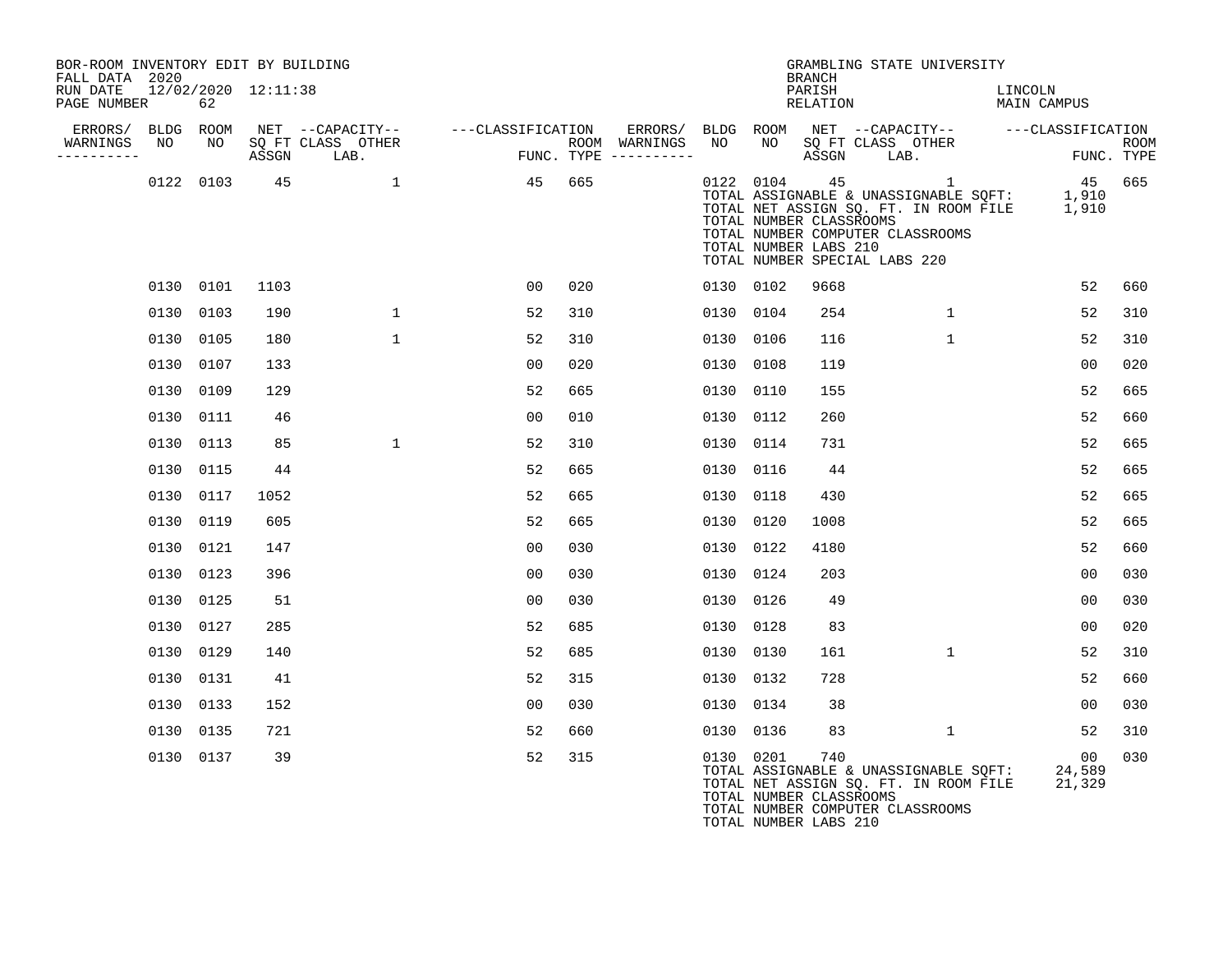| BOR-ROOM INVENTORY EDIT BY BUILDING<br>FALL DATA 2020 |           |            |                     |                                       |                   |     |                          |                 |            | BRANCH                                           |                               | GRAMBLING STATE UNIVERSITY                                                                                               |                        |                |                    |
|-------------------------------------------------------|-----------|------------|---------------------|---------------------------------------|-------------------|-----|--------------------------|-----------------|------------|--------------------------------------------------|-------------------------------|--------------------------------------------------------------------------------------------------------------------------|------------------------|----------------|--------------------|
| RUN DATE<br>PAGE NUMBER                               |           | 63         | 12/02/2020 12:11:38 |                                       |                   |     |                          |                 |            | PARISH<br>RELATION                               |                               |                                                                                                                          | LINCOLN<br>MAIN CAMPUS |                |                    |
| ERRORS/ BLDG ROOM<br>WARNINGS<br>NO                   |           | NO         |                     | NET --CAPACITY--<br>SQ FT CLASS OTHER | ---CLASSIFICATION |     | ERRORS/<br>ROOM WARNINGS | BLDG ROOM<br>NO | NO         |                                                  |                               | NET --CAPACITY-- ---CLASSIFICATION<br>SQ FT CLASS OTHER                                                                  |                        |                |                    |
| ----------                                            |           |            | ASSGN               | LAB.                                  |                   |     | FUNC. TYPE $------$      |                 |            | ASSGN                                            | LAB.                          |                                                                                                                          |                        |                | ROOM<br>FUNC. TYPE |
|                                                       |           |            |                     |                                       |                   |     |                          |                 |            |                                                  | TOTAL NUMBER SPECIAL LABS 220 |                                                                                                                          |                        |                |                    |
|                                                       | 0131 0101 |            | 65                  |                                       | 00                | 020 |                          | 0131 0102       |            | 46                                               |                               |                                                                                                                          |                        | 00             | 030                |
|                                                       | 0131 0103 |            | 205                 |                                       | 52                | 660 |                          | 0131 0104       |            | 182                                              |                               |                                                                                                                          |                        | 52             | 665                |
|                                                       |           | 0131 0104A | 16                  |                                       | 52                | 665 |                          | 0131 0105       |            | 44                                               |                               |                                                                                                                          |                        | 52             | 665                |
|                                                       | 0131 0106 |            | 197                 |                                       | 00                | 020 |                          | 0131 0107       |            | 49                                               |                               |                                                                                                                          |                        | 0 <sub>0</sub> | 030                |
|                                                       | 0131 0201 |            | 62                  |                                       | 00                | 020 |                          | 0131 0202       |            | 46                                               |                               |                                                                                                                          |                        | 0 <sub>0</sub> | 030                |
|                                                       | 0131 0203 |            | 395                 |                                       | 00                | 020 |                          | 0131 0204       |            | 197                                              |                               |                                                                                                                          |                        | 00             | 020                |
|                                                       | 0131 0207 |            | 49                  |                                       | 0 <sub>0</sub>    | 030 |                          |                 |            | TOTAL NUMBER CLASSROOMS<br>TOTAL NUMBER LABS 210 | TOTAL NUMBER SPECIAL LABS 220 | TOTAL ASSIGNABLE & UNASSIGNABLE SQFT: 1,553<br>TOTAL NET ASSIGN SQ. FT. IN ROOM FILE<br>TOTAL NUMBER COMPUTER CLASSROOMS |                        | 447            |                    |
|                                                       | 0132 0101 |            | 883                 |                                       | 00                | 020 |                          | 0132 0102       |            | 783                                              |                               |                                                                                                                          |                        | 00             | 020                |
|                                                       | 0132 0103 |            | 86                  | $\mathbf{1}$                          | 93                | 310 |                          | 0132 0104       |            | 1805                                             |                               |                                                                                                                          |                        | 93             | 525                |
|                                                       | 0132 0105 |            | 1806                |                                       | 93                | 525 |                          | 0132 0106       |            | 42                                               |                               |                                                                                                                          |                        | 0 <sub>0</sub> | 010                |
|                                                       | 0132 0107 |            | 1595                |                                       | 93                | 525 |                          | 0132 0108       |            | 205                                              |                               | $\mathbf{1}$                                                                                                             |                        | 93             | 310                |
|                                                       | 0132 0109 |            | 251                 |                                       | 93                | 525 |                          | 0132 0110       |            | 180                                              |                               |                                                                                                                          |                        | 0 <sub>0</sub> | 020                |
|                                                       | 0132 0111 |            | 1497                |                                       | 93                | 525 |                          | 0132 0112       |            | 1268                                             |                               |                                                                                                                          |                        | 93             | 525                |
|                                                       | 0132 0113 |            | 195                 |                                       | 93                | 525 |                          | 0132 0114       |            | 568                                              |                               |                                                                                                                          |                        | 93             | 525                |
|                                                       | 0132 0115 |            | 342                 |                                       | 93                | 525 |                          | 0132 0116       |            | 72                                               |                               |                                                                                                                          |                        | 93             | 525                |
|                                                       | 0132 0117 |            | 407                 |                                       | 93                | 525 |                          | 0132 0118       |            | 143                                              |                               |                                                                                                                          |                        | 93             | 525                |
|                                                       | 0132 0119 |            | 119                 |                                       | 93                | 525 |                          | 0132 0120       |            | 1873                                             |                               |                                                                                                                          |                        | 93             | 525                |
|                                                       | 0132 0121 |            | 253                 |                                       | 93                | 525 |                          | 0132 0122       |            | 130                                              |                               |                                                                                                                          |                        | 0 <sub>0</sub> | 030                |
|                                                       | 0132 0123 |            | 338                 |                                       | 0 <sub>0</sub>    | 030 |                          | 0132 0124       |            | 204                                              |                               |                                                                                                                          |                        | 93             | 525                |
|                                                       | 0132 0125 |            | 550                 |                                       | 00                | 030 |                          |                 | 0132 0125A | 341                                              |                               |                                                                                                                          |                        | 00             | 030                |
|                                                       | 0132 0126 |            | 298                 |                                       | 00                | 020 |                          | 0132 0127       |            | 33                                               |                               |                                                                                                                          |                        | 00             | 030                |
|                                                       | 0132 0128 |            | 247                 |                                       | 93                | 525 |                          | 0132 0129       |            | 96                                               |                               | 1                                                                                                                        |                        | 93             | 310                |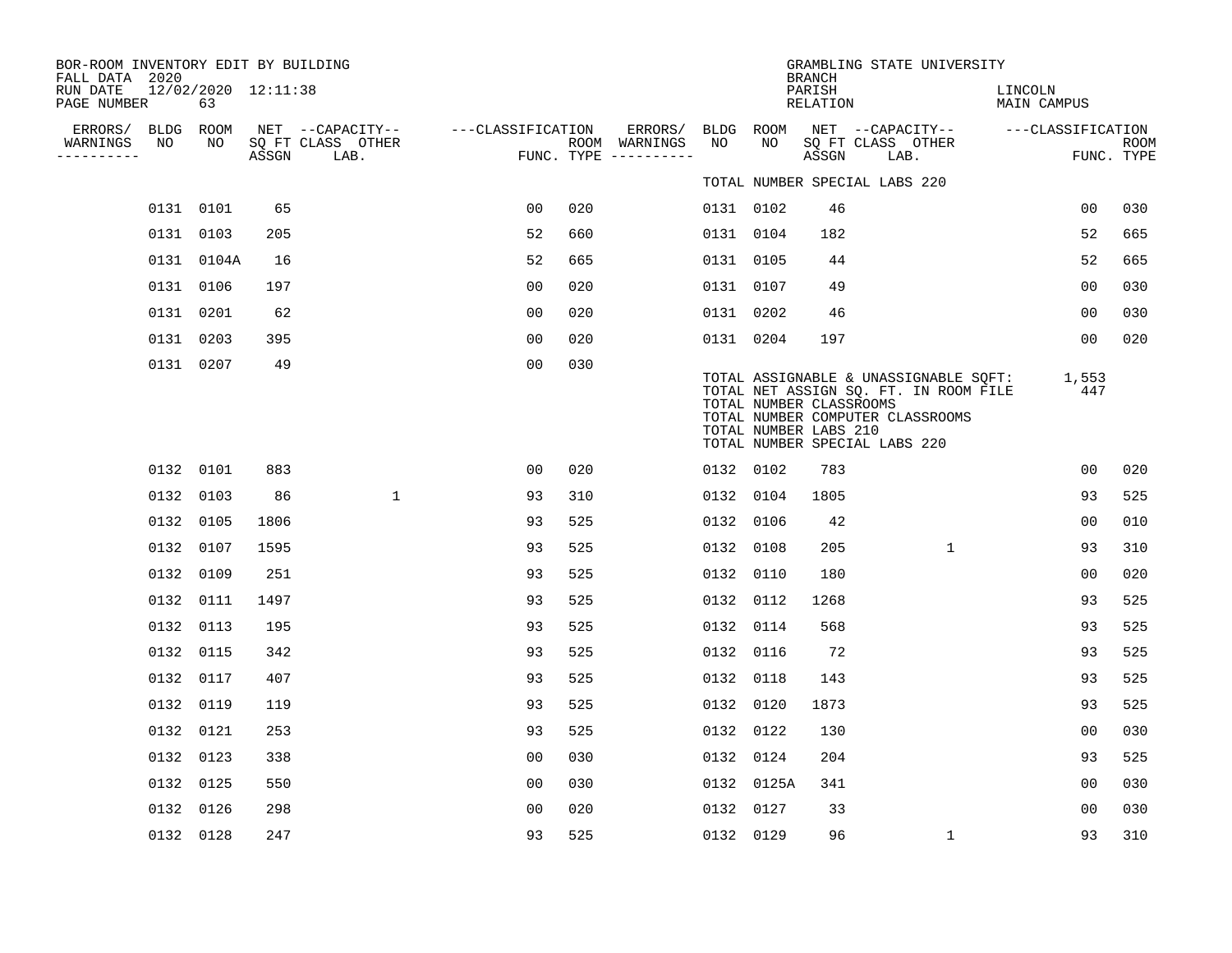| BOR-ROOM INVENTORY EDIT BY BUILDING<br>FALL DATA 2020<br>RUN DATE<br>PAGE NUMBER | 12/02/2020 12:11:38<br>64 |       |                                               |                   |                                                 |      |                  | <b>BRANCH</b><br>PARISH<br>RELATION | GRAMBLING STATE UNIVERSITY                                                                                              | LINCOLN<br><b>MAIN CAMPUS</b> |                           |
|----------------------------------------------------------------------------------|---------------------------|-------|-----------------------------------------------|-------------------|-------------------------------------------------|------|------------------|-------------------------------------|-------------------------------------------------------------------------------------------------------------------------|-------------------------------|---------------------------|
| ERRORS/<br>WARNINGS<br>NO<br>----------                                          | BLDG ROOM<br>NO           | ASSGN | NET --CAPACITY--<br>SQ FT CLASS OTHER<br>LAB. | ---CLASSIFICATION | ERRORS/<br>ROOM WARNINGS<br>FUNC. TYPE $------$ | NO   | BLDG ROOM<br>NO. | ASSGN                               | NET --CAPACITY--<br>SQ FT CLASS OTHER<br>LAB.                                                                           | ---CLASSIFICATION             | <b>ROOM</b><br>FUNC. TYPE |
| 0132                                                                             | 0130                      | 136   | $\mathbf{1}$                                  | 93                | 310                                             | 0132 | 0131             | 284                                 |                                                                                                                         | 93                            | 525                       |
|                                                                                  | 0132 0131A                | 33    |                                               | 93                | 525                                             |      | 0132 0132        | 96                                  | $\mathbf{1}$                                                                                                            | 93                            | 310                       |
|                                                                                  | 0132 0133                 | 136   | $\mathbf{1}$                                  | 93                | 310                                             |      | 0132 0134        | 130                                 | $\mathbf{1}$                                                                                                            | 93                            | 310                       |
|                                                                                  | 0132 0135                 | 49    |                                               | 93                | 525                                             | 0132 | 0136             | 141                                 | $\mathbf{1}$                                                                                                            | 93                            | 310                       |
|                                                                                  | 0132 0137                 | 33    |                                               | 0 <sub>0</sub>    | 030                                             |      | 0132 0138        | 391                                 | $\mathbf{1}$                                                                                                            | 93                            | 310                       |
|                                                                                  | 0132 0138A                | 34    |                                               | 93                | 315                                             |      | 0132 0139        | 280                                 | $\mathbf{1}$                                                                                                            | 93                            | 310                       |
|                                                                                  | 0132 0140                 | 59    |                                               | 93                | 525                                             |      | 0132 0141        | 126                                 | $\mathbf{1}$                                                                                                            | 93                            | 310                       |
|                                                                                  | 0132 0142                 | 121   | $\mathbf{1}$                                  | 93                | 310                                             |      | 0132 0143        | 53                                  |                                                                                                                         | 0 <sub>0</sub>                | 030                       |
|                                                                                  | 0132 0147                 | 9     |                                               | 00                | 030                                             |      | 0132 0201        | 256                                 |                                                                                                                         | 00                            | 020                       |
|                                                                                  | 0132 0202                 | 48    |                                               | 0 <sub>0</sub>    | 020                                             | 0132 | 0203             | 59                                  | $\mathbf{1}$                                                                                                            | 93                            | 310                       |
|                                                                                  | 0132 0204                 | 400   |                                               | 93                | 315                                             | 0132 | 0205             | 146                                 |                                                                                                                         | 93                            | 315                       |
|                                                                                  | 0132 0206                 | 1285  |                                               | 93                | 525                                             | 0132 | 0207             | 13                                  |                                                                                                                         | 0 <sub>0</sub>                | 030                       |
|                                                                                  | 0132 0208                 | 236   |                                               | 0 <sub>0</sub>    | 020                                             |      | 0132 0209        | 150                                 |                                                                                                                         | 93                            | 315                       |
|                                                                                  | 0132 0210                 | 89    | $\mathbf{1}$                                  | 93                | 310                                             |      | 0132 0211        | 146                                 | $\mathbf{1}$                                                                                                            | 93                            | 310                       |
|                                                                                  | 0132 0212                 | 9     | $\mathbf{1}$                                  | 93                | 310                                             |      | 0132 0213        | 239                                 |                                                                                                                         | 0 <sub>0</sub>                | 020                       |
|                                                                                  | 0132 0214                 | 179   |                                               | 93                | 525                                             |      | 0132 0215        | 145                                 |                                                                                                                         | 93                            | 525                       |
|                                                                                  | 0132 0216                 | 49    |                                               | 00                | 010                                             |      | 0132 0217        | 209                                 |                                                                                                                         | 0 <sub>0</sub>                | 030                       |
|                                                                                  | 0132 0218                 | 338   |                                               | 0 <sub>0</sub>    | 020                                             |      | 0132 0219        | 103                                 | $\mathbf{1}$                                                                                                            | 93                            | 310                       |
|                                                                                  | 0132 0220                 | 209   | $\mathbf{1}$                                  | 93                | 310                                             |      | 0132 0221        | 103                                 | $\mathbf{1}$                                                                                                            | 93                            | 310                       |
|                                                                                  | 0132 0222                 | 113   | $\mathbf{1}$                                  | 93                | 310                                             |      | 0132 0223        | 102                                 | $\mathbf 1$                                                                                                             | 93                            | 310                       |
|                                                                                  | 0132 0224                 | 61    |                                               | 93                | 315                                             |      | 0132 0225        | 103                                 | $\mathbf{1}$                                                                                                            | 93                            | 310                       |
|                                                                                  | 0132 0226                 | 102   |                                               | 93                | 315                                             |      | 0132 0227        | 144                                 | $\mathbf{1}$                                                                                                            | 93                            | 310                       |
|                                                                                  | 0132 0228                 | 120   | $\mathbf{1}$                                  | 93                | 310                                             |      | 0132 0229        | 221<br>TOTAL NUMBER CLASSROOMS      | 1<br>TOTAL ASSIGNABLE & UNASSIGNABLE SOFT:<br>TOTAL NET ASSIGN SQ. FT. IN ROOM FILE<br>TOTAL NUMBER COMPUTER CLASSROOMS | 93<br>24,098<br>19,037        | 310                       |

TOTAL NUMBER LABS 210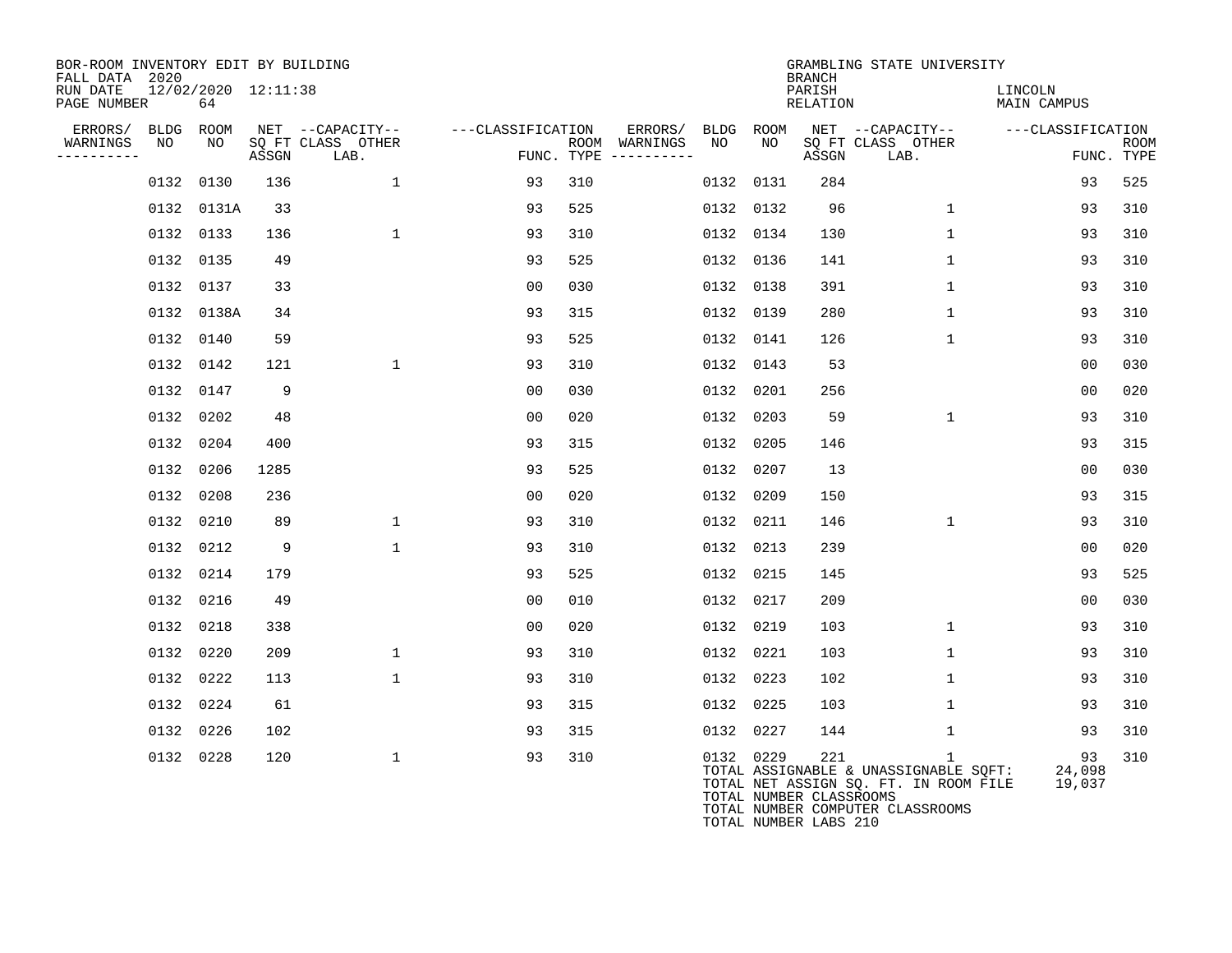| BOR-ROOM INVENTORY EDIT BY BUILDING<br>FALL DATA 2020 |                 |       |                     |                                               |                   |     |                                                 |                 |                                                  | <b>BRANCH</b>      | GRAMBLING STATE UNIVERSITY                                                                                                                          |                        |                           |
|-------------------------------------------------------|-----------------|-------|---------------------|-----------------------------------------------|-------------------|-----|-------------------------------------------------|-----------------|--------------------------------------------------|--------------------|-----------------------------------------------------------------------------------------------------------------------------------------------------|------------------------|---------------------------|
| RUN DATE<br>PAGE NUMBER                               |                 | 65    | 12/02/2020 12:11:38 |                                               |                   |     |                                                 |                 |                                                  | PARISH<br>RELATION |                                                                                                                                                     | LINCOLN<br>MAIN CAMPUS |                           |
| ERRORS/<br>WARNINGS<br>. <u>.</u>                     | BLDG ROOM<br>NO | NO    | ASSGN               | NET --CAPACITY--<br>SQ FT CLASS OTHER<br>LAB. | ---CLASSIFICATION |     | ERRORS/<br>ROOM WARNINGS<br>FUNC. TYPE $------$ | BLDG ROOM<br>NO | NO                                               | ASSGN              | NET --CAPACITY-- ----CLASSIFICATION<br>SQ FT CLASS OTHER<br>LAB.                                                                                    |                        | <b>ROOM</b><br>FUNC. TYPE |
|                                                       |                 |       |                     |                                               |                   |     |                                                 |                 |                                                  |                    | TOTAL NUMBER SPECIAL LABS 220                                                                                                                       |                        |                           |
|                                                       | 0133 0101       |       | 61                  |                                               | 70                | 765 |                                                 | 0133 0102       |                                                  | 82                 |                                                                                                                                                     | 70                     | 765                       |
|                                                       | 0133            | 0103  | 54                  |                                               | 70                | 765 |                                                 | 0133 0104       |                                                  | 56                 |                                                                                                                                                     | 70                     | 765                       |
|                                                       | 0133 0105       |       | 63                  |                                               | 70                | 765 |                                                 | 0133 0106       |                                                  | 363                |                                                                                                                                                     | 70                     | 765                       |
|                                                       | 0133            | 0107  | 207                 |                                               | 70                | 765 |                                                 | 0133            | 0108                                             | 11                 |                                                                                                                                                     | 70                     | 765                       |
|                                                       | 0133 0109       |       | 57                  |                                               | 70                | 765 |                                                 | 0133 0110       |                                                  | 139                | $\mathbf{1}$                                                                                                                                        | 70                     | 310                       |
|                                                       | 0133 0111       |       | 253                 |                                               | 70                | 765 |                                                 | 0133 0112       | TOTAL NUMBER CLASSROOMS<br>TOTAL NUMBER LABS 210 | 594                | TOTAL ASSIGNABLE & UNASSIGNABLE SQFT:<br>TOTAL NET ASSIGN SQ. FT. IN ROOM FILE<br>TOTAL NUMBER COMPUTER CLASSROOMS<br>TOTAL NUMBER SPECIAL LABS 220 | 70<br>1,940<br>1,940   | 765                       |
|                                                       | 0134 0101       |       | 160                 |                                               | 93                | 525 |                                                 | 0134 0102       |                                                  | 46                 |                                                                                                                                                     | 00                     | 030                       |
|                                                       | 0134 0103       |       | 70                  |                                               | 93                | 525 |                                                 | 0134 0104       |                                                  | 435                |                                                                                                                                                     | 93                     | 525                       |
|                                                       | 0134 0105       |       | 371                 |                                               | 93                | 525 |                                                 | 0134 0106       |                                                  | 371                |                                                                                                                                                     | 93                     | 525                       |
|                                                       | 0134 0107       |       | 371                 |                                               | 93                | 525 |                                                 | 0134 0108       |                                                  | 371                |                                                                                                                                                     | 93                     | 525                       |
|                                                       | 0134 0109       |       | 367                 |                                               | 93                | 525 |                                                 |                 | TOTAL NUMBER CLASSROOMS<br>TOTAL NUMBER LABS 210 |                    | TOTAL ASSIGNABLE & UNASSIGNABLE SQFT:<br>TOTAL NET ASSIGN SQ. FT. IN ROOM FILE<br>TOTAL NUMBER COMPUTER CLASSROOMS<br>TOTAL NUMBER SPECIAL LABS 220 | 2,562<br>2,516         |                           |
|                                                       | 0135 0001       |       | 153                 |                                               | 00                | 020 |                                                 | 0135 0002       |                                                  | 143                | 2                                                                                                                                                   | 00                     | 030                       |
|                                                       | 0135            | 0003  | 141                 | 2                                             | 00                | 030 |                                                 | 0135            | 0004                                             | 39                 |                                                                                                                                                     | 00                     | 030                       |
|                                                       | 0135            | 0005  | 1481                | 169                                           | 56                | 680 |                                                 | 0135            | 0005A                                            | 201                |                                                                                                                                                     | 56                     | 685                       |
|                                                       | 0135            | 0006  | 38                  |                                               | 56                | 685 |                                                 | 0135            | 0007                                             | 192                |                                                                                                                                                     | 00                     | 020                       |
|                                                       | 0135            | 0008A | 573                 |                                               | 0 <sub>0</sub>    | 020 |                                                 | 0135            | 0008B                                            | 579                |                                                                                                                                                     | 0 <sub>0</sub>         | 020                       |
|                                                       | 0135            | 0009  | 32                  |                                               | 0 <sub>0</sub>    | 010 |                                                 | 0135 0010       |                                                  | 142                |                                                                                                                                                     | 0 <sub>0</sub>         | 020                       |
|                                                       | 0135            | 0011  | 56                  |                                               | 0 <sub>0</sub>    | 030 |                                                 | 0135 0012       |                                                  | 38                 |                                                                                                                                                     | 00                     | 030                       |
|                                                       | 0135 0013       |       | 158                 |                                               | 0 <sub>0</sub>    | 020 |                                                 | 0135 0014       |                                                  | 742                |                                                                                                                                                     | 0 <sub>0</sub>         | 030                       |
|                                                       |                 |       |                     |                                               |                   |     |                                                 |                 |                                                  |                    |                                                                                                                                                     |                        |                           |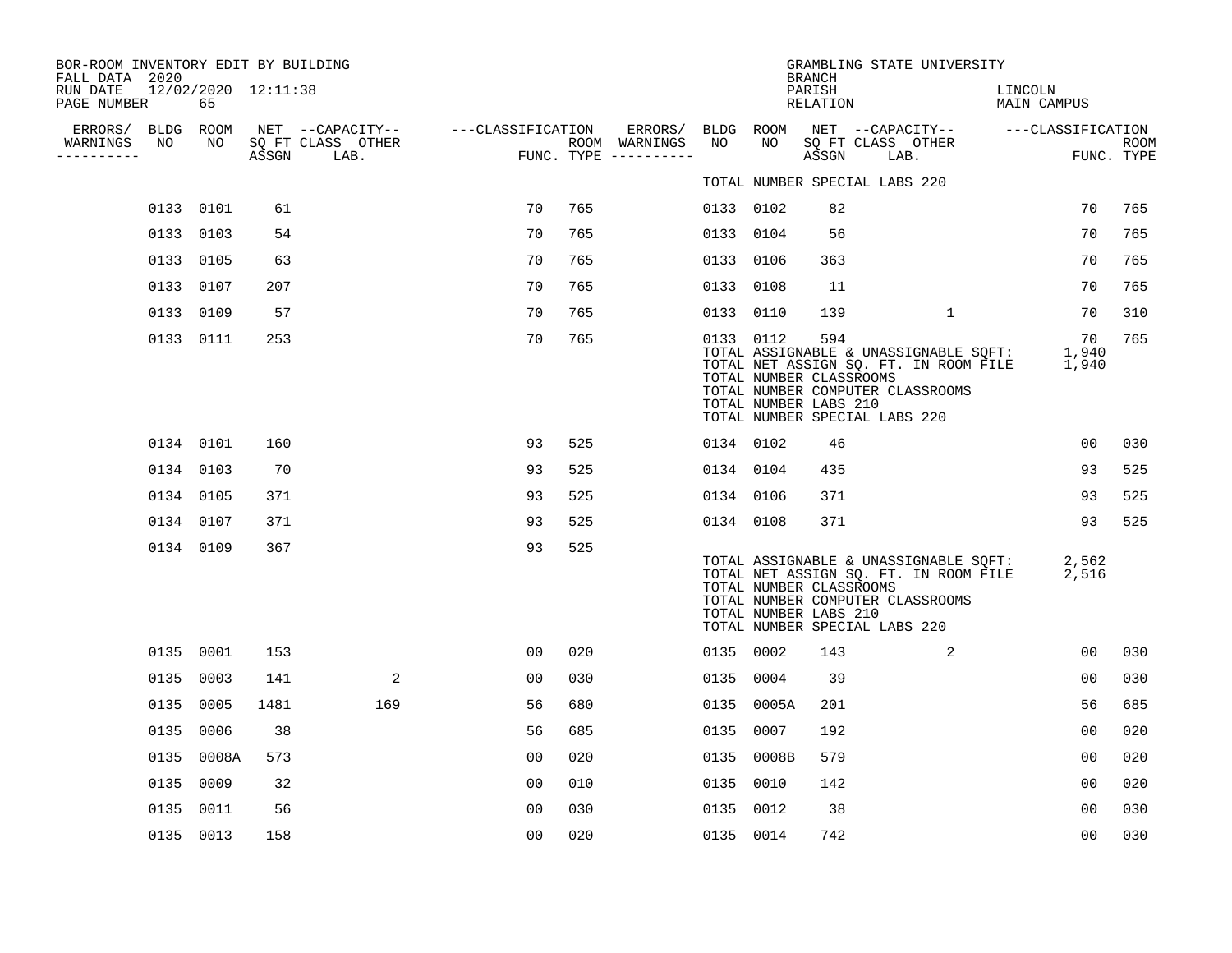| BOR-ROOM INVENTORY EDIT BY BUILDING<br>FALL DATA 2020 |             |                           |       |                           |                   |            |                              |      |           | <b>BRANCH</b>             | GRAMBLING STATE UNIVERSITY |                               |                           |
|-------------------------------------------------------|-------------|---------------------------|-------|---------------------------|-------------------|------------|------------------------------|------|-----------|---------------------------|----------------------------|-------------------------------|---------------------------|
| RUN DATE<br>PAGE NUMBER                               |             | 12/02/2020 12:11:38<br>66 |       |                           |                   |            |                              |      |           | PARISH<br><b>RELATION</b> |                            | LINCOLN<br><b>MAIN CAMPUS</b> |                           |
| ERRORS/                                               | <b>BLDG</b> | ROOM                      |       | NET --CAPACITY--          | ---CLASSIFICATION |            | ERRORS/                      | BLDG | ROOM      |                           | NET --CAPACITY--           | ---CLASSIFICATION             |                           |
| WARNINGS<br>----------                                | NO          | NO                        | ASSGN | SQ FT CLASS OTHER<br>LAB. |                   | FUNC. TYPE | ROOM WARNINGS<br>----------- | NO   | NO        | ASSGN                     | SQ FT CLASS OTHER<br>LAB.  |                               | <b>ROOM</b><br>FUNC. TYPE |
|                                                       | 0135        | 0014A                     | 190   |                           | 0 <sub>0</sub>    | 030        |                              | 0135 | 0015      | 69                        |                            | 0 <sub>0</sub>                | 030                       |
|                                                       | 0135        | 0016                      | 150   | 2                         | 0 <sub>0</sub>    | 030        |                              | 0135 | 0017      | 186                       | 2                          | 00                            | 030                       |
|                                                       | 0135        | 0018A                     | 117   | $\mathbf{1}$              | 56                | 310        |                              | 0135 | 0018B     | 80                        | $\mathbf 1$                | 56                            | 310                       |
|                                                       | 0135        | 0019                      | 339   |                           | 0 <sub>0</sub>    | 020        |                              | 0135 | 0020      | 108                       | $\mathbf{1}$               | 56                            | 310                       |
|                                                       | 0135        | 0021                      | 104   | $\mathbf{1}$              | 56                | 310        |                              | 0135 | 0022      | 135                       | $\mathbf{1}$               | 56                            | 310                       |
|                                                       | 0135        | 0023                      | 105   | $\mathbf{1}$              | 56                | 310        |                              | 0135 | 0024      | 188                       | $\mathbf{1}$               | 56                            | 310                       |
|                                                       | 0135        | 0025                      | 75    |                           | 56                | 315        |                              | 0135 | 0026      | 656                       |                            | 56                            | 315                       |
|                                                       | 0135        | 0027                      | 122   | $\mathbf{1}$              | 56                | 310        |                              | 0135 | 0028      | 115                       | 1                          | 56                            | 310                       |
|                                                       | 0135        | 0029                      | 100   | $\mathbf 1$               | 56                | 310        |                              | 0135 | 0030      | 102                       | $\mathbf 1$                | 56                            | 310                       |
|                                                       |             | 0135 0031                 | 220   |                           | 0 <sub>0</sub>    | 030        |                              | 0135 | 0032      | 220                       |                            | 56                            | 315                       |
|                                                       | 0135        | 0033                      | 105   | $\mathbf 1$               | 55                | 310        |                              | 0135 | 0034      | 107                       | $\mathbf 1$                | 55                            | 310                       |
|                                                       |             | 0135 0035                 | 105   | 1                         | 55                | 310        |                              | 0135 | 0036      | 105                       | 1                          | 55                            | 310                       |
|                                                       | 0135        | 0037                      | 165   | $\mathbf 1$               | 55                | 310        |                              | 0135 | 0038      | 99                        | $\mathbf 1$                | 55                            | 310                       |
|                                                       |             | 0135 0039                 | 99    | $\mathbf 1$               | 55                | 310        |                              | 0135 | 0040      | 98                        | 1                          | 55                            | 310                       |
|                                                       | 0135        | 0041                      | 177   | $\mathbf 1$               | 55                | 310        |                              | 0135 | 0042      | 135                       | 1                          | 55                            | 310                       |
|                                                       | 0135        | 0043                      | 162   |                           | 55                | 315        |                              | 0135 | 0044      | 144                       | 1                          | 55                            | 310                       |
|                                                       | 0135        | 0045                      | 29    |                           | 55                | 315        |                              | 0135 | 0046      | 144                       | 1                          | 55                            | 310                       |
|                                                       | 0135        | 0047                      | 100   | $\mathbf 1$               | 55                | 310        |                              | 0135 | 0048      | 99                        | 1                          | 55                            | 310                       |
|                                                       | 0135        | 0049                      | 100   | $\mathbf{1}$              | 55                | 310        |                              | 0135 | 0050      | 215                       |                            | 55                            | 315                       |
|                                                       | 0135        | 0051                      | 339   | $\mathbf{1}$              | 55                | 310        |                              | 0135 | 0052      | 348                       | 10                         | 55                            | 350                       |
|                                                       | 0135        | 0053                      | 495   |                           | 0 <sub>0</sub>    | 020        |                              | 0135 | 0201      | 736                       |                            | 0 <sub>0</sub>                | 020                       |
|                                                       | 0135        | 0202                      | 168   | 2                         | 00                | 030        |                              | 0135 | 0203      | 179                       | 3                          | 00                            | 030                       |
|                                                       | 0135        | 0204                      | 158   |                           | 0 <sub>0</sub>    | 020        |                              | 0135 | 0205      | 46                        |                            | 0 <sub>0</sub>                | 010                       |
|                                                       | 0135        | 0206                      | 56    |                           | 0 <sub>0</sub>    | 030        |                              | 0135 | 0207      | 183                       |                            | 0 <sub>0</sub>                | 020                       |
|                                                       | 0135        | 0208                      | 234   |                           | 91                | 315        |                              | 0135 | 0209      | 393                       | 10                         | 91                            | 350                       |
|                                                       |             | 0135 0210                 | 177   | $\mathbf 1$               | 91                | 310        |                              |      | 0135 0211 | 184                       | 1                          | 91                            | 310                       |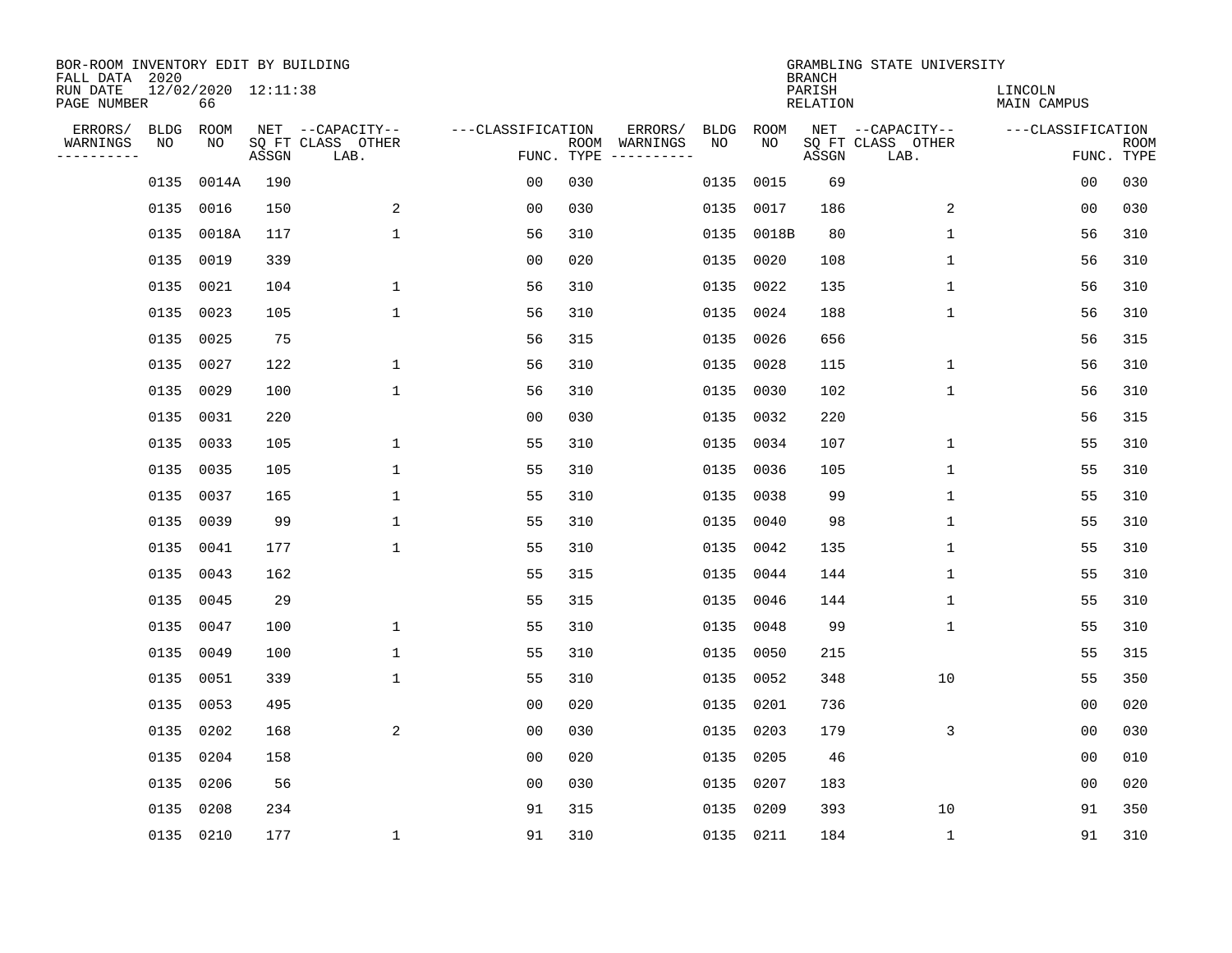| BOR-ROOM INVENTORY EDIT BY BUILDING<br>FALL DATA 2020 |                   |                           |       |                                       |                   |            |                              |                 |                                                  | <b>BRANCH</b>             | GRAMBLING STATE UNIVERSITY                                                                                                                          |                               |             |
|-------------------------------------------------------|-------------------|---------------------------|-------|---------------------------------------|-------------------|------------|------------------------------|-----------------|--------------------------------------------------|---------------------------|-----------------------------------------------------------------------------------------------------------------------------------------------------|-------------------------------|-------------|
| RUN DATE<br>PAGE NUMBER                               |                   | 12/02/2020 12:11:38<br>67 |       |                                       |                   |            |                              |                 |                                                  | PARISH<br><b>RELATION</b> |                                                                                                                                                     | LINCOLN<br><b>MAIN CAMPUS</b> |             |
| ERRORS/                                               | <b>BLDG</b><br>NO | ROOM<br>NO                |       | NET --CAPACITY--<br>SQ FT CLASS OTHER | ---CLASSIFICATION |            | ERRORS/                      | BLDG ROOM<br>NO | NO                                               |                           | NET --CAPACITY--<br>SQ FT CLASS OTHER                                                                                                               | ---CLASSIFICATION             | <b>ROOM</b> |
| WARNINGS<br>. _ _ _ _ _ _ _ _ _                       |                   |                           | ASSGN | LAB.                                  |                   | FUNC. TYPE | ROOM WARNINGS<br>----------- |                 |                                                  | ASSGN                     | LAB.                                                                                                                                                |                               | FUNC. TYPE  |
|                                                       |                   | 0135 0212                 | 152   | $\mathbf{1}$                          | 91                | 310        |                              | 0135 0213       |                                                  | 134                       | $\mathbf{1}$                                                                                                                                        | 91                            | 310         |
|                                                       | 0135 0214         |                           | 105   | 1                                     | 91                | 310        |                              | 0135 0215       |                                                  | 412                       | $\mathbf{1}$                                                                                                                                        | 91                            | 310         |
|                                                       | 0135 0216         |                           | 391   | $\mathbf{1}$                          | 91                | 310        |                              | 0135 0217       |                                                  | 55                        |                                                                                                                                                     | 91                            | 315         |
|                                                       | 0135 0218         |                           | 315   | $\mathbf 1$                           | 51                | 310        |                              | 0135 0219       |                                                  | 173                       | $\mathbf 1$                                                                                                                                         | 51                            | 310         |
|                                                       |                   | 0135 0219A                | 22    |                                       | 51                | 315        |                              | 0135 0220       |                                                  | 45                        |                                                                                                                                                     | 51                            | 315         |
|                                                       | 0135 0221         |                           | 596   |                                       | 0 <sub>0</sub>    | 030        |                              |                 | 0135 0222                                        | 401                       | $\mathbf{1}$                                                                                                                                        | 51                            | 310         |
|                                                       |                   | 0135 0223                 | 198   |                                       | 51                | 315        |                              |                 | 0135 0224                                        | 120                       | $\mathbf{1}$                                                                                                                                        | 51                            | 310         |
|                                                       |                   | 0135 0225                 | 125   | $\mathbf 1$                           | 51                | 310        |                              |                 | 0135 0226                                        | 130                       | $\mathbf 1$                                                                                                                                         | 51                            | 310         |
|                                                       | 0135              | 0227                      | 288   | 1                                     | 51                | 310        |                              | 0135 0228       |                                                  | 50                        |                                                                                                                                                     | 51                            | 315         |
|                                                       | 0135 0229         |                           | 338   | 10                                    | 51                | 350        |                              | 0135 0230       |                                                  | 59                        |                                                                                                                                                     | 51                            | 315         |
|                                                       | 0135 0231         |                           | 270   | 1                                     | 51                | 310        |                              | 0135 0232       |                                                  | 145                       | $\mathbf{1}$                                                                                                                                        | 51                            | 310         |
|                                                       | 0135 0233         |                           | 134   | 1                                     | 51                | 310        |                              | 0135 0234       |                                                  | 203                       |                                                                                                                                                     | 51                            | 315         |
|                                                       | 0135 0235         |                           | 202   |                                       | 51                | 315        |                              |                 | 0135 0236                                        | 220                       |                                                                                                                                                     | 51                            | 315         |
|                                                       | 0135 0237         |                           | 63    |                                       | 51                | 315        |                              | 0135 0238       |                                                  | 65                        |                                                                                                                                                     | 51                            | 315         |
|                                                       | 0135 0239         |                           | 390   |                                       | 0 <sub>0</sub>    | 020        |                              |                 | TOTAL NUMBER CLASSROOMS<br>TOTAL NUMBER LABS 210 |                           | TOTAL ASSIGNABLE & UNASSIGNABLE SQFT:<br>TOTAL NET ASSIGN SQ. FT. IN ROOM FILE<br>TOTAL NUMBER COMPUTER CLASSROOMS<br>TOTAL NUMBER SPECIAL LABS 220 | 19,774<br>12,625              |             |
|                                                       | 029A 0113         |                           | 682   |                                       | 11                | 650        |                              |                 | 029A 0114                                        | 254                       |                                                                                                                                                     | 11                            | 650         |
|                                                       | 029A 0116         |                           | 336   |                                       | 11                | 680        |                              |                 | 029A 0116A                                       | 17                        |                                                                                                                                                     | 11                            | 685         |
|                                                       | 029A 0117         |                           | 80    | 8                                     | 11                | 410        |                              | 029A 0118       |                                                  | 80                        | 8                                                                                                                                                   | 11                            | 410         |
|                                                       | 029A 0119         |                           | 83    | 8                                     | 11                | 410        |                              |                 | 029A 0120                                        | 80                        | 8                                                                                                                                                   | 11                            | 410         |
|                                                       | 029A 0121         |                           | 68    |                                       | 11                | 440        |                              |                 | 029A 0123                                        | 178                       |                                                                                                                                                     | 11                            | 440         |
|                                                       |                   | 029A 0124                 | 1823  | 38                                    | 11                | 430        |                              | 029A 0125       |                                                  | 9                         |                                                                                                                                                     | 11                            | 455         |
|                                                       |                   | 029A 0126                 | 177   |                                       | 11                | 455        |                              | 029A 0127       |                                                  | 60                        |                                                                                                                                                     | 0 <sub>0</sub>                | 020         |
|                                                       |                   | 029A 0128                 | 45    |                                       | 11                | 455        |                              | 029A 0213       |                                                  | 487                       |                                                                                                                                                     | 41                            | 680         |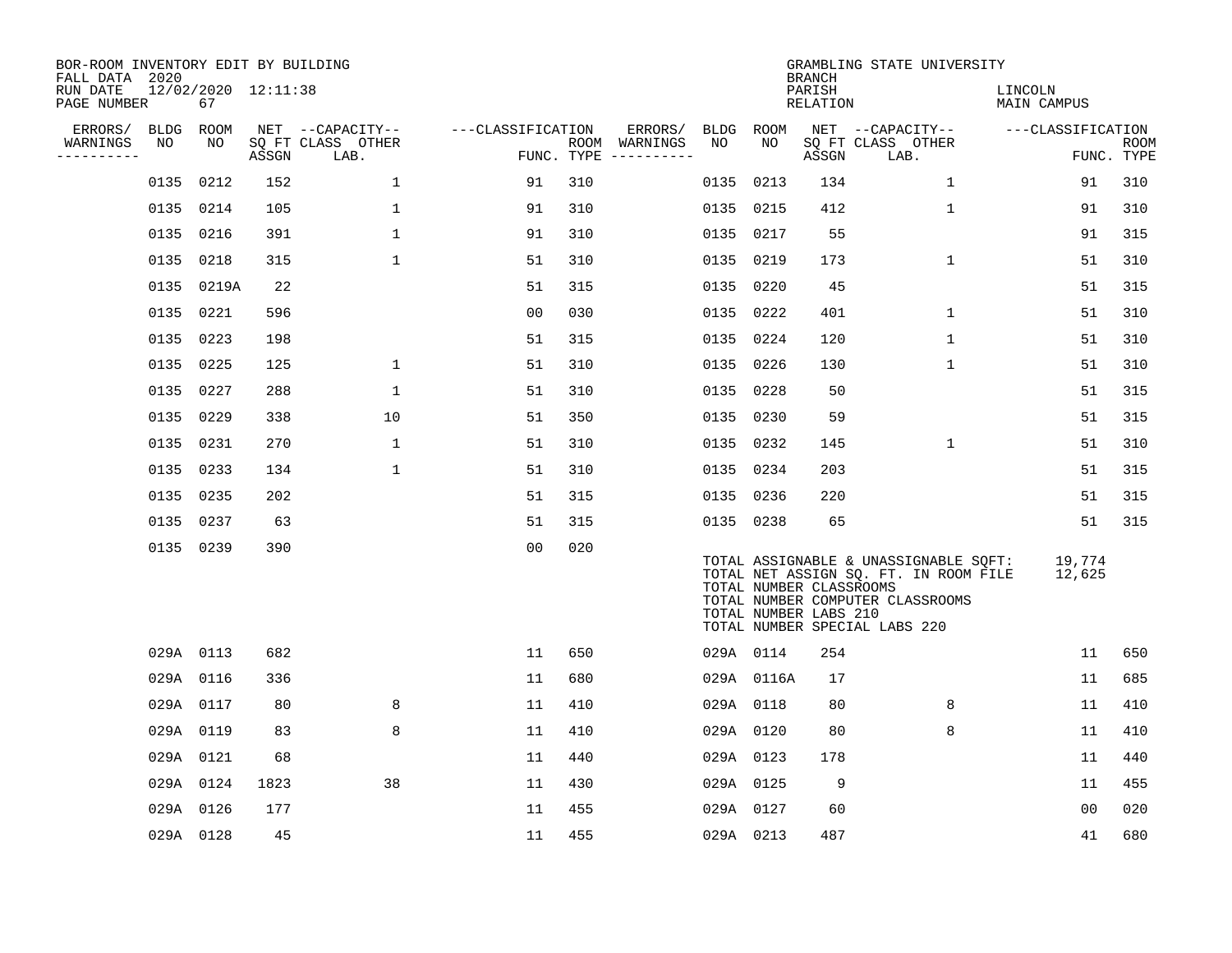| BOR-ROOM INVENTORY EDIT BY BUILDING<br>FALL DATA 2020 |             |                           |       |                           |                   |                                      |                 |            | <b>BRANCH</b>             | GRAMBLING STATE UNIVERSITY |                               |                           |
|-------------------------------------------------------|-------------|---------------------------|-------|---------------------------|-------------------|--------------------------------------|-----------------|------------|---------------------------|----------------------------|-------------------------------|---------------------------|
| RUN DATE<br>PAGE NUMBER                               |             | 12/02/2020 12:11:38<br>68 |       |                           |                   |                                      |                 |            | PARISH<br><b>RELATION</b> |                            | LINCOLN<br><b>MAIN CAMPUS</b> |                           |
| ERRORS/                                               | <b>BLDG</b> | ROOM                      |       | NET --CAPACITY--          | ---CLASSIFICATION |                                      | ERRORS/<br>BLDG | ROOM       |                           | NET --CAPACITY--           | ---CLASSIFICATION             |                           |
| WARNINGS<br>----------                                | NO          | NO                        | ASSGN | SQ FT CLASS OTHER<br>LAB. |                   | ROOM WARNINGS<br>FUNC. TYPE $------$ | NO              | NO         | ASSGN                     | SQ FT CLASS OTHER<br>LAB.  |                               | <b>ROOM</b><br>FUNC. TYPE |
|                                                       | 029A        | 0213A                     | 18    |                           | 41                | 685                                  |                 | 029A 0214  | 501                       |                            | 41                            | 620                       |
|                                                       |             | 029A 0216                 | 242   |                           | 41                | 680                                  |                 | 029A 0216A | 16                        |                            | 41                            | 685                       |
|                                                       |             | 029A 0217                 | 227   |                           | 41                | 710                                  |                 | 029A 0218  | 183                       |                            | 0 <sub>0</sub>                | 020                       |
|                                                       | 029A 0219   |                           | 79    |                           | 41                | 530                                  |                 | 029A 0220  | 79                        |                            | 41                            | 530                       |
|                                                       |             | 029A 0221                 | 388   | 30                        | 41                | 420                                  |                 | 029A 0222  | 180                       | 1                          | 41                            | 310                       |
|                                                       | 029A 0223   |                           | 112   |                           | 0 <sub>0</sub>    | 020                                  |                 | 029A 0224  | 200                       |                            | 41                            | 440                       |
|                                                       |             | 029A 0225                 | 186   |                           | 0 <sub>0</sub>    | 020                                  |                 | 029A 0226  | 330                       |                            | 00                            | 020                       |
|                                                       | 029A 0227   |                           | 80    |                           | 41                | 530                                  |                 | 029A 0228  | 80                        |                            | 41                            | 530                       |
|                                                       | 029A 0229   |                           | 80    |                           | 41                | 530                                  |                 | 029A 0230  | 288                       |                            | 0 <sub>0</sub>                | 020                       |
|                                                       | 029A 0231   |                           | 963   | 96                        | 41                | 430                                  |                 | 029A 0232  | 187                       | 1                          | 41                            | 310                       |
|                                                       |             | 029A 0233                 | 159   |                           | 41                | 315                                  |                 | 029A 0234  | 172                       | $\mathbf 1$                | 41                            | 310                       |
|                                                       | 029A 0235   |                           | 302   | $\mathbf 1$               | 41                | 310                                  |                 | 029A 0236  | 198                       | $\mathbf 1$                | 41                            | 310                       |
|                                                       | 029A        | 0301                      | 232   |                           | 0 <sub>0</sub>    | 020                                  |                 | 029A 0302  | 156                       |                            | 0 <sub>0</sub>                | 010                       |
|                                                       |             | 029A 0302A                | 44    |                           | 41                | 455                                  |                 | 029A 0302B | 44                        |                            | 41                            | 455                       |
|                                                       |             | 029A 0302C                | 45    |                           | 41                | 455                                  |                 | 029A 0303  | 26                        |                            | 0 <sub>0</sub>                | 030                       |
|                                                       |             | 029A 0304                 | 56    |                           | 0 <sub>0</sub>    | 030                                  |                 | 029A 0305  | 112                       |                            | 00                            | 030                       |
|                                                       | 029A        | 0306                      | 43    |                           | 0 <sub>0</sub>    | 020                                  |                 | 029A 0307  | 150                       | $\overline{4}$             | 0 <sub>0</sub>                | 030                       |
|                                                       | 029A        | 0308                      | 146   | 4                         | 0 <sub>0</sub>    | 030                                  |                 | 029A 0309  | 38                        |                            | 0 <sub>0</sub>                | 020                       |
|                                                       |             | 029A 0310                 | 36    | $\mathbf 1$               | 0 <sub>0</sub>    | 030                                  |                 | 029A 0311  | 36                        | 1                          | 41                            | 315                       |
|                                                       |             | 029A 0312                 | 38    |                           | 0 <sub>0</sub>    | 020                                  |                 | 029A 0313  | 682                       | 68                         | 41                            | 410                       |
|                                                       | 029A 0314   |                           | 186   | $\mathbf{1}$              | 41                | 310                                  |                 | 029A 0314A | 158                       |                            | 41                            | 440                       |
|                                                       | 029A        | 0315                      | 404   |                           | 0 <sub>0</sub>    | 020                                  |                 | 029A 0316  | 115                       | 2                          | 41                            | 250                       |
|                                                       | 029A 0317   |                           | 115   | 2                         | 41                | 250                                  |                 | 029A 0318  | 1626                      | 162                        | 41                            | 410                       |
|                                                       | 029A 0319   |                           | 545   |                           | 41                | 315                                  |                 | 029A 0320  | 184                       | $\mathbf 1$                | 41                            | 310                       |
|                                                       | 029A 0321   |                           | 43    |                           | 41                | 315                                  |                 | 029A 0322  | 184                       | 1                          | 41                            | 310                       |
|                                                       |             | 029A 0323                 | 101   | 10                        | 41                | 410                                  |                 | 029A 0324  | 120                       |                            | 41                            | 440                       |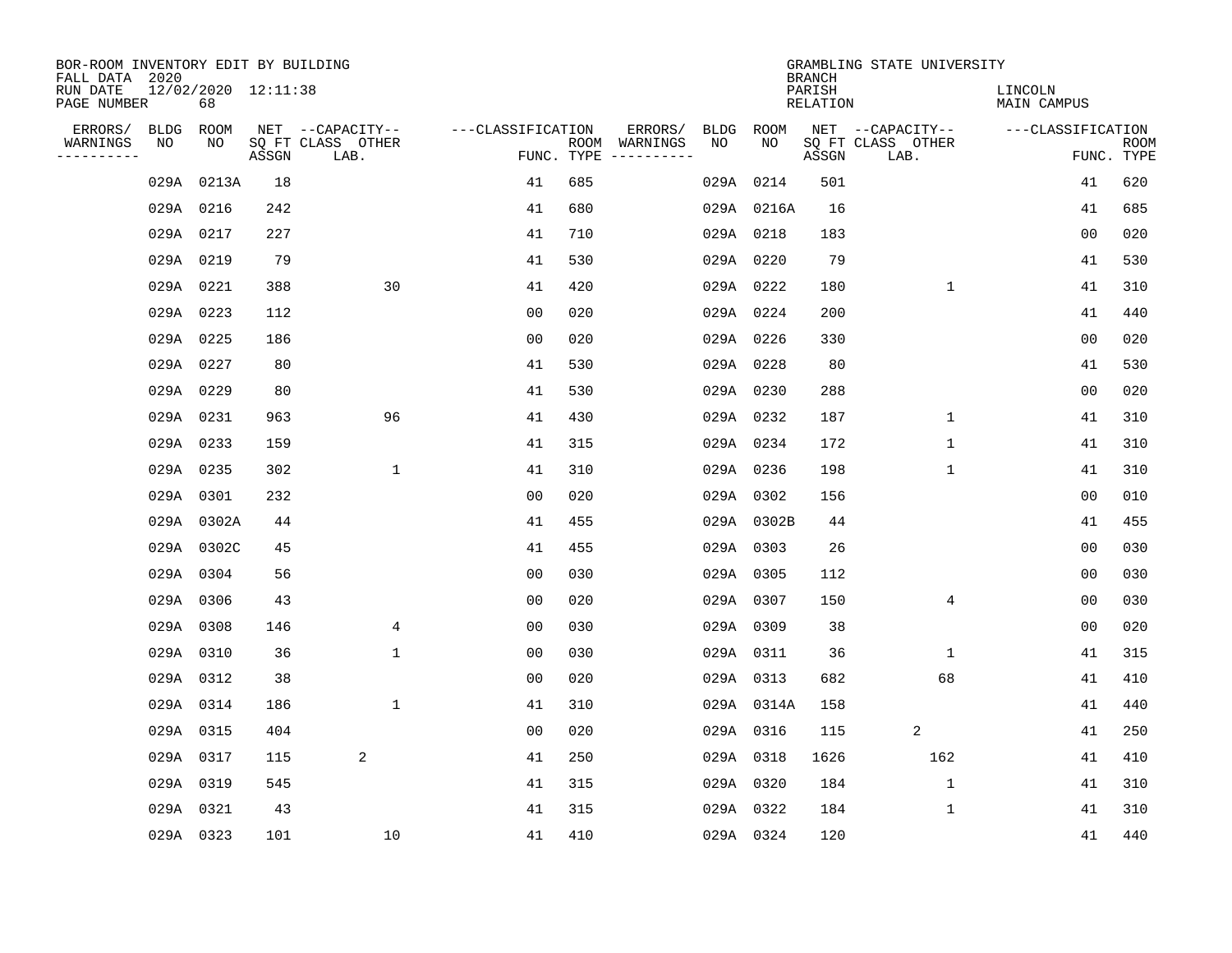| BOR-ROOM INVENTORY EDIT BY BUILDING<br>FALL DATA 2020 |      |                  |       |                                       |                   |     |                                    |           |                                                               | BRANCH             | GRAMBLING STATE UNIVERSITY                                                                                                                                        |                                                                       |                    |
|-------------------------------------------------------|------|------------------|-------|---------------------------------------|-------------------|-----|------------------------------------|-----------|---------------------------------------------------------------|--------------------|-------------------------------------------------------------------------------------------------------------------------------------------------------------------|-----------------------------------------------------------------------|--------------------|
| RUN DATE 12/02/2020 12:11:38<br>PAGE NUMBER           |      | 69               |       |                                       |                   |     |                                    |           |                                                               | PARISH<br>RELATION |                                                                                                                                                                   | LINCOLN<br>MAIN CAMPUS                                                |                    |
| ERRORS/ BLDG ROOM<br>WARNINGS                         | NO   | NO               |       | NET --CAPACITY--<br>SO FT CLASS OTHER | ---CLASSIFICATION |     | ERRORS/ BLDG ROOM<br>ROOM WARNINGS | NO        | NO                                                            |                    | NET --CAPACITY-- ---CLASSIFICATION<br>SO FT CLASS OTHER                                                                                                           |                                                                       |                    |
| ----------                                            |      |                  | ASSGN | LAB.                                  |                   |     | FUNC. TYPE $------$                |           |                                                               |                    | ASSGN LAB.                                                                                                                                                        |                                                                       | ROOM<br>FUNC. TYPE |
|                                                       |      | 029A 0325        | 9     |                                       | 41                | 455 |                                    |           | 029A 0326                                                     |                    | 1351 135                                                                                                                                                          | 41                                                                    | 410                |
|                                                       |      | 029A 0327        | 138   |                                       | 41                | 440 |                                    |           | 029A 0328<br>TOTAL NUMBER CLASSROOMS<br>TOTAL NUMBER LABS 210 | 177                | TOTAL ASSIGNABLE & UNASSIGNABLE SQFT: 17,049<br>TOTAL NET ASSIGN SQ. FT. IN ROOM FILE 14,453<br>TOTAL NUMBER COMPUTER CLASSROOMS<br>TOTAL NUMBER SPECIAL LABS 220 | 41                                                                    | 440                |
|                                                       |      | 040A 0133        | 1775  | 52                                    | 11                | 110 |                                    | 040A 0138 |                                                               | 4554               | 45                                                                                                                                                                | 11                                                                    | 210                |
|                                                       |      | 040A 0160        | 1865  | 88                                    | 11                | 680 |                                    | 040A 0161 |                                                               | 156                |                                                                                                                                                                   | 11                                                                    | 685                |
|                                                       |      | 040A 0162        | 88    |                                       | 11                | 215 |                                    |           | 040A 0163                                                     | 88                 |                                                                                                                                                                   | 00                                                                    | 030                |
|                                                       |      | 040A 0164        | 143   | 4                                     | 0 <sub>0</sub>    | 030 |                                    |           | 040A 0165                                                     | 80                 | $\overline{2}$                                                                                                                                                    | 00                                                                    | 030                |
|                                                       |      | 040A 0166        | 50    |                                       | 00                | 020 |                                    | 040A 0167 |                                                               | 758                |                                                                                                                                                                   | 0 <sub>0</sub>                                                        | 020                |
|                                                       |      | 040A 0168        | 4545  | 25                                    | 11                | 210 |                                    | 040A 0169 |                                                               | 338                |                                                                                                                                                                   | 11                                                                    | 215                |
|                                                       |      | 040A 0170        | 250   | $\mathbf{1}$                          | 11                | 310 |                                    | 040A 0171 |                                                               | 250                | 1                                                                                                                                                                 | 11                                                                    | 310                |
|                                                       |      | 040A 0173        | 1366  | 25                                    | 11                | 210 |                                    |           | 040A 0174                                                     | 2348               | 30                                                                                                                                                                | 11                                                                    | 210                |
|                                                       |      | 040A 0174A       | 245   | $\mathbf{1}$                          | 11                | 310 |                                    |           | 040A 0175                                                     | 870                |                                                                                                                                                                   | 00                                                                    | 030                |
|                                                       |      | 040A 0176        | 380   |                                       | 11                | 215 |                                    |           | 040A 0177<br>TOTAL NUMBER CLASSROOMS<br>TOTAL NUMBER LABS 210 | 28                 | TOTAL ASSIGNABLE & UNASSIGNABLE SQFT:<br>TOTAL NET ASSIGN SQ. FT. IN ROOM FILE<br>TOTAL NUMBER COMPUTER CLASSROOMS<br>TOTAL NUMBER SPECIAL LABS 220               | 00 <sub>o</sub><br>20,177<br>18,160<br>$\mathbf{1}$<br>$\overline{4}$ | 010                |
|                                                       |      | 0526 GROUND 2128 |       |                                       | 42                | 590 |                                    |           | TOTAL NUMBER CLASSROOMS<br>TOTAL NUMBER LABS 210              |                    | TOTAL ASSIGNABLE & UNASSIGNABLE SQFT:<br>TOTAL NET ASSIGN SQ. FT. IN ROOM FILE<br>TOTAL NUMBER COMPUTER CLASSROOMS<br>TOTAL NUMBER SPECIAL LABS 220               | 2,128<br>2,128                                                        |                    |
|                                                       |      | 0527 000AA       | 974   | $\overline{4}$                        | 91                | 950 |                                    |           | 0527 000BB                                                    | 974                |                                                                                                                                                                   | 91                                                                    | 950                |
|                                                       |      | 0527 000CC       | 974   |                                       | 91                | 950 |                                    | 0527      | 000DD                                                         | 974                |                                                                                                                                                                   | 91                                                                    | 950                |
|                                                       | 0527 | $000$ EE         | 974   |                                       | 91                | 950 |                                    | 0527      | $000$ FF                                                      | 974                |                                                                                                                                                                   | 91                                                                    | 950                |
|                                                       |      | 0527 000GG       | 974   |                                       | 91                | 950 |                                    |           | 0527 000HH                                                    | 974                |                                                                                                                                                                   | 91                                                                    | 950                |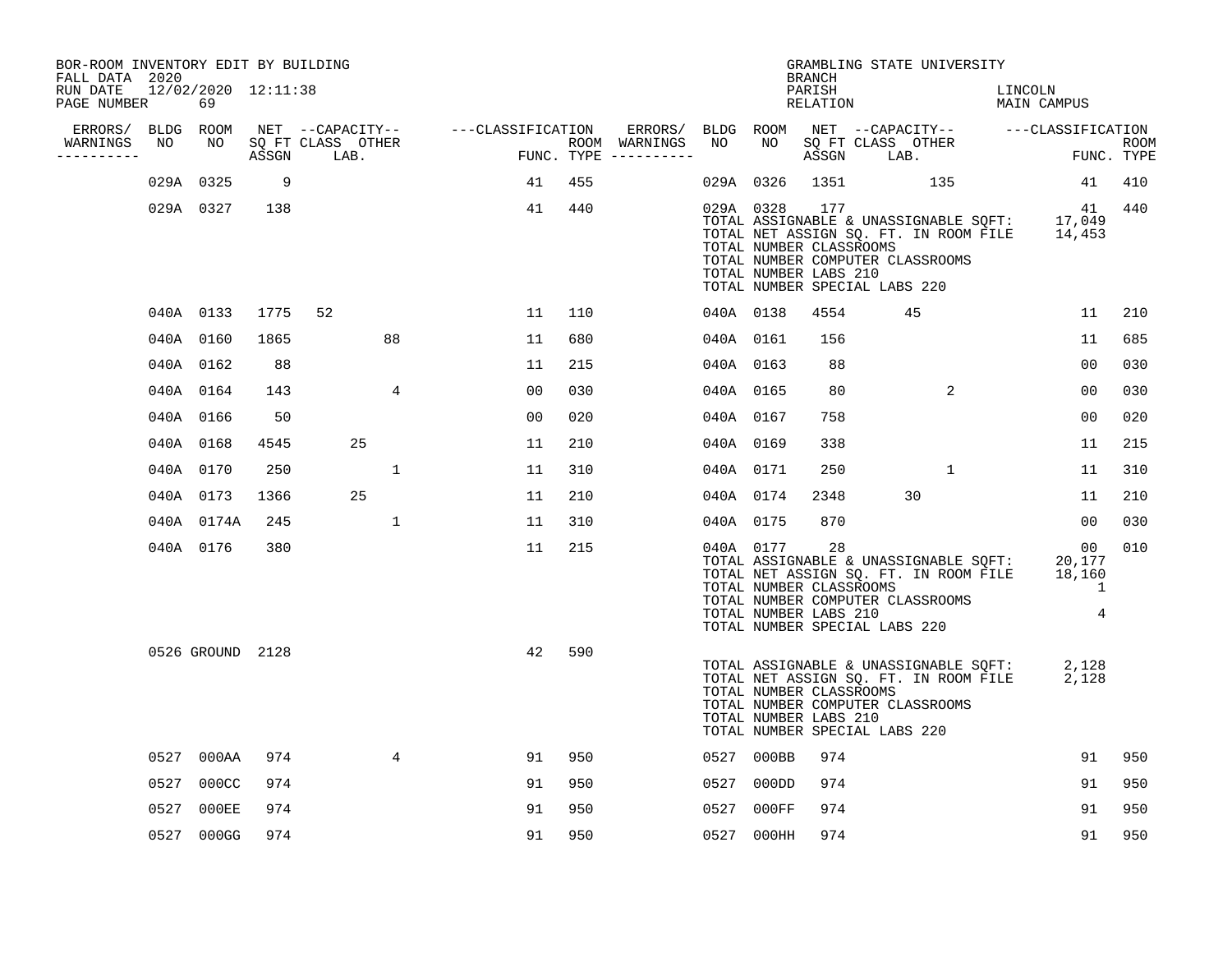| BOR-ROOM INVENTORY EDIT BY BUILDING<br>FALL DATA 2020 |            |     |    |     |  |            | GRAMBLING STATE UNIVERSITY<br>BRANCH                                                                                                                                                                                                  |                        |     |
|-------------------------------------------------------|------------|-----|----|-----|--|------------|---------------------------------------------------------------------------------------------------------------------------------------------------------------------------------------------------------------------------------------|------------------------|-----|
| RUN DATE 12/02/2020 12:11:38<br>PAGE NUMBER           | 70         |     |    |     |  |            | PARISH<br>RELATION                                                                                                                                                                                                                    | LINCOLN<br>MAIN CAMPUS |     |
|                                                       |            |     |    |     |  |            |                                                                                                                                                                                                                                       |                        |     |
|                                                       |            |     |    |     |  |            | TOTAL ASSIGNABLE & UNASSIGNABLE SQFT: 7,792<br>TOTAL NET ASSIGN SQ. FT. IN ROOM FILE 7,792<br>TOTAL NUMBER CLASSROOMS<br>TOTAL NUMBER COMPUTER CLASSROOMS<br>TOTAL NUMBER LABS 210<br>TOTAL NUMBER SPECIAL LABS 220                   |                        |     |
|                                                       | 0528 000AA | 604 | 91 | 950 |  | 0528 000BB | 604                                                                                                                                                                                                                                   | 91                     | 950 |
|                                                       | 0528 000CC | 604 | 91 | 950 |  | 0528 000DD | 604                                                                                                                                                                                                                                   | 91                     | 950 |
| 0528                                                  | $000$ EE   | 604 | 91 | 950 |  | 0528 000FF | 604                                                                                                                                                                                                                                   | 91                     | 950 |
|                                                       | 0528 000GG | 604 | 91 | 950 |  | 0528 000HH | 604<br>TOTAL ASSIGNABLE & UNASSIGNABLE SQFT: 4,832<br>TOTAL NET ASSIGN SQ. FT. IN ROOM FILE 4,832<br>TOTAL NUMBER CLASSROOMS<br>TOTAL NUMBER COMPUTER CLASSROOMS<br>TOTAL NUMBER LABS 210<br>TOTAL NUMBER SPECIAL LABS 220            | 91                     | 950 |
|                                                       | 0529 000AA | 604 | 91 | 950 |  | 0529 000BB | 604                                                                                                                                                                                                                                   | 91                     | 950 |
| 0529                                                  | 000CC      | 604 | 91 | 950 |  | 0529 000DD | 604                                                                                                                                                                                                                                   | 91                     | 950 |
| 0529                                                  | $000$ EE   | 604 | 91 | 950 |  | 0529 000FF | 604                                                                                                                                                                                                                                   | 91                     | 950 |
|                                                       | 0529 000GG | 604 | 91 | 950 |  |            | 0529 000HH 604<br>TOTAL ASSIGNABLE & UNASSIGNABLE SQFT: 4,832<br>TOTAL NET ASSIGN SQ. FT. IN ROOM FILE 4,832<br>TOTAL NUMBER CLASSROOMS<br>TOTAL NUMBER COMPUTER CLASSROOMS<br>TOTAL NUMBER LABS 210<br>TOTAL NUMBER SPECIAL LABS 220 | 91                     | 950 |
|                                                       | 0530 000AA | 974 | 91 | 950 |  | 0530 000BB | 974                                                                                                                                                                                                                                   | 91                     | 950 |
|                                                       | 0530 000CC | 974 | 91 | 950 |  | 0530 000DD | 974                                                                                                                                                                                                                                   | 91                     | 950 |
| 0530                                                  | $000$ EE   | 974 | 91 | 950 |  | 0530 000FF | 974                                                                                                                                                                                                                                   | 91                     | 950 |
|                                                       | 0530 000GG | 974 | 91 | 950 |  | 0530 000HH | 974<br>TOTAL ASSIGNABLE & UNASSIGNABLE SQFT: 7,792<br>TOTAL NET ASSIGN SQ. FT. IN ROOM FILE 7,792<br>TOTAL NUMBER CLASSROOMS<br>TOTAL NUMBER COMPUTER CLASSROOMS<br>TOTAL NUMBER LABS 210<br>TOTAL NUMBER SPECIAL LABS 220            | 91                     | 950 |
|                                                       | 0531 000AA | 604 | 91 | 950 |  | 0531 000BB | 604                                                                                                                                                                                                                                   | 91                     | 950 |
|                                                       | 0531 000CC | 604 | 91 | 950 |  | 0531 000DD | 604                                                                                                                                                                                                                                   | 91                     | 950 |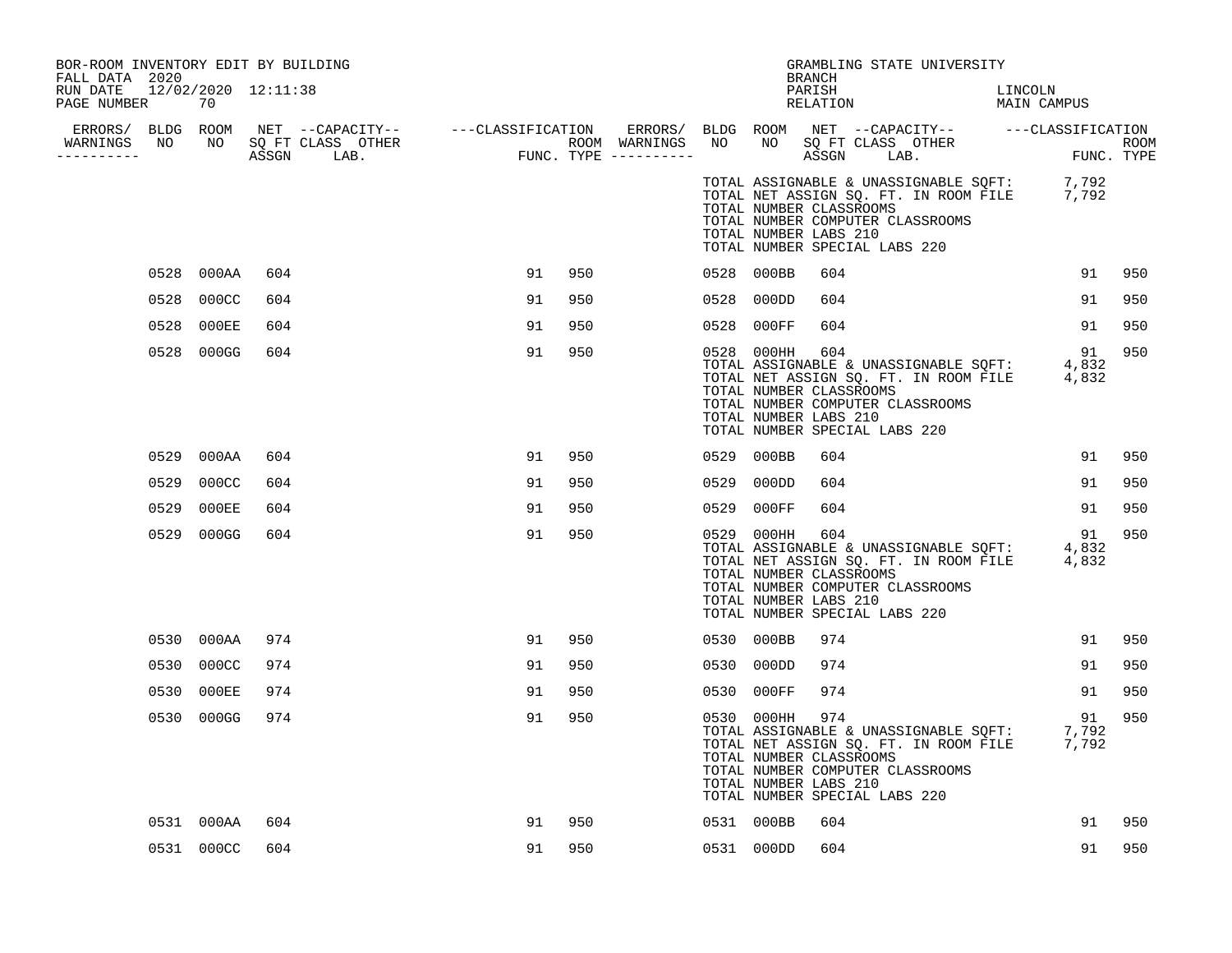| BOR-ROOM INVENTORY EDIT BY BUILDING<br>FALL DATA 2020 |                  |     |        |        |           |                | BRANCH                                                             | GRAMBLING STATE UNIVERSITY                                                                                                                                            |                                   |        |
|-------------------------------------------------------|------------------|-----|--------|--------|-----------|----------------|--------------------------------------------------------------------|-----------------------------------------------------------------------------------------------------------------------------------------------------------------------|-----------------------------------|--------|
| RUN DATE 12/02/2020 12:11:38<br>PAGE NUMBER 71        |                  |     |        |        |           |                | PARISH<br>RELATION                                                 |                                                                                                                                                                       | LINCOLN<br>LINCOLN<br>MAIN CAMPUS |        |
|                                                       |                  |     |        |        |           |                |                                                                    |                                                                                                                                                                       |                                   |        |
| WARNINGS<br>-----------                               |                  |     |        |        |           |                |                                                                    |                                                                                                                                                                       |                                   |        |
|                                                       | 0531 000EE       | 604 | 91 950 |        |           |                | 0531 000FF 604                                                     |                                                                                                                                                                       | 91 950                            |        |
|                                                       | 0531 000GG       | 604 | 91     | 950    |           |                | 0531 000HH 604<br>TOTAL NUMBER CLASSROOMS<br>TOTAL NUMBER LABS 210 | 19<br>TOTAL ASSIGNABLE & UNASSIGNABLE SQFT: 4,832<br>TOTAL NET ASSIGN SQ. FT. IN ROOM FILE 4,832<br>TOTAL NUMBER COMPUTER CLASSROOMS<br>TOTAL NUMBER SPECIAL LABS 220 | 91 950                            |        |
|                                                       | 0532 000AA       | 974 | 91     | 950    |           | 0532 000BB     | 974                                                                |                                                                                                                                                                       | 91                                | 950    |
|                                                       | 0532 000CC       | 974 | 91     | 950    |           | 0532 000DD     | 974                                                                |                                                                                                                                                                       | 91                                | 950    |
|                                                       | 0532 000EE       | 974 | 91     | 950    |           | 0532 000FF     | 974                                                                |                                                                                                                                                                       | 91                                | 950    |
|                                                       | 0532 000GG       | 974 | 91     | 950    |           | 0532 000HH 974 | TOTAL NUMBER CLASSROOMS<br>TOTAL NUMBER LABS 210                   | TOTAL ASSIGNABLE & UNASSIGNABLE SOFT: 7,792<br>TOTAL ASSIGNABLE & UNASSIGNABLE SOFT: 7,792<br>TOTAL NUMBER COMPUTER CLASSROOMS<br>TOTAL NUMBER SPECIAL LABS 220       | 91                                | 950    |
|                                                       | 0533 OFFICE 2837 |     | 91 955 |        |           |                | TOTAL NUMBER CLASSROOMS<br>TOTAL NUMBER LABS 210                   | TOTAL ASSIGNABLE & UNASSIGNABLE SQFT: 2,837<br>TOTAL NET ASSIGN SQ. FT. IN ROOM FILE 2,837<br>TOTAL NUMBER COMPUTER CLASSROOMS<br>TOTAL NUMBER SPECIAL LABS 220       |                                   |        |
|                                                       | 0534 000AA       | 604 | 91     | 950    |           | 0534 000BB     | 604                                                                |                                                                                                                                                                       | 91                                | 950    |
|                                                       | 0534 000CC       | 604 | 91     | 950    |           | 0534 000DD     | 604                                                                |                                                                                                                                                                       | 91                                | 950    |
|                                                       | 0534 000EE       | 604 | 91     | 950    |           | 0534 000FF     | 604                                                                |                                                                                                                                                                       | 91                                | 950    |
|                                                       | 0534 000GG       | 604 | 91     | 950    |           | 0534 000HH     | 604                                                                |                                                                                                                                                                       | 91                                | 950    |
|                                                       | 0534 0106        | 604 | 91     | 935    | 0534 0109 |                | 604                                                                | $\overline{2}$                                                                                                                                                        | 91                                | 910    |
|                                                       | 0534 0110        | 604 | 91     | 950    |           |                | TOTAL NUMBER CLASSROOMS<br>TOTAL NUMBER LABS 210                   | TOTAL ASSIGNABLE & UNASSIGNABLE SQFT: 6,644<br>TOTAL NET ASSIGN SQ. FT. IN ROOM FILE 6,644<br>TOTAL NUMBER COMPUTER CLASSROOMS<br>TOTAL NUMBER SPECIAL LABS 220       |                                   |        |
|                                                       | 0535 000AA 974   |     |        | 91 950 |           | 0535 000BB 974 |                                                                    |                                                                                                                                                                       |                                   | 91 950 |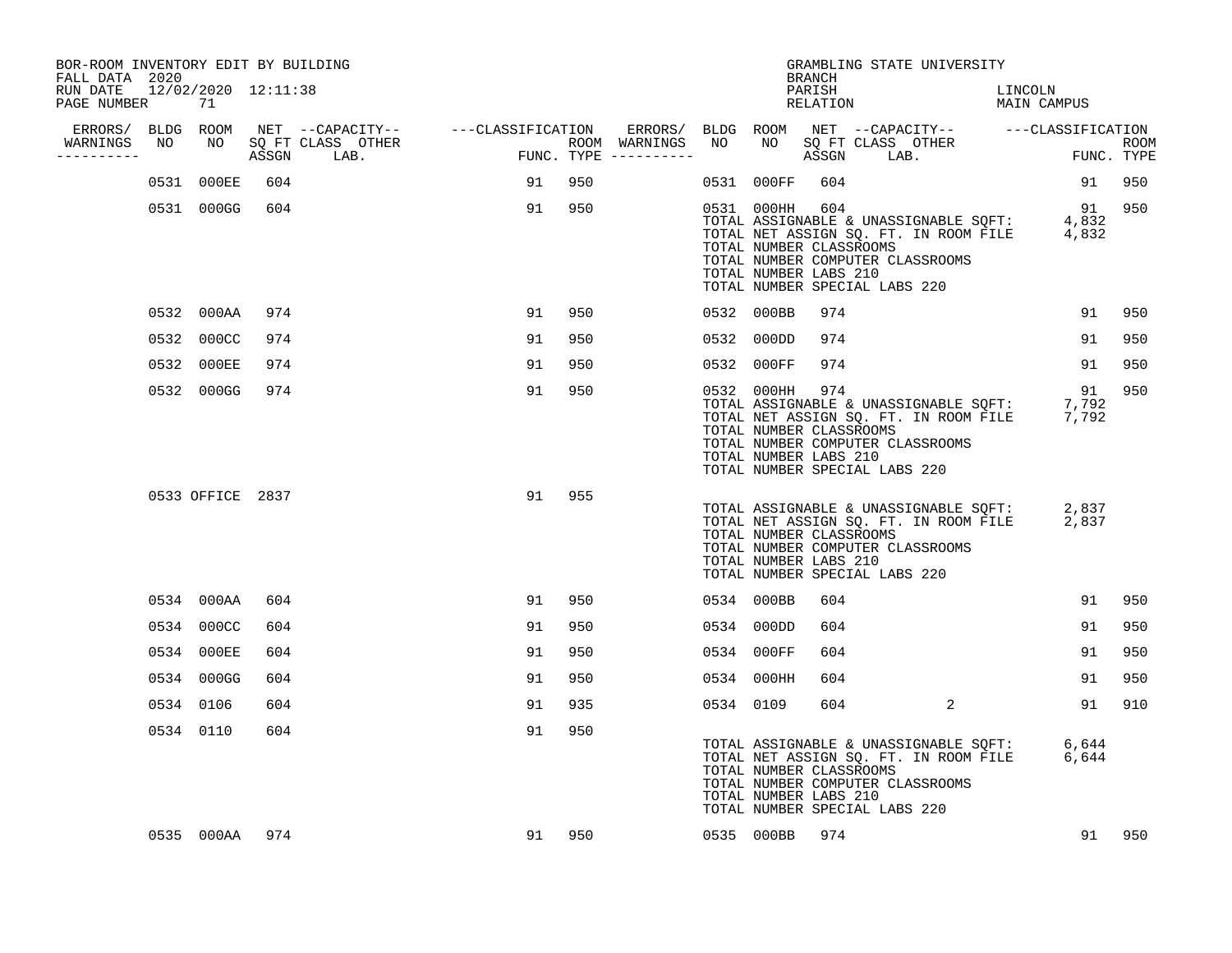| BOR-ROOM INVENTORY EDIT BY BUILDING<br>FALL DATA 2020 |             |                           |       |                           |                   |            |                              |             |                                                                | <b>BRANCH</b>             | GRAMBLING STATE UNIVERSITY                                                                                                                          |                               |                           |
|-------------------------------------------------------|-------------|---------------------------|-------|---------------------------|-------------------|------------|------------------------------|-------------|----------------------------------------------------------------|---------------------------|-----------------------------------------------------------------------------------------------------------------------------------------------------|-------------------------------|---------------------------|
| RUN DATE<br>PAGE NUMBER                               |             | 12/02/2020 12:11:38<br>72 |       |                           |                   |            |                              |             |                                                                | PARISH<br><b>RELATION</b> |                                                                                                                                                     | LINCOLN<br><b>MAIN CAMPUS</b> |                           |
| ERRORS/                                               | <b>BLDG</b> | <b>ROOM</b>               |       | NET --CAPACITY--          | ---CLASSIFICATION |            | ERRORS/                      | <b>BLDG</b> | ROOM                                                           |                           | NET --CAPACITY--                                                                                                                                    | ---CLASSIFICATION             |                           |
| WARNINGS<br>----------                                | NO          | NO                        | ASSGN | SQ FT CLASS OTHER<br>LAB. |                   | FUNC. TYPE | ROOM WARNINGS<br>----------- | NO          | NO                                                             | ASSGN                     | SQ FT CLASS OTHER<br>LAB.                                                                                                                           |                               | <b>ROOM</b><br>FUNC. TYPE |
|                                                       | 0535        | 000CC                     | 974   |                           | 91                | 950        |                              | 0535        | 000DD                                                          | 974                       |                                                                                                                                                     | 91                            | 950                       |
|                                                       | 0535        | 000EE                     | 974   |                           | 91                | 950        |                              | 0535        | $000$ FF                                                       | 974                       |                                                                                                                                                     | 91                            | 950                       |
|                                                       | 0535        | 000GG                     | 974   |                           | 91                | 950        |                              |             | 0535 000HH<br>TOTAL NUMBER CLASSROOMS<br>TOTAL NUMBER LABS 210 | 974                       | TOTAL ASSIGNABLE & UNASSIGNABLE SQFT:<br>TOTAL NET ASSIGN SQ. FT. IN ROOM FILE<br>TOTAL NUMBER COMPUTER CLASSROOMS<br>TOTAL NUMBER SPECIAL LABS 220 | 91<br>7,792<br>7,792          | 950                       |
|                                                       | 0537        | 0100                      | 683   | 46                        | 11                | 110        |                              |             | 0537 0100A                                                     | 87                        |                                                                                                                                                     | 0 <sub>0</sub>                | 030                       |
|                                                       | 0537        | 0101                      | 461   | 9                         | 11                | 220        |                              |             | 0537 0102                                                      | 374                       | 7                                                                                                                                                   | 11                            | 220                       |
|                                                       | 0537        | 0103                      | 561   | 11                        | 11                | 220        |                              | 0537        | 0104                                                           | 131                       |                                                                                                                                                     | 41                            | 420                       |
|                                                       | 0537        | 0105                      | 1325  | 27                        | 11                | 220        |                              |             | 0537 0105A                                                     | 200                       |                                                                                                                                                     | 11                            | 225                       |
|                                                       | 0537        | 0106                      | 3429  | 69                        | 11                | 220        |                              | 0537        | 0106A                                                          | 280                       |                                                                                                                                                     | 11                            | 215                       |
|                                                       | 0537        | 0107                      | 41    | 2                         | 11                | 220        |                              | 0537        | 0108                                                           | 41                        | 2                                                                                                                                                   | 11                            | 220                       |
|                                                       | 0537        | 0109                      | 82    | 2                         | 11                | 220        |                              | 0537        | 0110                                                           | 313                       | 6                                                                                                                                                   | 11                            | 220                       |
|                                                       | 0537        | 0110A                     | 140   |                           | 11                | 215        |                              | 0537        | 0111                                                           | 41                        | 2                                                                                                                                                   | 11                            | 220                       |
|                                                       | 0537        | 0112                      | 41    | 2                         | 11                | 220        |                              | 0537        | 0113                                                           | 41                        | 2                                                                                                                                                   | 11                            | 220                       |
|                                                       | 0537        | 0114                      | 41    | 2                         | 11                | 220        |                              | 0537        | 0115                                                           | 41                        | 2                                                                                                                                                   | 11                            | 220                       |
|                                                       | 0537        | 0116                      | 41    | 2                         | 11                | 220        |                              | 0537        | 0117                                                           | 41                        | $\overline{2}$                                                                                                                                      | 11                            | 220                       |
|                                                       | 0537        | 0118                      | 120   |                           | 11                | 215        |                              | 0537        | 0118A                                                          | 320                       |                                                                                                                                                     | 11                            | 215                       |
|                                                       | 0537        | 0118B                     | 784   |                           | 11                | 215        |                              | 0537        | 0118C                                                          | 551                       |                                                                                                                                                     | 11                            | 215                       |
|                                                       | 0537        | 0118D                     | 432   |                           | 11                | 215        |                              | 0537        | 0118E                                                          | 540                       |                                                                                                                                                     | 11                            | 215                       |
|                                                       | 0537        | 0118F                     | 756   |                           | 11                | 215        |                              | 0537        | 0118G                                                          | 60                        |                                                                                                                                                     | 11                            | 215                       |
|                                                       | 0537        | 0118H                     | 225   |                           | 0 <sub>0</sub>    | 030        |                              | 0537        | 0119                                                           | 120                       |                                                                                                                                                     | 11                            | 315                       |
|                                                       | 0537        | 0120                      | 832   |                           | 11                | 215        |                              | 0537        | 0121                                                           | 320                       |                                                                                                                                                     | 11                            | 215                       |
|                                                       | 0537        | 0122                      | 698   | 47                        | 11                | 110        |                              | 0537        | 0123                                                           | 702                       | 47                                                                                                                                                  | 11                            | 110                       |
|                                                       | 0537        | 0124                      | 578   |                           | 11                | 215        |                              | 0537        | 0125                                                           | 1088                      |                                                                                                                                                     | 11                            | 215                       |
|                                                       |             | 0537 0126                 | 304   | 20                        | 11                | 110        |                              |             | 0537 0126A                                                     | 72                        |                                                                                                                                                     | 00                            | 030                       |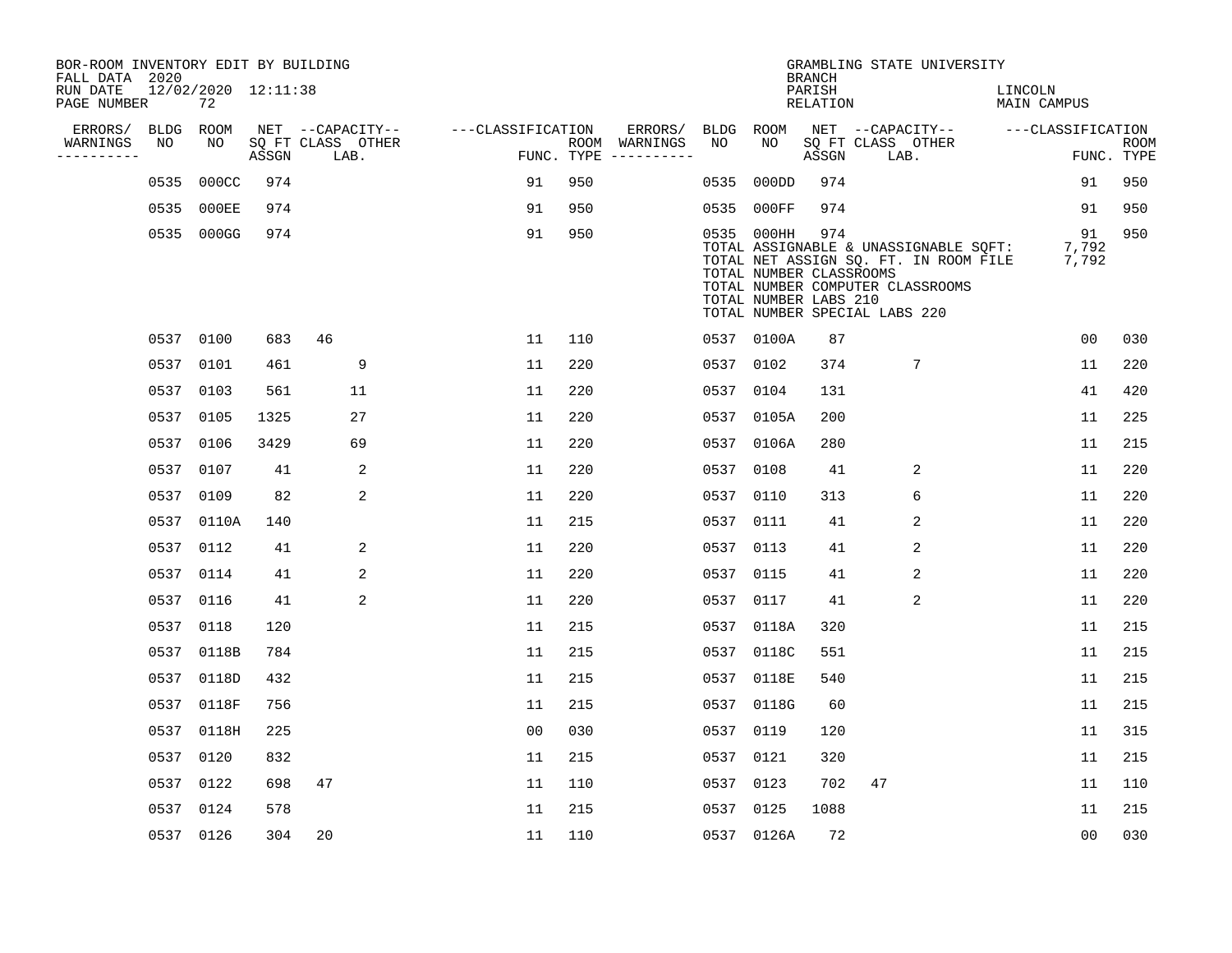| BOR-ROOM INVENTORY EDIT BY BUILDING<br>FALL DATA 2020 |             |           |                     |                           |                   |                    |                         |      |             | <b>BRANCH</b>             | GRAMBLING STATE UNIVERSITY |                               |                           |
|-------------------------------------------------------|-------------|-----------|---------------------|---------------------------|-------------------|--------------------|-------------------------|------|-------------|---------------------------|----------------------------|-------------------------------|---------------------------|
| RUN DATE<br>PAGE NUMBER                               |             | 73        | 12/02/2020 12:11:38 |                           |                   |                    |                         |      |             | PARISH<br><b>RELATION</b> |                            | LINCOLN<br><b>MAIN CAMPUS</b> |                           |
| ERRORS/                                               | <b>BLDG</b> | ROOM      |                     | NET --CAPACITY--          | ---CLASSIFICATION |                    | ERRORS/                 | BLDG | <b>ROOM</b> |                           | NET --CAPACITY--           | ---CLASSIFICATION             |                           |
| WARNINGS<br>----------                                | NO          | NO        | ASSGN               | SQ FT CLASS OTHER<br>LAB. |                   | ROOM<br>FUNC. TYPE | WARNINGS<br>----------- | NO   | NO          | ASSGN                     | SQ FT CLASS OTHER<br>LAB.  |                               | <b>ROOM</b><br>FUNC. TYPE |
|                                                       | 0537        | 0127      | 220                 |                           | 11                | 270                |                         | 0537 | 0128        | 624                       |                            | 11                            | 270                       |
|                                                       | 0537        | 0129      | 320                 | $\mathbf{1}$              | 11                | 310                |                         |      | 0537 0130   | 2142                      | 43                         | 11                            | 220                       |
|                                                       | 0537        | 0131      | 96                  |                           | 11                | 225                |                         |      | 0537 0132   | 96                        |                            | 11                            | 225                       |
|                                                       | 0537        | 0133      | 72                  |                           | 11                | 615                |                         |      | 0537 0134   | 288                       |                            | 11                            | 615                       |
|                                                       | 0537        | 0135      | 312                 |                           | 11                | 615                |                         | 0537 | 0136        | 816                       |                            | 11                            | 615                       |
|                                                       | 0537        | 0201      | 226                 |                           | 11                | 325                |                         |      | 0537 0201A  | 100                       |                            | 11                            | 315                       |
|                                                       | 0537        | 0202      | 240                 |                           | 11                | 315                |                         |      | 0537 0203   | 129                       | $\mathbf{1}$               | 11                            | 310                       |
|                                                       | 0537        | 0204      | 135                 | 1                         | 11                | 310                |                         |      | 0537 0205   | 135                       | 1                          | 11                            | 310                       |
|                                                       | 0537        | 0206      | 135                 | $\mathbf{1}$              | 11                | 310                |                         | 0537 | 0207        | 128                       | 1                          | 11                            | 310                       |
|                                                       | 0537        | 0208      | 522                 | 35                        | 11                | 110                |                         |      | 0537 0209   | 505                       |                            | 46                            | 350                       |
|                                                       | 0537        | 0210      | 441                 |                           | 41                | 420                |                         |      | 0537 0211   | 238                       |                            | 11                            | 115                       |
|                                                       | 0537        | 0212      | 254                 |                           | 11                | 325                |                         |      | 0537 0213   | 294                       |                            | 11                            | 315                       |
|                                                       | 0537        | 0214      | 126                 | $\mathbf{1}$              | 11                | 310                |                         |      | 0537 0214A  | 60                        |                            | 11                            | 315                       |
|                                                       | 0537        | 0215      | 133                 | $\mathbf{1}$              | 11                | 310                |                         |      | 0537 0216   | 518                       |                            | 11                            | 270                       |
|                                                       | 0537        | 0217      | 503                 |                           | 11                | 270                |                         | 0537 | 0218        | 488                       |                            | 11                            | 270                       |
|                                                       | 0537        | 0219      | 696                 |                           | 11                | 240                |                         | 0537 | 0220        | 142                       | 1                          | 11                            | 310                       |
|                                                       | 0537        | 0221      | 141                 | 1                         | 11                | 310                |                         | 0537 | 0222        | 232                       |                            | 11                            | 325                       |
|                                                       | 0537        | 0223      | 241                 |                           | 11                | 315                |                         | 0537 | 0224        | 138                       | 1                          | 11                            | 310                       |
|                                                       | 0537        | 0225      | 138                 | 1                         | 11                | 310                |                         | 0537 | 0226        | 138                       | 1                          | 11                            | 310                       |
|                                                       | 0537        | 0227      | 138                 | $\mathbf{1}$              | 11                | 310                |                         | 0537 | 0228        | 138                       | 1                          | 11                            | 310                       |
|                                                       | 0537        | 0229      | 643                 |                           | 11                | 260                |                         |      | 0537 0229A  | 84                        |                            | 11                            | 420                       |
|                                                       | 0537        | 0230      | 464                 |                           | 11                | 240                |                         | 0537 | 0231        | 334                       | 22                         | 11                            | 110                       |
|                                                       | 0537        | 0232      | 495                 |                           | 11                | 350                |                         |      | 0537 0232A  | 272                       |                            | 11                            | 650                       |
|                                                       | 0537        | 0233      | 143                 | $\mathbf{1}$              | 11                | 310                |                         | 0537 | 0234        | 84                        |                            | 00                            | 010                       |
|                                                       | 0537        | 0235      | 180                 |                           | 0 <sub>0</sub>    | 030                |                         | 0537 | 0236        | 180                       |                            | 11                            | 535                       |
|                                                       |             | 0537 0237 | 390                 |                           | 11                | 535                |                         |      | 0537 0238   | 80                        |                            | 11                            | 535                       |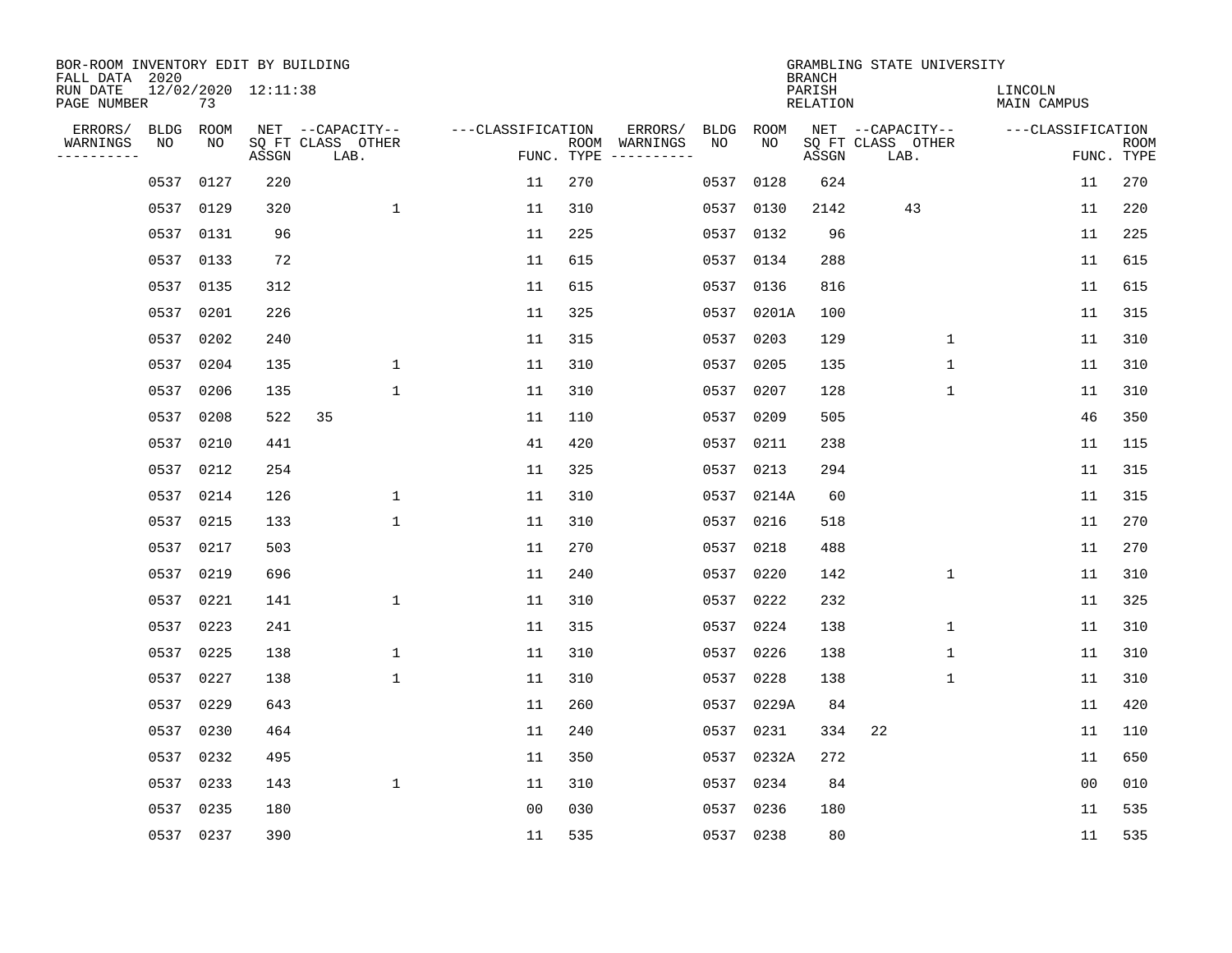| BOR-ROOM INVENTORY EDIT BY BUILDING<br>FALL DATA 2020 |                  |     |              |                 |        |                                                               | <b>BRANCH</b> | GRAMBLING STATE UNIVERSITY                                                                                                                                                                                          |                                                          |        |
|-------------------------------------------------------|------------------|-----|--------------|-----------------|--------|---------------------------------------------------------------|---------------|---------------------------------------------------------------------------------------------------------------------------------------------------------------------------------------------------------------------|----------------------------------------------------------|--------|
| RUN DATE 12/02/2020 12:11:38<br>PAGE NUMBER           | 74               |     |              |                 |        |                                                               | PARISH        | PARISH LINCOLN<br>RELATION MAIN CAMPUS                                                                                                                                                                              | LINCOLN                                                  |        |
|                                                       |                  |     |              |                 |        |                                                               |               |                                                                                                                                                                                                                     |                                                          |        |
| WARNINGS<br>----------                                |                  |     |              |                 |        |                                                               |               |                                                                                                                                                                                                                     |                                                          |        |
|                                                       | 0537 0239        | 80  |              | $00 \,$         | 030    | 0537 0240                                                     | 144           |                                                                                                                                                                                                                     | 00 <sub>o</sub>                                          | 030    |
|                                                       | 0537 0241        | 168 |              | 00 <sub>o</sub> | 030    |                                                               |               | 0537 GREENM 816 35                                                                                                                                                                                                  |                                                          | 11 110 |
|                                                       | 0537 RECITL 1748 |     | 184          | 11              | 210    | TOTAL NUMBER CLASSROOMS<br>TOTAL NUMBER LABS 210              |               | 9 0537 THEATE 1983 225<br>0537 IHEATE 1983 225<br>TOTAL ASSIGNABLE & UNASSIGNABLE SQFT: 37,663<br>TOTAL NET ASSIGN SQ. FT. IN ROOM FILE 36,623<br>TOTAL NUMBER COMPUTER CLASSROOMS<br>TOTAL NUMBER SPECIAL LABS 220 | 11<br>$\overline{7}$<br>$\overline{\phantom{0}}^2$<br>17 | 210    |
|                                                       | 0538 0101        | 362 |              | 46              | 315    | 0538 0104                                                     | 720           | $\mathbf{1}$                                                                                                                                                                                                        | 46                                                       | 310    |
|                                                       | 0538 0105        | 260 |              | 46              | 315    | 0538 0108                                                     | 28            |                                                                                                                                                                                                                     | 00                                                       | 010    |
|                                                       | 0538 0109        | 266 |              | 46              | 315    | 0538 0110                                                     | 140           | $\mathbf{1}$                                                                                                                                                                                                        | 46                                                       | 310    |
|                                                       | 0538 0111        | 50  |              | 46              | 315    | 0538 0112                                                     | 440           | $\mathbf{1}$                                                                                                                                                                                                        | 46                                                       | 310    |
|                                                       | 0538 0116        | 45  |              | 46              | 315    | 0538 0117                                                     | 110           | $\mathbf{1}$                                                                                                                                                                                                        | 46                                                       | 310    |
|                                                       | 0538 0118        | 441 |              | 46              | 313    | 0538 0119                                                     | 88            |                                                                                                                                                                                                                     | 46                                                       | 313    |
|                                                       | 0538 0120        | 88  | $\mathbf{1}$ | 46              | 310    | 0538 0121                                                     | 182           |                                                                                                                                                                                                                     | 46                                                       | 350    |
|                                                       | 0538 0122        | 182 | $\mathbf{1}$ | 46              | 310    | 0538 0123                                                     | 182           | 1                                                                                                                                                                                                                   | 46                                                       | 310    |
|                                                       | 0538 0124        | 66  |              | 46              | 919    | 0538 0126                                                     | 99            |                                                                                                                                                                                                                     | 0 <sub>0</sub>                                           | 030    |
|                                                       | 0538 0128        | 75  |              | 46              | 650    | 0538 0130                                                     | 80            |                                                                                                                                                                                                                     | 46                                                       | 919    |
|                                                       | 0538 0132        | 99  |              | 46              | 650    | 0538 0133<br>TOTAL NUMBER CLASSROOMS<br>TOTAL NUMBER LABS 210 | 248           | 00 00<br>TOTAL ASSIGNABLE & UNASSIGNABLE SQFT: 4,251<br>TOTAL NET ASSIGN SQ. FT. IN ROOM FILE 3,876<br>TOTAL NUMBER COMPUTER CLASSROOMS<br>TOTAL NUMBER SPECIAL LABS 220                                            | 00                                                       | 020    |
|                                                       | 0539 0001        | 20  |              | 91              | 590    | TOTAL NUMBER CLASSROOMS<br>TOTAL NUMBER LABS 210              |               | TOTAL ASSIGNABLE & UNASSIGNABLE SOFT:<br>TOTAL NET ASSIGN SQ. FT. IN ROOM FILE 20<br>TOTAL NUMBER COMPUTER CLASSROOMS<br>TOTAL NUMBER SPECIAL LABS 220                                                              | 20                                                       |        |
|                                                       | 0540 0001 1045   |     |              |                 | 71 740 |                                                               |               | TOTAL ASSIGNABLE & UNASSIGNABLE SQFT:                                                                                                                                                                               | 1,045                                                    |        |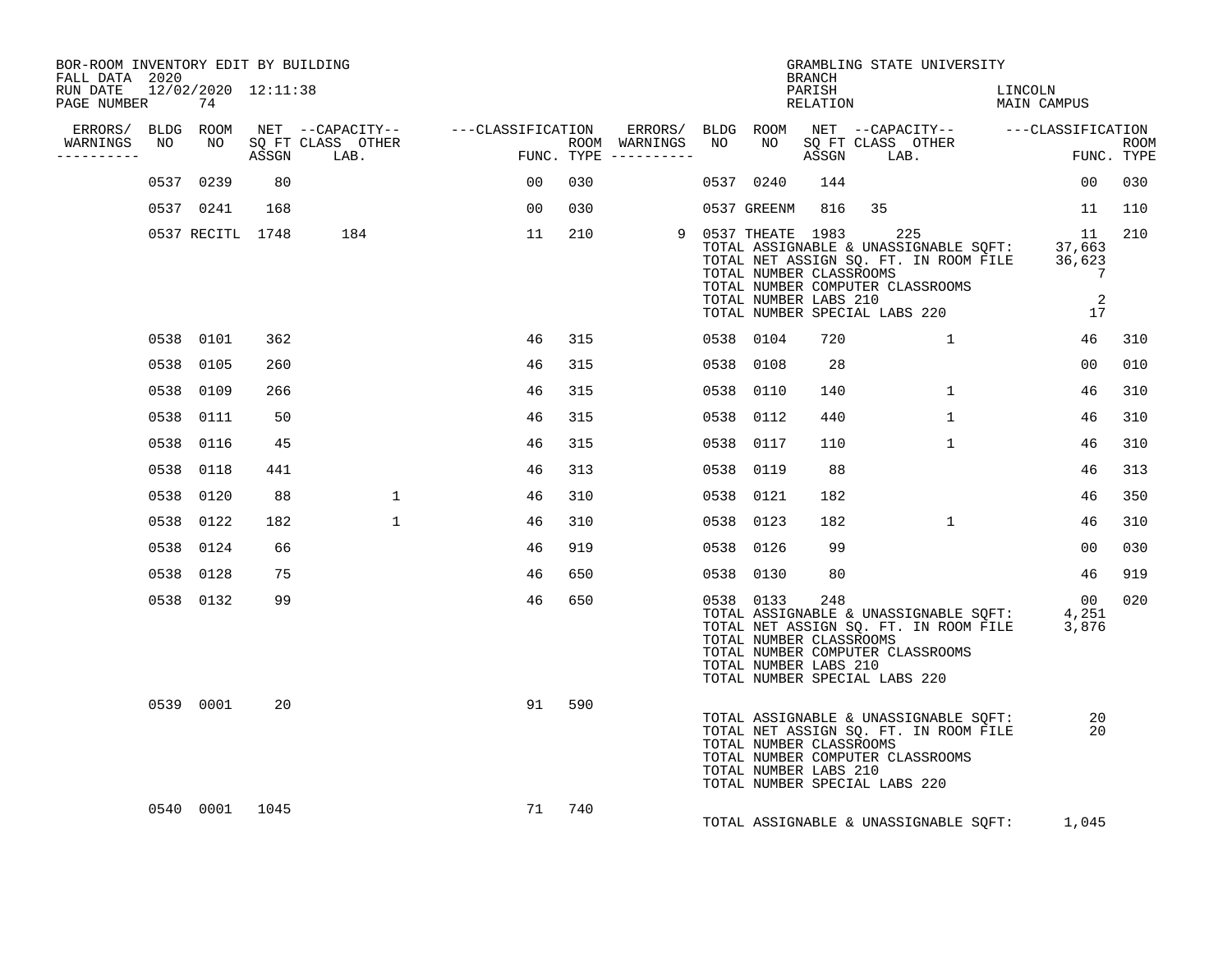| BOR-ROOM INVENTORY EDIT BY BUILDING<br>FALL DATA 2020 |                |    |                                                                                                                                                                                                                                                                          |                |     |  |                                                                                   | BRANCH                       |  | GRAMBLING STATE UNIVERSITY                                                |                                                                                            |        |
|-------------------------------------------------------|----------------|----|--------------------------------------------------------------------------------------------------------------------------------------------------------------------------------------------------------------------------------------------------------------------------|----------------|-----|--|-----------------------------------------------------------------------------------|------------------------------|--|---------------------------------------------------------------------------|--------------------------------------------------------------------------------------------|--------|
| RUN DATE 12/02/2020 12:11:38<br>PAGE NUMBER           | 75             |    |                                                                                                                                                                                                                                                                          |                |     |  |                                                                                   | PARISH<br>PARISH<br>RELATION |  |                                                                           | LINCOLN<br>MAIN CAMPUS                                                                     |        |
| -----------                                           |                |    | ERRORS/ BLDG ROOM NET --CAPACITY-- ----CLASSIFICATION ERRORS/ BLDG ROOM NET --CAPACITY-- -----CLASSIFICATION<br>NARNINGS NO NO SQFTCLASS OTHER ROOM WARNINGS NO NO SQFTCLASS OTHER ROOM<br>--------- ASSGN LAB. FUNC.TYPE ----------<br>WARNINGS NO NO SQ FT CLASS OTHER |                |     |  |                                                                                   |                              |  |                                                                           |                                                                                            |        |
|                                                       |                |    |                                                                                                                                                                                                                                                                          |                |     |  | TOTAL NUMBER CLASSROOMS<br>TOTAL NUMBER LABS 210<br>TOTAL NUMBER SPECIAL LABS 220 |                              |  | TOTAL NUMBER COMPUTER CLASSROOMS                                          | TOTAL NET ASSIGN SQ. FT. IN ROOM FILE 1,045                                                |        |
|                                                       | 0541 0001 4200 |    |                                                                                                                                                                                                                                                                          | 71 730         |     |  | TOTAL NUMBER CLASSROOMS<br>TOTAL NUMBER LABS 210<br>TOTAL NUMBER SPECIAL LABS 220 |                              |  | TOTAL NUMBER COMPUTER CLASSROOMS                                          | TOTAL ASSIGNABLE & UNASSIGNABLE SQFT: 4,200<br>TOTAL NET ASSIGN SQ. FT. IN ROOM FILE 4,200 |        |
|                                                       | 0542 0001 2250 |    |                                                                                                                                                                                                                                                                          | 91 970         |     |  | TOTAL NUMBER CLASSROOMS<br>TOTAL NUMBER LABS 210<br>TOTAL NUMBER SPECIAL LABS 220 |                              |  | TOTAL NUMBER COMPUTER CLASSROOMS                                          | TOTAL ASSIGNABLE & UNASSIGNABLE SQFT: 2,250<br>TOTAL NET ASSIGN SQ. FT. IN ROOM FILE 2,250 |        |
|                                                       | 0543 0001 2057 |    |                                                                                                                                                                                                                                                                          | 91             | 970 |  | TOTAL NUMBER CLASSROOMS<br>TOTAL NUMBER LABS 210<br>TOTAL NUMBER SPECIAL LABS 220 |                              |  | TOTAL NUMBER COMPUTER CLASSROOMS                                          | TOTAL ASSIGNABLE & UNASSIGNABLE SQFT: 2,057<br>TOTAL NET ASSIGN SQ. FT. IN ROOM FILE 2,057 |        |
|                                                       | 0544 0100 52   |    |                                                                                                                                                                                                                                                                          | 0 <sub>0</sub> | 030 |  | TOTAL NUMBER CLASSROOMS<br>TOTAL NUMBER LABS 210<br>TOTAL NUMBER SPECIAL LABS 220 |                              |  | TOTAL NET ASSIGN SQ. FT. IN ROOM FILE<br>TOTAL NUMBER COMPUTER CLASSROOMS | TOTAL ASSIGNABLE & UNASSIGNABLE SQFT: 52                                                   |        |
|                                                       | 0545 0100 2100 |    |                                                                                                                                                                                                                                                                          | 52             | 675 |  | TOTAL NUMBER CLASSROOMS<br>TOTAL NUMBER LABS 210<br>TOTAL NUMBER SPECIAL LABS 220 |                              |  | TOTAL NUMBER COMPUTER CLASSROOMS                                          | TOTAL ASSIGNABLE & UNASSIGNABLE SQFT: 2,100<br>TOTAL NET ASSIGN SQ. FT. IN ROOM FILE 2,100 |        |
|                                                       | 0546 0001 1300 |    |                                                                                                                                                                                                                                                                          | 11             | 580 |  | 0546 0103                                                                         | 25                           |  |                                                                           |                                                                                            | 11 919 |
|                                                       | 0546 0104      | 50 |                                                                                                                                                                                                                                                                          | 11             | 919 |  |                                                                                   |                              |  |                                                                           |                                                                                            |        |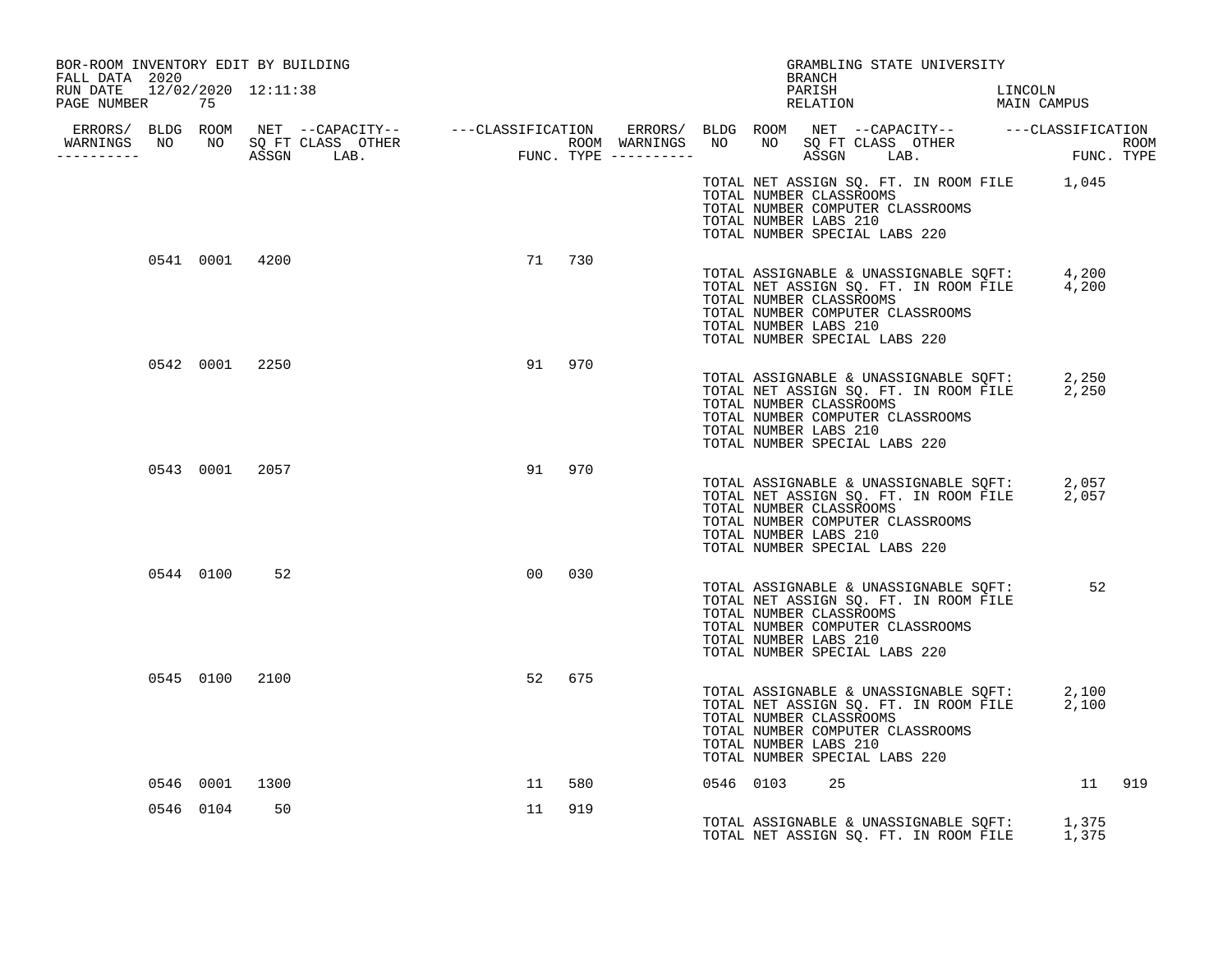| BOR-ROOM INVENTORY EDIT BY BUILDING<br>FALL DATA 2020 |           |                                       |                                        |     |           |      | GRAMBLING STATE UNIVERSITY<br><b>BRANCH</b>                                                                                                                                                                         |                        |                    |
|-------------------------------------------------------|-----------|---------------------------------------|----------------------------------------|-----|-----------|------|---------------------------------------------------------------------------------------------------------------------------------------------------------------------------------------------------------------------|------------------------|--------------------|
| RUN DATE 12/02/2020 12:11:38<br>PAGE NUMBER           | 76        |                                       |                                        |     |           |      | PARISH<br>RELATION                                                                                                                                                                                                  | LINCOLN<br>MAIN CAMPUS |                    |
|                                                       |           |                                       |                                        |     |           |      | ERRORS/ BLDG ROOM NET --CAPACITY-- ----CLASSIFICATION ERRORS/ BLDG ROOM NET --CAPACITY-- -----CLASSIFICATION                                                                                                        |                        |                    |
| WARNINGS NO<br>----------                             |           | NO SQ FT CLASS OTHER<br>ASSGN<br>LAB. | ROOM WARNINGS<br>FUNC. TYPE ---------- |     | NO        |      | NO SQ FT CLASS OTHER<br>ASSGN<br>LAB.                                                                                                                                                                               |                        | ROOM<br>FUNC. TYPE |
|                                                       |           |                                       |                                        |     |           |      | TOTAL NUMBER CLASSROOMS<br>TOTAL NUMBER COMPUTER CLASSROOMS<br>TOTAL NUMBER LABS 210<br>TOTAL NUMBER SPECIAL LABS 220                                                                                               |                        |                    |
|                                                       | 0547 0001 | 1300                                  | 11                                     | 580 | 0547 0103 |      | 25                                                                                                                                                                                                                  |                        | 11 919             |
|                                                       | 0547 0104 | 50                                    | 11                                     | 919 |           |      | TOTAL ASSIGNABLE & UNASSIGNABLE SQFT: 1,375<br>TOTAL NET ASSIGN SQ. FT. IN ROOM FILE 1,375<br>TOTAL NUMBER CLASSROOMS<br>TOTAL NUMBER COMPUTER CLASSROOMS<br>TOTAL NUMBER LABS 210<br>TOTAL NUMBER SPECIAL LABS 220 |                        |                    |
|                                                       | 0548 0001 | 600                                   | 11                                     | 585 |           |      | TOTAL ASSIGNABLE & UNASSIGNABLE SQFT:<br>TOTAL NET ASSIGN SQ. FT. IN ROOM FILE<br>TOTAL NUMBER CLASSROOMS<br>TOTAL NUMBER COMPUTER CLASSROOMS<br>TOTAL NUMBER LABS 210<br>TOTAL NUMBER SPECIAL LABS 220             | 600<br>600             |                    |
|                                                       |           | 0549 0001 1843                        | 91                                     | 970 |           |      | TOTAL ASSIGNABLE & UNASSIGNABLE SQFT:<br>TOTAL NET ASSIGN SQ. FT. IN ROOM FILE<br>TOTAL NUMBER CLASSROOMS<br>TOTAL NUMBER COMPUTER CLASSROOMS<br>TOTAL NUMBER LABS 210<br>TOTAL NUMBER SPECIAL LABS 220             | 1,843<br>1,843         |                    |
|                                                       | 0550 0101 | 462                                   | 52                                     | 525 | 0550 0102 |      | 35                                                                                                                                                                                                                  | 52                     | 525                |
|                                                       | 0550 0103 | 560                                   | 52                                     | 525 | 0550      | 0104 | 35                                                                                                                                                                                                                  | 52                     | 919                |
|                                                       | 0550 0105 | 35                                    | 52                                     | 919 | 0550 0106 |      | 108                                                                                                                                                                                                                 | 52                     | 525                |
| 0550                                                  | 0107      | 42                                    | 52                                     | 525 | 0550      | 0108 | 560                                                                                                                                                                                                                 | 52                     | 525                |
|                                                       | 0550 0109 | 6210                                  | 52                                     | 520 | 0550 0110 |      | 288                                                                                                                                                                                                                 | 52                     | 919                |
|                                                       | 0550 0111 | 72                                    | 52                                     | 919 | 0550 0112 |      | 60                                                                                                                                                                                                                  | 52                     | 919                |
|                                                       | 0550 0113 | 88                                    | 52                                     | 919 | 0550 0115 |      | 77                                                                                                                                                                                                                  | 52                     | 525                |
|                                                       | 0550 0116 | 88                                    | 52                                     | 919 | 0550 0118 |      | 132                                                                                                                                                                                                                 | 52                     | 919                |
|                                                       | 0550 0119 | 288                                   | 52                                     | 919 | 0550      | 0120 | 75                                                                                                                                                                                                                  | 52                     | 525                |
|                                                       | 0550 0121 | 100                                   | 52                                     | 525 | 0550 0122 |      | 120                                                                                                                                                                                                                 | 52                     | 525                |
|                                                       | 0550 0123 | 290                                   | 52                                     | 525 |           |      | TOTAL ASSIGNABLE & UNASSIGNABLE SOFT:                                                                                                                                                                               | 9,725                  |                    |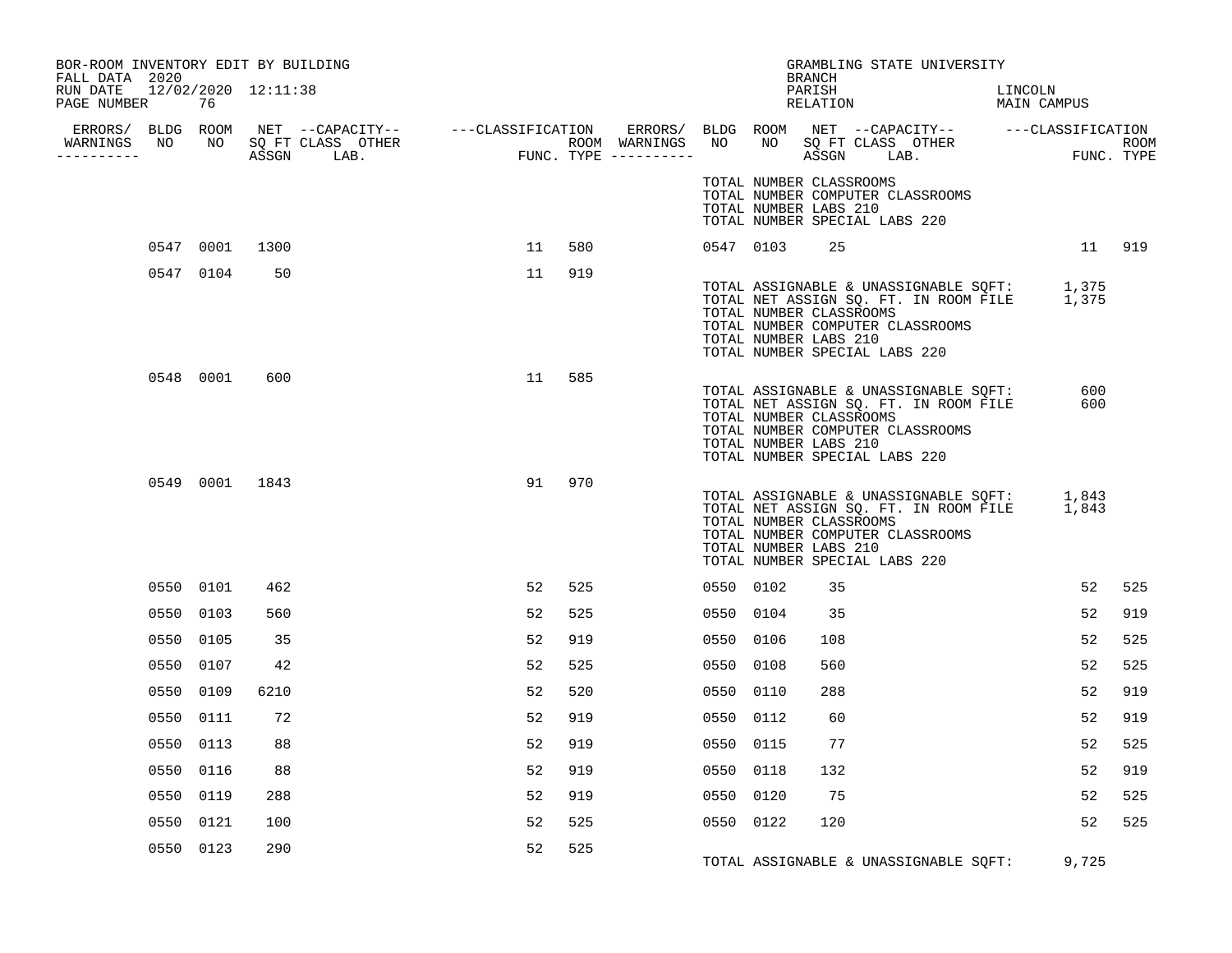| BOR-ROOM INVENTORY EDIT BY BUILDING<br>FALL DATA 2020 |           |           |                 |                                  |                |     |           |                                                                                   | BRANCH             | GRAMBLING STATE UNIVERSITY                                                                                         |         |                                                                                                    |      |
|-------------------------------------------------------|-----------|-----------|-----------------|----------------------------------|----------------|-----|-----------|-----------------------------------------------------------------------------------|--------------------|--------------------------------------------------------------------------------------------------------------------|---------|----------------------------------------------------------------------------------------------------|------|
| RUN DATE 12/02/2020 12:11:38<br>PAGE NUMBER           |           | 77        |                 |                                  |                |     |           |                                                                                   | PARISH<br>RELATION |                                                                                                                    | LINCOLN | MAIN CAMPUS                                                                                        |      |
|                                                       |           |           |                 |                                  |                |     |           |                                                                                   |                    |                                                                                                                    |         |                                                                                                    |      |
| -----------                                           |           |           |                 | WARNINGS NO NO SQ FT CLASS OTHER |                |     |           |                                                                                   |                    |                                                                                                                    |         | FUNC. TYPE                                                                                         | ROOM |
|                                                       |           |           |                 |                                  |                |     |           | TOTAL NUMBER CLASSROOMS<br>TOTAL NUMBER LABS 210<br>TOTAL NUMBER SPECIAL LABS 220 |                    | TOTAL NUMBER COMPUTER CLASSROOMS                                                                                   |         | TOTAL NET ASSIGN SQ. FT. IN ROOM FILE 9,725                                                        |      |
|                                                       |           | 0551 0001 | 273             |                                  | 71             | 725 |           | TOTAL NUMBER CLASSROOMS<br>TOTAL NUMBER LABS 210<br>TOTAL NUMBER SPECIAL LABS 220 |                    | TOTAL ASSIGNABLE & UNASSIGNABLE SQFT:<br>TOTAL NET ASSIGN SQ. FT. IN ROOM FILE<br>TOTAL NUMBER COMPUTER CLASSROOMS |         | 273<br>273                                                                                         |      |
|                                                       |           | 0552 0001 | 256             |                                  | 0 <sub>0</sub> | 010 |           | TOTAL NUMBER CLASSROOMS<br>TOTAL NUMBER LABS 210<br>TOTAL NUMBER SPECIAL LABS 220 |                    | TOTAL ASSIGNABLE & UNASSIGNABLE SQFT:<br>TOTAL NET ASSIGN SQ. FT. IN ROOM FILE<br>TOTAL NUMBER COMPUTER CLASSROOMS |         | 256                                                                                                |      |
|                                                       |           | 0553 0001 | 4800            |                                  | 71             | 730 |           | TOTAL NUMBER CLASSROOMS<br>TOTAL NUMBER LABS 210<br>TOTAL NUMBER SPECIAL LABS 220 |                    | TOTAL NUMBER COMPUTER CLASSROOMS                                                                                   |         | TOTAL ASSIGNABLE & UNASSIGNABLE SQFT: 4,800<br>TOTAL NET ASSIGN SQ. FT. IN ROOM FILE 4,800         |      |
|                                                       |           |           | 0554 0001 13000 |                                  | 71             | 720 | 0554 0110 |                                                                                   | 130                | $\mathbf{1}$                                                                                                       |         | 71                                                                                                 | 310  |
|                                                       | 0554 0115 |           | 169             | $\mathbf{1}$                     | 71             | 310 | 0554 0117 |                                                                                   | 132                | 1                                                                                                                  |         | 71                                                                                                 | 310  |
|                                                       |           | 0554 0118 | 72              |                                  | 71             | 919 | 0554 0119 | TOTAL NUMBER CLASSROOMS<br>TOTAL NUMBER LABS 210<br>TOTAL NUMBER SPECIAL LABS 220 | 72                 | TOTAL NUMBER COMPUTER CLASSROOMS                                                                                   |         | 71<br>TOTAL ASSIGNABLE & UNASSIGNABLE SOFT: 13,575<br>TOTAL NET ASSIGN SQ. FT. IN ROOM FILE 13,575 | 919  |
|                                                       | 0555 0134 |           | 187             | 4                                | 57             | 210 | 0555 0136 |                                                                                   | 120                | $\mathbf{1}$                                                                                                       |         | 57                                                                                                 | 310  |
|                                                       | 0555 0137 |           | 112             | $\mathbf 1$                      | 57             | 310 | 0555 0138 |                                                                                   | 56                 |                                                                                                                    |         | 71                                                                                                 | 315  |
|                                                       | 0555 0139 |           | 80              | 1                                | 57             | 310 | 0555 0140 |                                                                                   | 88                 | 1                                                                                                                  |         | 57                                                                                                 | 310  |
|                                                       | 0555 0141 |           | 32              |                                  | 57             | 315 | 0555 0142 |                                                                                   | 84                 |                                                                                                                    |         | 57                                                                                                 | 919  |
|                                                       | 0555 0144 |           | 240             |                                  | 57             | 650 | 0555 0146 |                                                                                   | 110                | $\mathbf{1}$                                                                                                       |         | 57                                                                                                 | 310  |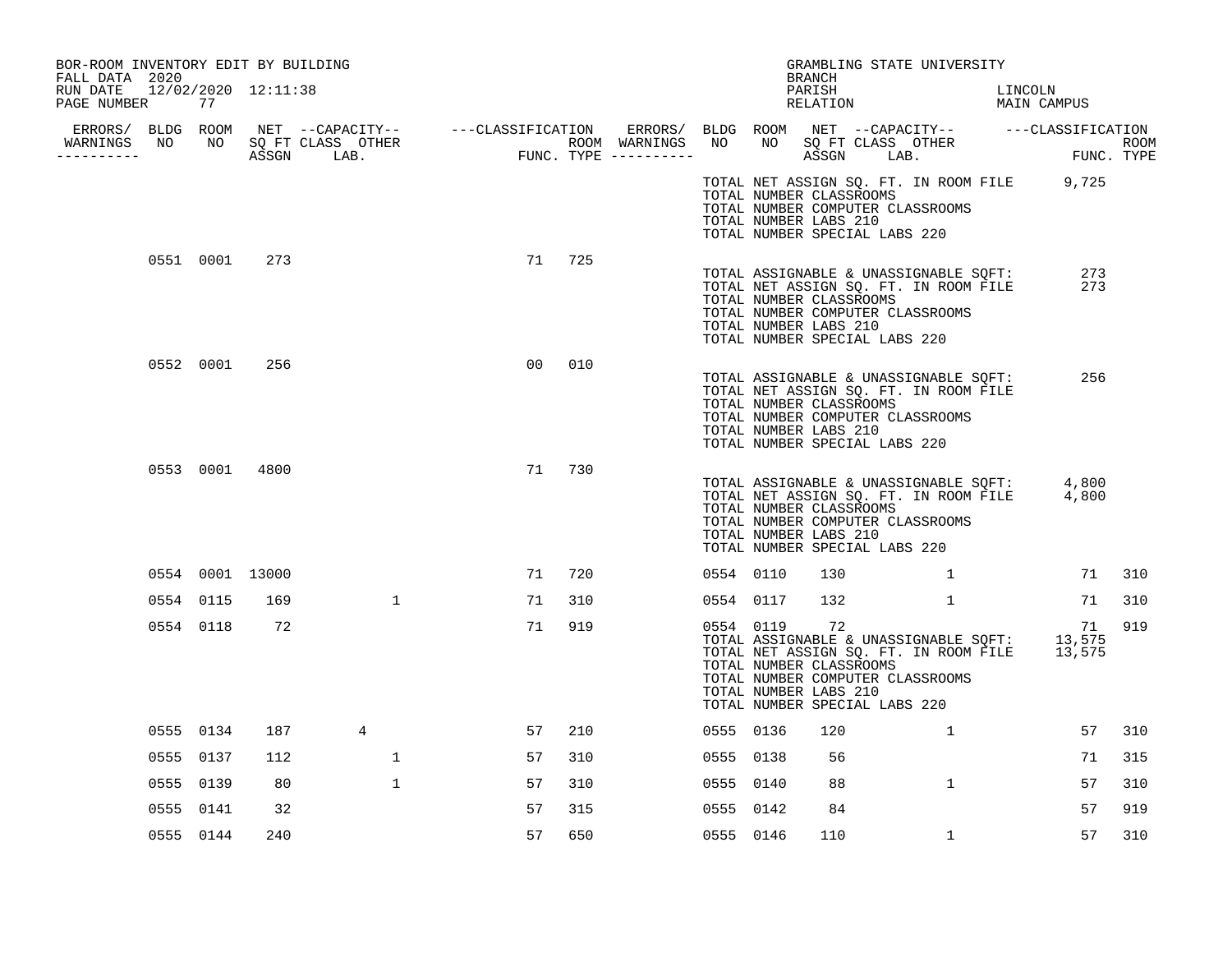| BOR-ROOM INVENTORY EDIT BY BUILDING<br>FALL DATA 2020 |                |     |              |      |     |           | BRANCH                                           | GRAMBLING STATE UNIVERSITY                                                                                                                                      |                        |        |
|-------------------------------------------------------|----------------|-----|--------------|------|-----|-----------|--------------------------------------------------|-----------------------------------------------------------------------------------------------------------------------------------------------------------------|------------------------|--------|
| RUN DATE 12/02/2020 12:11:38<br>PAGE NUMBER 78        |                |     |              |      |     |           | PARISH<br>RELATION                               |                                                                                                                                                                 | LINCOLN<br>MAIN CAMPUS |        |
|                                                       |                |     |              |      |     |           |                                                  |                                                                                                                                                                 |                        |        |
| WARNINGS NO NO SQ FT CLASS OTHER<br>----------        |                |     |              | FUNO |     |           |                                                  |                                                                                                                                                                 |                        |        |
|                                                       | 0555 0147      | 150 | $\mathbf{1}$ | 57   | 310 | 0555 0148 | 850                                              |                                                                                                                                                                 | 57                     | 855    |
|                                                       | 0555 0156      | 20  |              | 57   | 919 | 0555 0157 | 82                                               |                                                                                                                                                                 | 57                     | 855    |
|                                                       | 0555 0158      | 150 | $\mathbf{1}$ | 57   | 310 | 0555 0159 | 165                                              |                                                                                                                                                                 | 57                     | 855    |
|                                                       | 0555 0160      | 112 |              | 57   | 855 | 0555 0161 | 120                                              |                                                                                                                                                                 | 57                     | 315    |
|                                                       | 0555 0163      | 176 |              | 57   | 850 | 0555 0164 | 132                                              |                                                                                                                                                                 | 57                     | 850    |
|                                                       | 0555 0167      | 80  |              | 57   | 850 | 0555 0168 | 88                                               |                                                                                                                                                                 | 00                     | 030    |
|                                                       | 0555 0169      | 255 |              | 57   | 850 |           | TOTAL NUMBER CLASSROOMS<br>TOTAL NUMBER LABS 210 | TOTAL ASSIGNABLE & UNASSIGNABLE SQFT: 3,489<br>TOTAL NET ASSIGN SQ. FT. IN ROOM FILE 3,401<br>TOTAL NUMBER COMPUTER CLASSROOMS<br>TOTAL NUMBER SPECIAL LABS 220 | $\overline{1}$         |        |
|                                                       | 0556 0150 1966 |     |              | 45   | 630 |           | 0556 0151 1418                                   |                                                                                                                                                                 |                        | 45 635 |
|                                                       | 0556 0155      | 72  |              | 45   | 919 |           | 0556 0159 64                                     |                                                                                                                                                                 | 00                     | 030    |
|                                                       | 0556 0166 1080 |     |              | 45   | 635 |           | TOTAL NUMBER CLASSROOMS<br>TOTAL NUMBER LABS 210 | TOTAL ASSIGNABLE & UNASSIGNABLE SQFT: 4,600<br>TOTAL NET ASSIGN SQ. FT. IN ROOM FILE 4,536<br>TOTAL NUMBER COMPUTER CLASSROOMS<br>TOTAL NUMBER SPECIAL LABS 220 |                        |        |
|                                                       | 0557 0001      | 477 |              | 11   | 580 |           | TOTAL NUMBER CLASSROOMS<br>TOTAL NUMBER LABS 210 | TOTAL ASSIGNABLE & UNASSIGNABLE SQFT:<br>TOTAL NET ASSIGN SQ. FT. IN ROOM FILE<br>TOTAL NUMBER COMPUTER CLASSROOMS<br>TOTAL NUMBER SPECIAL LABS 220             | 477<br>477             |        |
|                                                       | 0558 0100      | 760 |              | 52   | 670 |           | TOTAL NUMBER CLASSROOMS<br>TOTAL NUMBER LABS 210 | TOTAL ASSIGNABLE & UNASSIGNABLE SQFT:<br>TOTAL NET ASSIGN SQ. FT. IN ROOM FILE<br>TOTAL NUMBER COMPUTER CLASSROOMS<br>TOTAL NUMBER SPECIAL LABS 220             | 760<br>760             |        |
|                                                       | 0559 0100      | 576 |              | 52   | 670 |           |                                                  | TOTAL ASSIGNABLE & UNASSIGNABLE SQFT:                                                                                                                           | 576                    |        |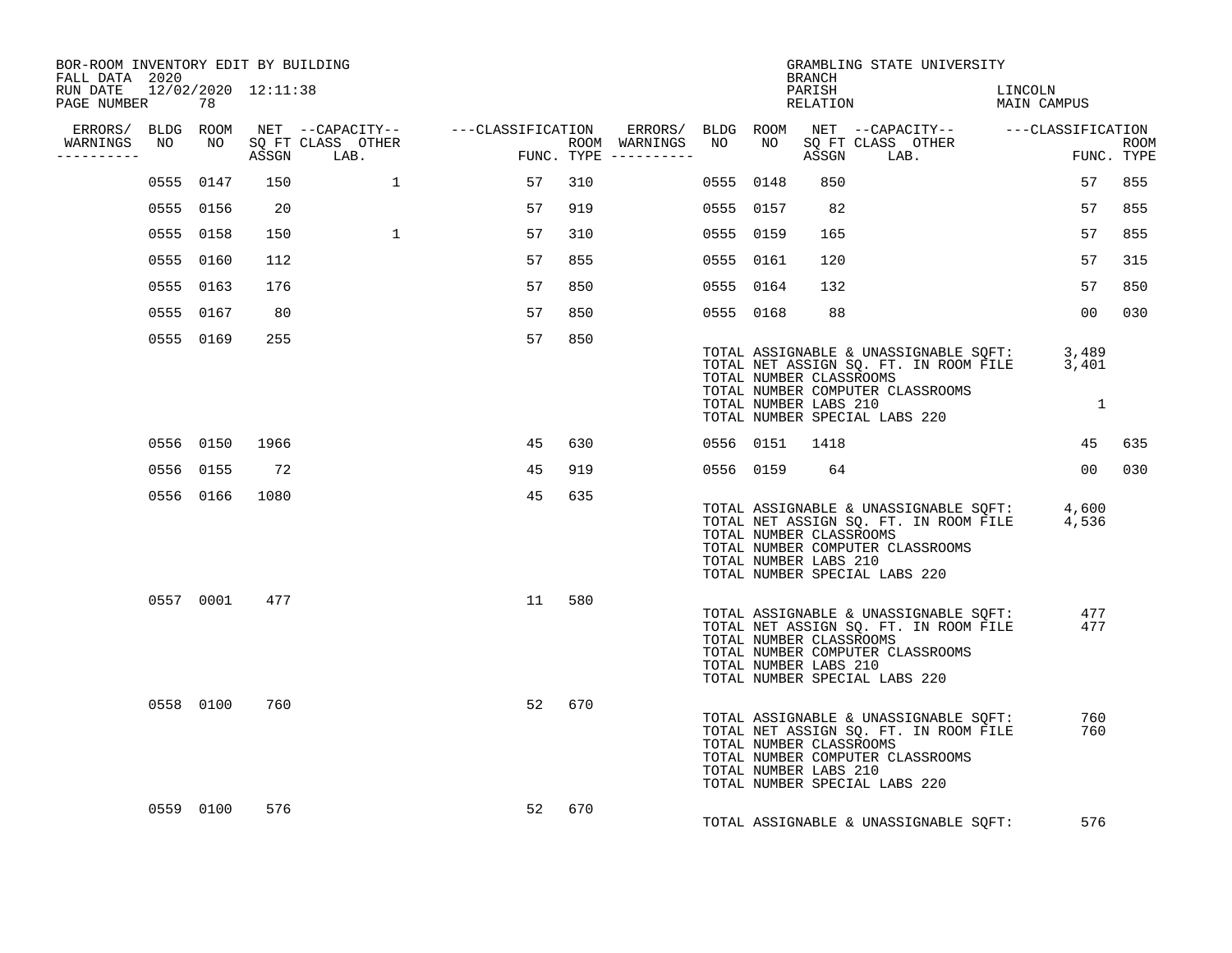| BOR-ROOM INVENTORY EDIT BY BUILDING<br>FALL DATA 2020 |           |      |                |    |     |           |                | BRANCH                                                                                    | GRAMBLING STATE UNIVERSITY       |                                                                                                     |    |        |
|-------------------------------------------------------|-----------|------|----------------|----|-----|-----------|----------------|-------------------------------------------------------------------------------------------|----------------------------------|-----------------------------------------------------------------------------------------------------|----|--------|
| RUN DATE 12/02/2020 12:11:38<br>PAGE NUMBER           | 79        |      |                |    |     |           |                | PARISH<br>RELATION                                                                        |                                  | LINCOLN<br>LINCOLN<br>MAIN CAMPUS                                                                   |    |        |
|                                                       |           |      |                |    |     |           |                |                                                                                           |                                  |                                                                                                     |    |        |
| -----------                                           |           |      |                |    |     |           |                |                                                                                           |                                  |                                                                                                     |    | ROOM   |
|                                                       |           |      |                |    |     |           |                | TOTAL NUMBER CLASSROOMS<br>TOTAL NUMBER LABS 210<br>TOTAL NUMBER SPECIAL LABS 220         | TOTAL NUMBER COMPUTER CLASSROOMS | TOTAL NET ASSIGN SQ. FT. IN ROOM FILE 576                                                           |    |        |
|                                                       | 0560 0101 | 1224 |                | 91 | 935 | 0560 0102 |                | 352                                                                                       | 3                                |                                                                                                     |    | 91 910 |
|                                                       | 0560 0103 | 391  | $\overline{3}$ | 91 | 910 | 0560 0104 |                | 342                                                                                       | $\mathbf{3}$                     |                                                                                                     | 91 | 910    |
|                                                       | 0560 0106 | 370  |                | 91 | 919 | 0560 0109 |                | 408                                                                                       | $\mathbf{3}$                     |                                                                                                     | 91 | 910    |
|                                                       | 0560 0110 | 370  | $\mathbf{3}$   | 91 | 910 |           | 0560 0112 1261 | TOTAL NUMBER CLASSROOMS<br>TOTAL NUMBER LABS 210<br>TOTAL NUMBER SPECIAL LABS 220         | TOTAL NUMBER COMPUTER CLASSROOMS | 18 J1<br>TOTAL ASSIGNABLE & UNASSIGNABLE SQFT: 4,718<br>TOTAL NET ASSIGN SQ. FT. IN ROOM FILE 4,718 | 91 | 935    |
|                                                       | 0561 0101 | 1224 |                | 91 | 935 | 0561 0102 |                | 352                                                                                       | $\overline{\mathbf{3}}$          |                                                                                                     | 91 | 910    |
|                                                       | 0561 0103 | 391  | $\mathbf{3}$   | 91 | 910 | 0561 0104 |                | 342                                                                                       | $\overline{3}$                   |                                                                                                     | 91 | 910    |
|                                                       | 0561 0106 | 370  |                | 91 | 919 | 0561 0109 |                | 408                                                                                       | $\mathbf{3}$                     |                                                                                                     | 91 | 910    |
|                                                       | 0561 0110 | 370  | 3              | 91 | 910 |           | 0561 0112      | 1261<br>TOTAL NUMBER CLASSROOMS<br>TOTAL NUMBER LABS 210<br>TOTAL NUMBER SPECIAL LABS 220 | TOTAL NUMBER COMPUTER CLASSROOMS | FOTAL ASSIGNABLE & UNASSIGNABLE SOFT: 4,718<br>TOTAL NET ASSIGN SQ. FT. IN ROOM FILE 4,718          | 91 | 935    |
|                                                       | 0562 0101 | 1224 |                | 91 | 935 | 0562 0102 |                | 352                                                                                       | $\overline{\mathbf{3}}$          |                                                                                                     | 91 | 910    |
|                                                       | 0562 0103 | 391  | 3              | 91 | 910 | 0562 0104 |                | 342                                                                                       | $\mathbf{3}$                     |                                                                                                     | 91 | 910    |
|                                                       | 0562 0106 | 370  |                | 91 | 919 | 0562 0109 |                | 408                                                                                       | $\overline{3}$                   |                                                                                                     | 91 | 910    |
|                                                       | 0562 0110 | 370  | 3              | 91 | 910 | 0562 0112 |                | 1261<br>TOTAL NUMBER CLASSROOMS<br>TOTAL NUMBER LABS 210<br>TOTAL NUMBER SPECIAL LABS 220 | TOTAL NUMBER COMPUTER CLASSROOMS | 91<br>TOTAL ASSIGNABLE & UNASSIGNABLE SQFT: 4,718<br>TOTAL NET ASSIGN SQ. FT. IN ROOM FILE 4,718    |    | 935    |
|                                                       | 0563 0101 | 1224 |                | 91 | 935 | 0563 0102 |                | 352                                                                                       | 3                                |                                                                                                     | 91 | 910    |
|                                                       | 0563 0103 | 391  | 3              | 91 | 910 | 0563 0104 |                | 342                                                                                       | 3                                |                                                                                                     | 91 | 910    |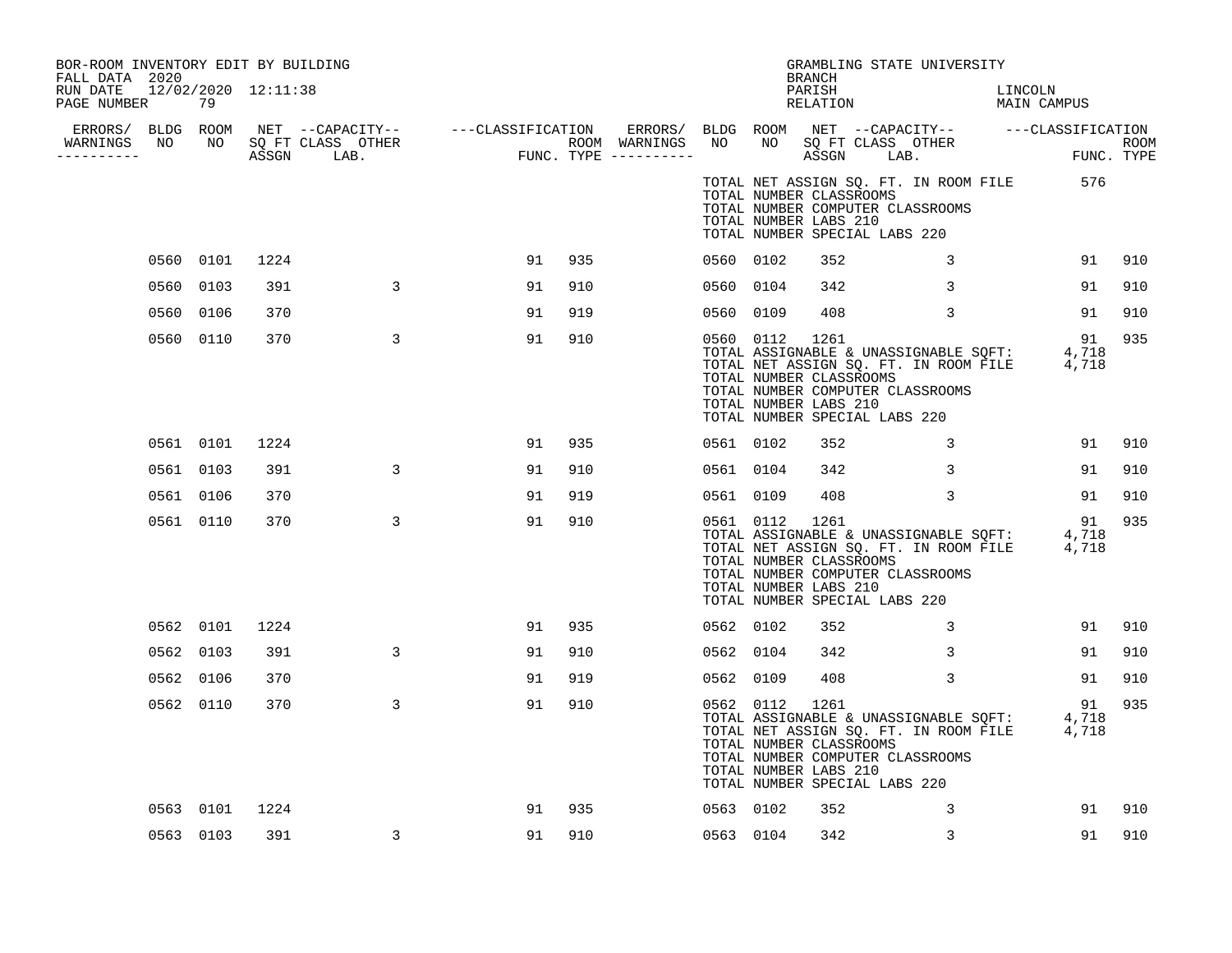| BOR-ROOM INVENTORY EDIT BY BUILDING<br>FALL DATA 2020 |           |                |                 |        |        |           |                                                                    | BRANCH | GRAMBLING STATE UNIVERSITY                                                                                                                                                                                                           |                        |        |     |
|-------------------------------------------------------|-----------|----------------|-----------------|--------|--------|-----------|--------------------------------------------------------------------|--------|--------------------------------------------------------------------------------------------------------------------------------------------------------------------------------------------------------------------------------------|------------------------|--------|-----|
| RUN DATE 12/02/2020 12:11:38<br>PAGE NUMBER           | 80        |                |                 |        |        |           |                                                                    | PARISH | RELATION                                                                                                                                                                                                                             | LINCOLN<br>MAIN CAMPUS |        |     |
|                                                       |           |                |                 |        |        |           |                                                                    |        |                                                                                                                                                                                                                                      |                        |        |     |
| WARNINGS<br>-----------                               |           |                |                 |        |        |           |                                                                    |        | ERRORS/ BLDG ROOM NET --CAPACITY-- ----CLASSIFICATION ERRORS/ BLDG ROOM NET --CAPACITY-- -----CLASSIFICATION<br>NARNINGS NO NO SQFTCLASS OTHER ROOM WARNINGS NO NO SQFTCLASS OTHER ROOM<br>---------- ASSGN LAB. FUNC.TYPE --------- |                        |        |     |
|                                                       | 0563 0106 | 370            |                 |        | 91 919 |           | 0563 0109                                                          |        | 408 3                                                                                                                                                                                                                                |                        | 91 910 |     |
|                                                       |           |                | 0563 0110 370 3 | 91 910 |        |           | 0563 0112 1261<br>TOTAL NUMBER CLASSROOMS<br>TOTAL NUMBER LABS 210 |        | 1863 0112 1261<br>TOTAL ASSIGNABLE & UNASSIGNABLE SQFT: 4,718<br>TOTAL NET ASSIGN SQ. FT. IN ROOM FILE 4,718<br>TOTAL NUMBER COMPUTER CLASSROOMS<br>TOTAL NUMBER SPECIAL LABS 220                                                    |                        | 91 935 |     |
|                                                       | 0564 0101 | 1224           |                 | 91     | 935    | 0564 0102 |                                                                    | 352    | $\overline{3}$                                                                                                                                                                                                                       |                        | 91     | 910 |
|                                                       | 0564 0103 | 391            | $\overline{3}$  | 91     | 910    | 0564 0104 |                                                                    | 342    | $\overline{3}$                                                                                                                                                                                                                       | 91                     |        | 910 |
|                                                       | 0564 0106 | 370            |                 | 91     | 919    | 0564 0109 |                                                                    | 408    | $\overline{3}$                                                                                                                                                                                                                       | 91                     |        | 910 |
|                                                       | 0564 0110 | 370            | 3               | 91     | 910    |           | 0564 0112<br>TOTAL NUMBER CLASSROOMS<br>TOTAL NUMBER LABS 210      | 1261   | TOTAL ASSIGNABLE & UNASSIGNABLE SQFT: 4,718<br>TOTAL NET ASSIGN SQ. FT. IN ROOM FILE 4,718<br>TOTAL NUMBER COMPUTER CLASSROOMS<br>TOTAL NUMBER SPECIAL LABS 220                                                                      | 91                     |        | 935 |
|                                                       |           | 0565 0001 1500 |                 | 11     | 585    |           | TOTAL NUMBER CLASSROOMS<br>TOTAL NUMBER LABS 210                   |        | TOTAL ASSIGNABLE & UNASSIGNABLE SQFT: 1,500<br>TOTAL NET ASSIGN SQ. FT. IN ROOM FILE 1,500<br>TOTAL NUMBER COMPUTER CLASSROOMS<br>TOTAL NUMBER SPECIAL LABS 220                                                                      |                        |        |     |
|                                                       |           | 0566 0001 4791 |                 | 42     | 510    |           | TOTAL NUMBER CLASSROOMS<br>TOTAL NUMBER LABS 210                   |        | TOTAL ASSIGNABLE & UNASSIGNABLE SQFT: 4,791<br>TOTAL NET ASSIGN SQ. FT. IN ROOM FILE 4,791<br>TOTAL NUMBER COMPUTER CLASSROOMS<br>TOTAL NUMBER SPECIAL LABS 220                                                                      |                        |        |     |
|                                                       |           | 0567 0001 2782 |                 | 42     | 510    |           | TOTAL NUMBER CLASSROOMS<br>TOTAL NUMBER LABS 210                   |        | TOTAL ASSIGNABLE & UNASSIGNABLE SQFT: 2,782<br>TOTAL NET ASSIGN SQ. FT. IN ROOM FILE 2,782<br>TOTAL NUMBER COMPUTER CLASSROOMS<br>TOTAL NUMBER SPECIAL LABS 220                                                                      |                        |        |     |
|                                                       | 0568 0101 | 690            | 46              | -11    | 110    | 0568 0103 |                                                                    | 330    |                                                                                                                                                                                                                                      | 46                     |        | 350 |
|                                                       | 0568 0104 | 660            | 44              | 11     | 110    | 0568 0105 |                                                                    | 251    |                                                                                                                                                                                                                                      | 46                     |        | 919 |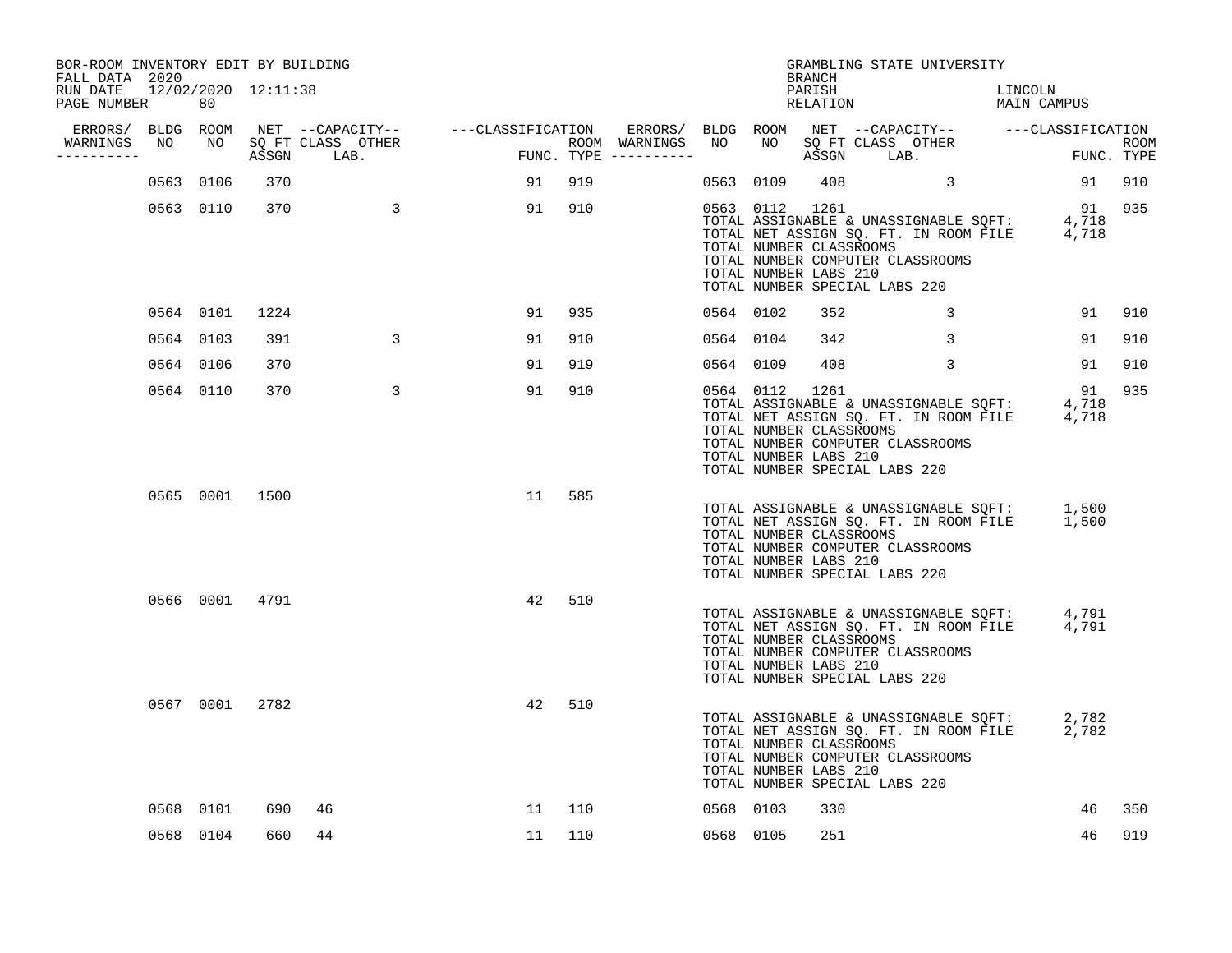| BOR-ROOM INVENTORY EDIT BY BUILDING<br>FALL DATA 2020 |            |            |                     |                                               |                   |     |                                                 |            |            | <b>BRANCH</b>                                           | GRAMBLING STATE UNIVERSITY                                                                                                                          |                              |                           |
|-------------------------------------------------------|------------|------------|---------------------|-----------------------------------------------|-------------------|-----|-------------------------------------------------|------------|------------|---------------------------------------------------------|-----------------------------------------------------------------------------------------------------------------------------------------------------|------------------------------|---------------------------|
| RUN DATE<br>PAGE NUMBER                               |            | 81         | 12/02/2020 12:11:38 |                                               |                   |     |                                                 |            |            | PARISH<br>RELATION                                      |                                                                                                                                                     | LINCOLN<br>MAIN CAMPUS       |                           |
| ERRORS/<br>WARNINGS<br>----------                     | BLDG<br>NO | ROOM<br>NO | ASSGN               | NET --CAPACITY--<br>SO FT CLASS OTHER<br>LAB. | ---CLASSIFICATION |     | ERRORS/<br>ROOM WARNINGS<br>FUNC. TYPE $------$ | BLDG<br>NO | ROOM<br>NO | ASSGN                                                   | NET --CAPACITY--<br>SO FT CLASS OTHER<br>LAB.                                                                                                       | ---CLASSIFICATION            | <b>ROOM</b><br>FUNC. TYPE |
|                                                       | 0568       | 0106       | 285                 |                                               | 46                | 919 |                                                 | 0568       | 0107       | 48                                                      |                                                                                                                                                     | 46                           | 919                       |
|                                                       | 0568       | 0108       | 57                  |                                               | 46                | 919 |                                                 | 0568       | 0110       | 70                                                      |                                                                                                                                                     | 00                           | 010                       |
|                                                       | 0568       | 0111       | 150                 | $\mathbf{1}$                                  | 46                | 310 |                                                 | 0568       | 0112       | 132                                                     | $\mathbf{1}$                                                                                                                                        | 46                           | 310                       |
|                                                       | 0568       | 0113       | 217                 | $\mathbf{1}$                                  | 46                | 310 |                                                 | 0568       | 0114       | 150                                                     | $\mathbf{1}$                                                                                                                                        | 46                           | 310                       |
|                                                       | 0568       | 0115       | 132                 | $\mathbf{1}$                                  | 46                | 310 |                                                 | 0568       | 0116       | 224                                                     |                                                                                                                                                     | 0 <sub>0</sub>               | 030                       |
|                                                       | 0568       | 0117       | 345                 |                                               | 46                | 315 |                                                 | 0568       | 0118       | 345                                                     |                                                                                                                                                     | 46                           | 315                       |
|                                                       | 0568       | 0119       | 330                 |                                               | 11                | 115 |                                                 | 0568       | 0120       | 345                                                     |                                                                                                                                                     | 46                           | 290                       |
|                                                       | 0568       | 0121       | 690                 | 46                                            | 11                | 110 |                                                 | 0568       | 0123       | 345                                                     |                                                                                                                                                     | 11                           | 115                       |
|                                                       | 0568       | 0124       | 690                 | 46                                            | 11                | 110 |                                                 | 0568       | 0125       | 690                                                     | 46                                                                                                                                                  | 11                           | 110                       |
|                                                       | 0568       | 0126       | 690                 | 46                                            | 11                | 110 |                                                 | 0568       | 0127       | 105                                                     |                                                                                                                                                     | 11                           | 115                       |
|                                                       | 0568       | 0128       | 30                  |                                               | 46                | 919 |                                                 | 0568       | 0129       | 30                                                      |                                                                                                                                                     | 46                           | 919                       |
|                                                       | 0568       | 0130       | 30                  |                                               | 46                | 919 |                                                 | 0568 0131  |            | 30                                                      |                                                                                                                                                     | 46                           | 919                       |
|                                                       | 0568       | 0132       | 72                  | $\mathbf{1}$                                  | 46                | 310 |                                                 | 0568       | 0133       | 72                                                      | $\mathbf{1}$                                                                                                                                        | 46                           | 310                       |
|                                                       | 0568       | 0201       | 690                 | 46                                            | 11                | 110 |                                                 | 0568       | 0203       | 345                                                     |                                                                                                                                                     | 46                           | 350                       |
|                                                       | 0568       | 0204       | 690                 | 46                                            | 11                | 110 |                                                 | 0568       | 0205       | 251                                                     |                                                                                                                                                     | 46                           | 919                       |
|                                                       | 0568       | 0206       | 285                 |                                               | 46                | 919 |                                                 | 0568       | 0207       | 48                                                      |                                                                                                                                                     | 0 <sub>0</sub>               | 010                       |
|                                                       | 0568       | 0208       | 54                  |                                               | 46                | 315 |                                                 | 0568       | 0210       | 690                                                     | 46                                                                                                                                                  | 11                           | 110                       |
|                                                       | 0568       | 0211       | 690                 | 46                                            | 11                | 110 |                                                 | 0568       | 0212       | 216                                                     |                                                                                                                                                     | 46                           | 350                       |
|                                                       | 0568       | 0213       | 690                 | 46                                            | 11                | 110 |                                                 | 0568       | 0214       | 690                                                     | 46                                                                                                                                                  | 11                           | 110                       |
|                                                       | 0568       | 0216       | 690                 | 46                                            | 11                | 110 |                                                 | 0568       | 0217       | 345                                                     |                                                                                                                                                     | 11                           | 115                       |
|                                                       | 0568       | 0218       | 690                 | 46                                            | 11                | 110 |                                                 | 0568       | 0219       | 690                                                     | 46                                                                                                                                                  | 11                           | 110                       |
|                                                       | 0568 0220  |            | 690                 | 46                                            | 11                | 110 |                                                 | 0568 0221  |            | 240<br>TOTAL NUMBER CLASSROOMS<br>TOTAL NUMBER LABS 210 | TOTAL ASSIGNABLE & UNASSIGNABLE SQFT:<br>TOTAL NET ASSIGN SQ. FT. IN ROOM FILE<br>TOTAL NUMBER COMPUTER CLASSROOMS<br>TOTAL NUMBER SPECIAL LABS 220 | 11<br>16,919<br>16,577<br>16 | 115                       |
|                                                       | 0569 0001  |            | 2500                |                                               | 71                | 735 |                                                 |            |            |                                                         | TOTAL ASSIGNABLE & UNASSIGNABLE SQFT:                                                                                                               | 2,500                        |                           |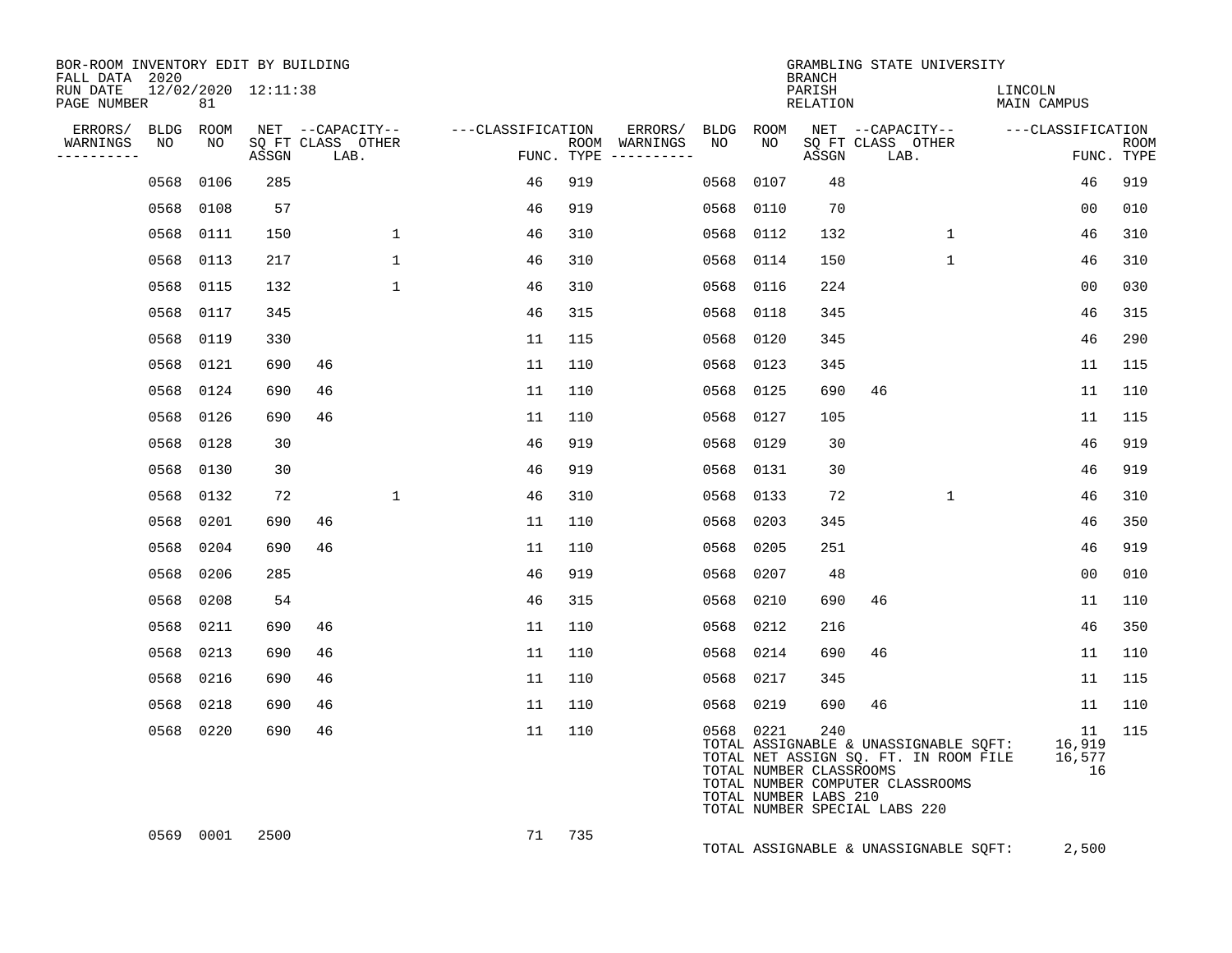| BOR-ROOM INVENTORY EDIT BY BUILDING<br>FALL DATA 2020 |           |           |                |                                                                                                                                                                                                                                      |                 |     |           |                                                                                                    | BRANCH |  | GRAMBLING STATE UNIVERSITY                                                                                                                   |                |     |
|-------------------------------------------------------|-----------|-----------|----------------|--------------------------------------------------------------------------------------------------------------------------------------------------------------------------------------------------------------------------------------|-----------------|-----|-----------|----------------------------------------------------------------------------------------------------|--------|--|----------------------------------------------------------------------------------------------------------------------------------------------|----------------|-----|
| RUN DATE 12/02/2020 12:11:38<br>PAGE NUMBER 82        |           |           |                |                                                                                                                                                                                                                                      |                 |     |           |                                                                                                    |        |  | PARISH LINCOLN RELATION MAIN CAMPUS                                                                                                          |                |     |
|                                                       |           |           |                |                                                                                                                                                                                                                                      |                 |     |           |                                                                                                    |        |  |                                                                                                                                              |                |     |
|                                                       |           |           |                | ERRORS/ BLDG ROOM NET --CAPACITY-- ----CLASSIFICATION ERRORS/ BLDG ROOM NET --CAPACITY-- -----CLASSIFICATION<br>WARNINGS NO NO SQFTCLASS OTHER ROOM WARNINGS NO NO SQFTCLASS OTHER ROOM<br>----------- ASSGN LAB. FUNC.TYPE -------- |                 |     |           |                                                                                                    |        |  |                                                                                                                                              |                |     |
|                                                       |           |           |                |                                                                                                                                                                                                                                      |                 |     |           | TOTAL NUMBER CLASSROOMS<br>TOTAL NUMBER LABS 210<br>TOTAL NUMBER SPECIAL LABS 220                  |        |  | TOTAL NET ASSIGN SQ. FT. IN ROOM FILE 2,500<br>TOTAL NUMBER COMPUTER CLASSROOMS                                                              |                |     |
|                                                       |           |           | 0570 0001 624  |                                                                                                                                                                                                                                      | 71 735          |     |           | TOTAL NUMBER CLASSROOMS<br>TOTAL NUMBER LABS 210<br>TOTAL NUMBER SPECIAL LABS 220                  |        |  | TOTAL ASSIGNABLE & UNASSIGNABLE SQFT: 624<br>TOTAL NET ASSIGN SQ. FT. IN ROOM FILE 624<br>TOTAL NUMBER COMPUTER CLASSROOMS                   |                |     |
|                                                       |           | 0571 0140 | 198            |                                                                                                                                                                                                                                      | 46              | 919 | 0571 0143 |                                                                                                    | 36     |  |                                                                                                                                              | 00             | 030 |
|                                                       |           | 0571 0144 | 126            |                                                                                                                                                                                                                                      | 46              | 919 |           | 0571 0145                                                                                          | 350    |  |                                                                                                                                              | 81             | 081 |
|                                                       | 0571 0146 |           | 2256           |                                                                                                                                                                                                                                      | 46              | 615 |           | TOTAL NUMBER CLASSROOMS<br>TOTAL NUMBER LABS 210<br>TOTAL NUMBER SPECIAL LABS 220                  |        |  | TOTAL ASSIGNABLE & UNASSIGNABLE SQFT: 2,966<br>TOTAL NET ASSIGN SQ. FT. IN ROOM FILE 2,930<br>TOTAL NUMBER COMPUTER CLASSROOMS               |                |     |
|                                                       | 0572 0101 |           | 6532           |                                                                                                                                                                                                                                      | 52              | 675 | 0572 0107 |                                                                                                    | 400    |  |                                                                                                                                              | 52             | 670 |
|                                                       | 0572 0109 |           | 800            |                                                                                                                                                                                                                                      | 52              | 670 | 0572 0110 |                                                                                                    | 260    |  |                                                                                                                                              | 52             | 670 |
|                                                       | 0572 0113 |           | 400            |                                                                                                                                                                                                                                      | 52              | 670 | 0572 0116 |                                                                                                    | 260    |  |                                                                                                                                              | 0 <sub>0</sub> | 030 |
|                                                       | 0572 0117 |           | 207            |                                                                                                                                                                                                                                      | 52              | 635 | 0572 0122 |                                                                                                    | 810    |  |                                                                                                                                              | 52             | 670 |
|                                                       | 0572 0124 |           | 133            |                                                                                                                                                                                                                                      | 52              | 919 | 0572 0126 |                                                                                                    | 133    |  |                                                                                                                                              | 52             | 919 |
|                                                       | 0572 0132 |           | 195            |                                                                                                                                                                                                                                      | 00 <sub>o</sub> | 030 | 0572 0135 |                                                                                                    | 245    |  |                                                                                                                                              | 52             | 635 |
|                                                       | 0572 0140 |           | 84             |                                                                                                                                                                                                                                      | 52              | 919 |           | 0572 0141 238<br>TOTAL NUMBER CLASSROOMS<br>TOTAL NUMBER LABS 210<br>TOTAL NUMBER SPECIAL LABS 220 |        |  | $\sim$ 1<br>TOTAL ASSIGNABLE & UNASSIGNABLE SQFT: 10,697<br>TOTAL NET ASSIGN SQ. FT. IN ROOM FILE 10,242<br>TOTAL NUMBER COMPUTER CLASSROOMS | 52             | 910 |
|                                                       |           |           | 0573 0001 2047 |                                                                                                                                                                                                                                      | 91              | 970 |           | TOTAL NUMBER CLASSROOMS                                                                            |        |  | TOTAL ASSIGNABLE & UNASSIGNABLE SQFT: 2,047<br>TOTAL NET ASSIGN SQ. FT. IN ROOM FILE 2,047<br>TOTAL NUMBER COMPUTER CLASSROOMS               |                |     |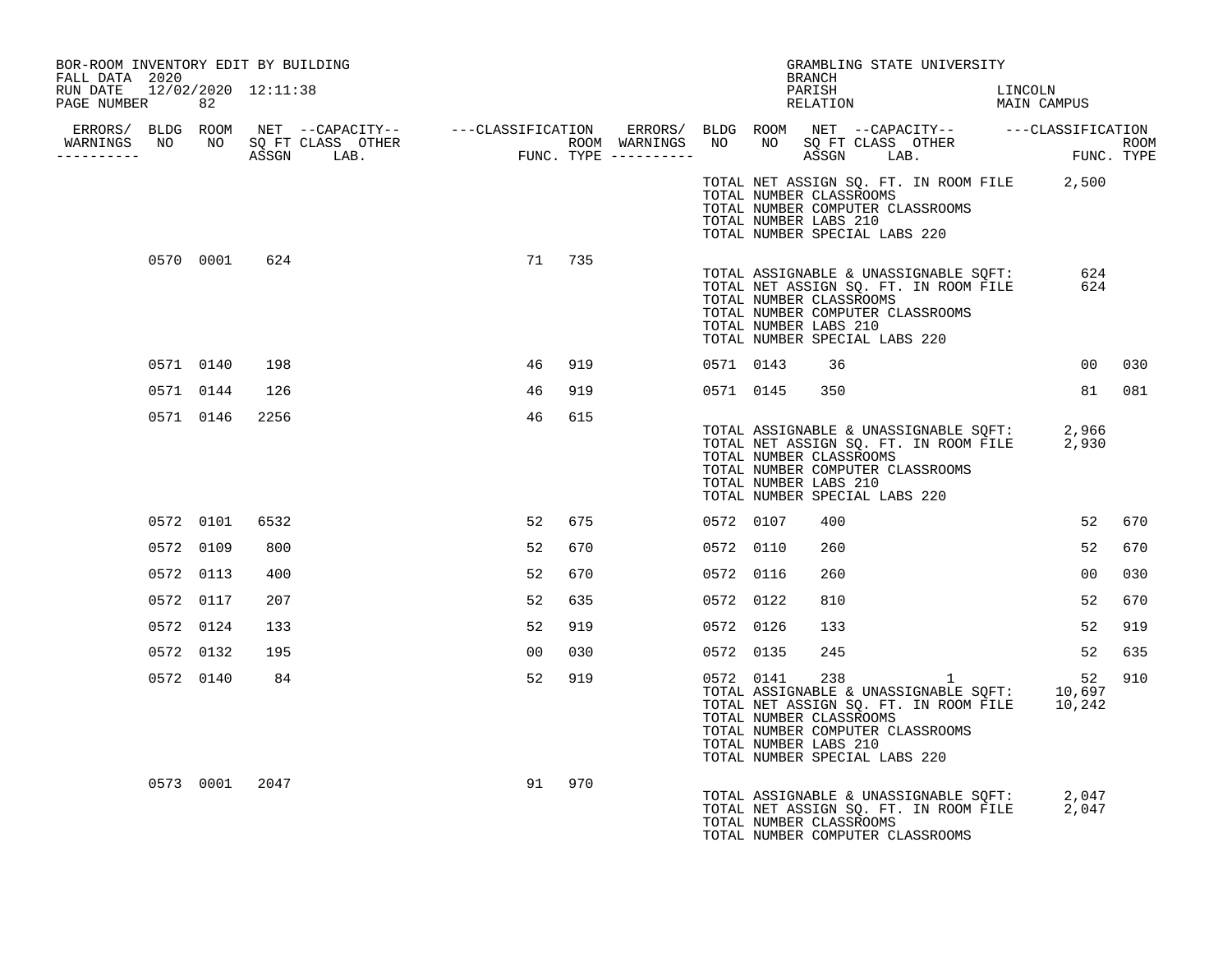| BOR-ROOM INVENTORY EDIT BY BUILDING<br>FALL DATA 2020 |                |                |        |     |  |                                                  | BRANCH | GRAMBLING STATE UNIVERSITY                                                                                                                                                                 |         |     |  |
|-------------------------------------------------------|----------------|----------------|--------|-----|--|--------------------------------------------------|--------|--------------------------------------------------------------------------------------------------------------------------------------------------------------------------------------------|---------|-----|--|
| RUN DATE 12/02/2020 12:11:38<br>PAGE NUMBER 83        |                |                |        |     |  |                                                  | PARISH | PARISH DARISH LINCOLN RELATION MAIN CAMPUS                                                                                                                                                 | LINCOLN |     |  |
| <u> - - - - - - - - - - - -</u>                       |                |                |        |     |  |                                                  |        |                                                                                                                                                                                            |         |     |  |
|                                                       |                |                |        |     |  | TOTAL NUMBER LABS 210                            |        | TOTAL NUMBER SPECIAL LABS 220                                                                                                                                                              |         |     |  |
|                                                       | 0574 0001 2047 |                | 91 970 |     |  | TOTAL NUMBER CLASSROOMS<br>TOTAL NUMBER LABS 210 |        | TOTAL ASSIGNABLE & UNASSIGNABLE SQFT: 2,047<br>TOTAL NET ASSIGN SQ. FT. IN ROOM FILE 2,047<br>TOTAL NUMBER COMPUTER CLASSROOMS<br>TOTAL NUMBER SPECIAL LABS 220                            |         |     |  |
|                                                       | 0575 0001 1152 |                | 92 745 |     |  | TOTAL NUMBER CLASSROOMS<br>TOTAL NUMBER LABS 210 |        | TOTAL ASSIGNABLE & UNASSIGNABLE SQFT: 1,152<br>TOTAL NET ASSIGN SQ. FT. IN ROOM FILE 1,152<br>TOTAL NUMBER COMPUTER CLASSROOMS<br>TOTAL NUMBER SPECIAL LABS 220                            |         |     |  |
|                                                       | 0576 0001 3024 |                | 92 970 |     |  | TOTAL NUMBER LABS 210                            |        | TOTAL ASSIGNABLE & UNASSIGNABLE SQFT: 3,024<br>TOTAL NET ASSIGN SQ. FT. IN ROOM FILE 3,024<br>TOTAL NUMBER CLASSROOMS<br>TOTAL NUMBER COMPUTER CLASSROOMS<br>TOTAL NUMBER SPECIAL LABS 220 |         |     |  |
|                                                       |                | 0577 0001 2305 | 92 970 |     |  | TOTAL NUMBER LABS 210                            |        | TOTAL ASSIGNABLE & UNASSIGNABLE SQFT: 2,305<br>TOTAL NET ASSIGN SQ. FT. IN ROOM FILE 2,305<br>TOTAL NUMBER CLASSROOMS<br>TOTAL NUMBER COMPUTER CLASSROOMS<br>TOTAL NUMBER SPECIAL LABS 220 |         |     |  |
|                                                       | 0578 0001 5499 |                | 71 740 |     |  | TOTAL NUMBER LABS 210                            |        | TOTAL ASSIGNABLE & UNASSIGNABLE SQFT: 5,499<br>TOTAL NET ASSIGN SQ. FT. IN ROOM FILE 5,499<br>TOTAL NUMBER CLASSROOMS<br>TOTAL NUMBER COMPUTER CLASSROOMS<br>TOTAL NUMBER SPECIAL LABS 220 |         |     |  |
|                                                       | 0580 0001 3600 |                | 72 720 |     |  | TOTAL NUMBER LABS 210                            |        | TOTAL ASSIGNABLE & UNASSIGNABLE SQFT: 3,600<br>TOTAL NET ASSIGN SQ. FT. IN ROOM FILE 3,600<br>TOTAL NUMBER CLASSROOMS<br>TOTAL NUMBER COMPUTER CLASSROOMS<br>TOTAL NUMBER SPECIAL LABS 220 |         |     |  |
|                                                       | 0581 0001 142  |                | 00     | 030 |  |                                                  |        | TOTAL ASSIGNABLE & UNASSIGNABLE SQFT:                                                                                                                                                      |         | 142 |  |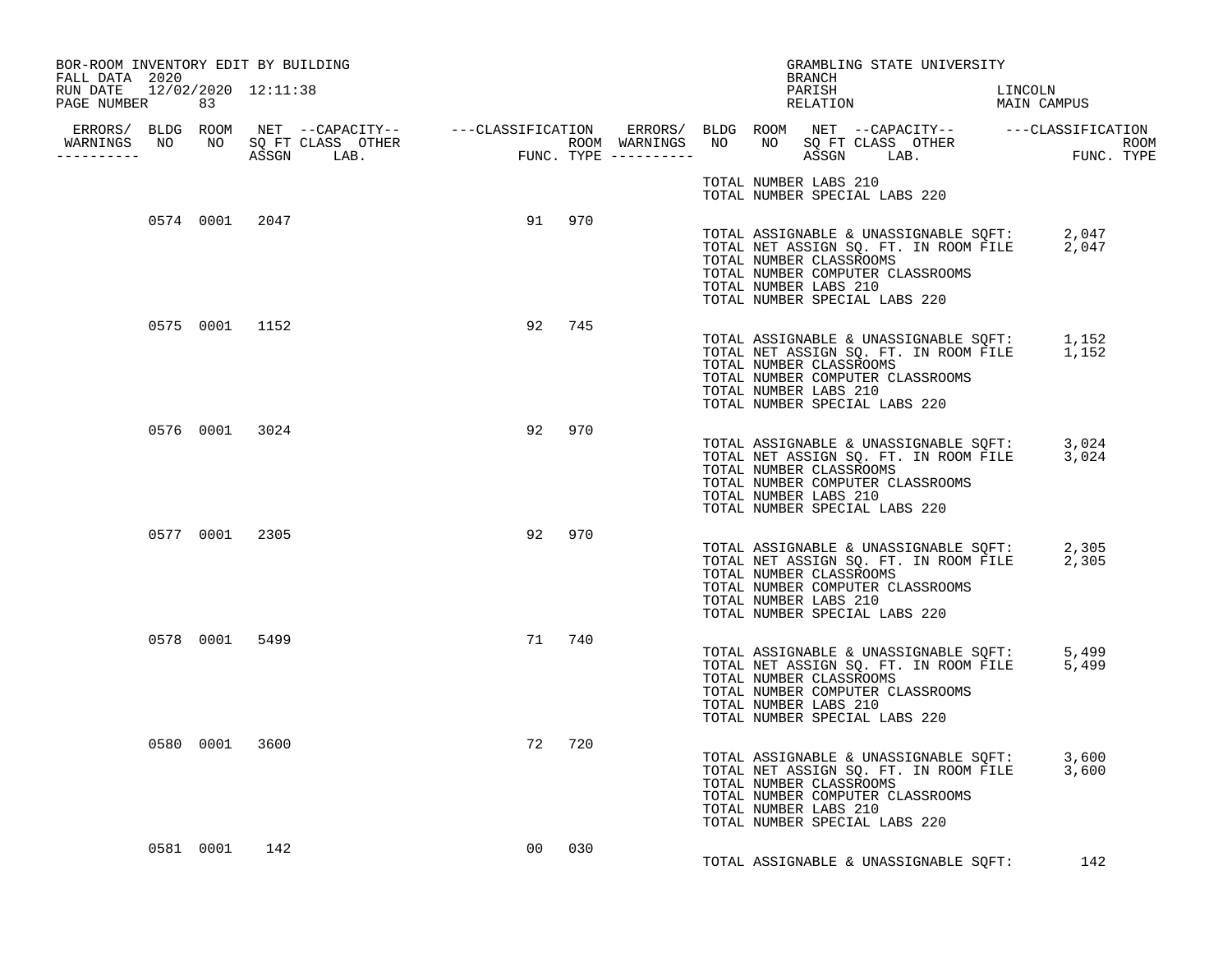| BOR-ROOM INVENTORY EDIT BY BUILDING<br>FALL DATA 2020 |           |      |   |    |     |           |                                                  | <b>BRANCH</b>      | GRAMBLING STATE UNIVERSITY                                                                                                                          |                        |                           |
|-------------------------------------------------------|-----------|------|---|----|-----|-----------|--------------------------------------------------|--------------------|-----------------------------------------------------------------------------------------------------------------------------------------------------|------------------------|---------------------------|
| RUN DATE 12/02/2020 12:11:38<br>PAGE NUMBER           | 84        |      |   |    |     |           |                                                  | PARISH<br>RELATION |                                                                                                                                                     | LINCOLN<br>MAIN CAMPUS |                           |
| ERRORS/ BLDG ROOM<br>WARNINGS NO<br>---------         | NO        |      |   |    |     |           |                                                  | ASSGN              | LAB.                                                                                                                                                |                        | <b>ROOM</b><br>FUNC. TYPE |
|                                                       |           |      |   |    |     |           | TOTAL NUMBER CLASSROOMS<br>TOTAL NUMBER LABS 210 |                    | TOTAL NET ASSIGN SQ. FT. IN ROOM FILE<br>TOTAL NUMBER COMPUTER CLASSROOMS<br>TOTAL NUMBER SPECIAL LABS 220                                          |                        |                           |
|                                                       | 0582 0101 | 1176 |   | 91 | 935 | 0582 0102 |                                                  | 532                | 3                                                                                                                                                   | 91                     | 910                       |
|                                                       | 0582 0103 | 315  | 3 | 91 | 910 | 0582 0104 |                                                  | 315                | 3                                                                                                                                                   | 91                     | 910                       |
|                                                       | 0582 0106 | 361  |   | 91 | 919 | 0582 0109 |                                                  | 315                | 3                                                                                                                                                   | 91                     | 910                       |
|                                                       | 0582 0110 | 532  | 3 | 91 | 910 | 0582 0111 |                                                  | 293                |                                                                                                                                                     | 91                     | 935                       |
|                                                       | 0582 0115 | 64   |   | 00 | 030 | 0582 0116 |                                                  | 24                 |                                                                                                                                                     | 00                     | 010                       |
|                                                       | 0582 0117 | 44   |   | 00 | 030 | 0582 0119 |                                                  | 18                 |                                                                                                                                                     | 91                     | 935                       |
|                                                       | 0582 0121 | 195  |   | 91 | 935 | 0582 0122 |                                                  | 119                |                                                                                                                                                     | 91                     | 935                       |
|                                                       | 0582 0123 | 10   |   | 91 | 935 | 0582 0124 |                                                  | 10                 |                                                                                                                                                     | 91                     | 935                       |
|                                                       | 0582 0125 | 10   |   | 91 | 935 | 0582 0126 | TOTAL NUMBER CLASSROOMS<br>TOTAL NUMBER LABS 210 | 10                 | TOTAL ASSIGNABLE & UNASSIGNABLE SOFT:<br>TOTAL NET ASSIGN SQ. FT. IN ROOM FILE<br>TOTAL NUMBER COMPUTER CLASSROOMS<br>TOTAL NUMBER SPECIAL LABS 220 | 91<br>4,343<br>4,211   | 935                       |
|                                                       | 0583 0101 | 1176 |   | 91 | 935 | 0583 0102 |                                                  | 532                | 3                                                                                                                                                   | 91                     | 910                       |
|                                                       | 0583 0103 | 315  | 3 | 91 | 910 | 0583 0104 |                                                  | 315                | 3                                                                                                                                                   | 91                     | 910                       |
| 0583                                                  | 0106      | 361  |   | 91 | 919 | 0583 0109 |                                                  | 315                | 3                                                                                                                                                   | 91                     | 910                       |
|                                                       | 0583 0110 | 532  | 3 | 91 | 910 | 0583 0111 |                                                  | 293                |                                                                                                                                                     | 91                     | 935                       |
|                                                       | 0583 0115 | 64   |   | 00 | 030 | 0583 0116 |                                                  | 24                 |                                                                                                                                                     | 00                     | 010                       |
|                                                       | 0583 0117 | 44   |   | 00 | 030 | 0583 0119 |                                                  | 18                 |                                                                                                                                                     | 91                     | 935                       |
|                                                       | 0583 0121 | 195  |   | 91 | 935 | 0583 0122 |                                                  | 18                 |                                                                                                                                                     | 81                     | 081                       |
|                                                       | 0583 0123 | 10   |   | 91 | 935 | 0583 0124 |                                                  | 10                 |                                                                                                                                                     | 91                     | 935                       |
|                                                       | 0583 0125 | 10   |   | 91 | 935 | 0583 0126 |                                                  | 10                 |                                                                                                                                                     | 91                     | 935                       |
|                                                       | 0583 0213 | 10   |   | 81 | 081 |           |                                                  |                    | TOTAL ASSIGNABLE & UNASSIGNABLE SQFT:<br>TOTAL NET ASSIGN SO. FT. IN ROOM FILE<br>TOTAL NET ASSIGN SQ. FT. IN ROOM FILE                             | 4,252<br>4,120         |                           |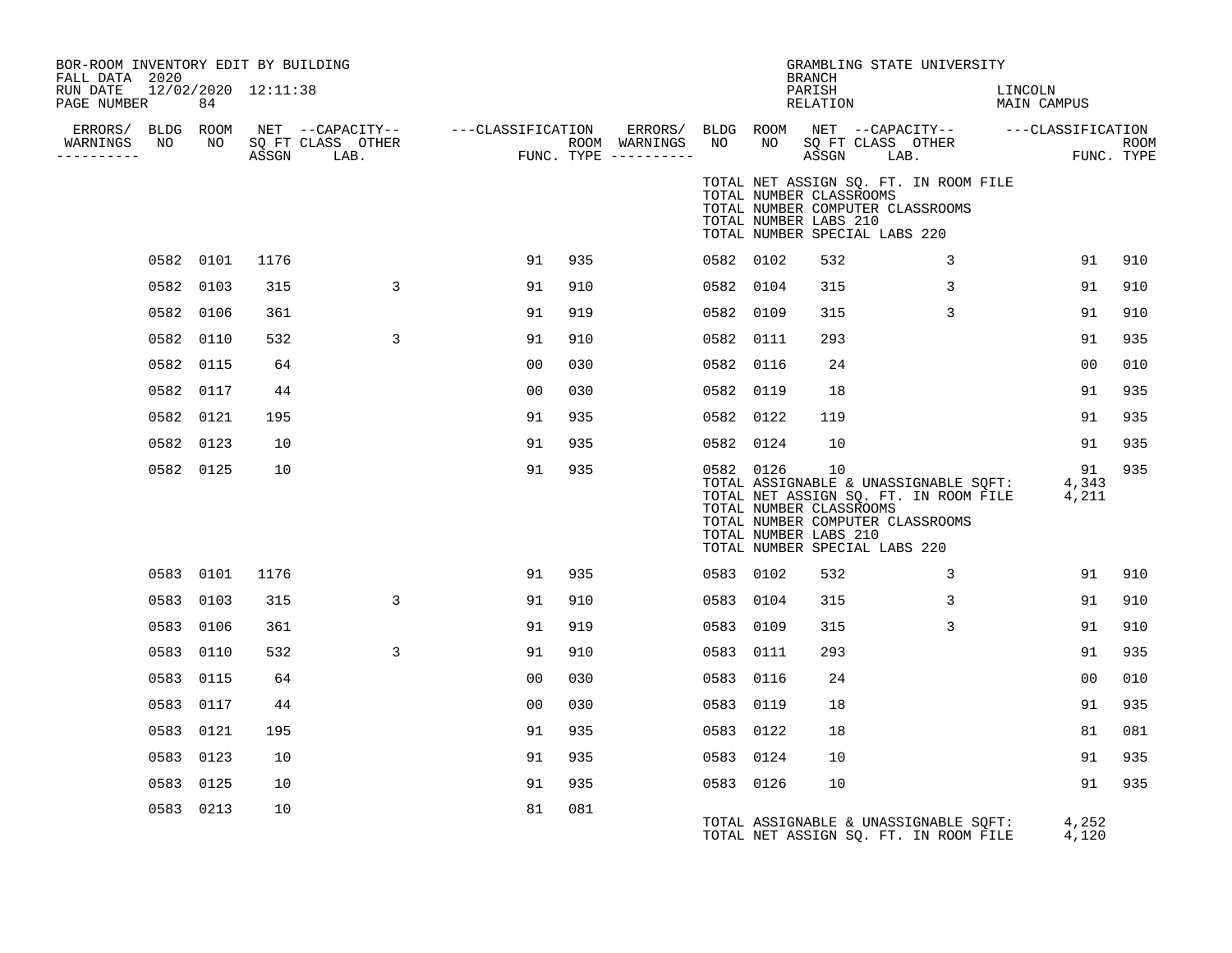| BOR-ROOM INVENTORY EDIT BY BUILDING<br>FALL DATA 2020 |           |                 |              |    |     |           |                                                  | <b>BRANCH</b>      | GRAMBLING STATE UNIVERSITY                                                                                                                                      |                        |     |
|-------------------------------------------------------|-----------|-----------------|--------------|----|-----|-----------|--------------------------------------------------|--------------------|-----------------------------------------------------------------------------------------------------------------------------------------------------------------|------------------------|-----|
| RUN DATE 12/02/2020 12:11:38<br>PAGE NUMBER           | 85        |                 |              |    |     |           |                                                  | PARISH<br>RELATION |                                                                                                                                                                 | LINCOLN<br>MAIN CAMPUS |     |
| WARNINGS NO<br>----------                             |           |                 |              |    |     |           |                                                  |                    | NET --CAPACIII<br>SQ FT CLASS OTHER<br>---- LAR                                                                                                                 |                        |     |
|                                                       |           |                 |              |    |     |           | TOTAL NUMBER CLASSROOMS<br>TOTAL NUMBER LABS 210 |                    | TOTAL NUMBER COMPUTER CLASSROOMS<br>TOTAL NUMBER SPECIAL LABS 220                                                                                               |                        |     |
|                                                       | 0584 0101 | 1176            |              | 91 | 935 | 0584 0102 |                                                  | 532                | $\overline{3}$                                                                                                                                                  | 91                     | 910 |
|                                                       | 0584 0103 | 315             | $\mathbf{3}$ | 91 | 910 | 0584 0104 |                                                  | 315                | 3                                                                                                                                                               | 91                     | 910 |
|                                                       | 0584 0106 | 361             |              | 91 | 919 | 0584 0109 |                                                  | 315                | $\mathbf{3}$                                                                                                                                                    | 91                     | 910 |
|                                                       | 0584 0110 | 532             | $\mathbf{3}$ | 91 | 910 | 0584 0111 |                                                  | 293                |                                                                                                                                                                 | 91                     | 935 |
|                                                       | 0584 0115 | 64              |              | 00 | 030 | 0584 0116 |                                                  | 24                 |                                                                                                                                                                 | 00                     | 010 |
|                                                       | 0584 0117 | 44              |              | 00 | 030 | 0584 0119 |                                                  | 18                 |                                                                                                                                                                 | 91                     | 935 |
|                                                       | 0584 0121 | 195             |              | 91 | 935 | 0584 0123 |                                                  | 10                 |                                                                                                                                                                 | 91                     | 935 |
|                                                       | 0584 0124 | 10              |              | 91 | 935 | 0584 0125 |                                                  | 10                 |                                                                                                                                                                 | 91                     | 935 |
|                                                       | 0584 0126 | 10              |              | 91 | 935 |           | TOTAL NUMBER CLASSROOMS<br>TOTAL NUMBER LABS 210 |                    | TOTAL ASSIGNABLE & UNASSIGNABLE SQFT: 4,224<br>TOTAL NET ASSIGN SQ. FT. IN ROOM FILE 4,092<br>TOTAL NUMBER COMPUTER CLASSROOMS<br>TOTAL NUMBER SPECIAL LABS 220 |                        |     |
|                                                       |           | 0585 0001 1500  |              | 71 | 730 |           | TOTAL NUMBER CLASSROOMS<br>TOTAL NUMBER LABS 210 |                    | TOTAL ASSIGNABLE & UNASSIGNABLE SQFT: 1,500<br>TOTAL NET ASSIGN SQ. FT. IN ROOM FILE 1,500<br>TOTAL NUMBER COMPUTER CLASSROOMS<br>TOTAL NUMBER SPECIAL LABS 220 |                        |     |
|                                                       | 111A 0101 | 145             |              | 53 | 590 |           | TOTAL NUMBER CLASSROOMS<br>TOTAL NUMBER LABS 210 |                    | TOTAL ASSIGNABLE & UNASSIGNABLE SQFT:<br>TOTAL NET ASSIGN SQ. FT. IN ROOM FILE<br>TOTAL NUMBER COMPUTER CLASSROOMS<br>TOTAL NUMBER SPECIAL LABS 220             | 145<br>145             |     |
|                                                       |           | 4860 0001 45368 |              | 93 | 523 |           | 4860 0002 16960                                  |                    |                                                                                                                                                                 | 00                     | 020 |
|                                                       | 4860 0102 | 240             |              | 00 | 010 | 4860 0103 |                                                  | 96                 |                                                                                                                                                                 | 00                     | 010 |
|                                                       | 4860 0106 | 900             |              | 11 | 525 | 4860 0108 |                                                  | 342                | 23                                                                                                                                                              | 11                     | 110 |
|                                                       | 4860 0109 | 216             | $\mathbf{1}$ | 11 | 310 | 4860 0110 |                                                  | 144                | 1                                                                                                                                                               | 11                     | 310 |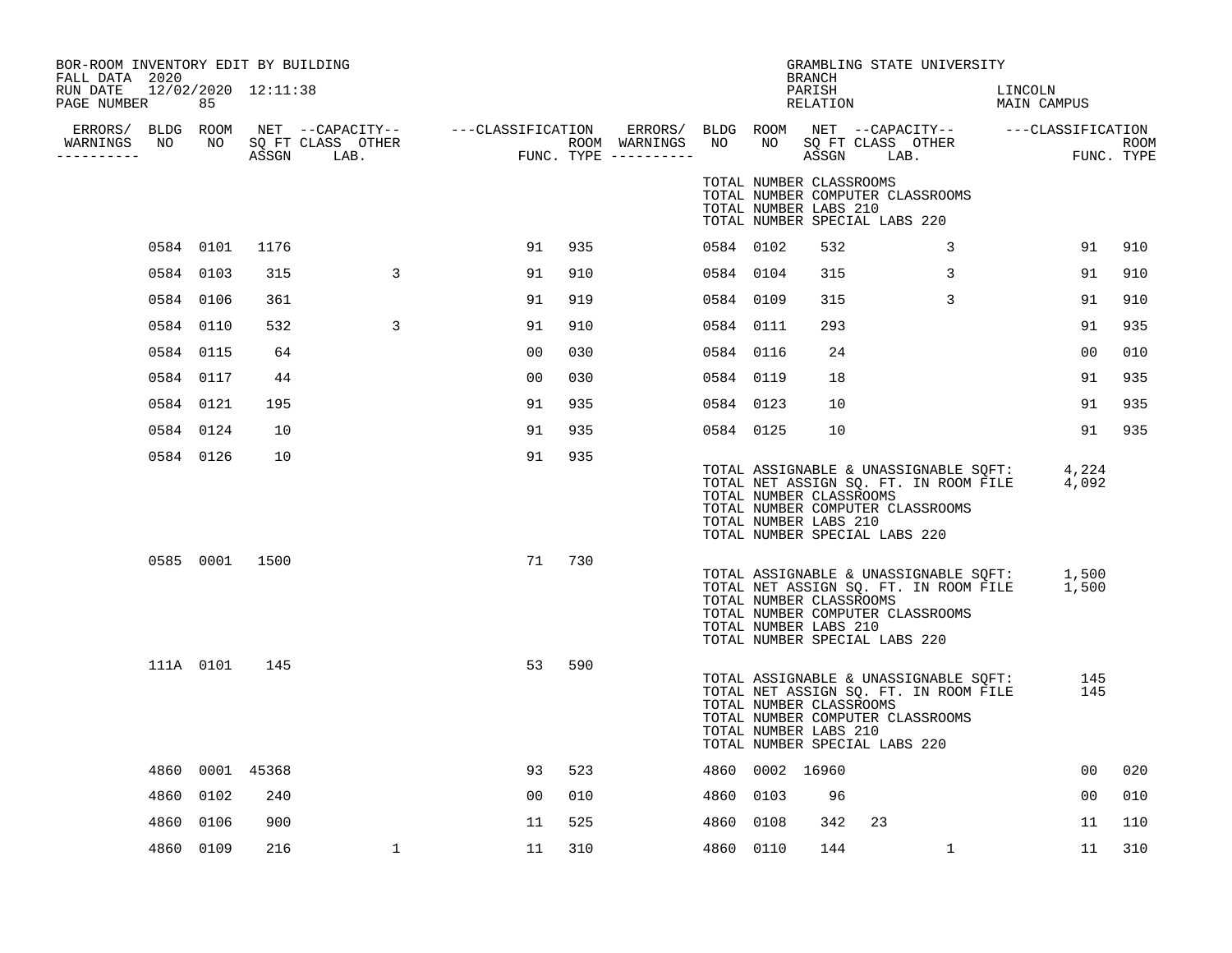| BOR-ROOM INVENTORY EDIT BY BUILDING<br>FALL DATA 2020 |             |                           |       |                           |                   |                                                                             |                         |             |             | GRAMBLING STATE UNIVERSITY |                   |      |              |                   |                |                           |
|-------------------------------------------------------|-------------|---------------------------|-------|---------------------------|-------------------|-----------------------------------------------------------------------------|-------------------------|-------------|-------------|----------------------------|-------------------|------|--------------|-------------------|----------------|---------------------------|
| RUN DATE<br>PAGE NUMBER                               |             | 12/02/2020 12:11:38<br>86 |       |                           |                   | <b>BRANCH</b><br>PARISH<br>LINCOLN<br><b>RELATION</b><br><b>MAIN CAMPUS</b> |                         |             |             |                            |                   |      |              |                   |                |                           |
| ERRORS/                                               | <b>BLDG</b> |                           |       | NET --CAPACITY--          | ---CLASSIFICATION |                                                                             | ERRORS/                 | <b>BLDG</b> | <b>ROOM</b> |                            | NET --CAPACITY--  |      |              | ---CLASSIFICATION |                |                           |
| WARNINGS<br>----------                                | NO          | NO                        | ASSGN | SQ FT CLASS OTHER<br>LAB. |                   | ROOM<br>FUNC. TYPE                                                          | WARNINGS<br>----------- | NO          | NO          | ASSGN                      | SQ FT CLASS OTHER | LAB. |              |                   |                | <b>ROOM</b><br>FUNC. TYPE |
|                                                       | 4860        | 0111                      | 144   | $\mathbf{1}$              | 11                | 310                                                                         |                         | 4860        | 0112        | 345                        |                   |      | $\mathbf{1}$ |                   | 11             | 310                       |
|                                                       | 4860        | 0113                      | 200   |                           | 00                | 010                                                                         |                         | 4860        | 0114        | 676                        |                   |      |              |                   | 11             | 525                       |
|                                                       | 4860        | 0115                      | 672   |                           | 11                | 525                                                                         |                         | 4860        | 0116        | 676                        |                   |      |              |                   | 11             | 525                       |
|                                                       | 4860        | 0117                      | 360   |                           | 11                | 350                                                                         |                         | 4860        | 0118        | 80                         |                   |      | 1            |                   | 11             | 310                       |
|                                                       | 4860        | 0119                      | 90    | $\mathbf{1}$              | 11                | 310                                                                         |                         | 4860        | 0120        | 322                        |                   |      | $\mathbf 1$  |                   | 11             | 310                       |
|                                                       | 4860        | 0121                      | 216   | $\mathbf{1}$              | 11                | 310                                                                         |                         | 4860        | 0123        | 144                        |                   |      | 1            |                   | 11             | 310                       |
|                                                       | 4860        | 0124                      | 400   |                           | 11                | 525                                                                         |                         | 4860        | 0125        | 320                        | 21                |      |              |                   | 11             | 110                       |
|                                                       | 4860        | 0125A                     | 114   |                           | 0 <sub>0</sub>    | 020                                                                         |                         | 4860        | 0126        | 252                        |                   |      |              |                   | 11             | 525                       |
|                                                       | 4860        | 0127                      | 896   |                           | 11                | 525                                                                         |                         | 4860        | 0128        | 676                        |                   |      |              |                   | 11             | 525                       |
|                                                       | 4860        | 0129                      | 299   |                           | 11                | 525                                                                         |                         | 4860        | 0130        | 299                        |                   |      |              |                   | 11             | 525                       |
|                                                       | 4860        | 0131                      | 1496  |                           | 11                | 520                                                                         |                         | 4860        | 0132        | 544                        |                   |      |              |                   | 11             | 525                       |
|                                                       | 4860        | 0134A                     | 144   | $\mathbf{1}$              | 11                | 310                                                                         |                         | 4860        | 0134B       | 168                        |                   |      |              |                   | 11             | 315                       |
|                                                       | 4860        | 0135                      | 196   |                           | 0 <sub>0</sub>    | 030                                                                         |                         | 4860        | 0138        | 360                        |                   |      | $\mathbf{1}$ |                   | 11             | 310                       |
|                                                       | 4860        | 0139                      | 135   | 1                         | 11                | 310                                                                         |                         | 4860        | 0140        | 36                         |                   |      |              |                   | 11             | 315                       |
|                                                       | 4860        | 0142                      | 264   | $\mathbf 1$               | 11                | 310                                                                         |                         | 4860        | 0144        | 294                        |                   |      | 1            |                   | 11             | 310                       |
|                                                       | 4860        | 0147                      | 96    |                           | 11                | 660                                                                         |                         | 4860        | 0147A       | 36                         |                   |      |              |                   | 11             | 315                       |
|                                                       | 4860        | 0147B                     | 168   | 1                         | 11                | 310                                                                         |                         | 4860        | 0148        | 192                        |                   |      | 1            |                   | 11             | 310                       |
|                                                       | 4860        | 0149                      | 80    |                           | 11                | 315                                                                         |                         | 4860        | 0150        | 48                         |                   |      |              |                   | 11             | 315                       |
|                                                       | 4860        | 0151                      | 80    | $\mathbf{1}$              | 11                | 310                                                                         |                         | 4860        | 0152        | 312                        |                   |      | 1            |                   | 11             | 310                       |
|                                                       | 4860        | 0153                      | 288   | $\mathbf{1}$              | 11                | 310                                                                         |                         | 4860        | 0154        | 180                        |                   |      | 1            |                   | 11             | 310                       |
|                                                       | 4860        | 0155                      | 528   |                           | 11                | 350                                                                         |                         | 4860        | 0156        | 360                        |                   |      | 1            |                   | 11             | 310                       |
|                                                       | 4860        | 0157                      | 396   | $\mathbf{1}$              | 11                | 310                                                                         |                         | 4860        | 0158        | 162                        |                   |      |              |                   | 63             | 730                       |
|                                                       | 4860        | 0159                      | 80    |                           | 0 <sub>0</sub>    | 030                                                                         |                         | 4860        | 0160        | 560                        |                   |      |              |                   | 0 <sub>0</sub> | 030                       |
|                                                       | 4860        | 0162                      | 1344  | 54                        | 61                | 610                                                                         |                         | 4860        | 0163        | 1462                       |                   | 29   |              |                   | 13             | 220                       |
|                                                       | 4860        | 0164                      | 884   | 34                        | 11                | 110                                                                         |                         | 4860        | 0165        | 924                        | 32                |      |              |                   | 11             | 110                       |
|                                                       | 4860 0167   |                           | 726   | 30                        | 11                | 110                                                                         |                         | 4860        | 0168        | 726                        | 27                |      |              |                   | 11             | 110                       |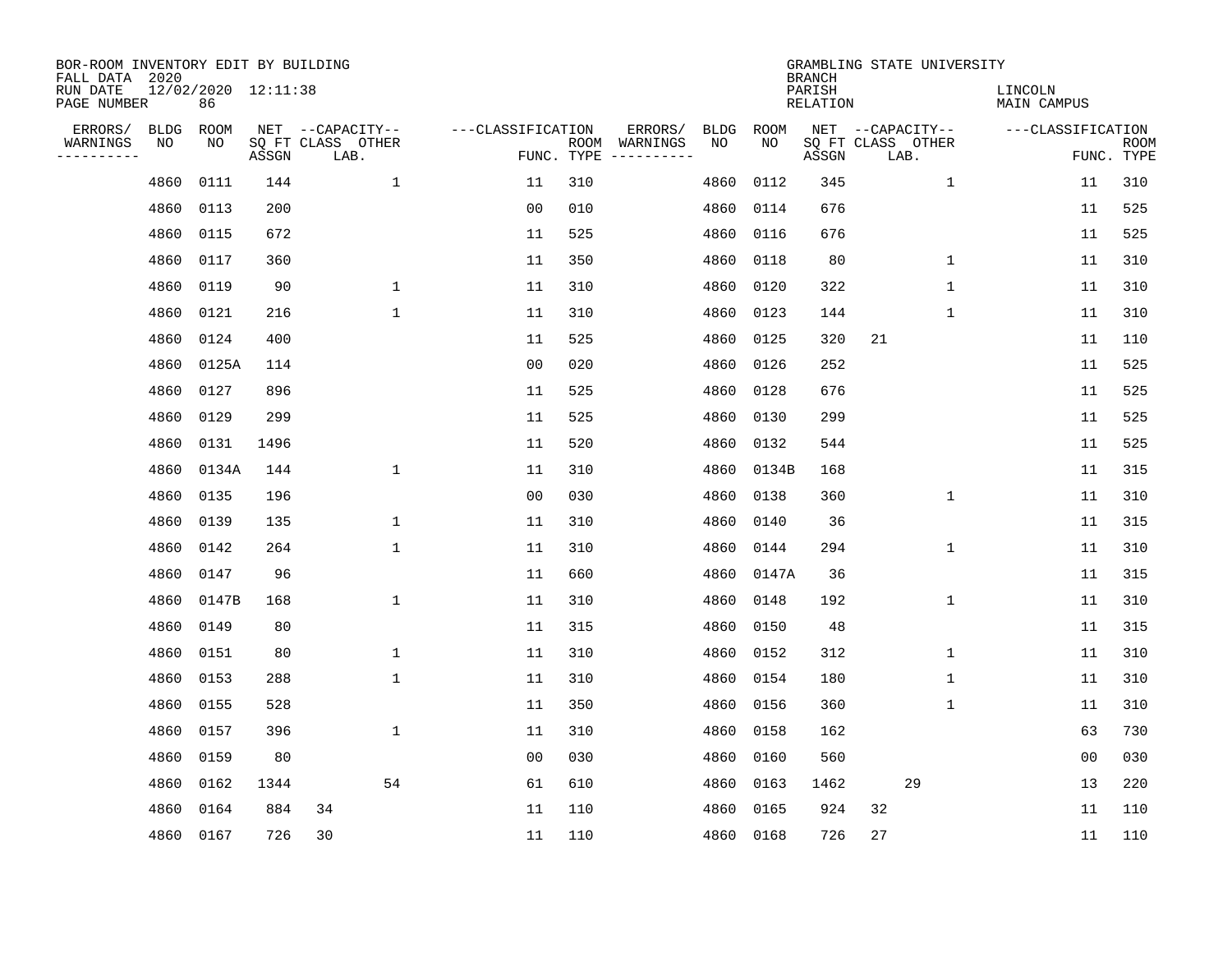| BOR-ROOM INVENTORY EDIT BY BUILDING<br>FALL DATA<br>RUN DATE<br>PAGE NUMBER | 2020              | 12/02/2020 12:11:38<br>87 |              |                                           |              |                   |                    |                                   |                    | <b>BRANCH</b><br>PARISH<br><b>RELATION</b>       | GRAMBLING STATE UNIVERSITY | LINCOLN<br><b>MAIN CAMPUS</b>                                                                                      |                       |                           |
|-----------------------------------------------------------------------------|-------------------|---------------------------|--------------|-------------------------------------------|--------------|-------------------|--------------------|-----------------------------------|--------------------|--------------------------------------------------|----------------------------|--------------------------------------------------------------------------------------------------------------------|-----------------------|---------------------------|
| ERRORS/<br>WARNINGS<br>--------                                             | <b>BLDG</b><br>NO | <b>ROOM</b><br>NO.        | NET<br>ASSGN | --CAPACITY--<br>SQ FT CLASS OTHER<br>LAB. |              | ---CLASSIFICATION | ROOM<br>FUNC. TYPE | ERRORS/<br>WARNINGS<br>---------- | <b>BLDG</b><br>NO. | <b>ROOM</b><br>NO.                               | NET<br>ASSGN               | --CAPACITY--<br>SQ FT CLASS OTHER<br>LAB.                                                                          | ---CLASSIFICATION     | <b>ROOM</b><br>FUNC. TYPE |
|                                                                             | 4860              | 0169                      | 825          | 31                                        |              | 11                | 110                |                                   | 4860               | 0171                                             | 240                        |                                                                                                                    | 11                    | 410                       |
|                                                                             | 4860              | 0172                      | 190          |                                           | 7            | 63                | 630                |                                   | 4860               | 0173A                                            | 126                        | $\mathbf{1}$                                                                                                       | 11                    | 310                       |
|                                                                             | 4860              | 0173B                     | 126          |                                           | $\mathbf{1}$ | 11                | 310                |                                   | 4860               | 0173C                                            | 126                        | $\mathbf 1$                                                                                                        | 11                    | 310                       |
|                                                                             | 4860              | 0173D                     | 126          |                                           | $\mathbf{1}$ | 11                | 310                |                                   | 4860               | 0173E                                            | 126                        | $\mathbf 1$                                                                                                        | 11                    | 310                       |
|                                                                             | 4860              | 0173F                     | 126          |                                           | $\mathbf{1}$ | 11                | 310                |                                   | 4860               | 0173G                                            | 108                        | $\mathbf{1}$                                                                                                       | 11                    | 310                       |
|                                                                             |                   | 4860 0173H                | 99           |                                           | $\mathbf{1}$ | 11                | 310                |                                   | 4860               | 0173J                                            | 72                         | $\mathbf 1$                                                                                                        | 11                    | 310                       |
|                                                                             |                   | 4860 0173K                | 80           |                                           | $\mathbf{1}$ | 11                | 310                |                                   | 4860               | 0173L                                            | 104                        | $\mathbf{1}$                                                                                                       | 11                    | 310                       |
|                                                                             | 4860              | 0173M                     | 126          |                                           | $\mathbf{1}$ | 11                | 310                |                                   | 4860               | 0173N                                            | 126                        | $\mathbf{1}$                                                                                                       | 11                    | 310                       |
|                                                                             | 4860              | 0173P                     | 126          |                                           | $\mathbf{1}$ | 11                | 310                |                                   | 4860               | 01730                                            | 126                        | $\mathbf 1$                                                                                                        | 11                    | 310                       |
|                                                                             | 4860              | 0173R                     | 126          |                                           | $\mathbf{1}$ | 11                | 310                |                                   | 4860               | 0173S                                            | 126                        | $\mathbf{1}$                                                                                                       | 11                    | 310                       |
|                                                                             | 4860              | 0175                      | 589          | 19                                        |              | 11                | 220                |                                   | 4860               | 0176                                             | 960                        | 32                                                                                                                 | 11                    | 220                       |
|                                                                             | 4860              | 0177                      | 1200         |                                           |              | 00                | 030                |                                   | 4860               | 0179                                             | 5000                       |                                                                                                                    | 11                    | 730                       |
|                                                                             | 4860              | 0181                      | 400          |                                           |              | 11                | 735                |                                   |                    | TOTAL NUMBER CLASSROOMS<br>TOTAL NUMBER LABS 210 |                            | TOTAL ASSIGNABLE & UNASSIGNABLE SOFT:<br>TOTAL NET ASSIGN SO. FT. IN ROOM FILE<br>TOTAL NUMBER COMPUTER CLASSROOMS | 96,095<br>76,449<br>7 |                           |

TOTAL NUMBER SPECIAL LABS 220 3